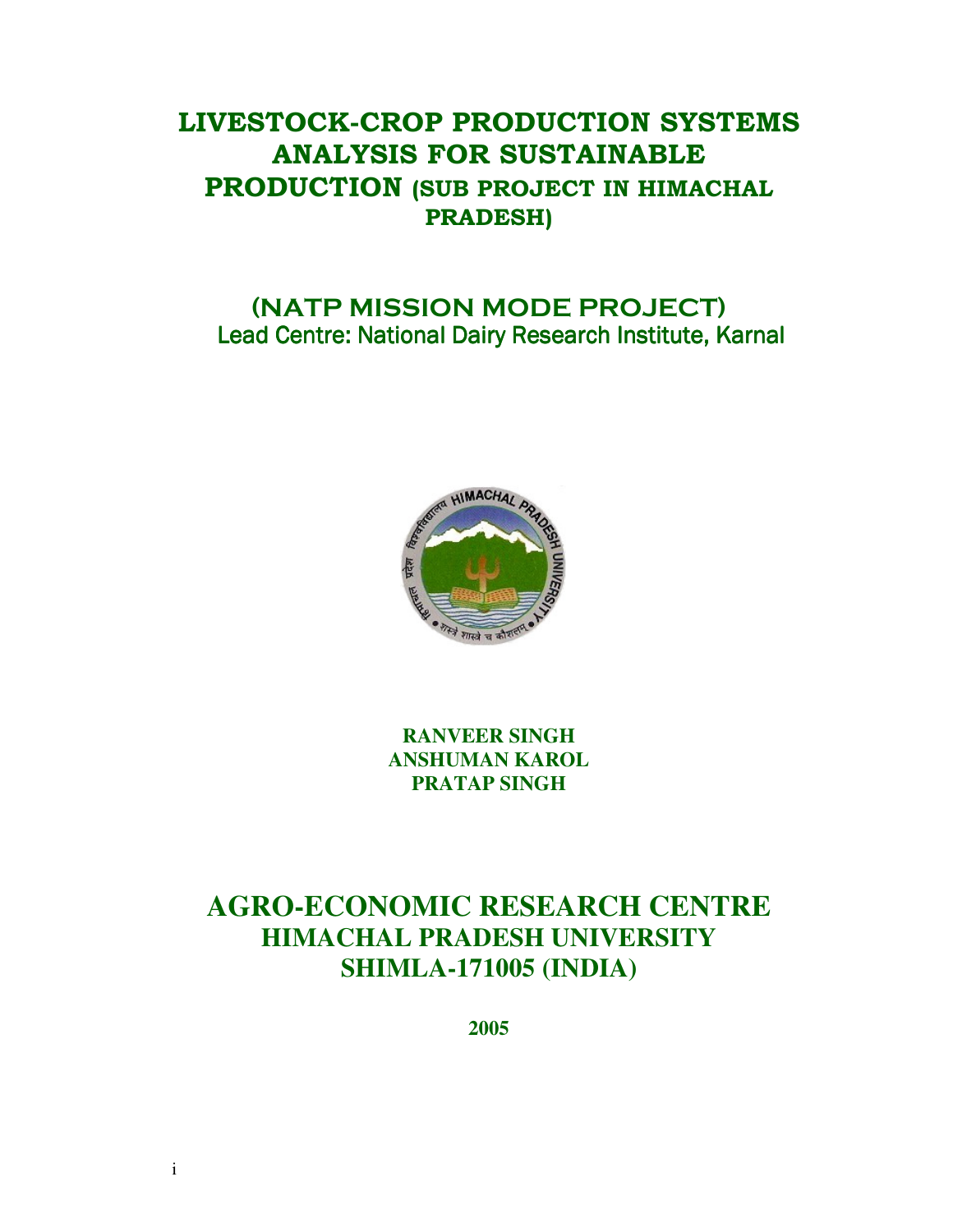|   | <b>Chapter</b> | <b>Title</b>                                                                          | Page           |
|---|----------------|---------------------------------------------------------------------------------------|----------------|
|   |                | <b>Executive summary</b>                                                              | $i-ix$         |
| 1 |                | <b>Introduction</b>                                                                   | 1              |
|   | 1.1            | Introduction                                                                          | 1              |
|   | 1.2            | Need for the study                                                                    | 3              |
|   | 1.3            | Objectives                                                                            | $\overline{4}$ |
| 2 |                | Agro-climatic & socio-economic description of the zones in Himachal<br><b>Pradesh</b> | 5              |
|   | 2.1            | Agro- Climatic zones in Himachal Pradesh                                              | 5              |
|   | 2.2            | Agro-climatic description                                                             | 7              |
|   | 2.3            | Land use pattern                                                                      | 8              |
|   | 2.4            | Demographic profile                                                                   | 9              |
|   | 2.5            | Operational holdings                                                                  | 9              |
|   | 2.6            | Cropping pattern                                                                      | 9              |
|   | 2.7            | Livestock economy                                                                     | 10             |
| 3 |                | <b>Methodology</b>                                                                    | 19             |
|   | 3.1            | Sampling Plan                                                                         | 19             |
|   | 3.2            | <b>Tabulation and Analysis</b>                                                        | 19             |
|   | 3.3            | Reference period                                                                      | 21             |
| 4 |                | Resource structure and socio-economic profile of sampled farmers                      | 22             |
|   | 4.1            | Demographic profile                                                                   | 22             |
|   | 4.2            | <b>Educational</b> status                                                             | 22             |
|   | 4.3            | Occupational distribution                                                             | 22             |
|   | 4.4            | Operational holdings                                                                  | 23             |
|   | 4.5            | Cropping pattern and Productivity                                                     | 24             |
|   | 4.6            | Livestock composition                                                                 | 27             |
|   | 4.7            | Fixed investment in Crop farming                                                      | 28             |
|   | 4.8            | Fixed investment in Bovine enterprises & Other Livestock                              | 28             |
|   | 4.9            | Livestock- Crop production System                                                     | 30             |
|   | 4.10           | Family composition                                                                    | 33             |
|   | 4.11           | <b>Educational</b> status                                                             | 34             |
|   | 4.12           | Occupational distribution                                                             | 34             |
|   | 4.13           | Operational holdings                                                                  | 36             |
|   | 4.14           | Cropping pattern and Productivity                                                     | 36             |
|   | 4.15           | Livestock composition                                                                 | 39             |
|   | 4.16           | Fixed investment in Crop farming                                                      | 40             |
|   | 4.17           | Fixed investment in Bovine enterprises & Other Livestock                              | 41             |

## **CONTENTS**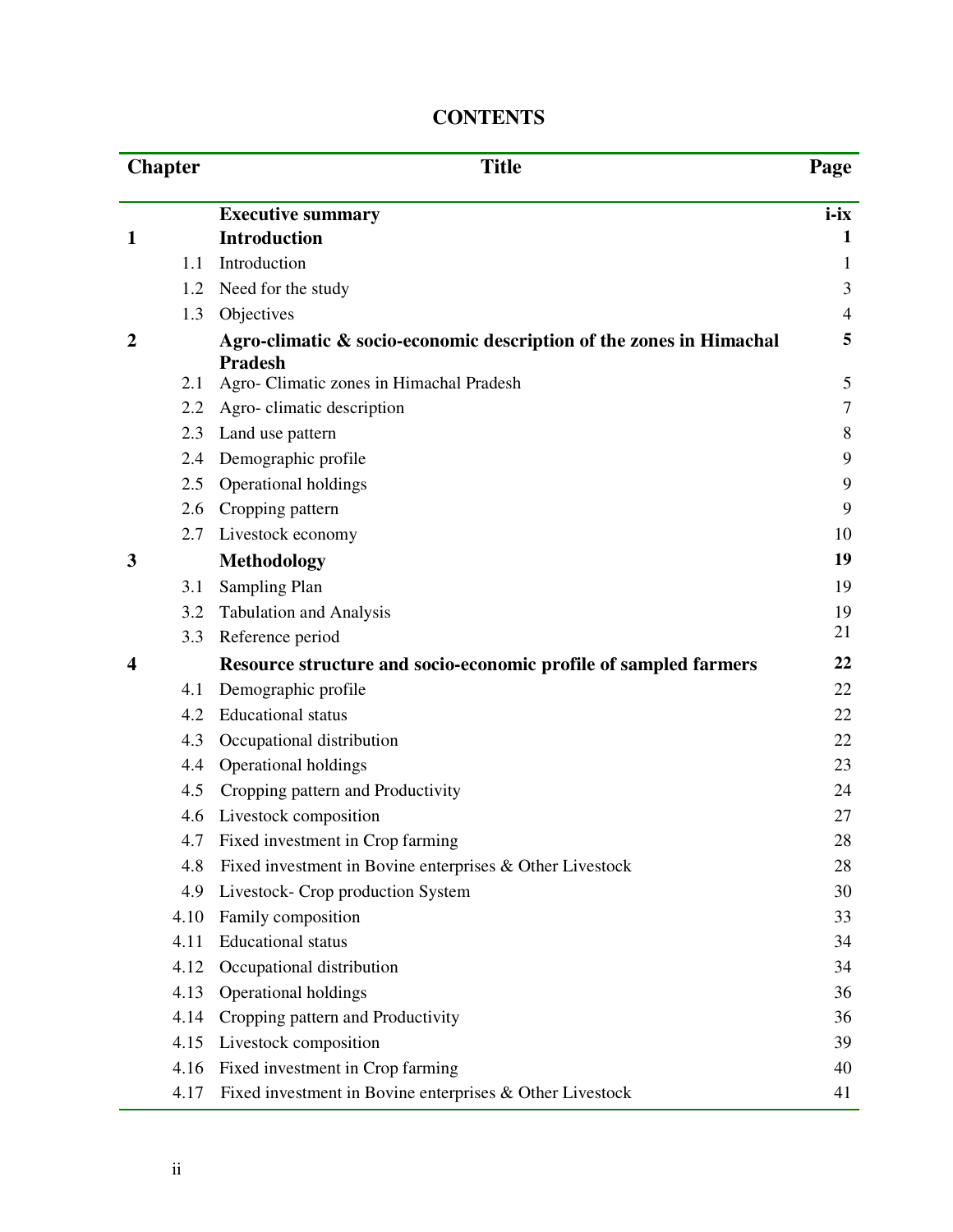| 5            |      | Breeding, feeding and management practices on sampled farm<br>households            | 43 |
|--------------|------|-------------------------------------------------------------------------------------|----|
|              | 5.1  | Feeding practices                                                                   | 43 |
|              |      | 5.2 Breeding practices                                                              | 47 |
|              | 5.3  | Management practices                                                                | 51 |
| 6            |      | Economic characteristics and productivity of various livestock and                  | 57 |
|              | 6.1  | crops<br>Production traits                                                          | 57 |
|              |      | 6.2 Production of Milk on Sampled Farms                                             | 59 |
|              | 6.3  | Production, consumption and marketed surplus of milk                                | 60 |
|              | 6.4  | Marketing of milk                                                                   | 60 |
| 7            |      | Input-output relationship for various LCPS in Himachal Pradesh                      | 63 |
|              | 7.1  | Economics of milk, meat and wool production                                         | 63 |
|              | 7.2  | Economics of crop production                                                        | 63 |
|              | 7.3  | Input- output relation in milk, meat and wool production                            | 64 |
|              | 7.4  | Input- output relation in crop production                                           | 65 |
|              | 7.5  | Income and Employment Generation from Livestock                                     | 77 |
|              | 7.6  | Income & Employment Generation from Crop Production                                 | 78 |
| 8            |      | Increasing income and employment through adoption of improved technology<br>in LCPS | 80 |
|              | 8.1  | Income and employment generation from different LCPS                                | 80 |
|              | 8.2  | Potential income and employment generation from different LCPS                      | 81 |
|              | 8.3  | Gaps in potential and existing income and employment                                | 82 |
| 9            |      | Constraints in marketing of crops and livestock products                            | 84 |
|              | 9.1  | Production and Financial constraints in crop production                             | 84 |
|              | 9.2  | Marketing constraints in crop production                                            | 85 |
|              | 9.3  | Production and Financial constraints in livestock farming                           | 86 |
|              | 9.4  | Marketing constraints in livestock farming                                          | 86 |
| 10           |      | <b>Conclusion and Recommendations</b>                                               | 88 |
|              | 10.1 | Conclusion                                                                          | 88 |
|              | 10.2 | Recommendations                                                                     | 89 |
|              |      | <b>Appendix</b>                                                                     |    |
| $\mathbf{1}$ |      | Input-Output Levels in Milk/ Meat Production in Different Agro-Climate Zones        | 92 |
| $\mathbf{2}$ |      | Prices of Inputs, Outputs and Animals in Different Agro- Climatic Zones             | 93 |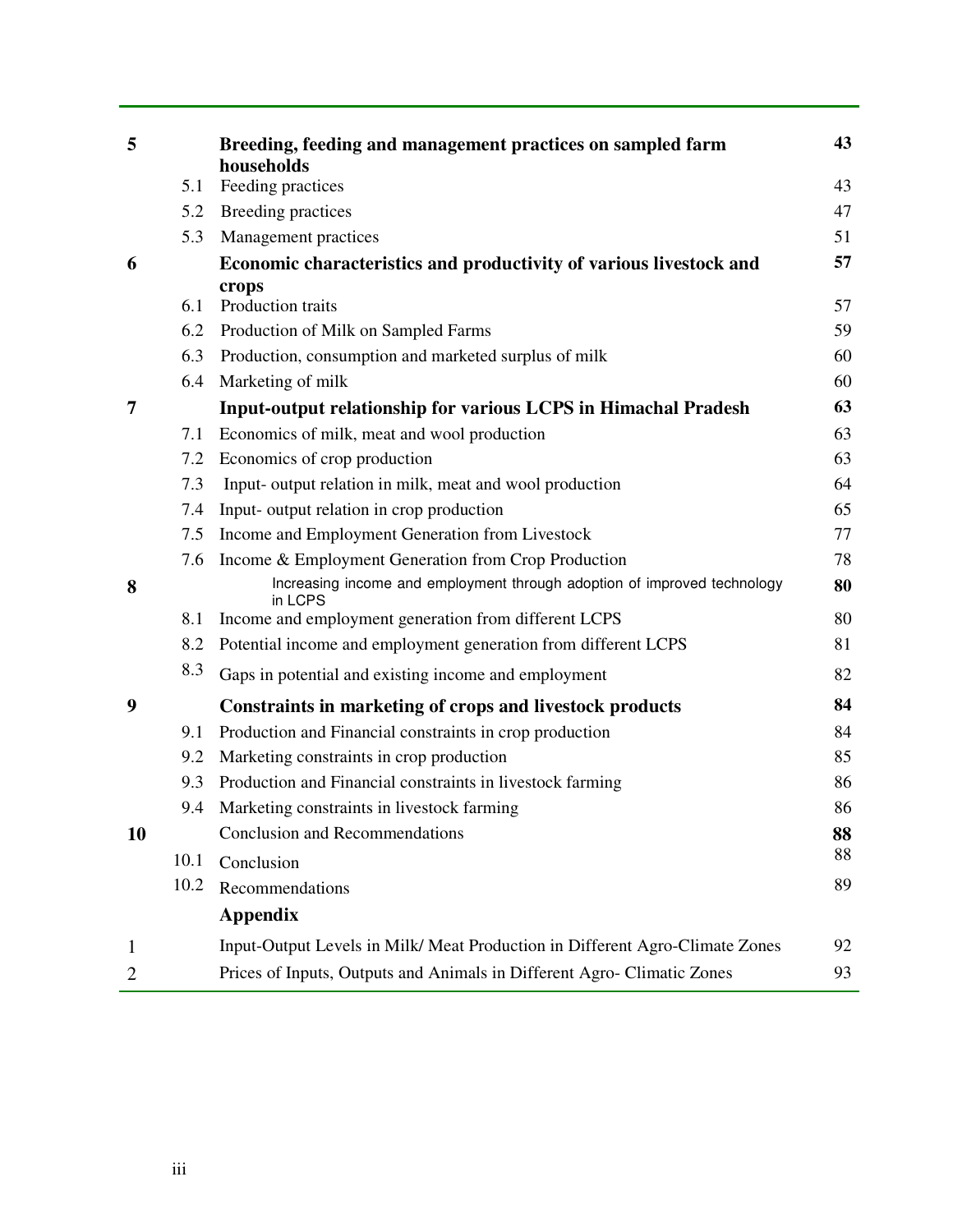## **EXECUTIVE SUMMARY**

#### **Relevance of the study**

It is well realized now a days that monoculture involving either agricultural crops or animal husbandry do not give the maximum profits on farms. Mixed farming systems involving a mixture of agricultural crops, pastures, and livestock provide maximum production, as they are able to tap the rural resources efficiently. Income from crop cultivation in India in general and Himachal Pradesh in particular, where sizes of land holdings are very small, is not sufficient to meet the family and farm expenditure of the households. Besides, income from crop cultivation is highly instable due to climatic variations. To generate additional and regular cash income throughout the year some subsidiary occupation is needed by the farmers. Commercial livestock rearing is one of the most suitable enterprises, which could be adopted by farmers in hilly areas. This study would attempt to understand and analyse interactions, between different components of farming systems so as to make recommendations to improve the productivity and efficiency of the livestock- crop production systems in different agro-climatic zones of Himachal Pradesh with the following specific objectives:

#### **Objectives of the study**

- 1. To identify the various livestock-crop production systems in the different agroclimatic regions of Himachal Pradesh.
- 2. To identify the constraints in practicing various livestock-crop production systems in different agro-climatic regions of the state.
- 3. To study the resource structure and socio-economic profile of the farmers practicing various livestock-crop production systems in different agro-climatic regions of the state.
- 4. To study the economic characteristics and productivity level of various livestock maintained and crops grown in different parts of the country in different systems.
- 5. To study the various breeding, feeding and management practices followed by the farmers.
- 6. To ascertain the practices involved and the constraints faced in the marketing of crops, livestock and livestock products.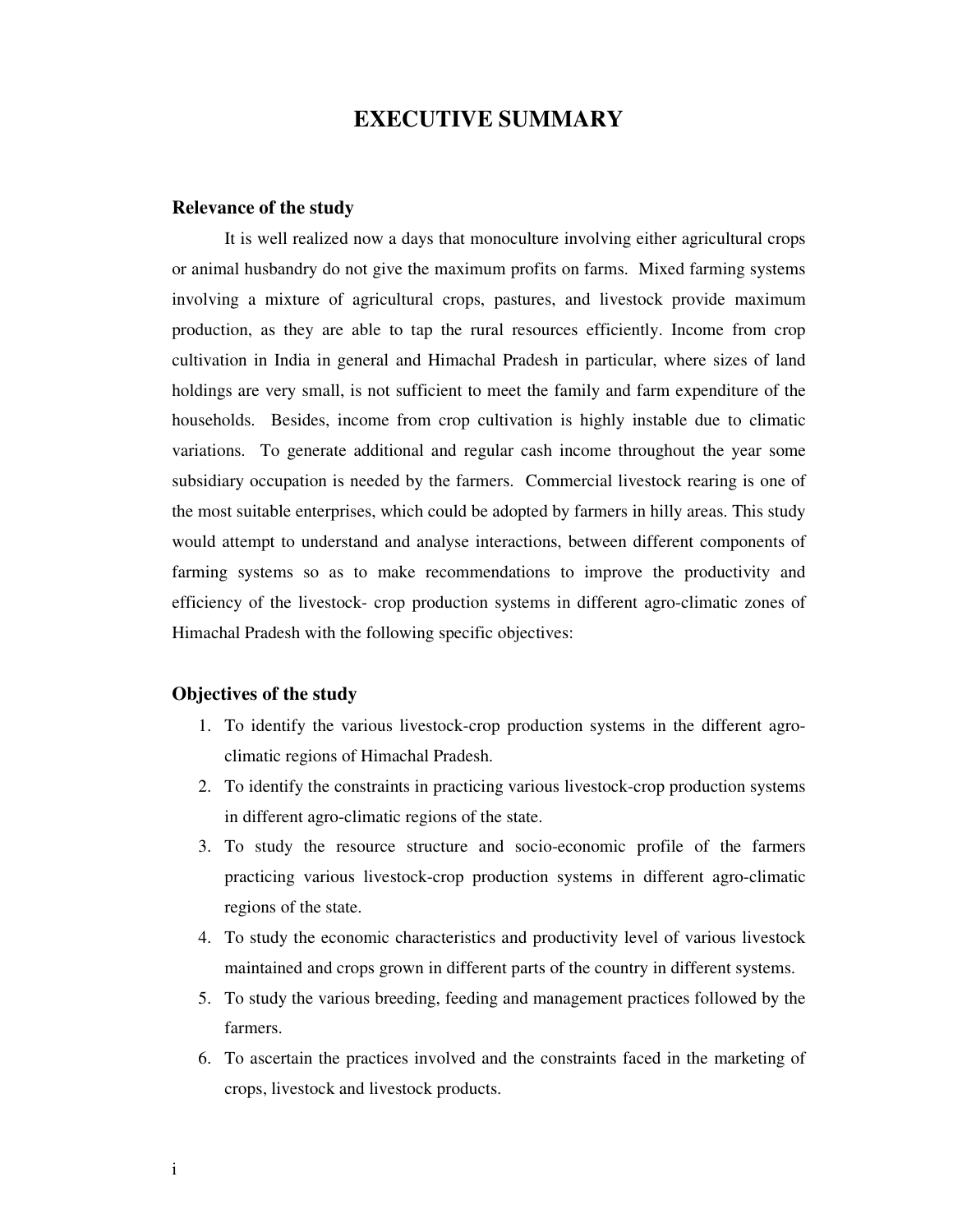- 7. To ascertain the input-output relationship for the various livestock-crop production systems in the different agro-climatic regions of the state.
- 8. To ascertain the potential for increasing the income and employment through adoption of improved technology in various livestock-production systems.

#### **Methodology**

In order to achieve above mentioned objectives, four districts were selected purposively from each NARP zone in Himachal Pradesh i.e. district Hamirpur from low hill sub- tropical zone, district Solan from Mid hill sub- humid zone, district Shimla from High hill temperate wet zone and district Kinnaur from high hill temperate dry zone. In each district a typical representative village cluster was selected purposively for the detailed investigation for the project. The sample village clusters were surveyed and information obtained on village schedule. In the low hill zone Bhota block of Hamirpur, in the mid hill zone Solan block of Solan district, in high hill wet zone Tikker block of Shimla district, and in high hill dry zone, Sangla block of Kinnaur district were selected for the study. In each block 150 households were surveyed. Thus, the study based on total sample of 600 households in Himachal Pradesh.

In order to examine the socio-economic structure and livestock crop production analysis, simple tabular analysis consisting of averages, percentages etc. were extensively used. In order to study the cost and returns of various crops, Cost  $A_1$  was used. To obtain input-output relationship for various livestock and crops log-linear form of

production function was used.

In order to study the various livestock-crop production systems (LCPS), various combinations of LCPS were identified from each zone and analysis was done accordingly for the two major LCPS in each zone.

#### **Main findings**

#### **Resource structure and socio-economic profile of sampled farmers**

Average family size in Kinnaur is 7.07 persons with the sex ratio of 994, being highest in the districts under study followed by Hamirpur (6.39), Solan (6.20) and Shimla (5.65). Occupational distribution of households reveals that, crop farming is the main occupation of sampled households in all the four zones, followed by dairying. Kinnaur,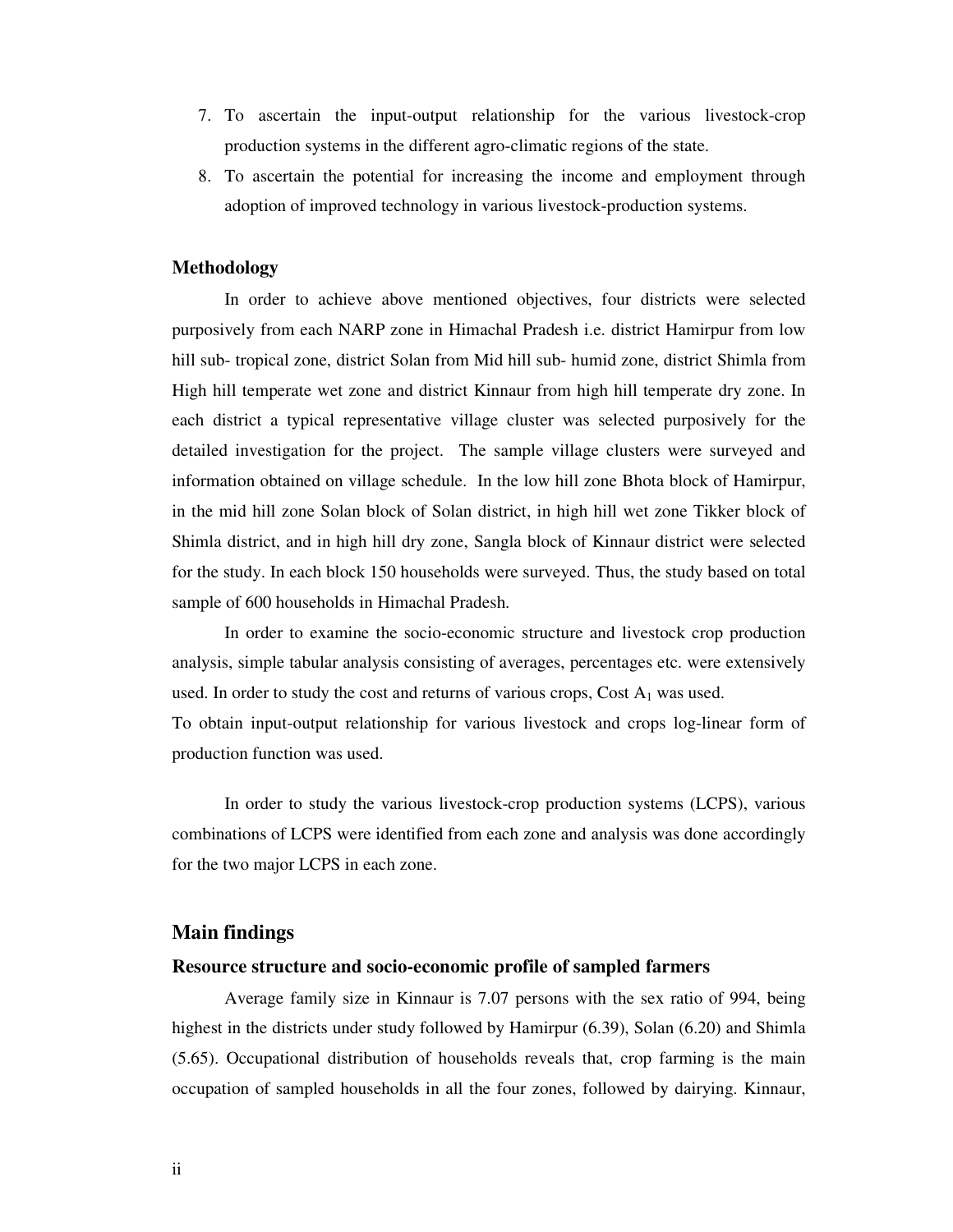though almost every household reared bovine, but the output is generally used for their home consumption. Average operational holding was 1.09, 1.89, 1.75 and 1.25 hectares in district Hamirpur, Solan, Shimla and Kinnaur respectively. Cropping intensity in these districts was 191.65, 128.36, 107.02 and 91.70 percent respectively. Maize and Wheat are the major crops of Hamirpur and Solan districts. In Solan district farmers also grow cash crops like, tomato, peas and capsicum extensively. In Shimla, maize and barley are the major cereals, apple and potato are the major cash crops. In Kinnaur, again apple is the major fruit crop. Peas, potato, maize, wheat, barley, ogla, fafra, rajmash and kidney beans are also grown by the farmers in Kinnaur. Composition of bovine reared by the farmers in different agro-climatic zones reveals that buffalo is the main bovine followed by Crossbred cattle in Hamirpur. In Solan, crossbred cattle are major bovine, followed by Local cattle and Buffalo. In Shimla and Kinnaur Crossbred cattle are the major bovines followed by local cattle. Besides, goat, sheep and yak are reared on large scale by people in Kinnaur district. Fixed investment in crop farming is Rs. 1033, 2133, 9362 and 9339 per household and in case of bovine fixed investment is Rs. 56232, 64824, 30926 and 47565 per household in district Hamirpur, Solan, Shimla and Kinnaur respectively.

### **Breeding, Feeding and Management practices followed in bovine husbandry on sampled farm households**

The study reveals that AI is more prevalent in case of local and crossbred cow in all the four zones but in case of buffalo, Natural Service is preferred by the farmers. Jersey breed is more preferred in case of crossbred cow in all the zones. This breed is most suitable in agro-climatic conditions prevailing in Himachal Pradesh. Pregnancy diagnosis is given after 90 days in Hamirpur and Solan and after 60 days in Shimla and Kinnaur. Feeding system adopted by majority of farmers in Hamirpur and Solan is of individual type whereas in case of Shimla and Kinnaur feeding is done both individually and in group. Both dry and green fodder is fed to the bovines in all zones except Kinnaur where about 11 percent farmers fed dry fodder, due to inadequate availability of green fodder. Method of feeding adopted by majority of farmers is stall-fed as well as grazing in open fields. But in case of buffaloes it is 100 percent stall-fed. This is due to heavy weight of animal and difficulty to move along hilly terrain. Both home made and compound feed is fed to bovines. Similar is the case of feeding supplementary ration/concentrate during late pregnancy in all zones. Recommended practices are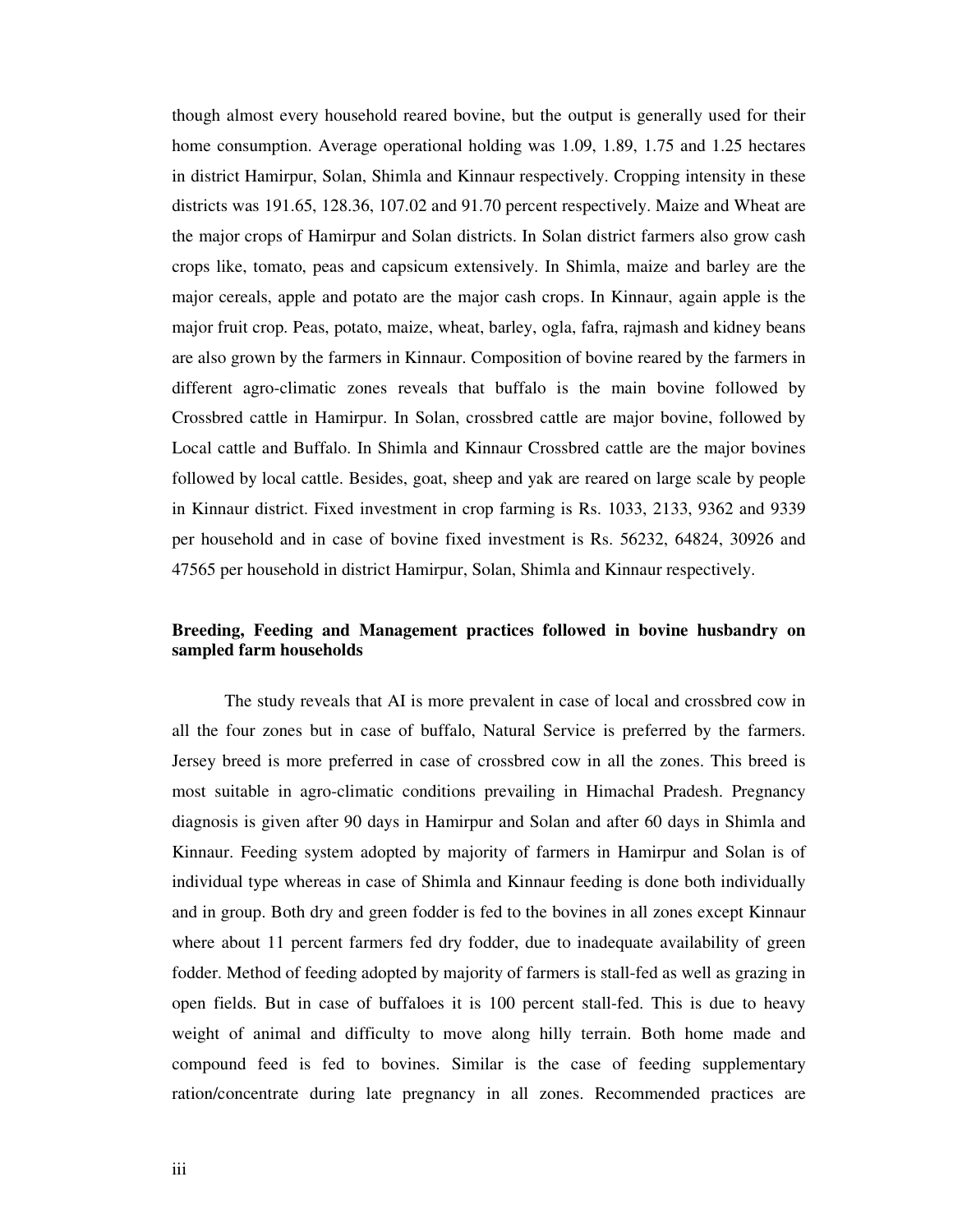followed in case of milking of animals, animal health and calf rearing except in case of Kinnaur where practice of washing of udders before milking and vaccination against preventive diseases is poor. In all the zones majority of farmers tied diseased animals together with healthy animals and deworming of calves was also not done. In case of marketing of milk consumer is the first choice of farmers in Solan and milk vendors in Hamirpur and Shimla. Milk is not sold in Kinnaur and entirely used for home consumption in one form or another.

#### **Economic Characteristics and Productivity of various Livestock and Crops**

 Delayed maturity of milch animals is one of the major factors responsible for the uneconomic nature of dairying. Age at first calving in case of crossbred cow ranges between 2.56 to 3.61 years whereas it is 3.92 to 4.21 in buffalo. Age at first calving ranges between 3.8 to 4.7 years in local cow. The calving interval of crossbred cow varies between 315 to 420 days out of which for 205 to 274 days it remains in milk and rest of the days in dry period. Contrary to this, calving interval in local cow varies between 450 to 485 days out of which for 218 to 284 days it remains in milk and rest of the days in dry period. It is observed that crossbred cow has the longest lactation period, shortest dry period, as well as short inter calving period and lowest age at first calving as compared to local cow. The calving interval in case of buffaloes is 310 and 350 days in Hamirpur and Solan respectively out of which for 191 and 208 days it remains in milk and rest of the days in dry period. The milk yield in crossbred cow ranges between 2.89 litres to 5.03 litres per day which is much higher than that of local cow yield of 2.07 to 2.22 litres per day. In case of buffalo, the milk yield is 4.86 and 4.09 lts./day in Hamirpur and Solan respectively. Total lactation yield is much higher in case of crossbred cow followed by buffalo and local cow. Direct sale of milk to the consumers is the best scenario in Solan and Milk vendor in Hamirpur and Shimla. Village Dairy Co-operative are non-functional in all the zones under study. Per capita milk consumption is highest in Solan whereas in other zones, it is much lower than State average of 401 gms per capita per day.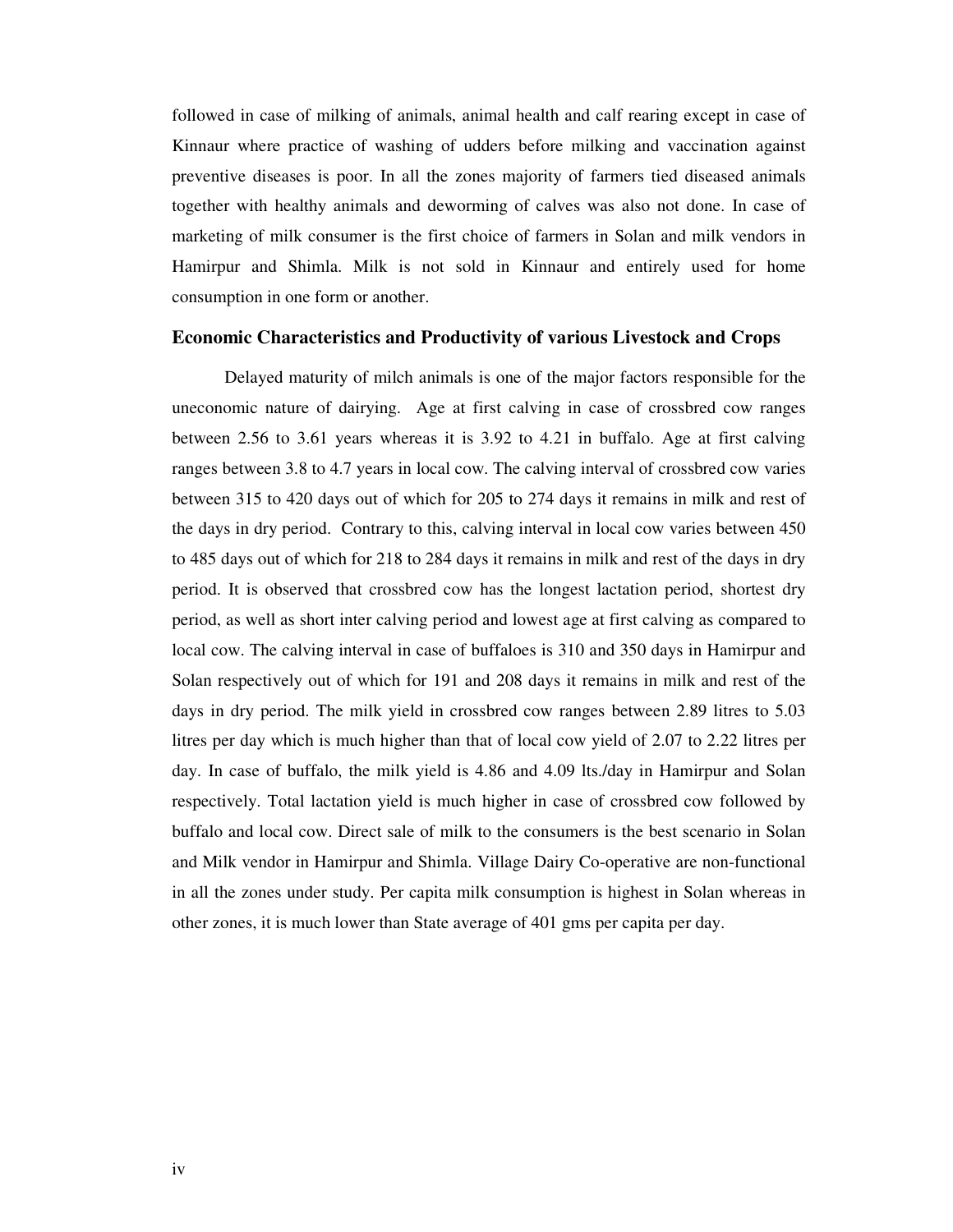## **Input-output Relationship for various Livestock-Crop Production Systems in Himachal Pradesh**

In Hamirpur district of low hill zone, cost of production was Rs 119.67 per quintal in maize, Rs 248.38 in wheat, Rs 361.20 in barley, Rs 67.77 in barseem, Rs 19.41 in chari, Rs 148.66 in paddy, Rs 76.71 in oat. In Solan district of mid hill zone, per quintal cost of cultivation comes out for different crops as; Maize (Rs 102.76), Wheat (Rs 338.53), Barley (Rs 324.20), Chari (Rs 28.17), Pea (Rs 128.81), Tomato (Rs 231.26) and Capsicum (Rs 794.78). In Shimla district of high hill zone, per quintal cost of cultivation comes out for different crops as; Maize (Rs. 113.35), Wheat (Rs. 522.69), Barley (Rs. 229.50), Potato (Rs. 143.80), Rajmash (Rs. 898.59) and Apple (Rs. 605.87). In case of Kinnaur district of high hill dry zone, per quintal cost of cultivation comes out for different crops as; Maize (Rs. 170.40), Wheat (Rs. 292.76), Barley (Rs. 221.86), Ogla (Rs. 123.39), Fafra (Rs. 90.00), Rajmash (Rs. 534.45), Kidney bean (Rs. 419.83), Potato (207.77), Apple (Rs. 199.63) and Pea (Rs. 113.77).

Cost of production per litre of milk in case of crossbred cow ranges between Rs 6.81 to 12.02. Whereas in case of local cow it varies between Rs. 8.17 to 13.66 per litre. In case of buffalo it comes out to be Rs. 9.69 and 8.98 per litre in Hamirpur and Solan. Cost of production of mutton is Rs. 23.75 per Kg. in case of goat and Rs. 18.74 per Kg. in case of sheep. Cost of wool production is Rs. 106.22 per Kg. It is revealed from the analysis that rearing of goat and sheep is very remunerative enterprise for the people of Kinnaur district.

The results of input- output analysis revealed that in Hamirpur in case of crossbred cow green fodder and concentrate are the major components of cost whereas in case of buffalo, dry fodder and concentrate are the main components of cost. The coefficient of multiple determination  $(R^2)$  indicated that all the explanatory variables collectively explained about 97 percent variation in milk production in case of crossbred cow and 88 percent in case of buffalo. In Solan, in case of local cow green fodder is the major cost component. The elasticity coefficient of dry fodder is negative. All the explanatory variables collectively explained about 50 percent variation in milk production and is statistically non-significant. Similar is the case with crossbred cow and buffalo. In case of Shimla, green fodder and concentrate are the major components of cost whereas the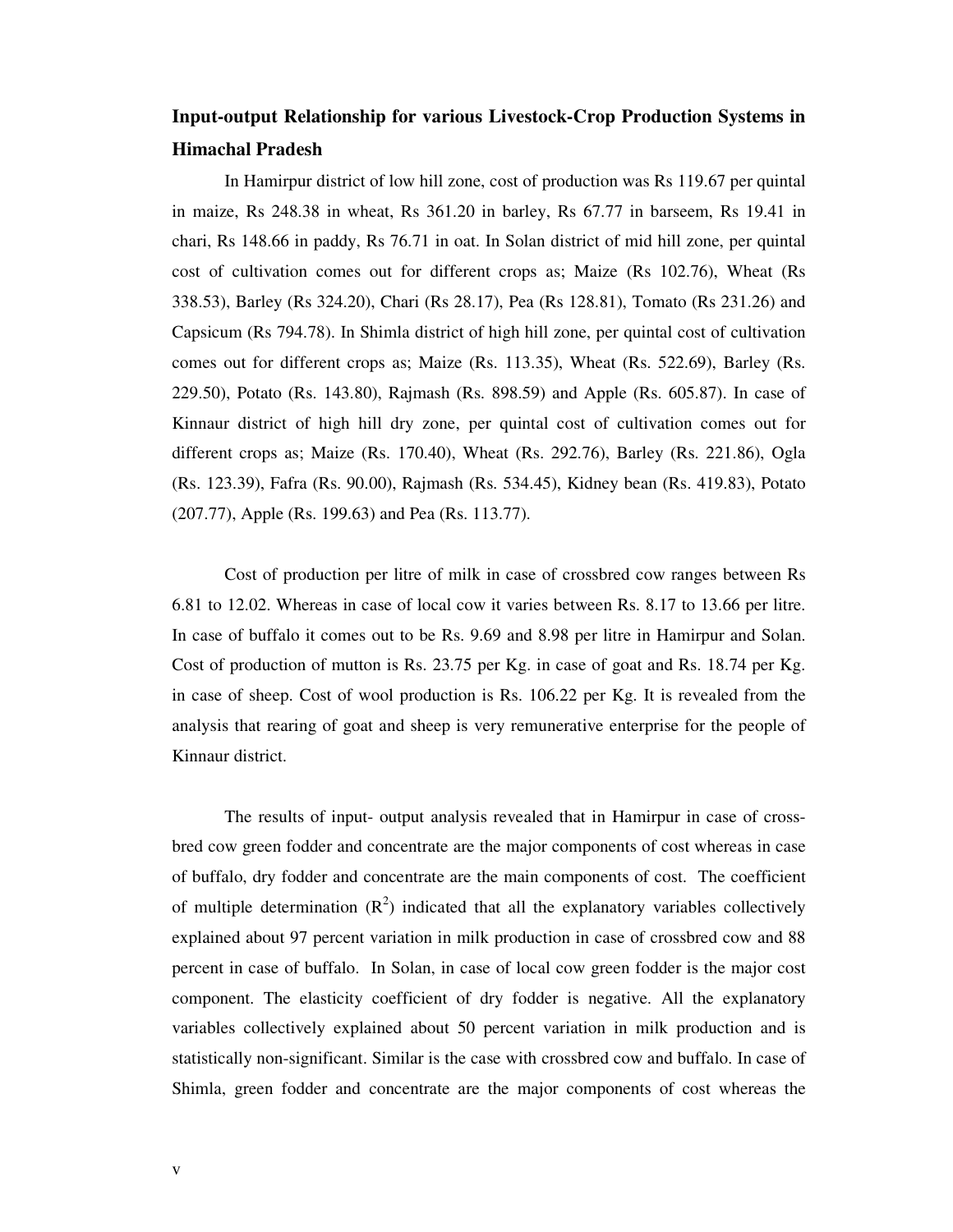response of output to dry fodder is negative. In case of meat of goat and sheep value of dry fodder and human labour are the major components of cost.  $R^2$  indicated that all the explanatory variables collectively explained about 85 percent variation in meat production in case of sheep and 82 percent in case of goat. In wool production human labour is the major cost component followed by value of dry fodder.  $R^2$  indicated that all the explanatory variables collectively explained about 89 percent variation in wool production in case of sheep.

Input-output relationship in crop production revealed that for maize crop in Hamirpur, labour, seed and fertilizer contributed positively and significantly towards maize production, similar is the case with wheat. But in case of barley and paddy, fertilsers had negative impact. Farmers can increase gross returns by increasing the use of human labour and seed in the production of maize, wheat & paddy. In Solan, value of seed in case of maize, wheat, barley, pea and tomato contributed positively and significantly towards production. In case of pea and capsicum labour and plant protection chemicals are also contributed significantly towards production. Use of fertilizers in maize, wheat, barley and pea had negative impact but it may be due to underutilization of other inputs. In Shimla, human labour and fertilizers has a positive and significant effect on the production of maize, wheat, barley, potato and apple. Use of seed in wheat and barley had negative impact but it may be due to underutilization of other inputs. Plant protection chemicals are contributed significantly towards the production of potato and apple. In Kinnaur, human labour is the major factor of production for all the crops and contributed positively and significantly, followed by seed and fertilizers except in case of pea and kidney bean. Plant protection chemicals are contributed significantly towards the production of pea and apple. Except other crops, in case of ogla and fafra all the explanatory variables collectively explained about less than 50 percent variation in crop production and is statistically non-significant.

#### **Income and Employment Generation from Livestock**

Analyses of income and employment generation from various livestock activities revealed that crossbred cow and buffalo are contributed significantly towards the net income and employment in all zones. Net income from local cow is relatively more in case of Solan and less in Shimla. Similarly, in case of crop production, cultivation of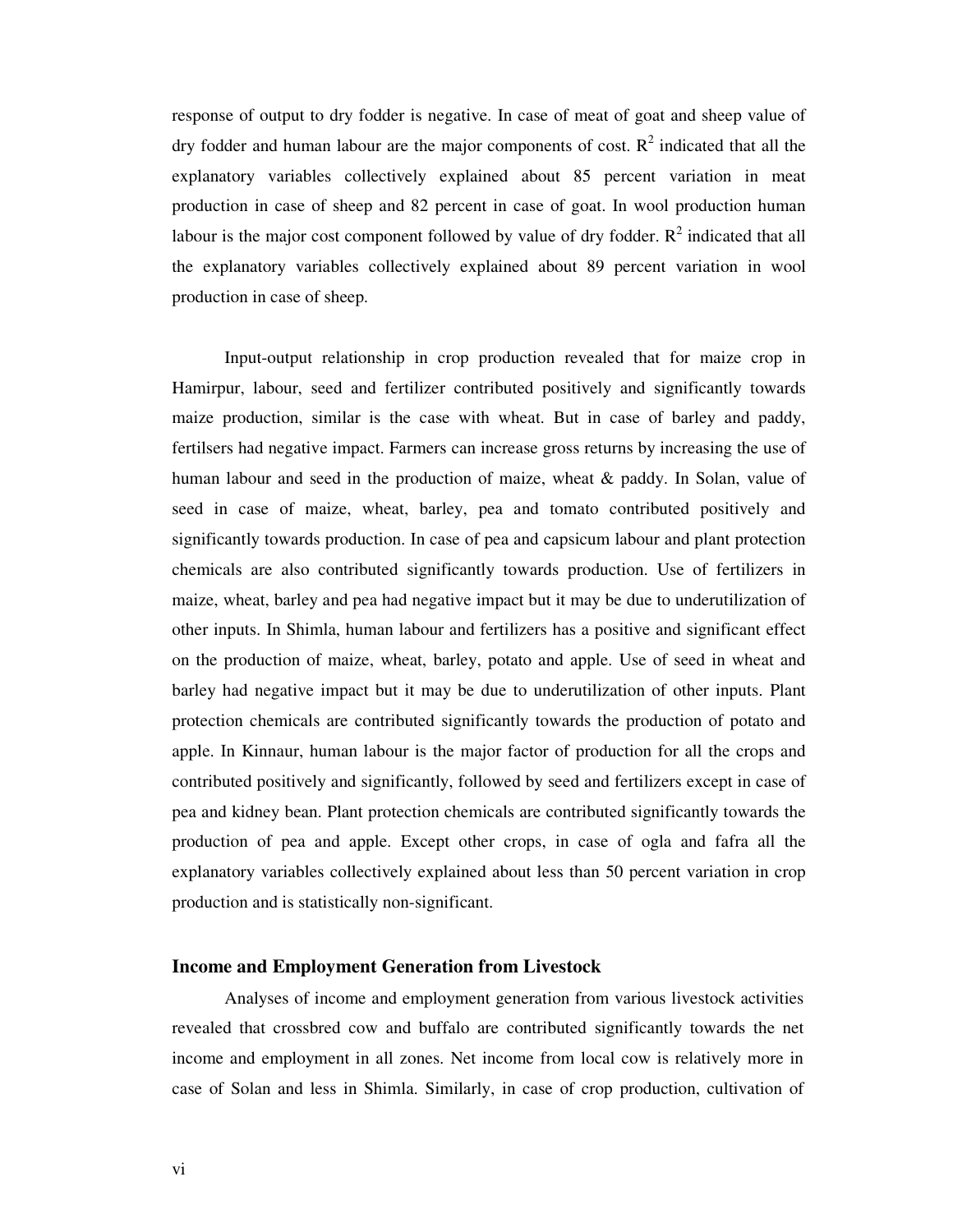maize, paddy, pea, tomato, capsicum, potato, rajmash, ogla, fafra, kidney bean and apple offered remunerative returns and employment to the farmers.

### **Potential income and employment generation from different LCPS**

 The analysis of potential income and employment generation in different agroclimatic zones reveals in district Hamirpur, LCPS 1 has vast potential for increasing income and employment for the farmers. The gaps in potential and existing level of gross income, net income, family labour income and employment are 32.29, 46.13, 13.19 and 9.35 percent respectively. The gaps in LCPS 2 are relatively lesser than that of LCPS 1. In case of Solan district, there is a potential to increase income and employment in LCPS 2 as compared to LCPS 1. In district Shimla and Kinnaur, LCPS 1 has greater potential for increasing the income and employment of the farmers as gaps are higher than that of LCPS 2.

### **Constraints in Marketing of Crops and Livestock Products**

 Production and Financial constraints in case of crop production faced by farmers in Hamirpur are high incidence of insects/ pests in HYVs, high cost of credit and lack of credit availability from institutional sources. Lack of knowledge about recommended package of practices also affect the productivity of various crops and increase the cost of production. In Solan, inadequate irrigation facilities, high cost of credit and lack of agricultural labour in peak seasons are the major constraints. High cost of credit, inadequate irrigation facilities, lack of knowledge about recommended package of practices and poor communication and extension facilities are the major constraints in crop production in Shimla and Kinnaur district. Lack of marketing facilities at village level is the major constraint followed by low price of farm produce in Hamirpur and Solan. Whereas, high prices of plant protection chemicals is the major constraint in the crop production in Solan and Shimla. Low price of farm produce and lack of storage facilities are the major marketing constraints in Kinnaur district.

 In case of livestock farming, low productivity of animals is the major constraint in Hamirpur, Shimla and Kinnaur followed by lack of availability of green fodder round the year and high costs of feeds and fodders. Low rate of conception through AI followed by lack of availability of green fodder round the year and high costs of feeds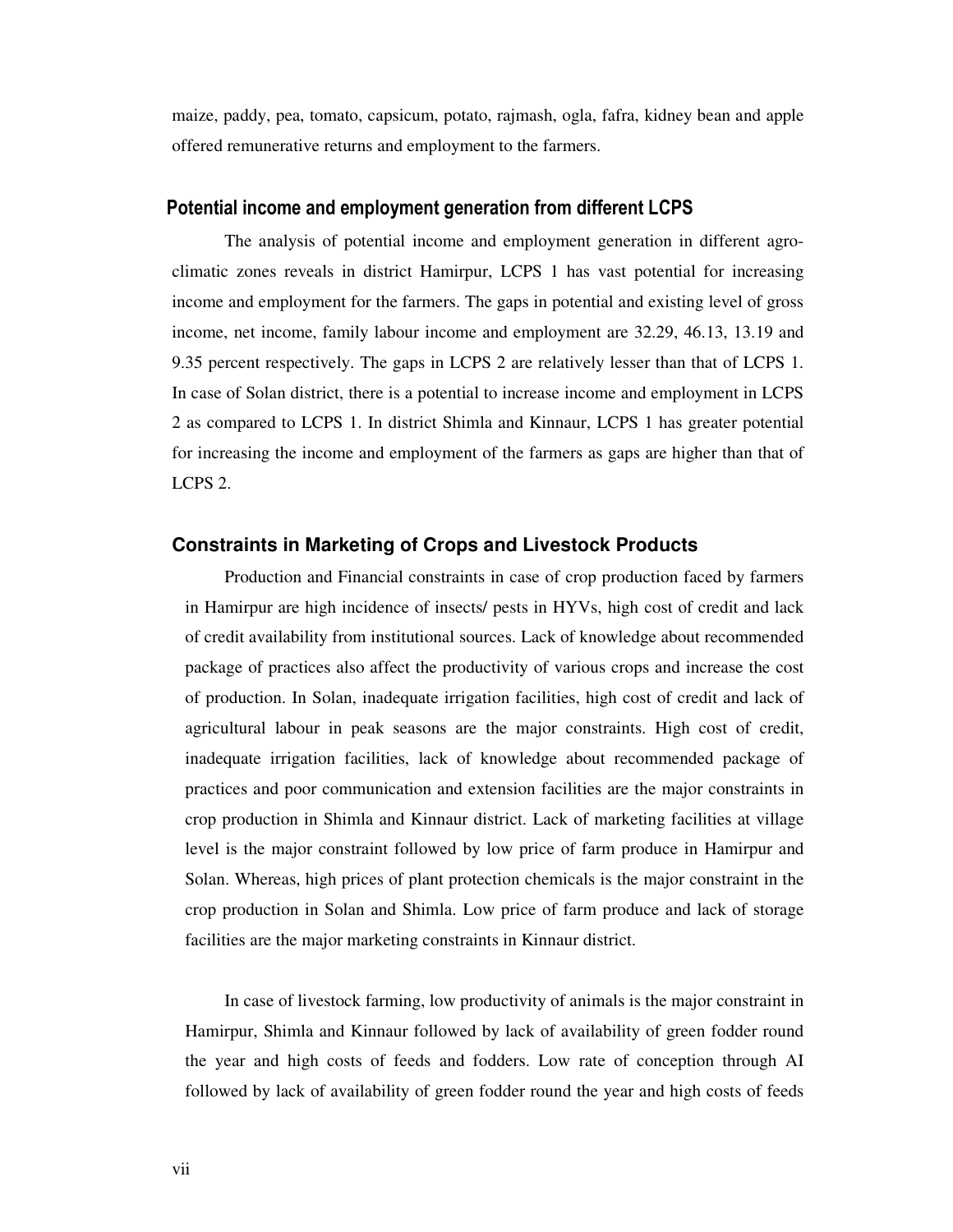and fodders are the major production and financial constraint in Solan. Lack of organized market and low price for crossbred milk are the major constraints in all the four zones in the State.

For promotion of livestock- crop production system following approach is suggested:

Sustainable increase in food grain production through extension of improved crop varieties, particularly in agro- pastoral areas, improving marginal croplands and improving water use and irrigation system – including promotion of water harvesting and efficient use technologies. The croplands should also provide more opportunities for livestock development through processing of feed from agricultural by- products and production of more forage and hay. The crop- livestock production system cannot progress unless a productive crop farming system is established. Ensuring sufficient food grain means developing a potential supply of concentrated feed with a high quality grain base. Increasing the productivity of major cropland also means that more marginal areas can be devoted to developing artificial grassland and cultivating perennial forage integrated with crops.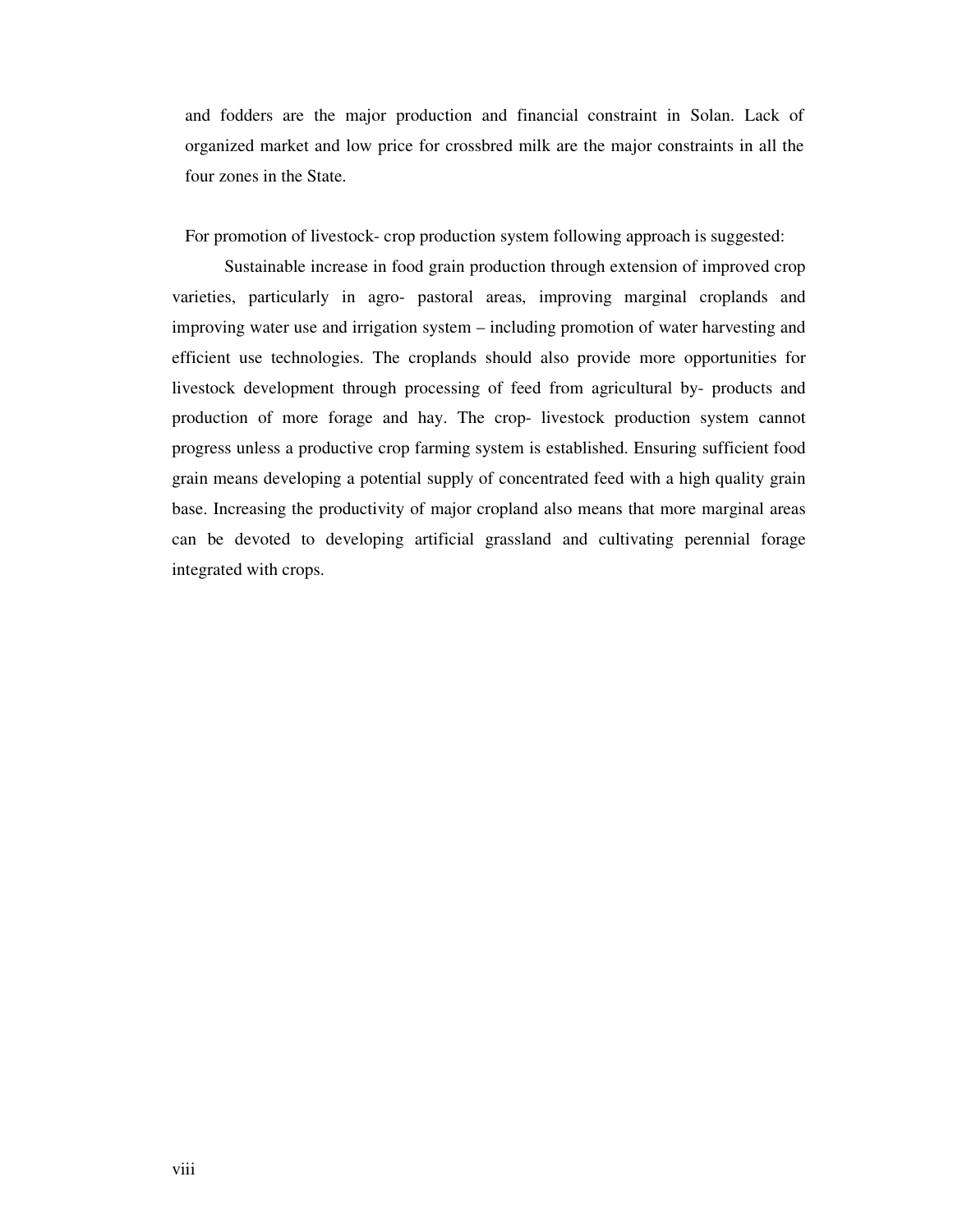| <b>Particulars</b>                      |                   | <b>Agro-climatic zones</b> |                  |               |               |  |  |  |  |
|-----------------------------------------|-------------------|----------------------------|------------------|---------------|---------------|--|--|--|--|
|                                         |                   | Low hills                  | <b>Mid hills</b> | High hill wet | High hill dry |  |  |  |  |
| household No. of<br>Per                 | Cross bred cows   | 1.00                       | 1.40             | 1.33          | 1.00          |  |  |  |  |
| Livestock                               | Local cows        |                            | 1.10             | 1.16          | 1.00          |  |  |  |  |
|                                         | <b>Buffaloes</b>  | 1.35                       | 1.06             |               |               |  |  |  |  |
| Age at first calving (years)            | Cross bred cows   | 2.56                       | 3.35             | 3.61          | 2.85          |  |  |  |  |
|                                         | Local cows        |                            | 4.70             | 4.70          | 3.80          |  |  |  |  |
|                                         | <b>Buffaloes</b>  | 3.92                       | 4.21             |               |               |  |  |  |  |
| Lactation length (days)                 | Cross bred cows   | 205                        | 224              | 213           | 274           |  |  |  |  |
|                                         | Local cows        |                            | 284              | 236           | 218           |  |  |  |  |
|                                         | <b>Buffaloes</b>  | 191                        | 208              |               |               |  |  |  |  |
| Milk yield (liters/day)                 | Cross bred cows   | 4.71                       | 5.03             | 5.00          | 2.89          |  |  |  |  |
|                                         | Local cows        |                            | 2.09             | 2.22          | 2.07          |  |  |  |  |
|                                         | <b>Buffaloes</b>  | 4.86                       | 4.09             |               |               |  |  |  |  |
| Milk sold (%)                           |                   | 62.51                      | 22.66            | 39.39         |               |  |  |  |  |
| Per capita milk consumption (grams/day) |                   | 318                        | $\overline{713}$ | 375           | 223           |  |  |  |  |
| Cost of production of milk              | Crossbred cows    | 8.77                       | 6.81             | 8.36          | 12.02         |  |  |  |  |
| (Rs/litres)                             | Local cows        |                            | 8.17             | 9.11          | 13.66         |  |  |  |  |
|                                         | <b>Buffaloes</b>  | 9.69                       | 8.98             |               |               |  |  |  |  |
|                                         |                   | 11813                      | 23857            | 8745          | 8827          |  |  |  |  |
| Net income (Rs)*                        | LCPS <sub>1</sub> | (46.13)                    | (13.42)          | (10.40)       | (2.46)        |  |  |  |  |
|                                         | LCPS <sub>2</sub> | 10073                      | 68060            | 7907          | 2890          |  |  |  |  |
|                                         |                   | (42.44)                    | (37.49)          | (9.35)        | (0.81)        |  |  |  |  |
|                                         |                   | 63                         | 54               | 12            | 45            |  |  |  |  |
| Employment (man days)*                  | LCPS <sub>1</sub> | (9.35)                     | (6.01)           | (1.72)        | (4.23)        |  |  |  |  |
|                                         | LCPS <sub>2</sub> | 16                         | 3                | 11            | 34            |  |  |  |  |
|                                         |                   | (2.58)                     | (0.30)           | (1.48)        | (3.04)        |  |  |  |  |

## **Executive table of main findings of the study**

\* Gaps in potential and existing income and employment

Figures in parenthesis are the percentages of potential over the existing for the LCPS in the zone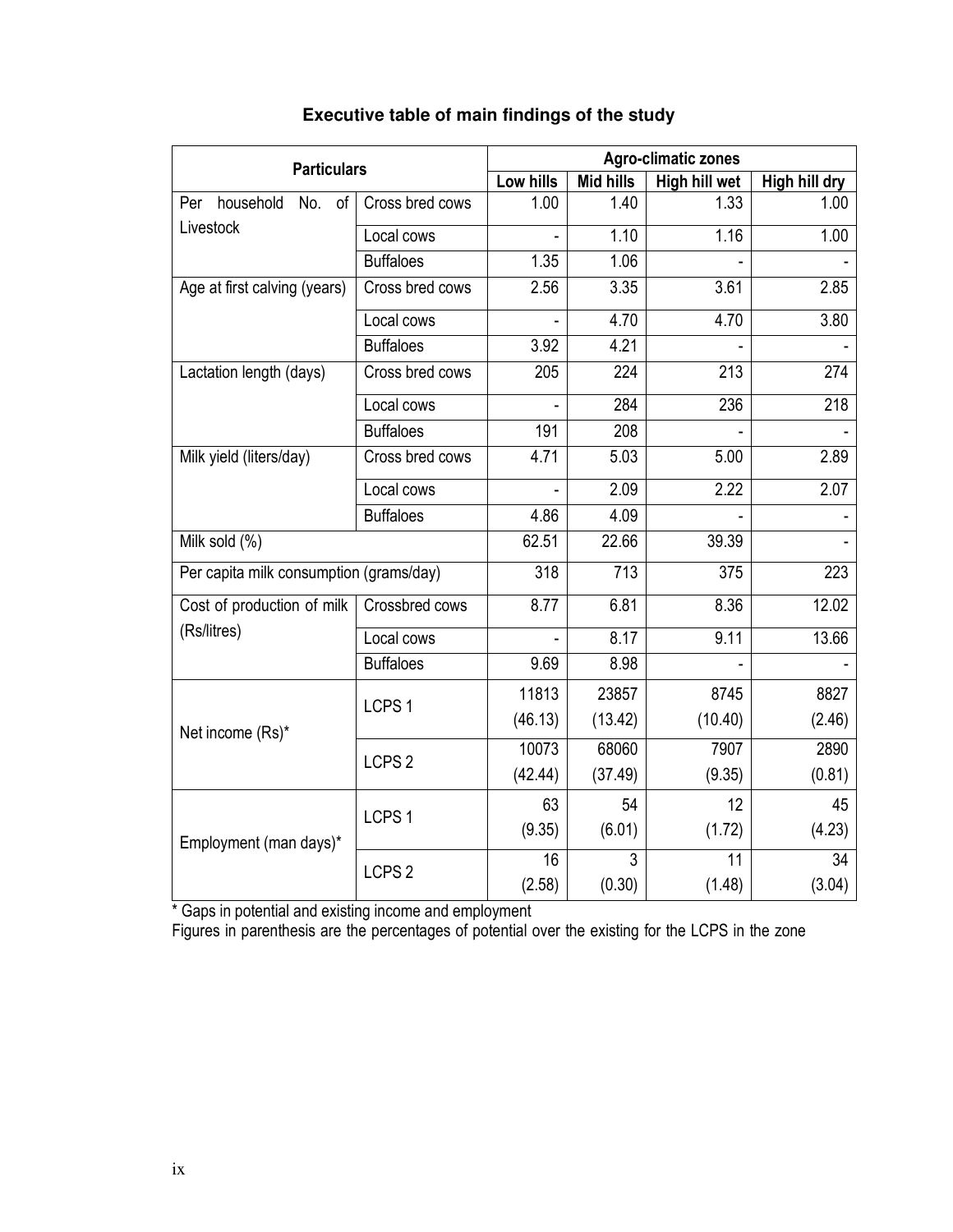## **Chapter-1**

## **INTRODUCTION**

#### **1.1 Introduction**

 India is an agricultural country with very large livestock population. Animal husbandry in India is closely interwoven with agriculture and obviously plays an important role in the rural economy. Livestock are the main source of draught power in agricultural operations and rural transportation. They provide essential food items like milk and meat. Several other animal products obtained are hides and skins, bones, blood, wool, etc. Animal husbandry and dairying so far have been treated as rural occupations and only ancillary to crop farming. Little emphasis has been laid on developing them as commercial ventures. The major problem being faced by this sector includes lack of adequate feed and near absence of processing and marketing infrastructure in rural areas.

 In Himachal Pradesh livestock are largely raised on pastures. Cattle of this area are non-descript, short statured and of low productivity. Sheep and goats are as important as cattle. The sheep reared in this state yield good quality wool. Temperate hilly regions, of the Pradesh are ideally suited for the exotic high yielding milch cattle and Merino sheep.

The rearing of livestock is an integral part of the State's economy, providing source of livelihood to most of people. Livestock rearing is practiced generally within the framework of mixed farming. The livestock provide wool, mutton, milk, hides, skins, motive power for agricultural operations and transport, manure, etc. and is of immense economical value to the framers of the State, besides gainful employment to a large section of population all the year round. The mechanized system of cultivation is prevalent in the state, because of terraced fields and smallholdings. Thus, the bulk of draft power requirements are provided by the bullocks. In most of the villages vehicular traffic is not possible, therefore, most of the commodities are still transported by the pack animals like ponies, yaks, mules, sheep, goats, etc.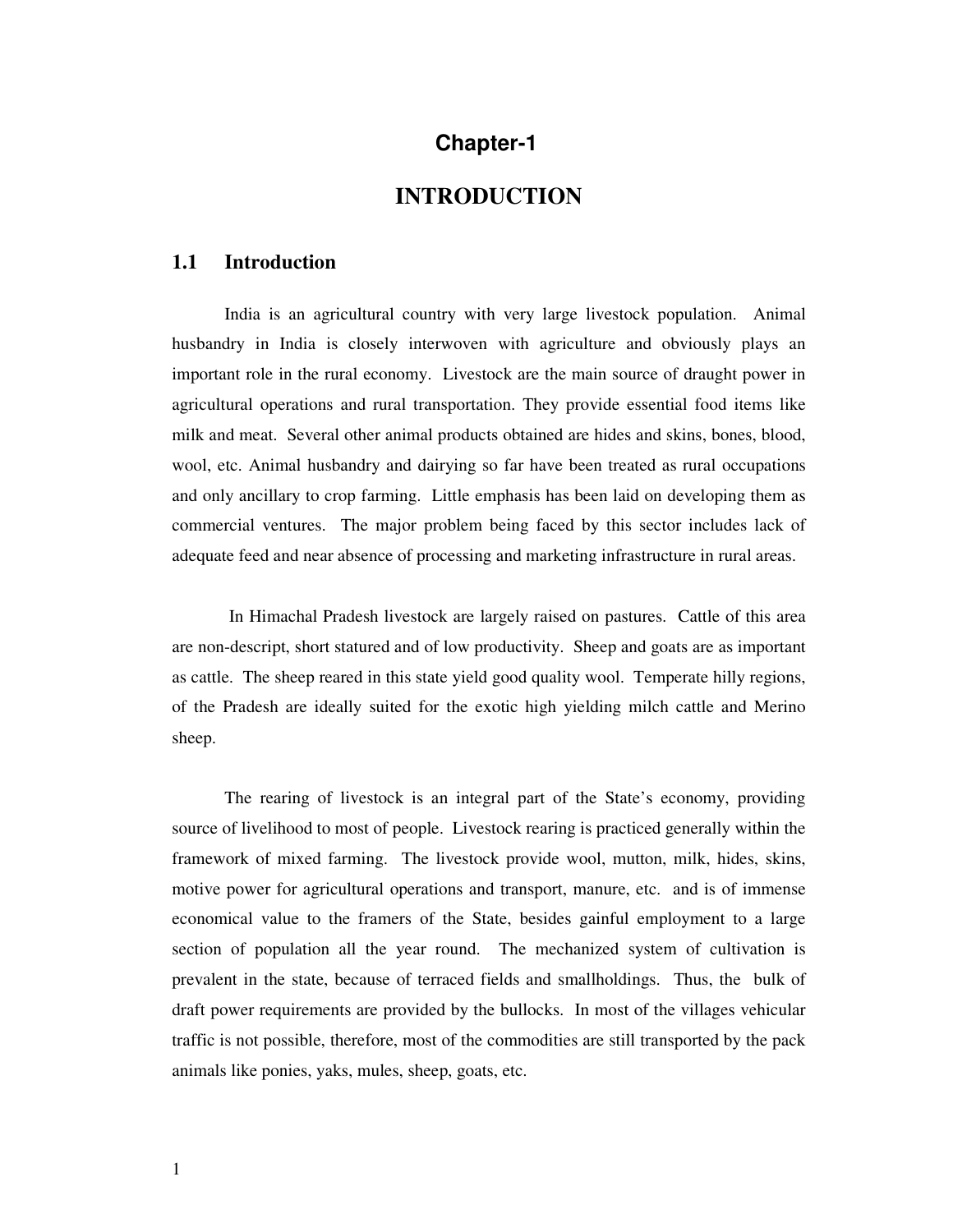Mixed farming systems involving a mixture of agricultural crops, pastures, and livestock provide maximum production, as they are able to tap the rural resources efficiently. In different agro-climatic zones of the country a number of combinations of livestock and agricultural crops have been developed by the farmers through their past experiences under the influence of resource constraints. However, very few investigations were undertaken to study the structure and dynamics of these systems and to quantify their contribution to food security and agricultural development.

Income from crop cultivation in India in general and Himachal Pradesh in particular, where sizes of land holdings are very small, is not sufficient to meet the family and farm expenditure of the households. Besides, income from crop cultivation is highly instable due to climatic variations. To generate additional and regular cash income throughout the year some subsidiary occupation is needed by the farmers. Commercial livestock rearing is one of the most suitable enterprises which could be adopted by farmers in hilly areas. Animal husbandry not only provides regular income and employment to the households but also make tiny unviable farms economically viable by diversifying and integrating farm activities.

Livestock provide draught power for agriculture, rural transport, food in the form of milk and meat, raw materials in the form of wool, hair, hides, skins, bones etc., and animal dung for use as crop manure as well as fuel for cooking and heating. Thus, livestock play a vital role in providing employment and income in a predominantly agrarian economy like India. Household member including children and women are found to be involved in this labour intensive activity, whose work is evenly spread over all days of the year.

Unfortunately livestock sector has received very little attention in the development plans. The vital role of livestock in rural economy and the problem of improving their productivity have not been properly recognized. Although reasonable success has been achieved in providing veterinary cover and crossbreeding of indigenous livestock has achieved limited success, but nothing has been achieved in the case of fodder development. There is, thus an imperative need for larger investment in livestock development, particularly in those programmes which improve animal nutrition and management.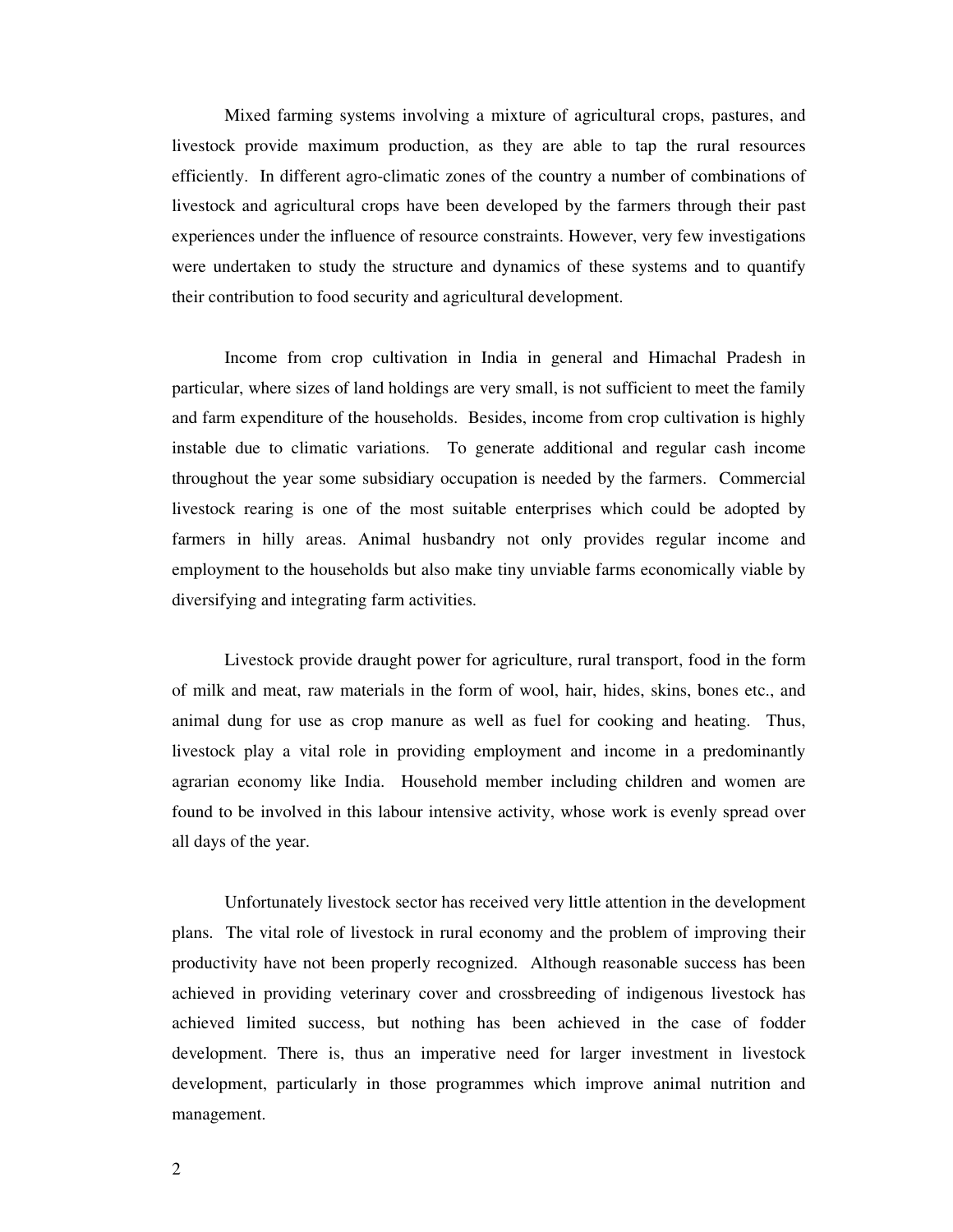### **1.2 Need for the Study**

 The livestock sector information research has not received adequate attention as there is no provision for regular collection and analysis of data on livestock except their number enumerated through the Livestock Census. Efforts were limited to a few small scale and ad-hoc surveys here and there. Only for the purposes of estimating production of milk and other products. As a result very little is reliably known about many aspects of livestock economy in different agro-climatic zones of the country, particularly about the milk yield, meat output, feed consumption by various categories of animals, work output of working animals, availability of various type of feed, morbidity and mortality of animals, etc. Neither is the information available on income and employment generated by various livestock activities. In short, absence of statistics on several aspects operates as a constraint on a comprehensive analysis and understanding of the livestock economy. The present study will try to fill-up this research and information gap in the livestock sector of Himachal Pradesh.

The complex roles of trees, pastures, and other components in the household farming systems have not yet been quantitatively analysed from the livestock rearing point of view. In the absence of applied scientific investigations, so far no serious efforts have been made for livestock policy recommendations, and to provide institutional and policy support for strengthening and improving the existing livestock management systems, and to draw lessons from indigenous knowledge. The proposed project is intended to bridge this research gap.

 In this study an attempt has been made to understand and analyse interactions, between different components of farming systems so as to make recommendations to improve the productivity and efficiency of the livestock- crop production systems in different agro-climatic zones of Himachal Pradesh with the following specific objectives: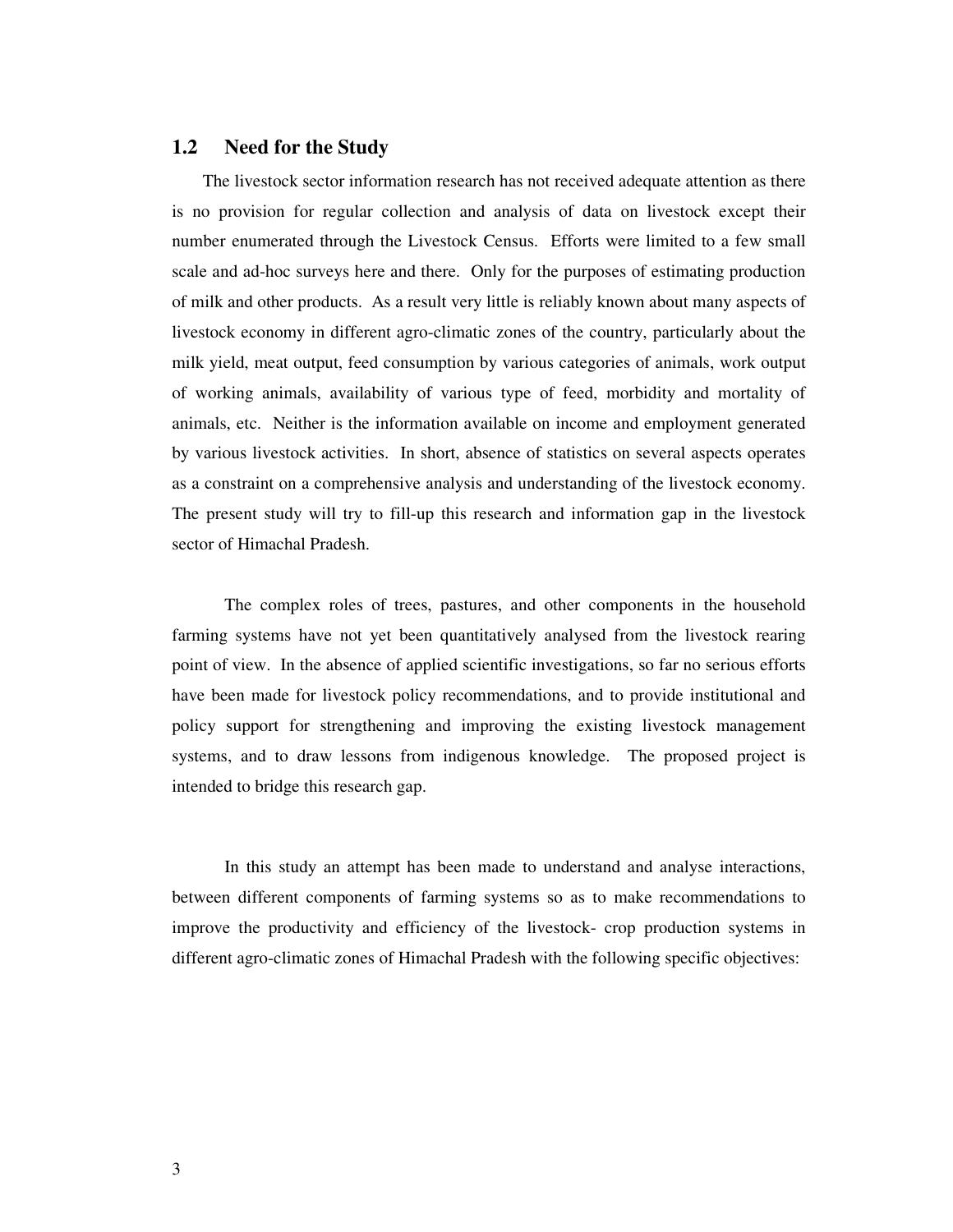### **1.3 Objectives**

- 9. To identify the various livestock-crop production systems in the different agroclimatic regions of the country.
- 10. To identify the constraints in practicing various livestock-crop production systems in different agro-climatic regions of the country.
- 11. To study the source structure and socio-economic profile of the farmers practicing various livestock-crop production systems in different agro-climatic regions of the country.
- 12. To study the economic characteristics and productivity level of various livestock's maintained and crops grown in different parts of the country in different systems.
- 13. To study the various breeding, feeding and management practices followed by the farmers.
- 14. To ascertain the practices involved and the constraints faced in the marketing of crops, livestock and livestock products.
- 15. To ascertain the input-output relationship for the various livestock-crop production systems in the different agro-climatic regions of the country.
- 16. To ascertain the potential for increasing the income and employment through adoption of improved technology in various livestock-production systems.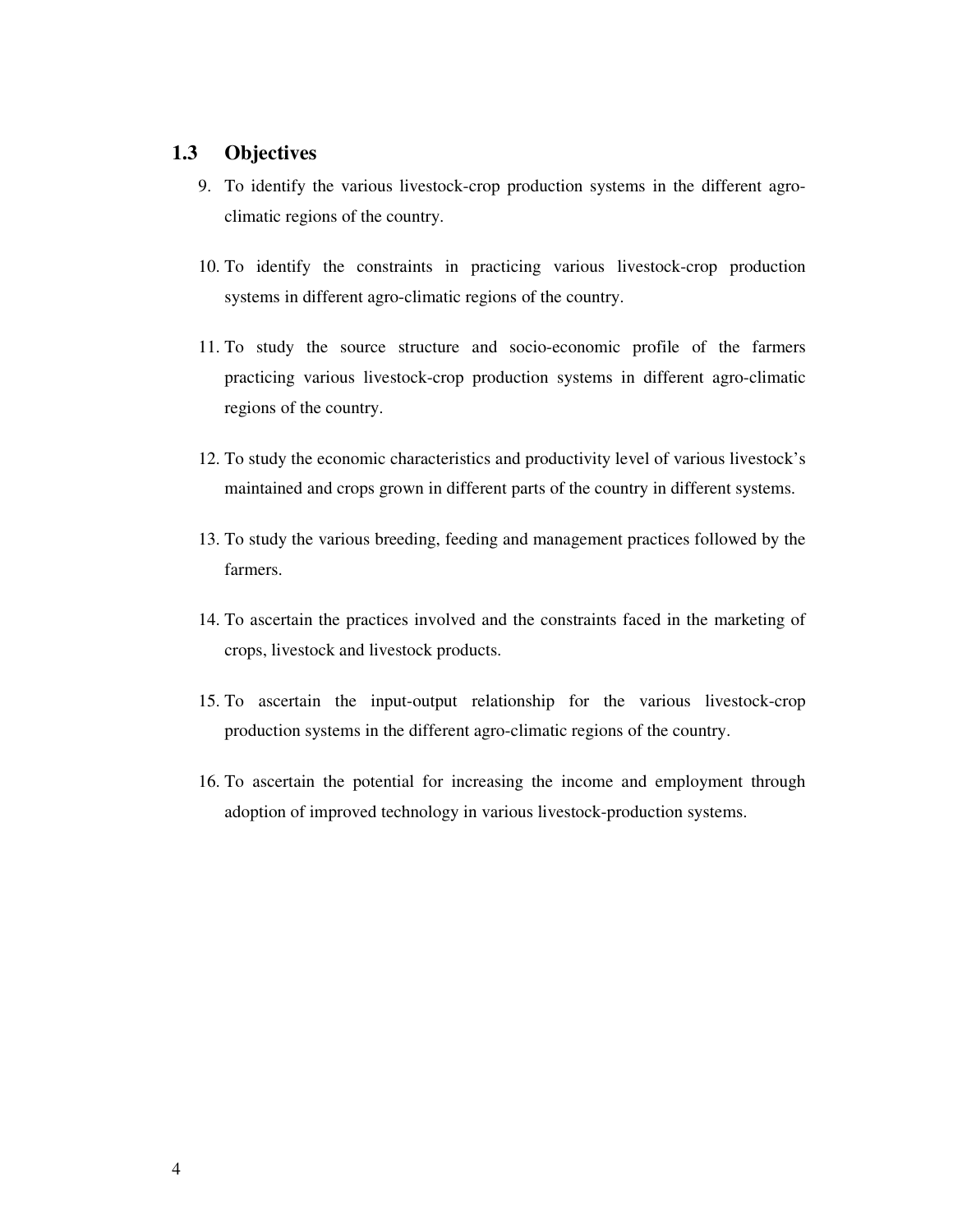### **Chapter-2**

## **AGRO-CLIMATIC AND SOCIO-ECONOMIC DESCRIPTION OF THE ZONES IN HIMACHAL PRADESH**

Himachal Pradesh is situated in the western Himalayan region in north-west of India. The State is bordered by Jammu- Kashmir in the north, Punjab in the west and south-west, Haryana in the south, Uttranchal in the south-east and Tibet in the east. Himachal Pradesh is situated between  $32^{^{\circ}}$   $12^{'}$  40<sup> $\prime\prime$ </sup> north latitude and  $75^{\circ}$  47<sup> $\prime$ </sup> 55<sup> $\prime\prime$ </sup> to  $79^{^{\circ}}$  4<sup> $\prime$ </sup>  $22<sup>1</sup>$  east longitude. Its altitude ranges from 450 mts. to 6500 mts above mean sea level. There is a general increase in elevation from west to east and from south to north. There is a great variation in the climatic conditions of the State due to variation in elevation and aspect. The State is divided into four agro-climatic zones.

### **2.1 Agro- Climatic zones in Himachal Pradesh**

 The NARP has divided the state into the following four agro-climatic zones on the basis of altitude, temperature, topography, rainfall and humidity: (a) Sub-mountain and Low Hills sub-Tropical Zone, (b) Mid hills Sub-Humid Zone, (c) High Hills Temperate Wet Zone, and (d) High Hills Temperate Dry Zone

#### **(a) Sub-Mountain and Low Hills Sub-Tropical Zone**

 The area in this zone is situated up to 650 meters above mean sea level with an average rainfall of 1000 mm. This zone is located in the Shiwalik belts of Himachal Pradesh and occupies approximately 25 per cent of the geographical area and 38 per cent of the cultivated area of the state. The population pressure is the highest in this zone. The main crops cultivated in this zone are wheat, paddy, maize, soyabean, pulses, oilseeds and barley. Citrus, mango and litchi are important fruit crops. Cattle dominate in the total livestock population of 2.63 million. Out of total livestock population 41 per cent are cattle and 25 per cent are buffaloes. Buffaloes are the main dairy animals reared in this zone.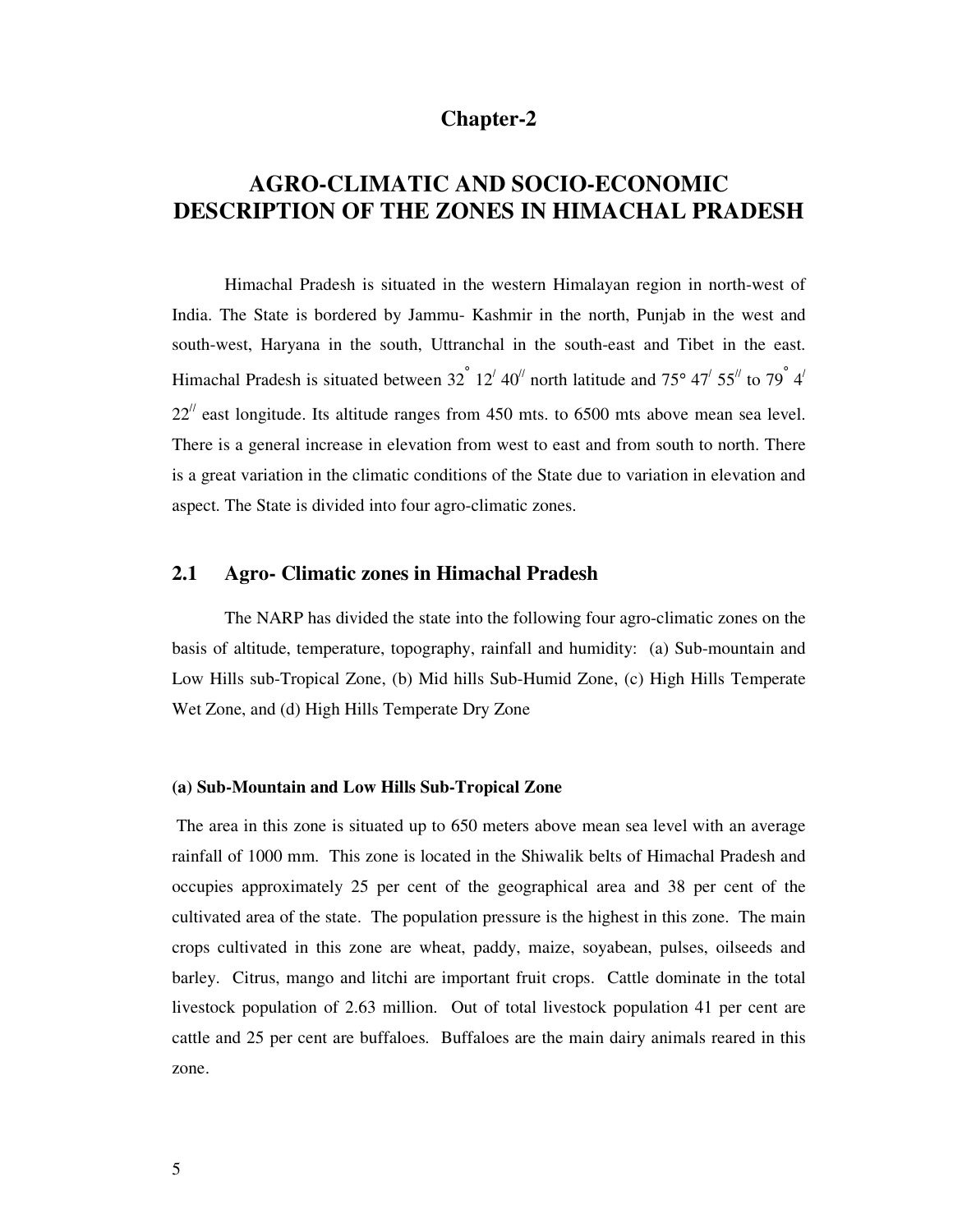#### **(b) Mid Hills Sub-Humid Zone**

The elevation of this zone varies from 651 meters to 1800 meters above mean sea level. The annual precipitation in this area varies from 1500 mm to 3000 mm, 70 per cent of which is received during monsoon season. This zone comprises 41 per cent of the total cultivated area. The texture of soils of this zone varies from loam to clay loam. These are deficient in nitrogen and phosphorus with poor water and nutrient holding capacity. Soils are acidic in reaction and respond to liming. Soil conservation and water management are the main problems in this zone. Although this zone receives the maximum rainfall, the agriculture still suffers from losses every now and then due to low water holding capacity of the soils and erratic distribution of rainfall. The main crops cultivated in this zone are wheat, paddy, maize, seed potato, sugarcane, pulses and oilseeds. Stone and citrus fruits also occupy considerable area. Forestry and pastures constitute an important component in this zone. This zone is milk shed area wherein a number of chilling plants and milk processing plants have been installed. Out of total livestock population of 1.26 million 50.7 per cent are cattle and 6.1 per cent are buffaloes.

#### **(c) High Hills Temperate Wet Zone**

The altitude of this zone ranges from 1801 meters to 2200 meters above mean sea level and covers 18.4 per cent of the total cropped area of the State. The soils are shallow in depth, acidic in reaction and silt loam to loam in texture. The soils are deficient in nitrogen and phosphorus. Terraced farming is practised in this zone. The main crops are wheat, maize, paddy, barley, pulses and oilseeds. Mostly rain fed farming is practised. Soil erosion, low fertility and inadequate water management are the main problems. The average rainfall is about 1000 mm which is mainly received during monsoon months. This zone is suitable for raising off-season vegetables and seed production of temperate vegetables. Apples, other temperate fruits and nuts are important horticultural crops grown in this zone. Sheep and milch cattle dairying also supplement the income of the farmers in this zone. Cattle are the main milch animals accounting for 50 per cent of total livestock. Sheep and goats constituted about 47 per cent of total livestock population of 4.39 million.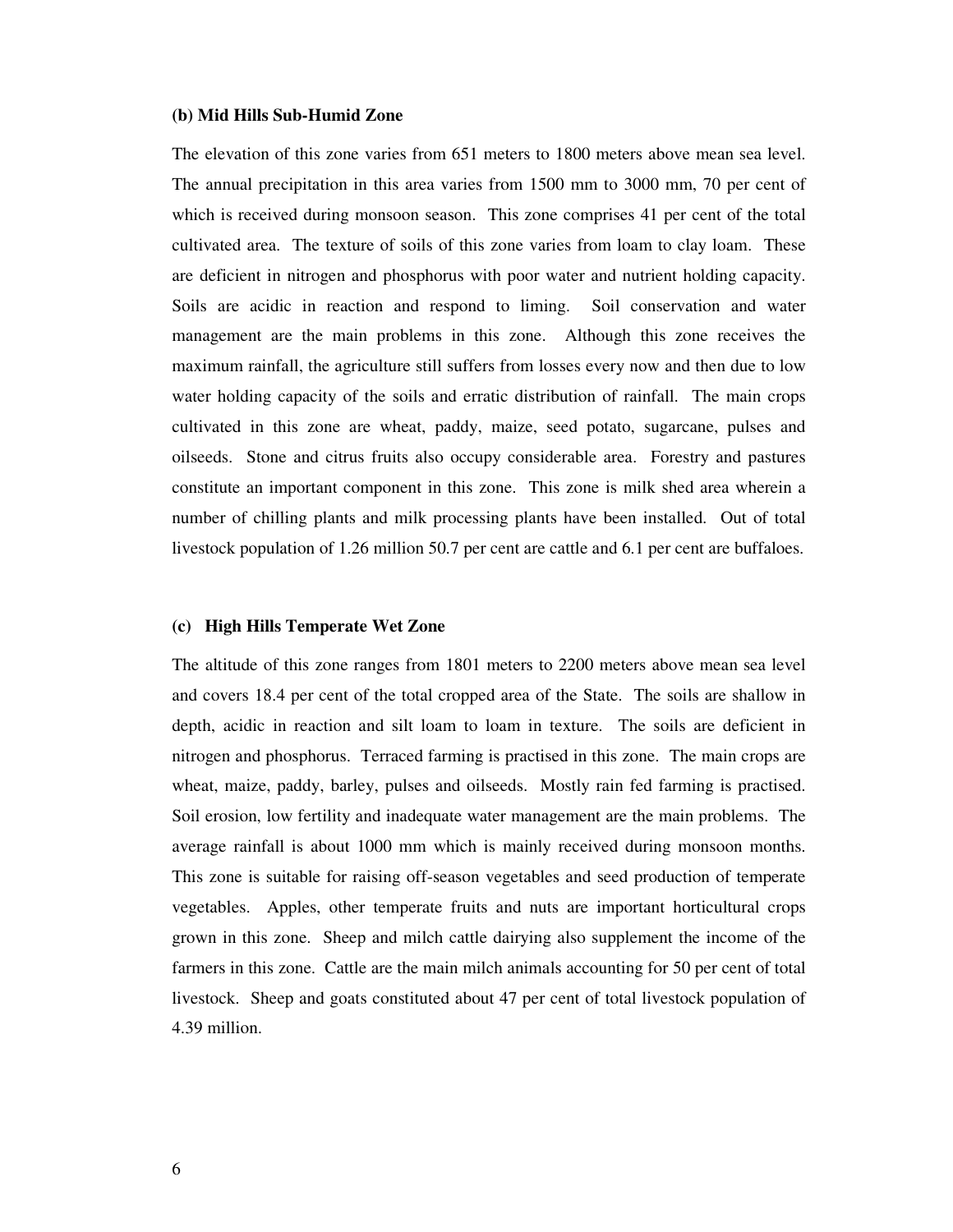#### **(d) High Hills Temperate Dry Zone**

The area in this zone is situated above 2201 meters above mean sea level. This zone remains covered with snow for nearly 5-6 months a year i.e. from December to April. The rainfall is very low (about 25 cm) and the temperature remains low throughout the year. The soils are sandy loam in texture and neutral to alkaline in reaction and low in fertility. Practically no crop can be raised without irrigation. Gravitational channels (*kuhls*) are the only source of irrigation in this zone. The soil erosion and water management are the main problems in this zone. Potato, barley, wheat, buck wheat, peas, minor millets, temperate vegetables and dry fruits are the main crops. Sheep and goat rearing is the main source of income. The flocks migrate to low hills in winter due to snowfall in this zone. About 66 percent of total livestock population of 0.76 million are sheep and goats.

### **2.2 Agro- Climatic description**

 Table 2.1 reveals that average annual rainfall in these zones varies from 250 to 3000 mm. Temperature also ranges from maximum 39 $^{\circ}$  C in sub-mountain & low hill sub-tropical zone to  $-8.0^{\circ}$  C in high-hill temperate dry zone. Soil type in these zones varies from sandy in sub-mountain & low hill sub-tropical zone, clay loam in mid-hill sub humid zone, silt loam in high-hill temperate wet zone and sandy loam in high-hill temperate dry zone. These variations allows rearing of different types of livestock and suitable for growing variety of agricultural crops.

| Name of<br><b>NARP Zone</b>                             | <b>Selected</b><br><b>District</b> | Annual<br>rainfall |        | <b>Temperature</b><br>(ºC) | Soil type     | Major<br>Livestock | <b>Principal</b><br>Crops      |  |
|---------------------------------------------------------|------------------------------------|--------------------|--------|----------------------------|---------------|--------------------|--------------------------------|--|
|                                                         |                                    | (MM)               | Min.   | Max.                       |               |                    |                                |  |
| Sub-<br>mountain $\&$<br>low hill sub-<br>tropical zone | Hamirpur                           | 1000               | $-0.5$ | 39                         | Sandy         | <b>Buffaloes</b>   | Maize,<br>Wheat                |  |
| Mid-hill sub<br>humid zone                              | Solan                              | 1500-3000          | $-1.0$ | 37                         | Clay loam     | Cattle             | Maize,<br>Wheat,<br>Vegetables |  |
| High-hill<br>temperate<br>wet zone                      | Shimla                             | 1000               | $-1.0$ | 34                         | Silt loam     | Cattle             | Maize,<br>Wheat,<br>apple      |  |
| High-hill<br>temperate<br>dry zone                      | Kinnaur                            | 250                | $-8.0$ | 29                         | Sandy<br>loam | Sheep,<br>Goat     | Millets,<br>fruits             |  |

 **Table 2.1: Characteristics of Various Agro-Climatic Zones in Himachal Pradesh**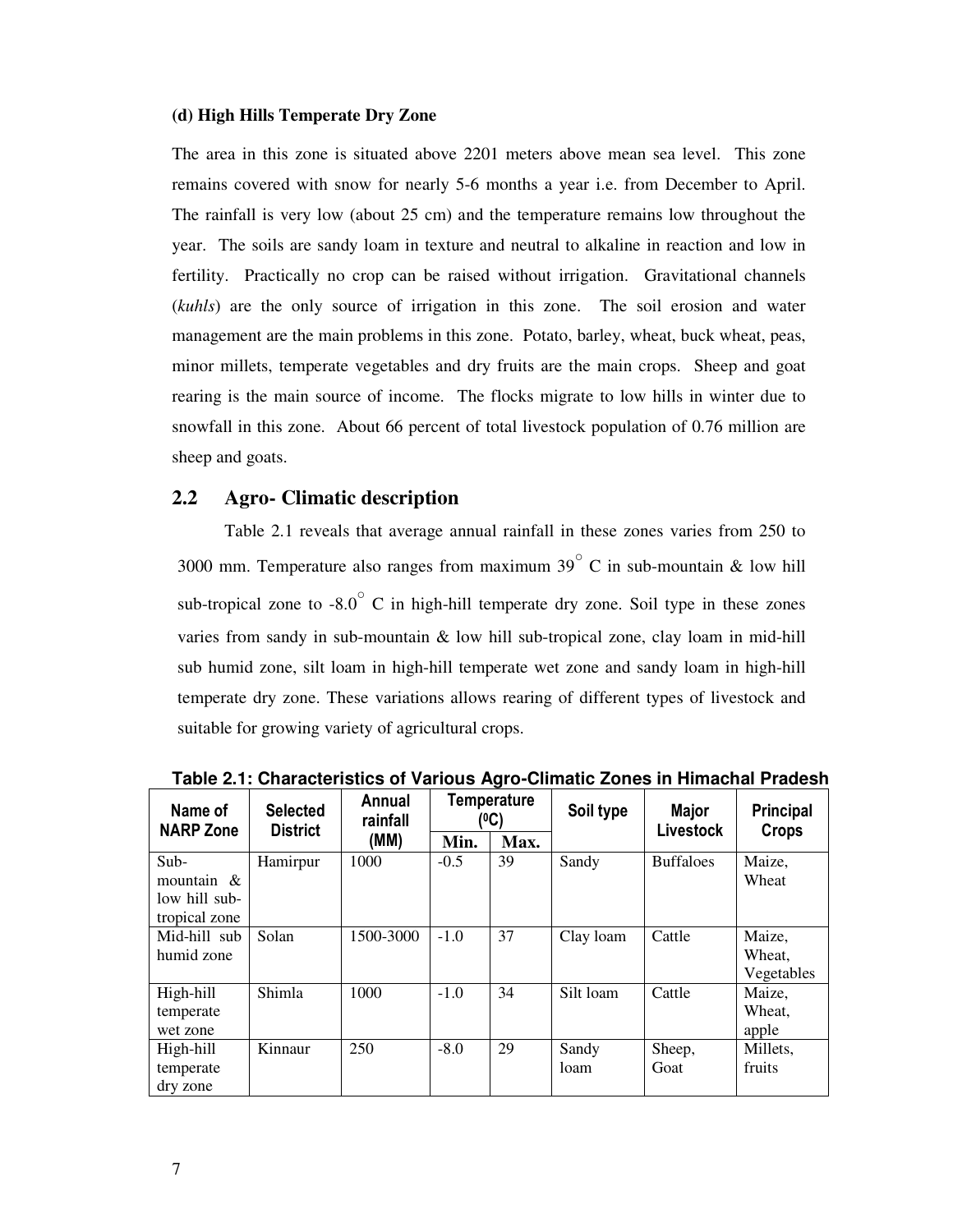From each agro-climatic zone one district is selected for the present study. Demographic profile of these districts is given in Table 2.2. Due to varied climatic and geographical conditions there is a negative correlation between area and population of these districts. Percentage of rural population to total population is also varies accordingly.

| <b>Particulars</b>                       |                  |           | Name of the districts |               |         | Himachal       |  |
|------------------------------------------|------------------|-----------|-----------------------|---------------|---------|----------------|--|
|                                          |                  | Hamirpur  | Solan                 | <b>Shimla</b> | Kinnaur | <b>Pradesh</b> |  |
| Area (sq. km.)                           |                  | 1118      | 1936                  | 5131          | 6401    | 55673          |  |
| Population ('000)                        |                  | 412.7     | 500.557               | 722.502       | 78.334  | 6077.900       |  |
| Sex Ratio (Female/1000 Male)             |                  | 1102      | 853                   | 898           | 884     | 970            |  |
| Density of population (per sq. km.)      |                  | 369       | 258                   | 141           | 12      | 109            |  |
|                                          | Males            | 90.86     | 85.35                 | 87.72         | 84.44   | 86.02          |  |
| Literates to total                       | Females          | 76.41     | 67.48                 | 70.68         | 64.77   | 68.08          |  |
| population (%)                           | Total            | 83.16     | 77.16                 | 79.68         | 75.27   | 77.13          |  |
| Rural population as %age to total        |                  | 6.29      | 6.73                  | 9.14          | 100.0   | 90.20          |  |
| population                               |                  |           |                       |               |         |                |  |
| Percentage to total                      | SC               | 24.08     | 32.84                 | 28.80         | 26.87   | 24.30          |  |
| population of 2001                       | <b>ST</b>        | 0.04      | 0.68                  | 0.62          | 55.57   | 4.49           |  |
|                                          | OBC              | <b>NA</b> | NА                    | <b>NA</b>     | NА      | NА             |  |
| Total working force                      | Rural            | 195.502   | 221.373               | 305.590       | 46.618  | 2771.978       |  |
| ('000)                                   | Urban            | 10.094    | 41.802                | 63.848        |         | 219.470        |  |
| Main Workers as %age to total population |                  | 29.29     | 34.48                 | 42.15         | 49.93   | 32.32          |  |
| In the total working                     | Cultivators      | 70.15     | 54.38                 | 64.64         | 66.67   | 65.55          |  |
| force %age of                            | Agril. labourers | 1.43      | 2.68                  | 2.52          | 2.20    | 3.10           |  |

**Table 2.2: Area and Population of Selected Districts in Different Agro-Climatic Zones of Himachal Pradesh (2001)** 

*Sources: Statistical Outline of HP, Department of Economics & Statistics (2001-02); Economic Survey (HP) - 2003/04, DE & S* 

### **2.3 Land use pattern**

 Land use pattern of selected districts is given in Table 2.3, wherein it may be seen that Hamirpur district of low hill zone has 47 percent of its geographical area under cultivation. Area under forests is 18 percent. Area under pastures and grazing land is negligible. In Solan district net sown area accounts for 22 percent of geographical area. Forests and pastureland account for 11.1 percent and 43.6 percent, respectively. In the high hill wet zone's Shimla district the net sown area account for 16.6 percent of total geographical area. The pastureland and forest land account for 46 percent and 26 percent, respectively. In Kinnaur district of high hill dry zone, net sown area is only 2.4 percent of the total geographical area. Pasture land and forest land account for 59 percent and 11.7 percent of the total geographical area, respectively. Since the net sown area is lesser, farmers generally do not grow any fodder crop on farm land. Under such a situation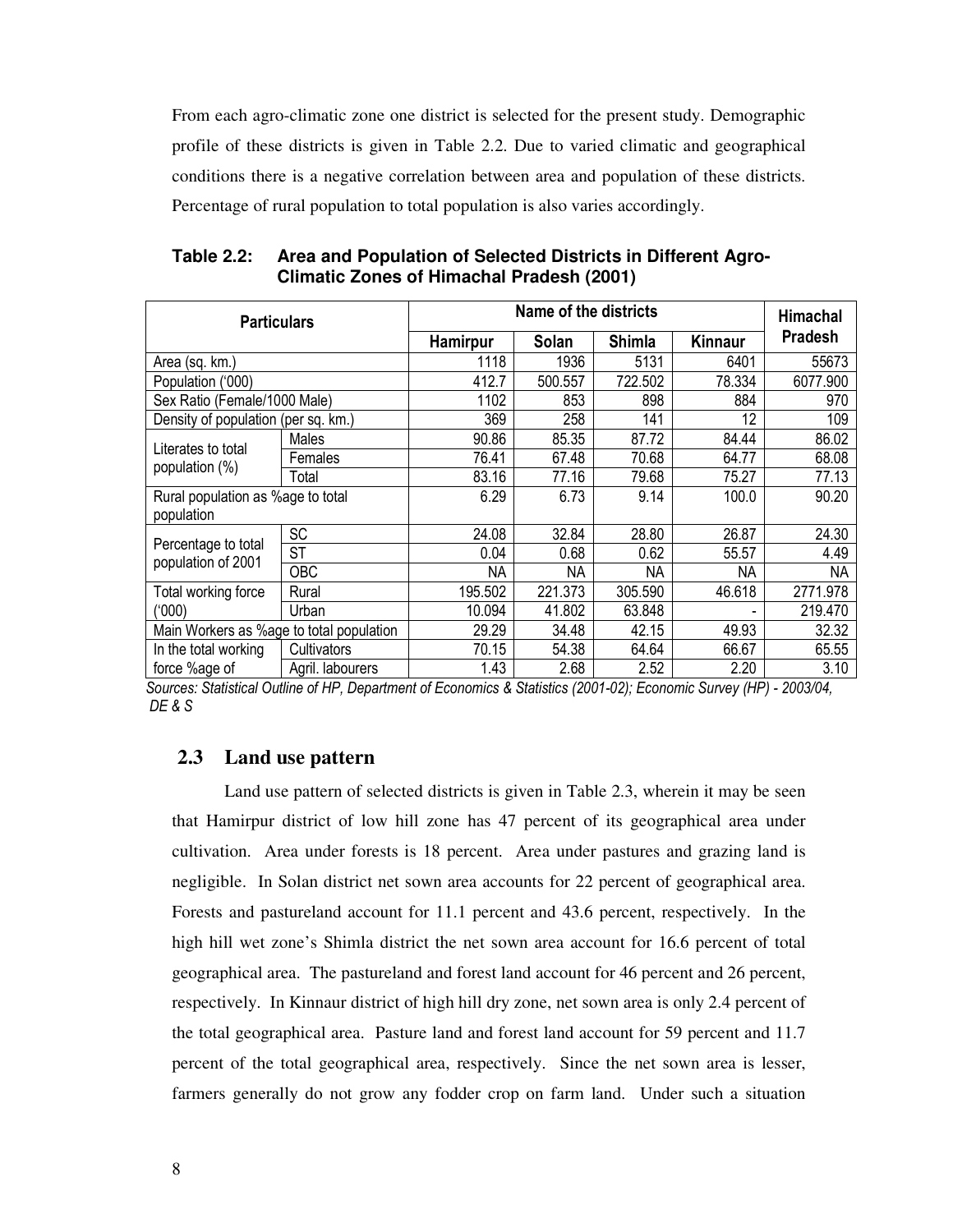pasture land and forest land assume added importance from the animal husbandry point of view. It could be seen in the Table 2.3 that as one moves from low hills towards high hill zones, the area under common pasture and grazing lands increases. And this affects the number and types of animals kept on the farms. The population density decreases as the elevation of districts increases.

#### **2.4 Demographic profile**

 Demographic profiles of households in the selected villages of different agroclimate zones are given in Table 2.8 and 2.9. Average family size in sampled villages of district Hamirpur of low- hill sub- tropical zone is ranges from 5.41 to 6.81 persons. In district Solan of mid-hill sub humid zone average family size ranges from 6.00 to 6.56. The average family size in district Shimla of high hill temperate dry zone and district Kinnaur of high-hill temperate dry zone ranges from 4.55 to 5.37 and 5.76 to 6.50 persons respectively. Literacy status of the head of household in sampled villages revealed that Hamirpur district has highest literacy rate, ranges from 81.33 to 85.94 percent followed by Kinnaur, 78.15 to 80.2 percent, Solan 65.67 to 83.14 and Shimla 61.50 to 70.05 percent.

### **2.5 Operational holdings**

 As revealed from Table 2.4 average size of land holding in the State as a whole is low (1.5 hectares). In Hamirpur district (low hill zone) average holding size is 1.24 hectares, in Solan district 1.94 hectares, in Shimla district 1.45 hectares, and in Kinnaur district it is 1.42 hectares. The marginal and small farms together account for 84 percent of total holdings in the State. The large farms above 10 hectares are rare. Irrigation facilities are meagre. In the dry zone, cultivation is done mainly on irrigated fields. Average land holding size in villages selected for the study is presented in Table 2.9. In district Hamirpur it ranges from 0.57 to 1.97 hectares, whereas in district Solan average land holding size ranges from 0.47 to 1.67 hectares. In Shimla and Kinnaur, it ranges from 0.95 to 1.87 and 0.86 to 1.07 hectares respectively.

#### **2.6 Cropping pattern**

 In low and mid hill zones cultivation is generally done under rain-fed conditions. Farmers do not grow fodder crops on their farms. They devote their land to cereals,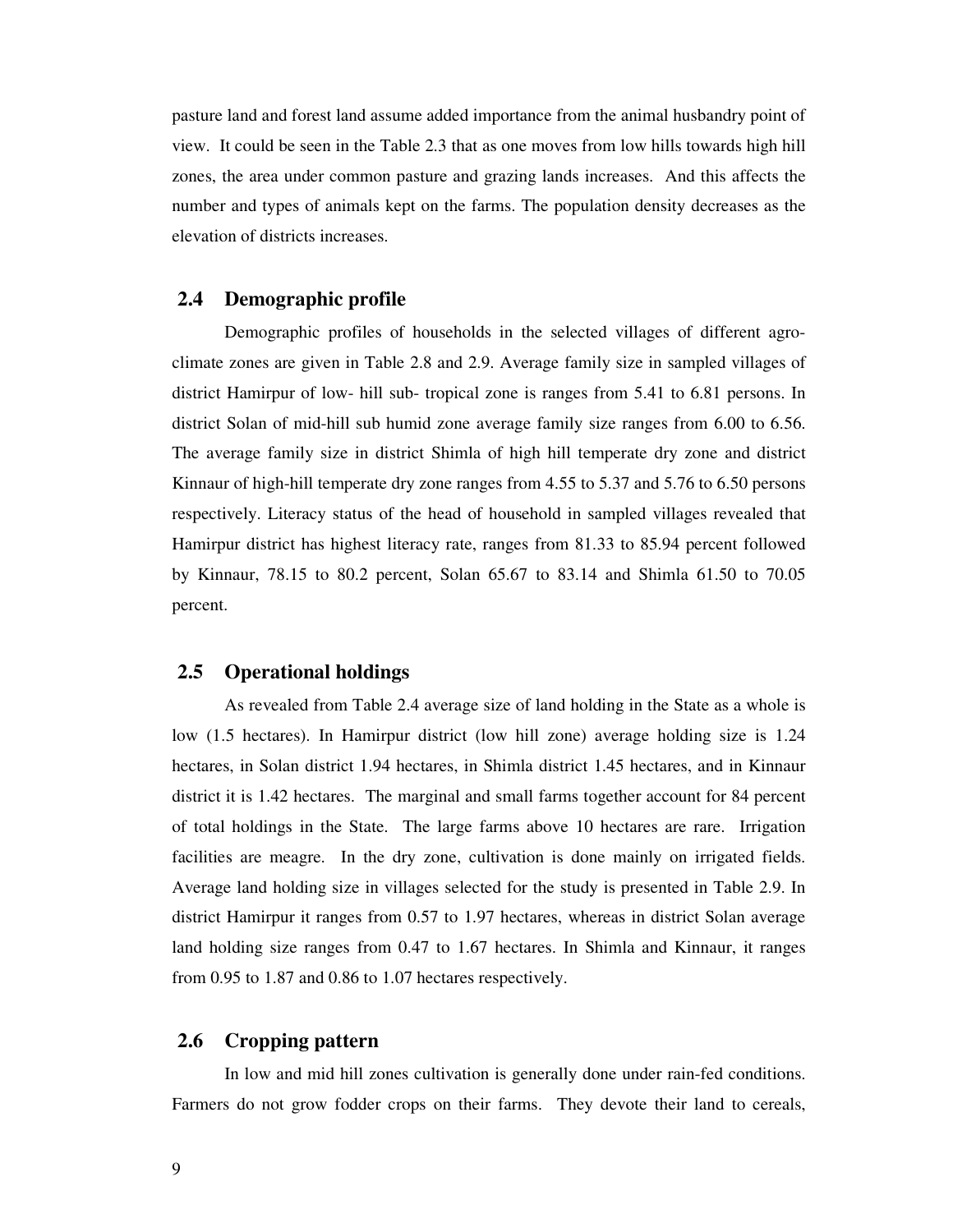pulses oilseeds, and fruits and vegetable crops (see Table 2.5). Not only the farm size is smaller, the yields of various crops grown in various zones are also generally lower in the state. Table 2.6 presents important indicators of agricultural development in different agro- climatic zones.

### **2.7 Livestock economy**

 The livestock economy in the State is mainly bovine based in the low and mid hill zones, where as it is goat/sheep based in the high hill dry zone (see Table 2.7). The pressure of animals on grazing land is quite high. The density of livestock per sq. km is higher in low hills and lower in high hill zones. The yield of crossbred cow is significantly higher than local cow. Per capita milk availability is higher in Solan district and low in Kinnaur district.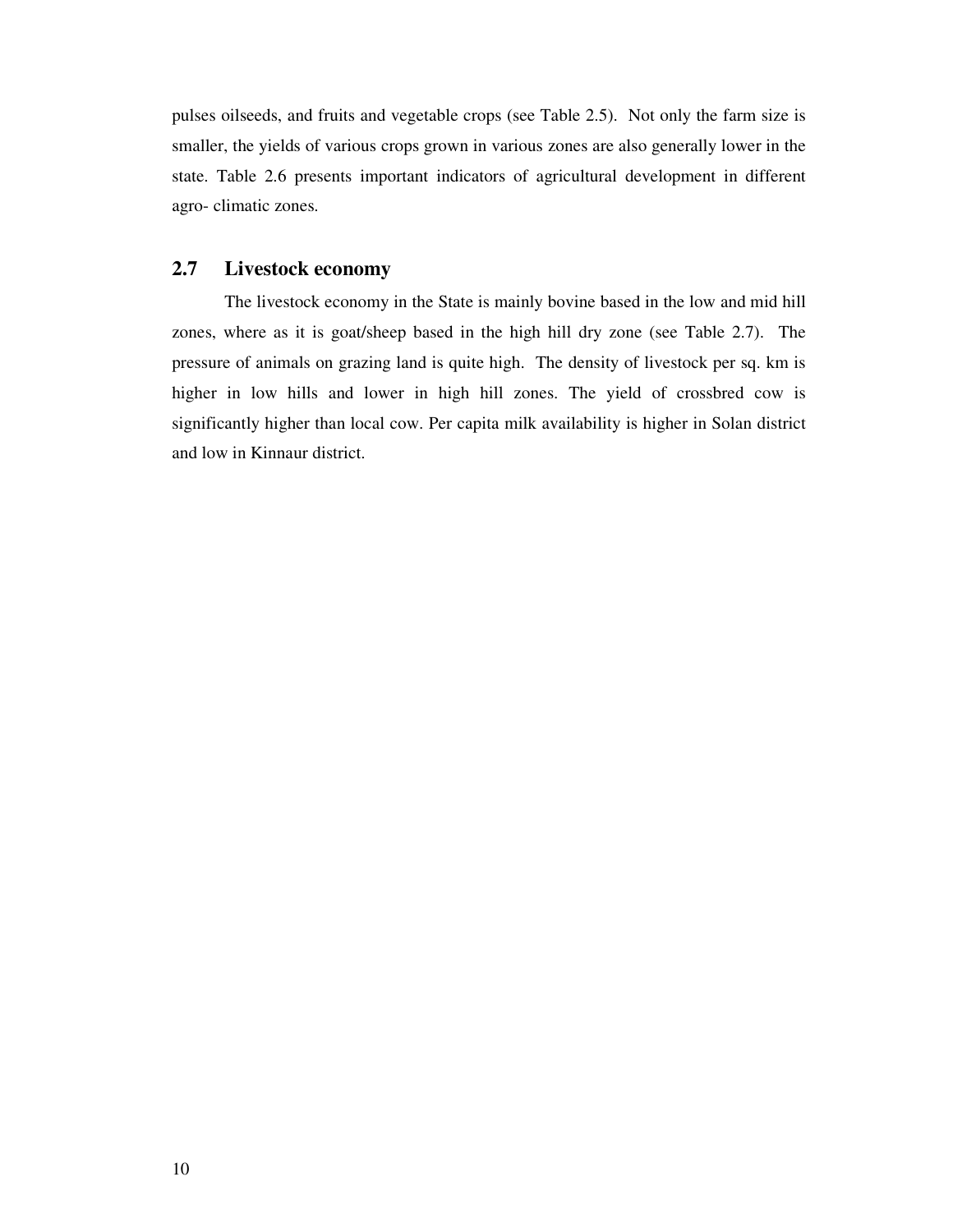|                                                            |       | Hamirpur        |       | Solan   |       | <b>Shimla</b>  | <b>Kinnaur</b> |                          |        | HP              |
|------------------------------------------------------------|-------|-----------------|-------|---------|-------|----------------|----------------|--------------------------|--------|-----------------|
| <b>Classification</b>                                      | Area  | <b>%</b> age to | Area  | %age to | Area  | <b>%age to</b> | Area           | <b>%</b> age to          | Area   | <b>%</b> age to |
|                                                            | (ha.) | total           | (ha.) | total   | (ha.) | total          | (ha.)          | total                    | (ha.)  | total           |
| Area according to village papers                           | 110   | 2.64            | 180.6 | 4.34    | 438.1 | 10.53          | 322.9          | 7.76                     | 4161.3 | 100.0           |
| 2. Area under forests                                      | 20    | 18.18           | 20.1  | 11.13   | 114.6 | 26.16          | 37.9           | 11.74                    | 1084.6 | 26.08           |
| 3. Land put to non-agril. Uses                             | 17.9  | 16.27           | 10.7  | 5.92    | 7.7   | 1.75           | 51.2           | 15.85                    | 769.9  | 18.50           |
| Barren and Uncultivable land                               | 20.0  | 18.18           | 11.9  | 6.59    | 16.9  | 3.86           | 26.6           | 8.23                     | 172.1  | 4.13            |
| Not available for Cultivation (3+4)                        | 37.9  | 34.45           | 22.6  | 12.51   | 24.6  | 5.61           | 77.8           | 24.10                    | 942.0  | 22.63           |
| 4. Permanent pastures<br>& other grazing lands             | 0.1   | Neg.            | 78.8  | 43.63   | 200.8 | 45.83          | 190.7          | 59.06                    | 1290.7 | 31.02           |
| Land under misc. trees $&$ groves<br>(not included in NSA) | 0.1   | Neg.            | 1.7   | Neg.    | 1.8   | Neg.           | 0.7            | Neg.                     | 97.8   | 2.35            |
| Cultivable but barren land<br>8.                           | 6.0   | 5.45            | 12.8  | 7.08    | 10.9  | 2.48           | 6.4            | 1.98                     | 106.2  | 2.55            |
| Uncultivable land<br>$(6+7+8)$<br>9.                       | 6.2   | 5.64            | 93.3  | 51.67   | 213.5 | 48.74          | 197.8          | 61.25                    | 1494.7 | 35.92           |
| 10. Fallow land other<br>than current fallow               | 0.2   | Neg.            | 0.8   | Neg.    | 1.4   | Neg.           | 0.1            | Neg.                     | 21.7   | 0.52            |
| 11. Current fallow                                         | 8.6   | 7.81            | 3.3   | 1.82    | 11.3  | 2.57           | 1.7            | 0.52                     | 50.8   | 1.22            |
| 12. Fallow land $(10+11)$                                  | 8.8   | 8.0             | 4.1   | 2.27    | 12.7  | 2.90           | 1.8            | 0.58                     | 72.5   | 1.74            |
| 13. Net area sown                                          | 37.1  | 33.73           | 40.5  | 22.42   | 72.7  | 16.59          | 7.6            | 2.35                     | 567.5  | 13.63           |
| 14. Cultivable area<br>$(9+12+13)$                         | 51.9  | 47.18           | 57.4  | 31.78   | 96.3  | 21.98          | 15.8           | 4.89                     | 746.2  | 17.93           |
| 15. Cultivated area $(12+13)$                              | 45.9  | 41.72           | 44.6  | 24.69   | 85.4  | 19.49          | 9.4            | 2.91                     | 640.0  | 15.37           |
| 16. Area sown more than once                               | 34.7  | 31.54           | 23.8  | 13.18   | 32.5  | 7.42           | 1.9            | 0.58                     | 403.2  | 9.69            |
| 17. Total cropped area (15+16)                             | 71.8  | 65.27           | 64.3  | 35.6    | 105.2 | 24.01          | 9.5            | 2.94                     | 970.7  | 23.32           |
| 18. Cropping intensity                                     | 193   | $\frac{1}{2}$   | 158   |         | 144   |                | 125            | $\overline{\phantom{0}}$ | 171    | $-$             |

**Table 2.3: Land Use Pattern of Selected Districts in Different Agro-climatic Zones of Himachal Pradesh** 

*Source: Annual crop season report (1999), Directorate of Land Records, Himachal Pradesh*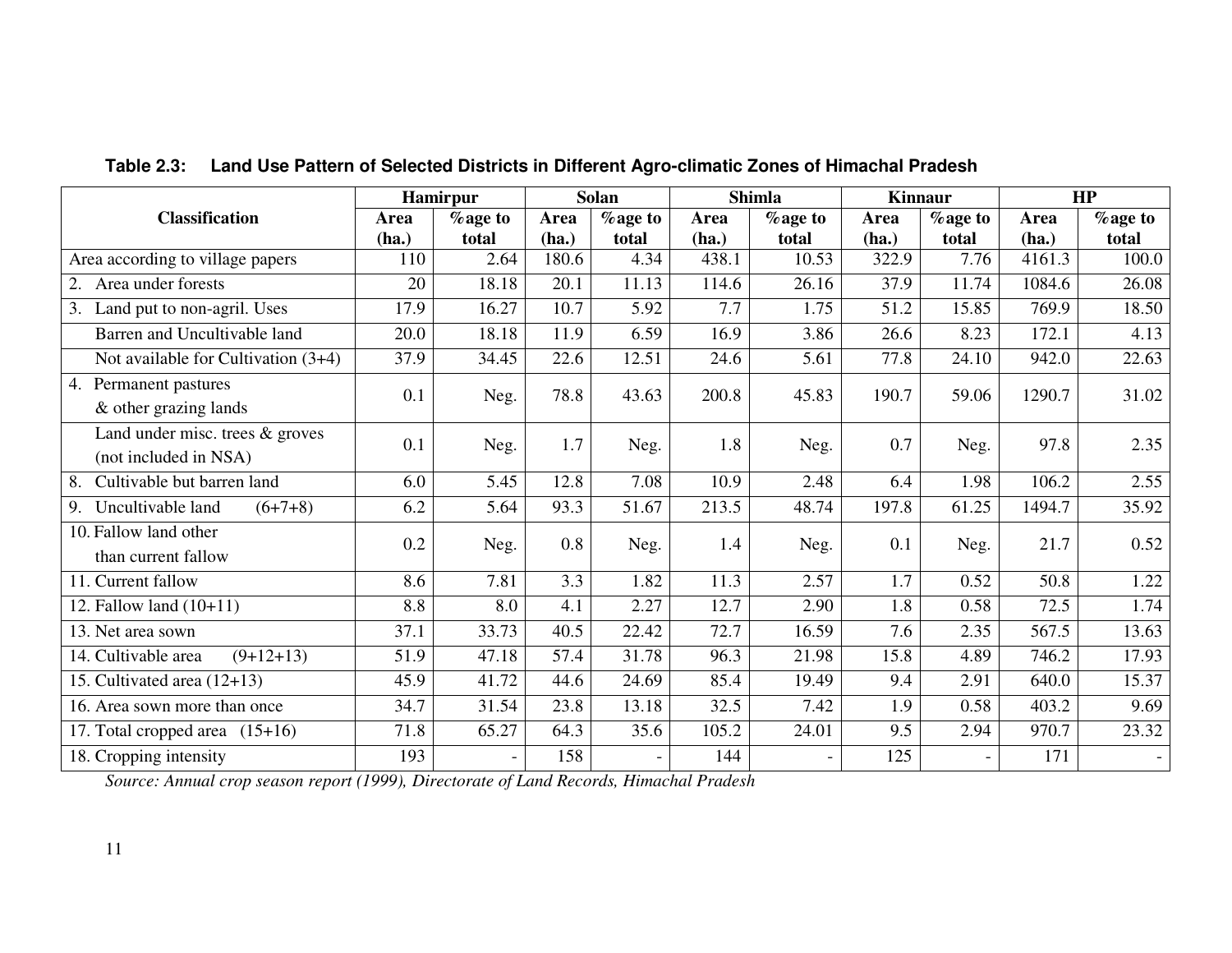|                                | <b>Name of the Districts</b> |                  |                                         |                   |                  |                                         |                   |                   |                                         |                   |                  |                                         | <b>Himachal Pradesh</b> |                   |                                         |
|--------------------------------|------------------------------|------------------|-----------------------------------------|-------------------|------------------|-----------------------------------------|-------------------|-------------------|-----------------------------------------|-------------------|------------------|-----------------------------------------|-------------------------|-------------------|-----------------------------------------|
| Land                           |                              | <b>Hamirpur</b>  |                                         |                   | Solan            |                                         |                   | <b>Shimla</b>     |                                         |                   | <b>Kinnaur</b>   |                                         |                         |                   |                                         |
| holding<br>category            | No. of<br>holding            | Area<br>(ha.)    | Average<br>area per<br>holding<br>(ha.) | No. of<br>holding | Area<br>(ha.)    | Average<br>area per<br>holding<br>(ha.) | No. of<br>holding | Area<br>(ha.)     | Average<br>area per<br>holding<br>(ha.) | No. of<br>holding | Area<br>(ha.)    | Average<br>area per<br>holding<br>(ha.) | No. of<br>holding       | Area<br>(ha.)     | Average<br>area per<br>holding<br>(ha.) |
| Marginal<br>(<1.0 ha)          | 41617<br>(63.19)             | 17798<br>(21.79) | 0.42                                    | 19557<br>(41.66)  | 9461<br>(10.36)  | 0.48                                    | 44455<br>(53.87)  | 19833<br>(16.46)  | 0.44                                    | 5221<br>(54.0)    | 2329<br>(16.95)  | 0.44                                    | 555891<br>(64.38)       | 230304<br>(23.05) | 0.41                                    |
| Small<br>$(1.0-2.0)$           | 13859<br>(21.05)             | 19736<br>(24.14) | 1.42                                    | 11778<br>(25.09)  | 17035<br>(18.66) | 1.44                                    | 19350<br>(23.45)  | 27392<br>(22.74)  | 1.42                                    | 2345<br>(24.25)   | 3382<br>(24.61)  | 1.44                                    | 173466<br>(20.09)       | 240483<br>(24.07) | 1.38                                    |
| Semi-<br>medium<br>$(2.0-4.0)$ | 7581<br>(11.52)              | 20699<br>(25.32) | 2.72                                    | 9946<br>(21.19)   | 27872<br>(30.53) | 2.80                                    | 12925<br>(15.66)  | 35747<br>(29.67)  | 2.67                                    | 1534<br>(15.87)   | 4217<br>(30.69)  | 2.75                                    | 94957<br>(11.0)         | 255195<br>(25.54) | 2.68                                    |
| Medium<br>$(4.0 - 10.0)$       | 2587<br>(3.93)               | 19357<br>(23.68) | 7.48                                    | 5106<br>(10.88)   | 29124<br>(31.90) | 5.70                                    | 5276<br>(6.39)    | 30138<br>(25.02)  | 5.71                                    | 470<br>(4.86)     | 2625<br>(19.10)  | 5.58                                    | 34377<br>(3.98)         | 194782<br>(19.50) | 5.66                                    |
| Large<br>(Above 10)            | 207<br>(0.31)                | 4145<br>(5.07)   | 20.02                                   | 549<br>(1.18)     | 7805<br>(8.55)   | 14.21                                   | 515<br>(0.63)     | 7358<br>(6.11)    | 14.87                                   | 98<br>(1.02)      | 1189<br>(8.65)   | 12.13                                   | 4746<br>(0.55)          | 78334<br>(7.84)   | 16.5                                    |
| Total                          | 65851<br>(100.0)             | 81735<br>(100.0) | 1.24                                    | 46936<br>(100.0)  | 91297<br>(100.0) | 1.94                                    | 82521<br>(100.0)  | 120468<br>(100.0) | 1.45                                    | 9668<br>(100.0)   | 13742<br>(100.0) | 1.42                                    | 863437<br>(100.0)       | 999099<br>(100.0) | 1.51                                    |

## **Table2.4: Distribution of Operational Holdings and Area Operated in different Agro-climatic Zones of Himachal Pradesh**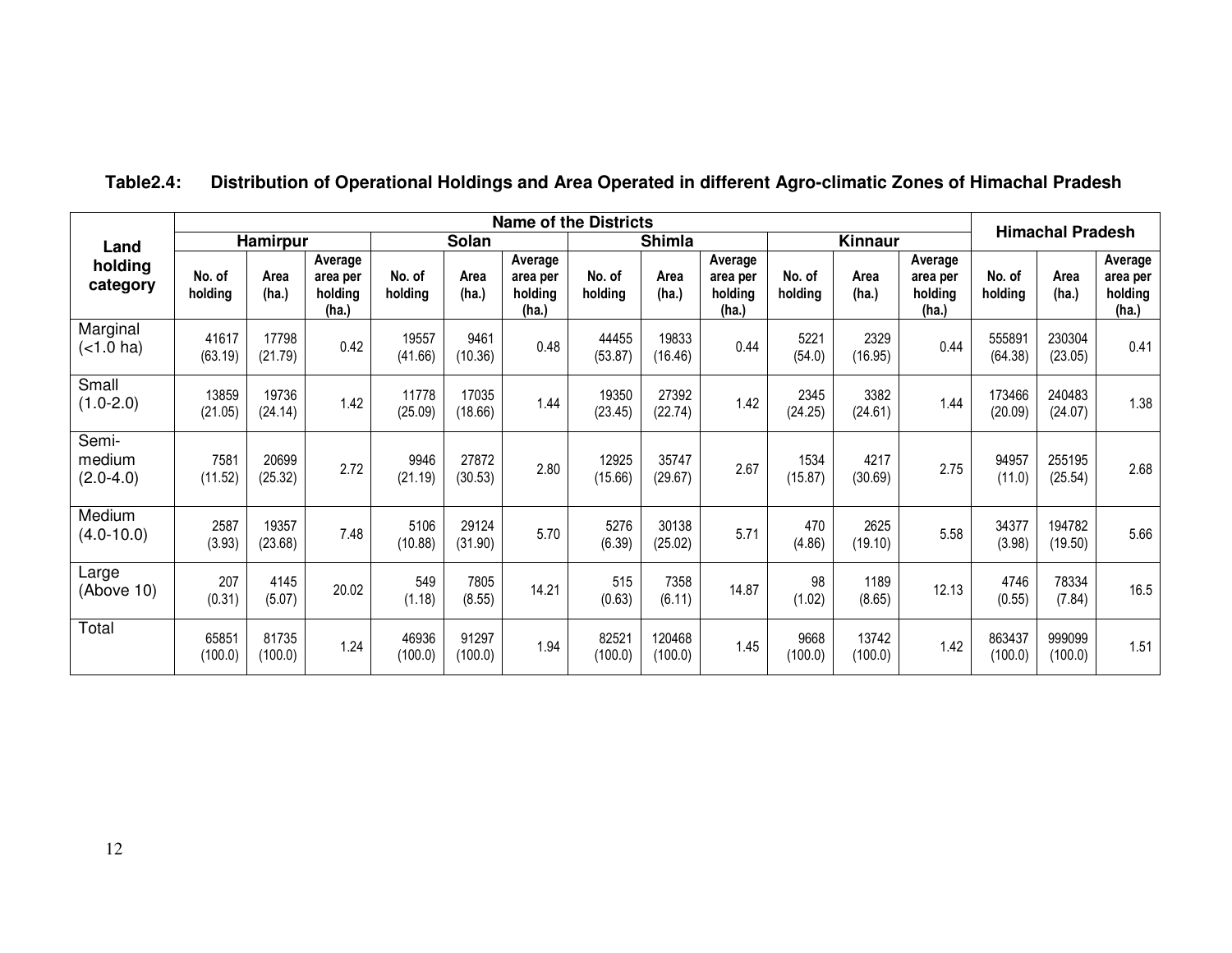|                             |                                                                                       |                | <b>Name of the Districts</b><br>Solan<br><b>Shimla</b><br><b>Himachal Pradesh</b><br><b>Hamirpur</b> |       |        |       |                              |                |                |        |                |  |  |  |
|-----------------------------|---------------------------------------------------------------------------------------|----------------|------------------------------------------------------------------------------------------------------|-------|--------|-------|------------------------------|----------------|----------------|--------|----------------|--|--|--|
|                             | Name of the crops                                                                     |                |                                                                                                      |       |        |       |                              |                | Kinnaur        |        |                |  |  |  |
|                             |                                                                                       | Area           | Yield                                                                                                | Area  | Yield  | Area  | Yield                        | Area           | Yield          | Area   | Yield          |  |  |  |
|                             |                                                                                       | (ha.)          | (q/ha.)                                                                                              | (ha.) | (q/ha) | (ha.) | (q.lha.)                     | (ha.)          | (q.lha.)       | (ha.)  | (q.lha.)       |  |  |  |
| Cereal                      | Rice                                                                                  | 2487           | 1610.7                                                                                               | 3481  | 1851   | 2923  | 1140.2                       | 30             | 1500.4         | 80221  | 1500.4         |  |  |  |
| Crops                       | Maize                                                                                 | 32036          | 1856.7                                                                                               | 24189 | 2162.9 | 16685 | 2304                         | 404            | 2272.1         | 299906 | 2272.1         |  |  |  |
|                             | Wheat                                                                                 | 34993          | 1208                                                                                                 | 23857 | 1679.1 | 19758 | 1138.6                       | 371            | 1608.1         | 370587 | 1574           |  |  |  |
|                             | Barley                                                                                | 130            | 1254.7                                                                                               | 1710  | 1070.7 | 4574  | 966.8                        | 1420           | 1308.4         | 25901  | 1254.7         |  |  |  |
|                             | <b>Total Cereals</b>                                                                  | 69650          |                                                                                                      | 53238 |        | 50512 |                              | 4683           |                | 791957 |                |  |  |  |
| Pulse<br>Gram               |                                                                                       | 22             | 347                                                                                                  | 485   | 942    | 65    | 1102                         |                |                | 1691   | 861            |  |  |  |
| Crops                       | Black Gram (Urd)                                                                      | 115            | 469                                                                                                  | 1378  | 110    | 2755  | 315                          | $\overline{7}$ | 1530           | 14612  | 490            |  |  |  |
|                             | Peas                                                                                  |                |                                                                                                      | 1131  | 1329   |       | $\qquad \qquad \blacksquare$ |                |                | 5046   | 1817           |  |  |  |
| <b>Total Pulses</b>         |                                                                                       | 239            |                                                                                                      | 3513  |        | 5544  | ä,                           | 985            |                | 32556  |                |  |  |  |
| <b>Total Food grains</b>    |                                                                                       | 69889          | $\blacksquare$                                                                                       | 56751 |        | 56056 | $\blacksquare$               | 5668           |                | 824513 |                |  |  |  |
| Oil seed Crops              |                                                                                       |                |                                                                                                      |       |        |       |                              |                |                | 14627  |                |  |  |  |
| Cash                        | Apple                                                                                 | $\blacksquare$ |                                                                                                      |       |        | 22308 |                              | 1187           |                | 34047  |                |  |  |  |
| Crops/                      | Total fresh fruits                                                                    | 61             |                                                                                                      | 375   |        | 22683 |                              | 1194           |                | 56474  |                |  |  |  |
| Plantation                  | <b>Vegetables</b>                                                                     |                |                                                                                                      |       |        |       |                              |                |                |        |                |  |  |  |
|                             | Potato                                                                                | 11             |                                                                                                      | 126   |        | 5502  |                              | 1637           |                | 14373  |                |  |  |  |
|                             | Tomato                                                                                |                |                                                                                                      | 2513  |        | 187   |                              | $\overline{2}$ |                | 4267   |                |  |  |  |
|                             | Cabbage &                                                                             | 9              |                                                                                                      | 79    |        | 2186  |                              | 23             |                | 2975   |                |  |  |  |
|                             | Cauliflower                                                                           |                |                                                                                                      |       |        |       |                              |                |                |        |                |  |  |  |
|                             | Total vegetables                                                                      | 202            | $\blacksquare$                                                                                       | 3444  |        | 13135 | $\blacksquare$               | 844            |                | 34675  | $\blacksquare$ |  |  |  |
| <b>Total Food Crops</b>     |                                                                                       | 70280          |                                                                                                      | 61899 |        | 98486 |                              | 8949           |                | 923939 |                |  |  |  |
| Fodder<br>Barseem           |                                                                                       | 181            |                                                                                                      | 181   |        | 2     |                              |                |                | 4747   |                |  |  |  |
| Crops                       | Chari                                                                                 |                |                                                                                                      | 1154  |        |       | $\qquad \qquad \blacksquare$ |                |                | 5019   |                |  |  |  |
|                             | Others                                                                                | 31             |                                                                                                      | 22    |        |       |                              |                |                | 567    |                |  |  |  |
| <b>Total Non-Food Crops</b> | Source: Annual Crop Season Report (1999-2000), Commissioner, Revenue, HP Govt. Shimla | 468            | $\blacksquare$                                                                                       | 2973  |        | 1134  | $\blacksquare$               | 110            | $\blacksquare$ | 32828  | $\blacksquare$ |  |  |  |

## **Table 2.5: Area and Yield of Major Crops in Different Agro-Climatic Zones of Himachal Pradesh**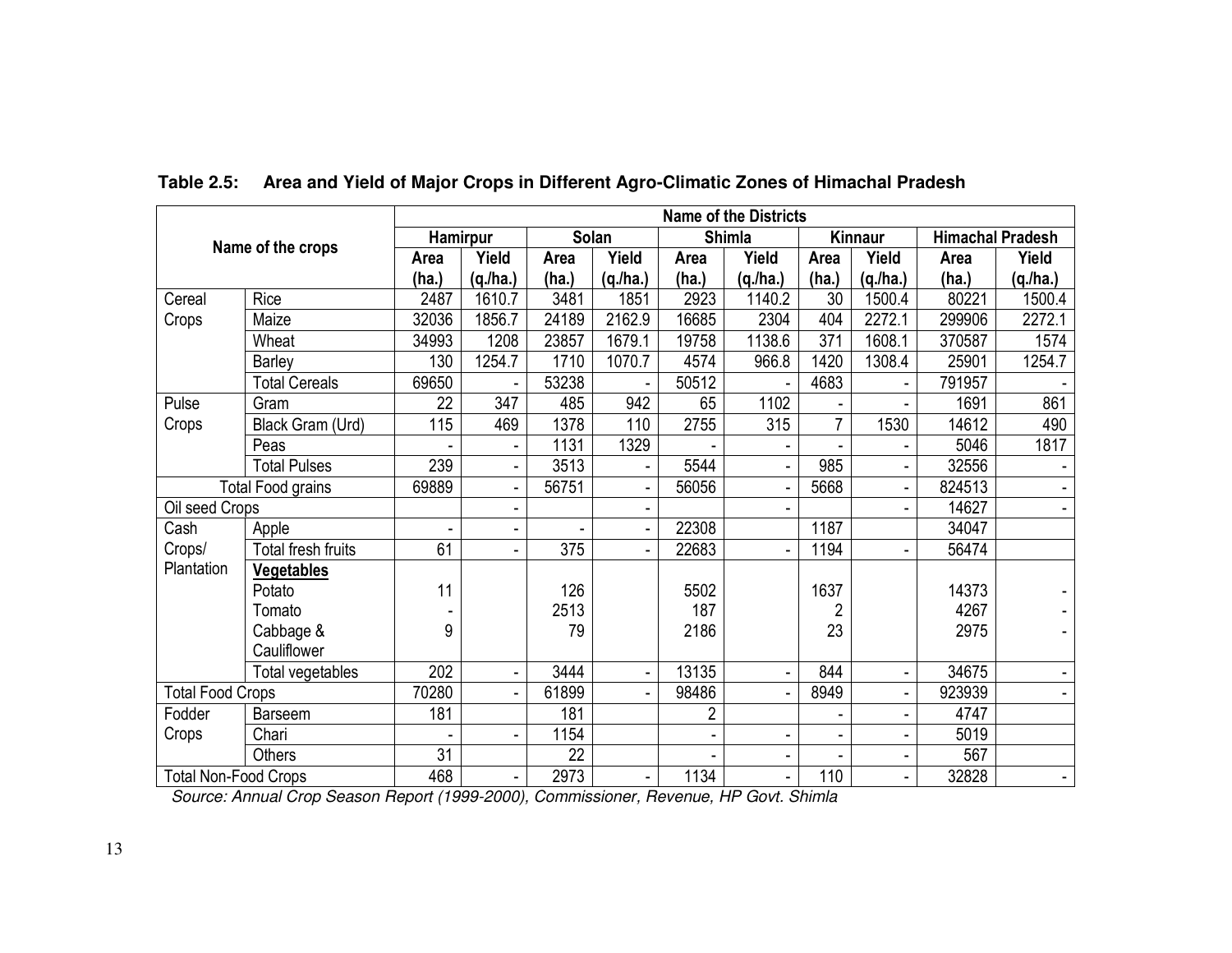## **Table 2.6: Important Indicators of Agriculture Development in different Agro-Climatic Zones of Himachal Pradesh**

|                                                                               | <b>Particulars</b>                               |          |                          | <b>Districts</b>         |                              | <b>Himachal Pradesh</b> |  |
|-------------------------------------------------------------------------------|--------------------------------------------------|----------|--------------------------|--------------------------|------------------------------|-------------------------|--|
|                                                                               |                                                  | Hamirpur | Solan                    | <b>Shimla</b>            | Kinnaur                      |                         |  |
| Net sown area (000 ha.)                                                       |                                                  | 37.1     | 40.5                     | 72.7                     | 7.8                          | 567.5                   |  |
| Total cropped area (000 ha.)                                                  |                                                  | 71.8     | 64.3                     | 105.2                    | 9.5                          | 970.7                   |  |
| Cropping intensity (%)                                                        |                                                  | 193      | 158                      | 144                      | 125                          | 171.0                   |  |
|                                                                               | Percentage of net irrigated are to net sown area | 4.76     | 24.30                    | 6.36                     | 56.03                        | 17.53                   |  |
| No. per thousand                                                              | Tubewells / pumpset                              |          |                          |                          |                              |                         |  |
| hectares of net area<br>sown                                                  | Tractors                                         | 57       | 250                      |                          |                              | 2061                    |  |
| Net sown area per tractor                                                     |                                                  | 17.54    | 4                        | $\blacksquare$           | $\blacksquare$               | $\blacksquare$          |  |
| Net sown area per tube well / pumping set                                     |                                                  |          | $\blacksquare$           | $\overline{\phantom{0}}$ | $\qquad \qquad \blacksquare$ |                         |  |
| Fertilizer                                                                    | N                                                | 1831     | 1836                     | 2504                     | 60                           | 24418                   |  |
| consumption                                                                   | P                                                | 264      | 373                      | 1441                     | 16                           | 6540                    |  |
| (nutrition) per                                                               | K                                                | 132      | 187                      | 1838                     | 18                           | 4594                    |  |
| cropped area<br>(Tonnes 2000-01)                                              | Total                                            | 2227     | 2396                     | 5783                     | 94                           | 35552                   |  |
| Consumption of pesticides (Tonnes)                                            |                                                  |          | $\overline{\phantom{0}}$ |                          | $\overline{\phantom{a}}$     | 232039                  |  |
| Percentage of gross area sown under<br>foodgrains crops to total cropped area |                                                  | 97.2     | 89.1                     | 59.8                     | 64.2                         | 83.2                    |  |
| Area under HYVs                                                               | Rice                                             |          | 80.6                     | 43.6                     | $\blacksquare$               | 42.1                    |  |
| (%)                                                                           | Wheat                                            | 82.7     | 100.0                    | 39.9                     | 4.6                          | 61.0                    |  |
|                                                                               | Maize                                            |          | 77.5                     | 39.2                     | $\blacksquare$               | 61.6                    |  |
| Average (1996-2001) normal rainfall (mm)                                      |                                                  | 1156.2   | 1318.5                   | 1252.6                   | 816.4                        | 1460.3                  |  |

*Source: Annual Crop-Season Report (1999-2000), Commissioner Revenue, HP*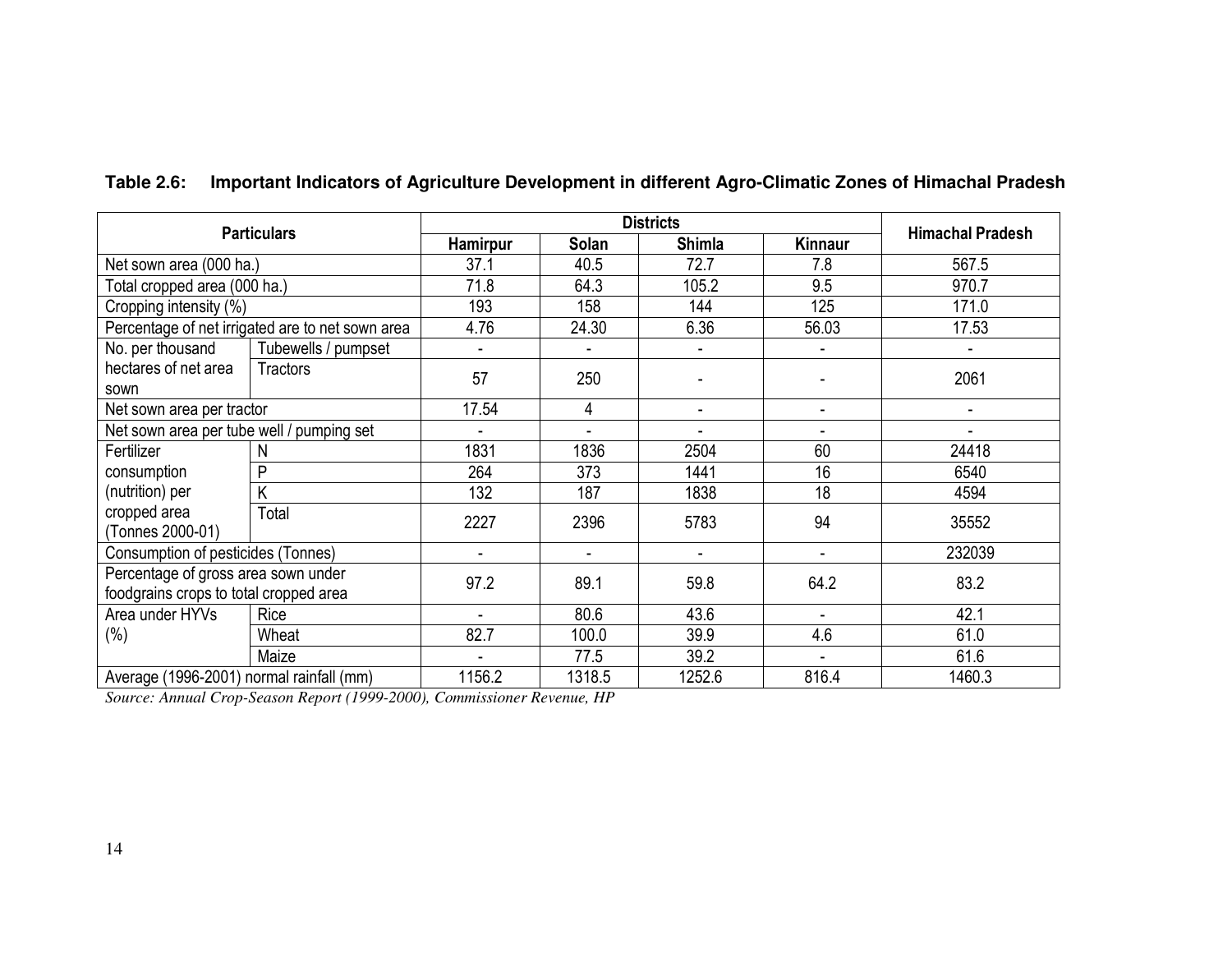|                                            |                                                |          | <b>District</b> |               |         | Himachal       |
|--------------------------------------------|------------------------------------------------|----------|-----------------|---------------|---------|----------------|
|                                            | <b>Particulars</b>                             | Hamirpur | Solan           | <b>Shimla</b> | Kinnaur | <b>Pradesh</b> |
| Number per square                          | Livestock                                      | 180      | 151             | 99            | 17      | 82             |
| Kilometer of area of                       | Cattles                                        | 44       | 63              | 59            | 3       | 36             |
|                                            | <b>Buffaloes</b>                               | 79       | 45              | 3             |         | 12             |
|                                            | Sheep                                          | 28       | 6               | 21            | 9       | 16             |
|                                            | Goats                                          | 26       | 34              | 14            | 4       | 17             |
| Bovine: livestock ratio                    |                                                | 1:1.6    | 1:1.53          | 1:1.70        | 1:5.20  | 1:1.8          |
| Number of livestock per 1000 persons       |                                                | 667      | 877             | 969           | 1614    | 1018           |
| Number of bovines per 100 persons          |                                                | 42       | 57              | 57            | 31      | 56             |
|                                            | Number of livestock per 100 ha. of net area    | 664      | 828             | 823           | 1514    | 927            |
| sown                                       |                                                |          |                 |               |         |                |
|                                            | Number of bovines per 100 ha. of net area sown | 372      | 513             | 437           | 288     | 468            |
| Area under fodder crops                    |                                                | 212      | 1357            |               |         | 10333          |
| area $(\%)$                                | Grazing & pasture land to total geographical   | Neg      | 43.33           | 45.83         | 59.03   | 31.02          |
| Average daily milk                         | Indigenous cows                                | 1987     | 2100            | 2039          | 2022    | 1940           |
| yield                                      | Crossbred cows                                 | 5009     | 3842            | 3192          | 3459    | 3559           |
|                                            | <b>Buffaloes</b>                               | 2731     | 3622            | 3825          |         | 3357           |
| Goats                                      |                                                | 510      | 456             | 375           | 328     | 431            |
| Annual milk production (000 tonnes)        |                                                | 61.572   | 73.873          | 79.250        | 6.389   | 762.864        |
| Per capita availability of milk (gms./day) |                                                | 401      | 441             | 301           | 209     | 344            |

### **Table 2.7: Major Indicators of Livestock Economy in different Agro-Climatic Zones of Himachal Pradesh**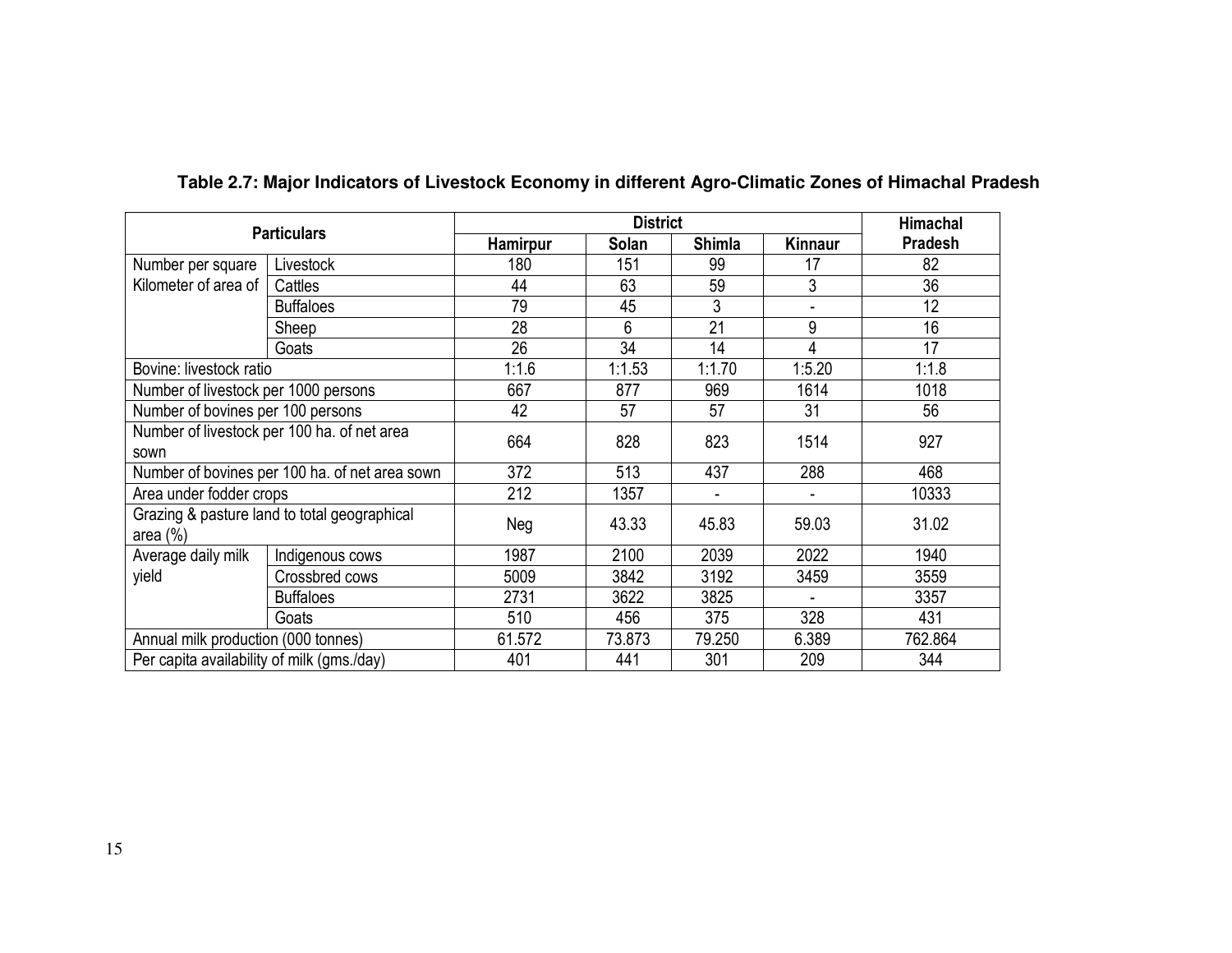## **Table 2.8: Profile of Households in the Selected Villages of Different Agro-Climate Zones**

| <b>Zones</b>        |                 |                         |                            | Total no. of          | Distribution of farming households across land size |                      |                           |                                     |                             |                          |  |
|---------------------|-----------------|-------------------------|----------------------------|-----------------------|-----------------------------------------------------|----------------------|---------------------------|-------------------------------------|-----------------------------|--------------------------|--|
|                     | <b>District</b> | <b>Name of Villages</b> | Total no. of<br>households | farming<br>households | <b>Landless</b>                                     | <b>Marginal</b><br>( | <b>Small</b><br>$(1-2ha)$ | Semi-<br><b>Medium</b><br>$(2-4ha)$ | <b>Medium</b><br>$(4-10ha)$ | Large<br>$($ >10ha)      |  |
| Sub-mountain<br>&   | Hamirpur        | Nihalwin                | 61                         | 60                    |                                                     | 31                   | 19                        | 10                                  |                             |                          |  |
| hill<br>sub-<br>low |                 | Morsu Patti             | 20                         | 20                    |                                                     | 16                   |                           |                                     |                             |                          |  |
| tropical zone       |                 | Morsu Galian            | 20                         | 20                    |                                                     | 19                   |                           |                                     |                             |                          |  |
|                     |                 | Sidhpur                 | 73                         | 73                    |                                                     | 28                   | 40                        |                                     |                             |                          |  |
|                     |                 | <b>Total</b>            | 174                        | 173                   |                                                     | 94                   | 64                        | 14                                  |                             | Ξ.                       |  |
| Mid-hill<br>sub     | Solan           | Anji                    | 111                        | 90                    | 21                                                  | 86                   | 4                         |                                     |                             |                          |  |
| humid zone          |                 | Shamlech                | 35                         | 18                    | 17                                                  | 8                    | 5                         |                                     |                             |                          |  |
|                     |                 | Ghatti                  | 19                         | 17                    | $\overline{2}$                                      | 4                    | 8                         | 5                                   |                             |                          |  |
|                     |                 | Kothi                   | 36                         | 30                    | 6                                                   | 14                   | 5                         | 5                                   | 6                           |                          |  |
|                     |                 | Sanjara                 | 14                         | 12                    | $\overline{2}$                                      | 5                    | 3                         | 3                                   |                             |                          |  |
|                     |                 | Berti                   | 40                         | 37                    | 3                                                   | 18                   | 13                        |                                     | 2                           | -                        |  |
|                     |                 | <b>Total</b>            | 255                        | 204                   | 51                                                  | 135                  | 38                        | 18                                  | $\overline{13}$             | $\blacksquare$           |  |
| High-hill           | Shimla          | Tikkari                 | 63                         | 57                    | 6                                                   | 28                   | 21                        | 8                                   |                             | $\overline{\phantom{0}}$ |  |
| wet<br>temperate    |                 | Koti                    | 113                        | 108                   | 5                                                   | 77                   | 17                        | 8                                   | 6                           |                          |  |
| zone                |                 | Sajar                   | 18                         | 18                    |                                                     | 4                    |                           | 5                                   | ŋ                           |                          |  |
|                     |                 | Ferkoti                 | 56                         | 56                    |                                                     | 38                   | 12                        | C                                   | 4                           |                          |  |
|                     |                 | <b>Total</b>            | 250                        | 239                   | 11                                                  | 147                  | 57                        | 23                                  | 12                          | Ξ.                       |  |
| High-hill           | Kinnaur         | Sangla                  | 100                        | 96                    | 4                                                   | 58                   | $\overline{24}$           | 9                                   | 5                           |                          |  |
| dry<br>temperate    |                 | Voning-Shering          | 38                         | 38                    |                                                     | 26                   | 10                        | $\overline{2}$                      |                             |                          |  |
| zone                |                 | Kamroo                  | 45                         | 45                    |                                                     | 23                   | 20                        | $\overline{2}$                      |                             |                          |  |
|                     |                 | <b>Total</b>            | 183                        | 179                   | 4                                                   | 107                  | 54                        | 13                                  | 5                           | $\blacksquare$           |  |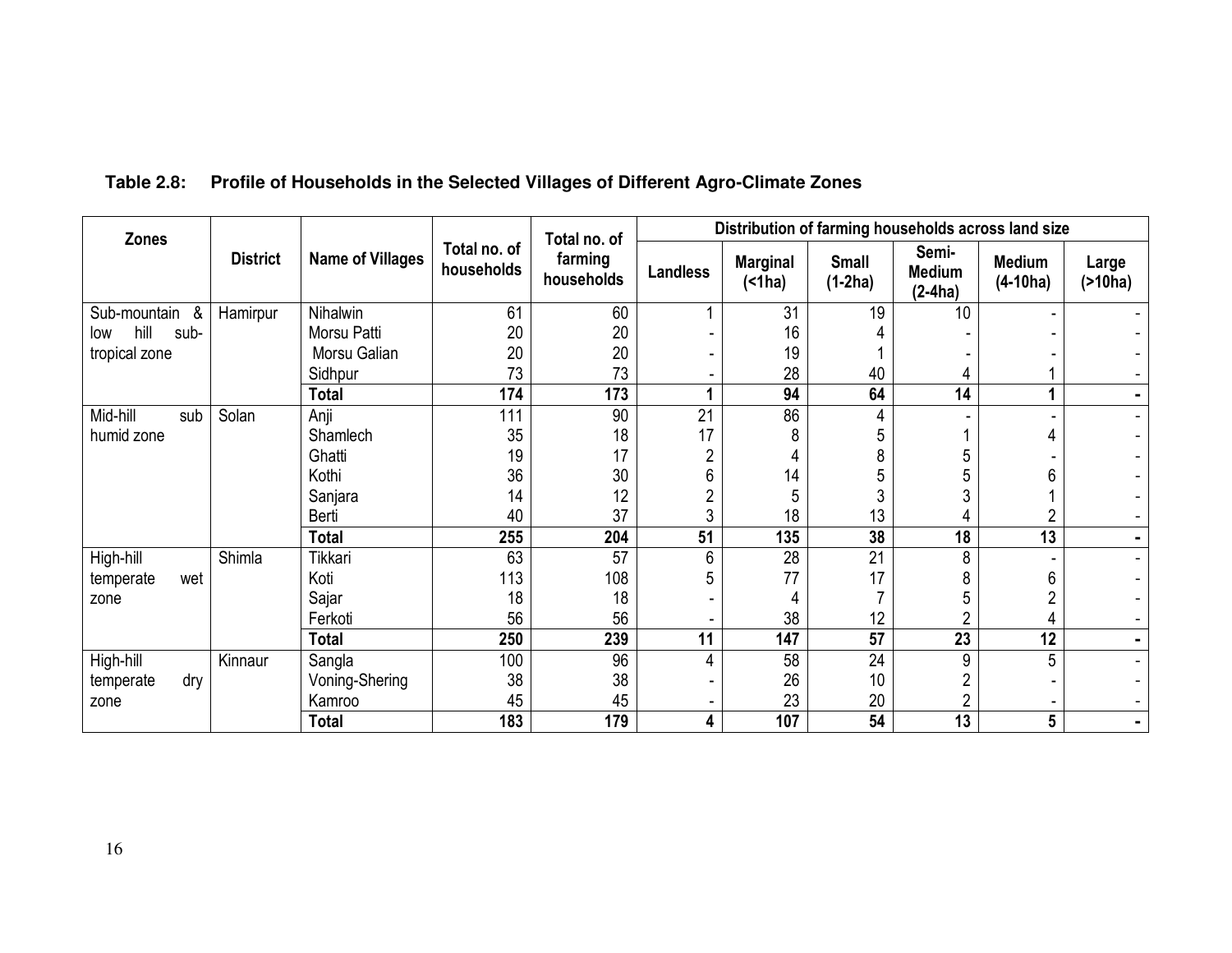|                                                   |           |                  |                          |                          |              | <b>Name of the Districts</b> |                          |          |                          |        |                          |        |
|---------------------------------------------------|-----------|------------------|--------------------------|--------------------------|--------------|------------------------------|--------------------------|----------|--------------------------|--------|--------------------------|--------|
| <b>Particulars</b>                                |           |                  |                          | Hamirpur                 |              |                              |                          |          | Solan                    |        |                          |        |
|                                                   |           |                  | Nihalwin                 | Morsu Patti              | Morsu Galian | Sidhpur                      | Anji                     | Shamlech | Ghatti                   | Kothi  | Sanjara                  | Berti  |
| Total no. of households                           |           |                  | 61                       | 20                       | 20           | 73                           | 111                      | 35       | 19                       | 36     | 14                       | 40     |
| Average family size (No.)                         |           |                  | 6.52                     | 5.41                     | 5.53         | 6.81                         | 6.18                     | 6.00     | 6.56                     | 6.27   | 6.30                     | 6.20   |
| Literacy of head of household (%)                 |           |                  | 84.04                    | 81.33                    | 82.20        | 85.94                        | 82.15                    | 65.67    | 72.05                    | 83.14  | 74.11                    | 80.27  |
| Average size of operational holding (ha.)         |           |                  | 0.82                     | 0.58                     | 0.57         | 1.97                         | 0.47                     | 1.67     | 1.09                     | 1.11   | 1.03                     | 1.05   |
| Total no. of adult livestock per household        |           |                  | 1.70                     | 1.85                     | 1.25         | 2.08                         | 1.57                     | 2.10     | 2.12                     | 2.10   | 1.90                     | 2.15   |
| Total no. of milch bovine per household           |           |                  | 0.89                     | 0.93                     | 0.78         | 1.05                         | 0.86                     | 1.10     | 1.15                     | 1.10   | 1.0                      | 1.15   |
| Average daily milk production per household (Its) |           |                  | 5.13                     | 6.19                     | 6.40         | 5.10                         | 7.15                     | 6.45     | 6.00                     | 5.80   | 6.35                     | 7.05   |
| Purpose of rearing other livestock                |           | Milk             | 10                       |                          |              | 5                            | 17                       |          |                          |        |                          |        |
| (Goat/ Sheep/ Yak)                                |           | Meat             | 10                       | $\overline{\phantom{a}}$ |              | 14                           | 5                        |          | ٠                        |        |                          |        |
|                                                   |           | Wool             | $\overline{\phantom{a}}$ | $\overline{\phantom{a}}$ |              | 9                            | 18                       |          | $\overline{\phantom{0}}$ |        | $\overline{\phantom{a}}$ |        |
|                                                   |           | Draught          |                          | $\overline{\phantom{a}}$ |              |                              |                          | 4        | ۰                        |        |                          |        |
| Percent share of different crops                  | Cereals   |                  | 96.30                    | 92.50                    | 93.20        | 92.18                        | 54.17                    | 61.17    | 57.45                    | 59.24  | 63.25                    | 56.27  |
|                                                   | Fodders   |                  | 0.40                     | 1.15                     | 1.45         | 3.67                         | 0.69                     | 0.83     | 0.42                     | 0.59   | 0.38                     | 0.73   |
|                                                   |           | Cash crops       |                          |                          |              |                              | 45.14                    | 38.0     | 42.13                    | 40.17  | 36.37                    | 43.00  |
|                                                   | Pulses    |                  | 1.60                     | 2.87                     | 2.65         | 1.75                         | $\overline{\phantom{0}}$ |          |                          |        |                          |        |
|                                                   | Oil seeds |                  | 1.70                     | 3.48                     | 2.70         | 2.40                         |                          |          |                          |        |                          |        |
|                                                   | Cropping  | Intensity $(\%)$ | 184.15                   | 189.10                   | 191.71       | 186.50                       | 127.30                   | 128.72   | 121.17                   | 126.11 | 129.85                   | 127.50 |

## **Table 2.9: Vital Statistics of the Selected Villages in Different Agro-Climatic Zones**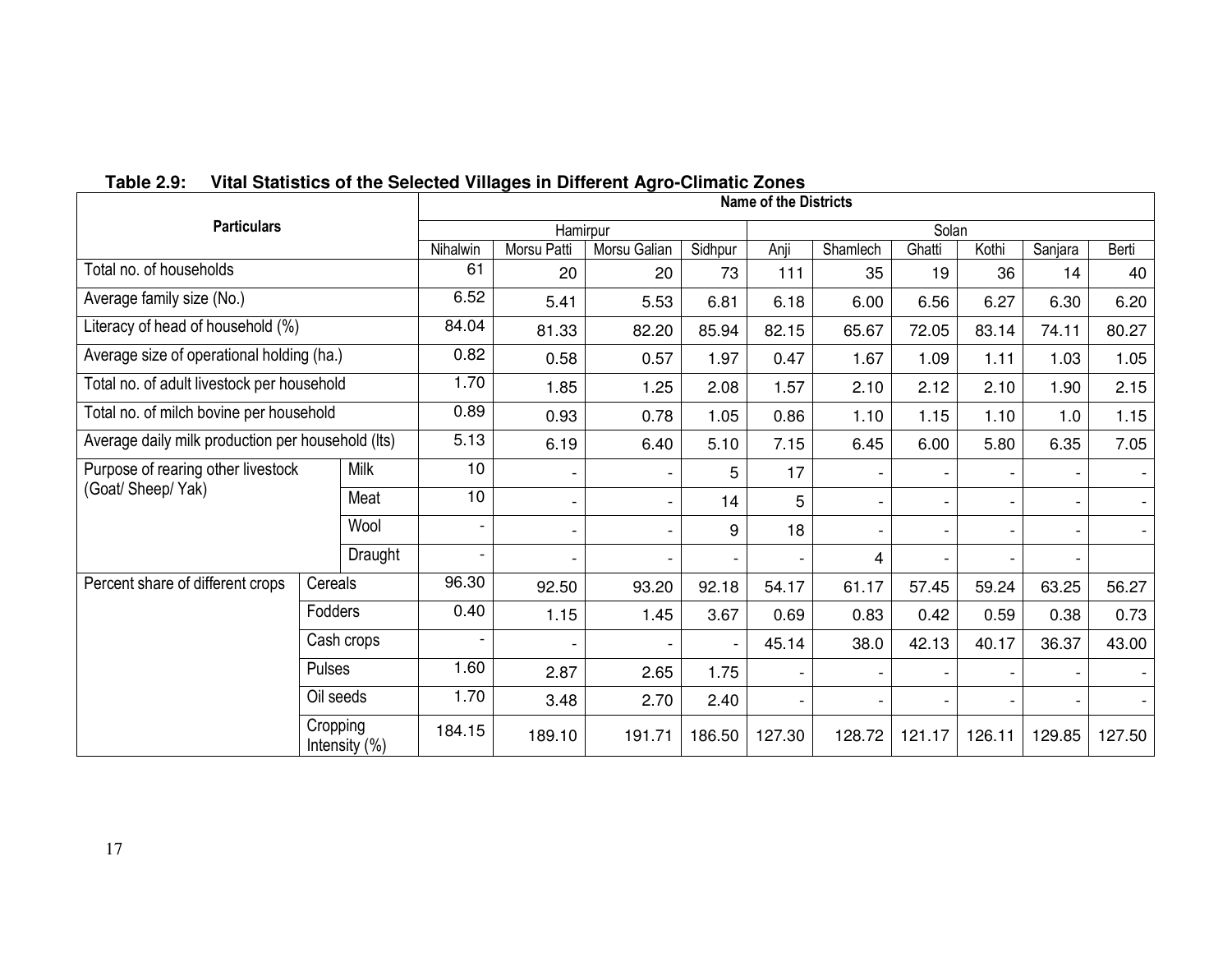|                                                      |                     | <b>Name of the Districts</b> |                          |                          |        |                          |                          |                    |        |  |
|------------------------------------------------------|---------------------|------------------------------|--------------------------|--------------------------|--------|--------------------------|--------------------------|--------------------|--------|--|
| <b>Particulars</b>                                   |                     |                              |                          |                          | Shimla |                          | Kinnaur                  |                    |        |  |
|                                                      |                     |                              | Tikkari                  | Koti                     | Sajar  | Ferkoti                  | Sangla                   | Voning-<br>Shering | Kamroo |  |
| Total no. of households                              |                     |                              | 63                       | 113                      | 18     | 56                       | 100                      | 38                 | 45     |  |
| Average family size (No.)                            |                     |                              | 5.08                     | 4.67                     | 5.37   | 4.55                     | 5.76                     | 5.81               | 6.50   |  |
| Literacy of head of household (%)                    |                     |                              | 61.50                    | 64.13                    | 70.05  | 63.45                    | 80.20                    | 78.15              | 78.67  |  |
| Average size of operational holding (ha.)            |                     |                              | 1.23                     | 0.95                     | 1.87   | 1.14                     | 1.07                     | 0.86               | 1.02   |  |
| Total no. of adult livestock per household           |                     |                              | 2.0                      | 1.90                     | 2.30   | 2.15                     | 3.10                     | 3.0                | 3.10   |  |
| Total no. of milch bovine per household              |                     |                              | 0.85                     | 0.76                     | 1.0    | 0.95                     | 1.20                     | 1.17               | 1.22   |  |
| Average daily milk production per household          |                     |                              | 6.0                      | 5.70                     | 5.84   | 6.25                     | 4.45                     | 3.10               | 3.27   |  |
| Purpose of rearing other livestock (Goat/ Sheep/Yak) |                     | Milk                         | 20                       |                          |        | 14                       | 426                      | 117                | 26     |  |
|                                                      |                     | Meat                         | 20                       | 40                       |        | 39                       | 1775                     | 675                | 796    |  |
|                                                      |                     | Wool                         | $\overline{\phantom{a}}$ | 40                       |        | 25                       | 1361                     | 562                | 574    |  |
|                                                      |                     | Draught                      |                          | 21                       |        |                          | 20                       | 9                  | 14     |  |
| Percent share of different crops                     | Cereals             |                              | 14.47                    | 17.23                    | 17.15  | 13.67                    | 46.94                    | 44.11              | 47.09  |  |
|                                                      | Fodders             |                              |                          | $\overline{\phantom{0}}$ |        | $\overline{\phantom{a}}$ | $\overline{\phantom{a}}$ |                    |        |  |
| Cash crops                                           |                     |                              | 83.06                    | 81.09                    | 79.25  | 86.09                    | 44.63                    | 41.63              | 45.17  |  |
|                                                      | Pulses<br>Oil seeds |                              | 2.47                     | 1.68                     | 3.60   | 0.24                     | 8.43                     | 14.26              | 7.74   |  |
|                                                      |                     |                              |                          | -                        |        |                          |                          |                    |        |  |
|                                                      | $(\% )$             | Cropping Intensity           | 113.57                   | 109.05                   | 106.10 | 110.15                   | 93.45                    | 94.10              | 91.00  |  |

 **Table 2.9: Contd.**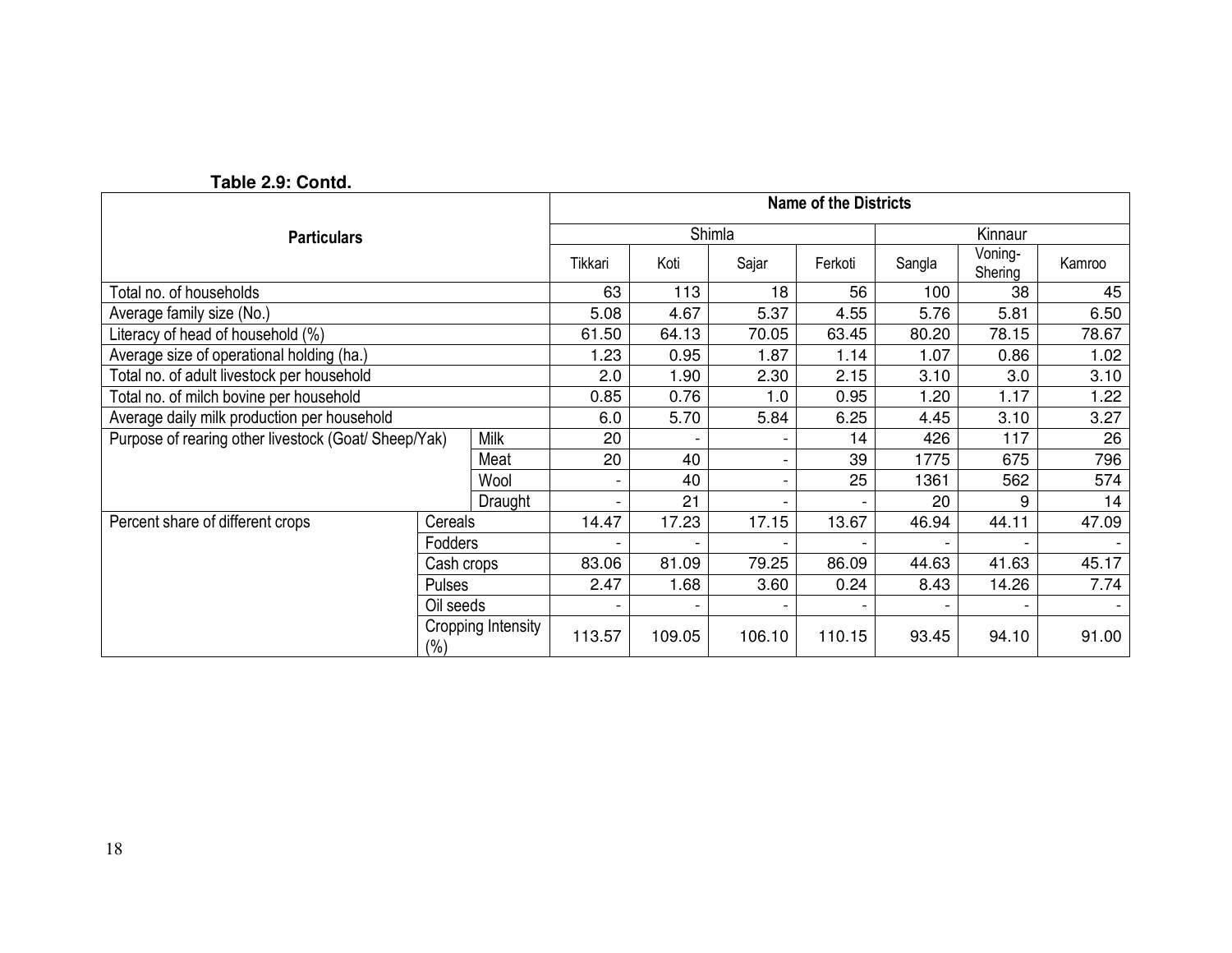## **Chapter-3**

## **METHODOLOGY**

## **3.1 Sampling Plan**

 A district representing characteristics of zone was selected purposively from each NARP zone i.e. district Hamirpur from low hill sub- tropical zone, district Solan from Mid hill subhumid zone, district Shimla from High hill temperate wet zone and district Kinnaur from high hill temperate dry zone. In each district a typical representative village cluster was selected purposively for the detailed investigation for the project. The sample village clusters were surveyed and information obtained on village schedule. In the low hill zone Bhota block of Hamirpur, in the mid hill zone Solan block of Solan district, in high hill wet zone Tikker block of Shimla district, and in high hill dry zone, Sangla block of Kinnaur district were selected for the study. In each block 150 households were surveyed.

 All the households of the sample village clusters were classified into six categories, i.e. landless, marginal farmer (holding below one hectare), small farmer (holding 1-2 ha.), semimedium farmer (2-4 ha.), medium farmer (4-10 ha.), and large farms (holding size above 10 hectares). The names of villages and the number of households surveyed are given in Table 3.1.

### **3.2 Tabulation and Analysis**

 In order to examine the socio-economic structure and livestock crop production analysis, simple tabular analysis consisting of averages, percentages etc. was extensively used. In order to study the cost and returns of various crops, Cost  $A_1$  was used.

Cost  $A_1 =$  Value of hired-in labour + Value of Bullock labour (owned + hired in) + Value of seeds (home grown + purchased) + Value of FYM (owned + purchased) + Value of chemical fertilizers + Value of plant protection chemicals + Irrigation charges + Tractor / machinery charges (owned + hired in) + Depreciation charges + Interest on working capital + Miscellaneous charges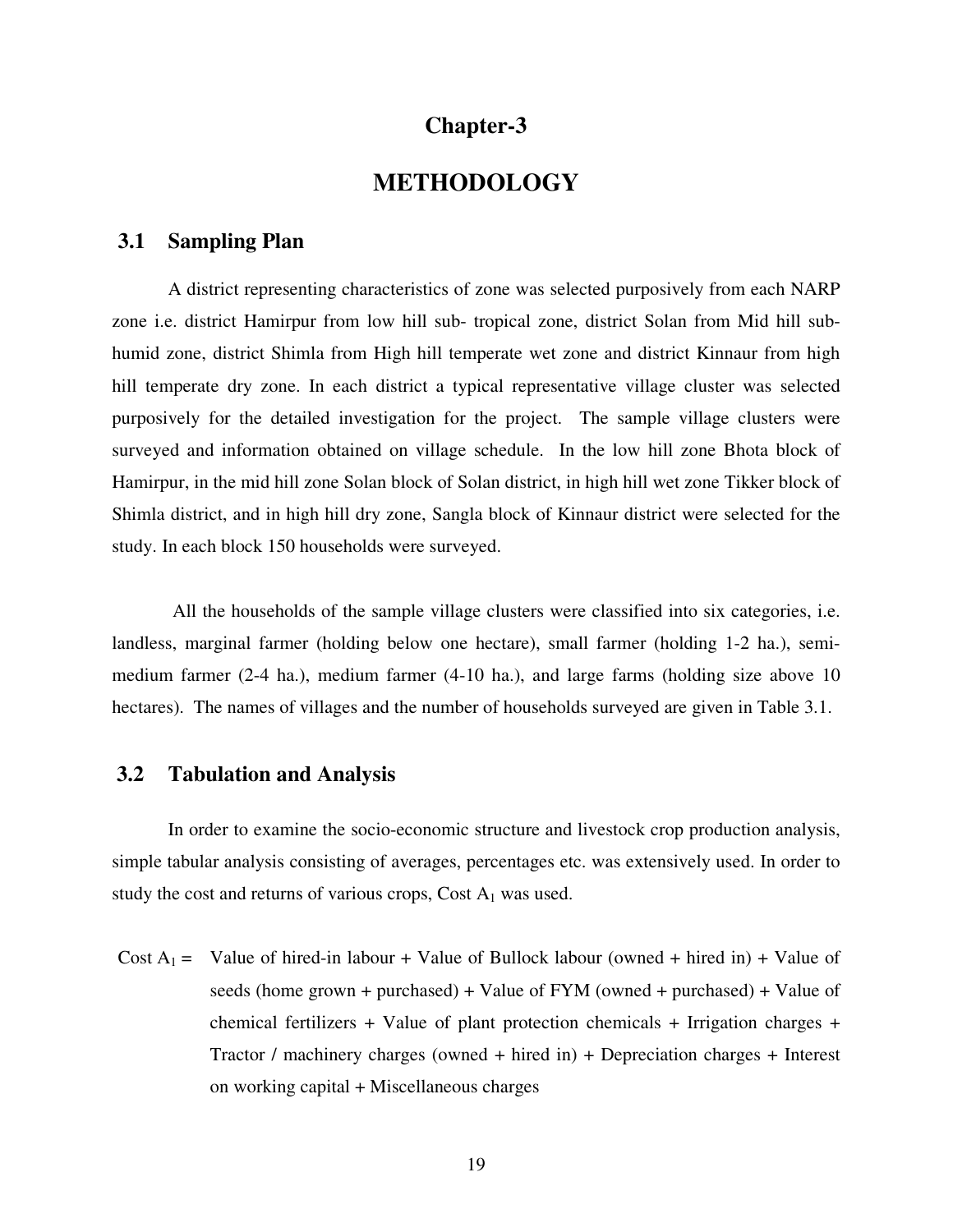To study the cost and returns of various livestock products, following method is used,

 $Cost =$  Depreciation charges + Interest on working capital + Value of green fodder + Value of dry fodder + Value of concentrate + Value of human labour (Owned + hired in) + Miscellaneous charges – Value of dung

 To obtain input-output relationship for various crops log-linear form of production function was used in the form of following equation:

 $\log y = \log a + b_1 \log X_1 + b_2 \log X_2 + b_3 \log X_3 + b_4 \log X_4 + b_5 \log X_5$ 

where,

 $y =$  Gross value of output respective crop (in Rs)

 $X_1 =$  Value of Seed / Seedling (in case of respective crop)

 $X_2$  = Value of manures/ fertilizers (in case of respective crop)

 $X_3$  = Value of Labour (in case of respective crop)

 $X_4$ = Value of Plant protection chemicals (in case of respective crop)

 $X_5$  = Miscellaneous expenses (in case of respective crop)

 $b_1$  to  $b_5$  = represents the elasticity coefficients of respective factor inputs.

To obtain input-output relationship for various livestock log-linear form of production function was used in the form of following equation:

 $\log y = \log a + b_1 \log X_1 + b_2 \log X_2 + b_3 \log X_3 + b_4 \log X_4 + b_5 \log X_5$ 

- $y =$  Gross value of output w.r.t. Milk, meat, wool (in Rs)
- $X_1 =$  Value of Green Fodder
- $X_2$  = Value of Dry Fodder
- $X_3$  = Value of Concentrate
- $X_4$ = Value of Labour
- $X_5$  = Miscellaneous expenses

 $b_1$  to  $b_5$  = represents the elasticity coefficients of respective factor inputs.

Further in order to study the various livestock-crop production systems (LCPS), various combinations of LCPS were identified from each zone and analysis was done accordingly for the two major LCPS in each zone.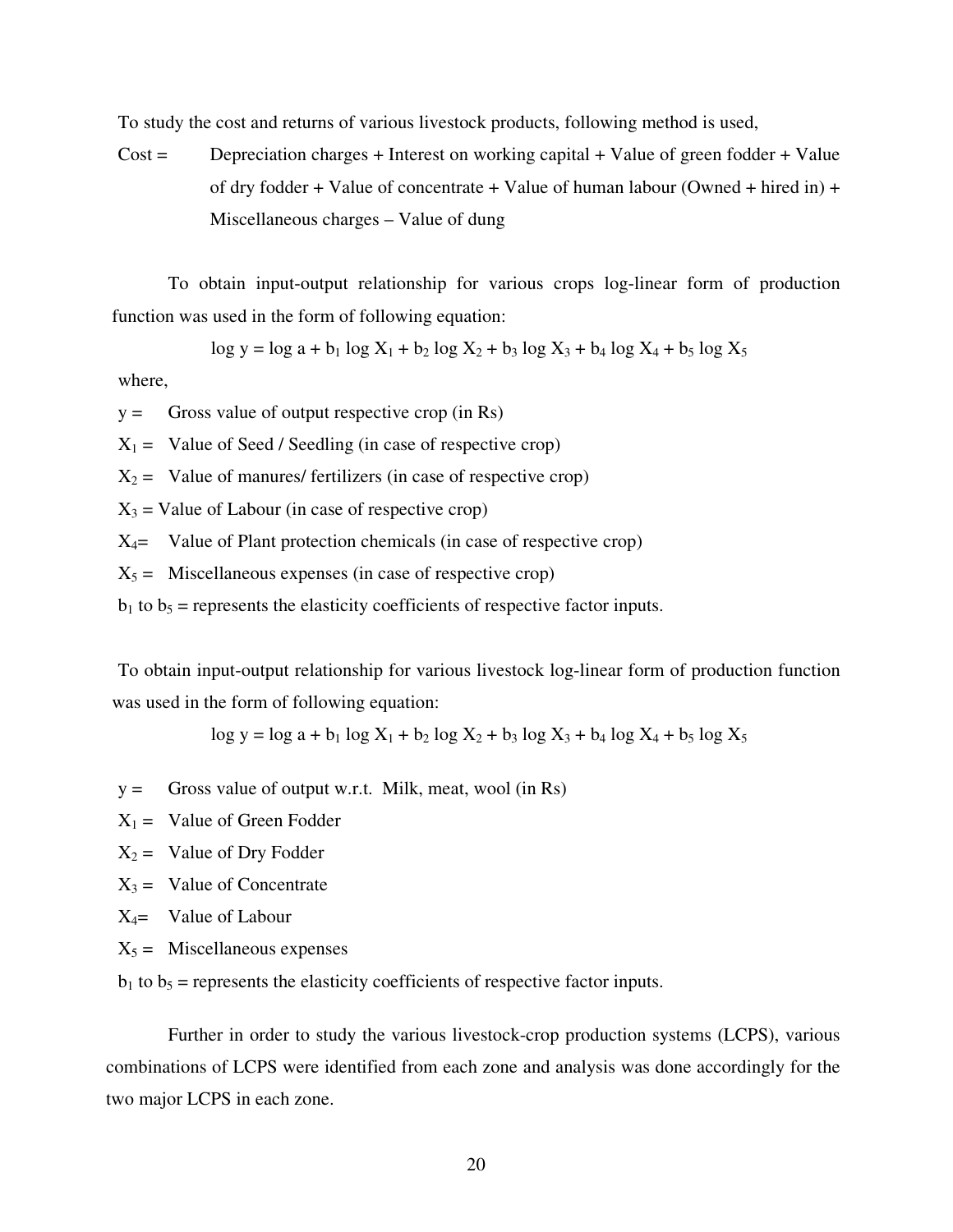| Sr.<br>No.                       | Zone           | <b>District</b> | <b>Block</b>  | <b>Villages</b>          | <b>Total</b><br>number of | <b>Households</b><br>surveyed |
|----------------------------------|----------------|-----------------|---------------|--------------------------|---------------------------|-------------------------------|
|                                  |                |                 |               |                          | households                |                               |
|                                  |                |                 |               | 1. Nihalwin              | 61                        | 57                            |
|                                  |                |                 |               | 2. Morsu Patti           | 20                        | 14                            |
| 1                                | Low hills zone | Hamirpur        | <b>Bhota</b>  | 3. Morsu Galian          | 20                        | 15                            |
|                                  |                |                 |               | 4. Sidhpur               | 73                        | 64                            |
|                                  |                |                 |               | Total                    | 174                       | 150                           |
|                                  |                |                 |               | 1. Anji                  | 111                       | 71                            |
|                                  |                |                 |               | 2. Shamlech              | 35                        | 21                            |
| $\overline{c}$<br>Mid hills zone |                | Solan           |               | 3. Ghatti                | 19                        | 11                            |
|                                  |                |                 | Solan         | 4. Kothi                 | 36                        | 19                            |
|                                  |                |                 |               | 5. Sanjara               | 14                        | 8                             |
|                                  |                |                 | 6. Berti      | 40                       | 20                        |                               |
|                                  |                |                 |               | Total                    | 255                       | 150                           |
|                                  |                |                 |               | $\overline{1}$ . Tikkari | 63                        | 41                            |
|                                  |                |                 | <b>Tikkar</b> | 2 .Koti                  | 113                       | 65                            |
| 3                                | High hills wet | Shimla          |               | 3. Sajar                 | 18                        | 10                            |
|                                  | zone           |                 |               | 4. Ferkoti               | 56                        | 34                            |
|                                  |                |                 |               | Total                    | 250                       | 150                           |
|                                  |                |                 |               | 1.Shangla                | 100                       | 78                            |
|                                  |                |                 |               | 2. Voning-Shering        | 38                        | 35                            |
| 4                                | High hills dry | Kinnaur         | Sangla        | 3. Kamroo                | 45                        | 37                            |
|                                  | zone           |                 |               | Total                    | 183                       | 150                           |
|                                  |                |                 |               | <b>Grand total</b>       | 862                       | 600                           |

**Table 3.1: List of Selected districts and villages in different Zones of Himachal Pradesh** 

# **3.3 Reference period**

The reference period for the study is agricultural year 2001-02.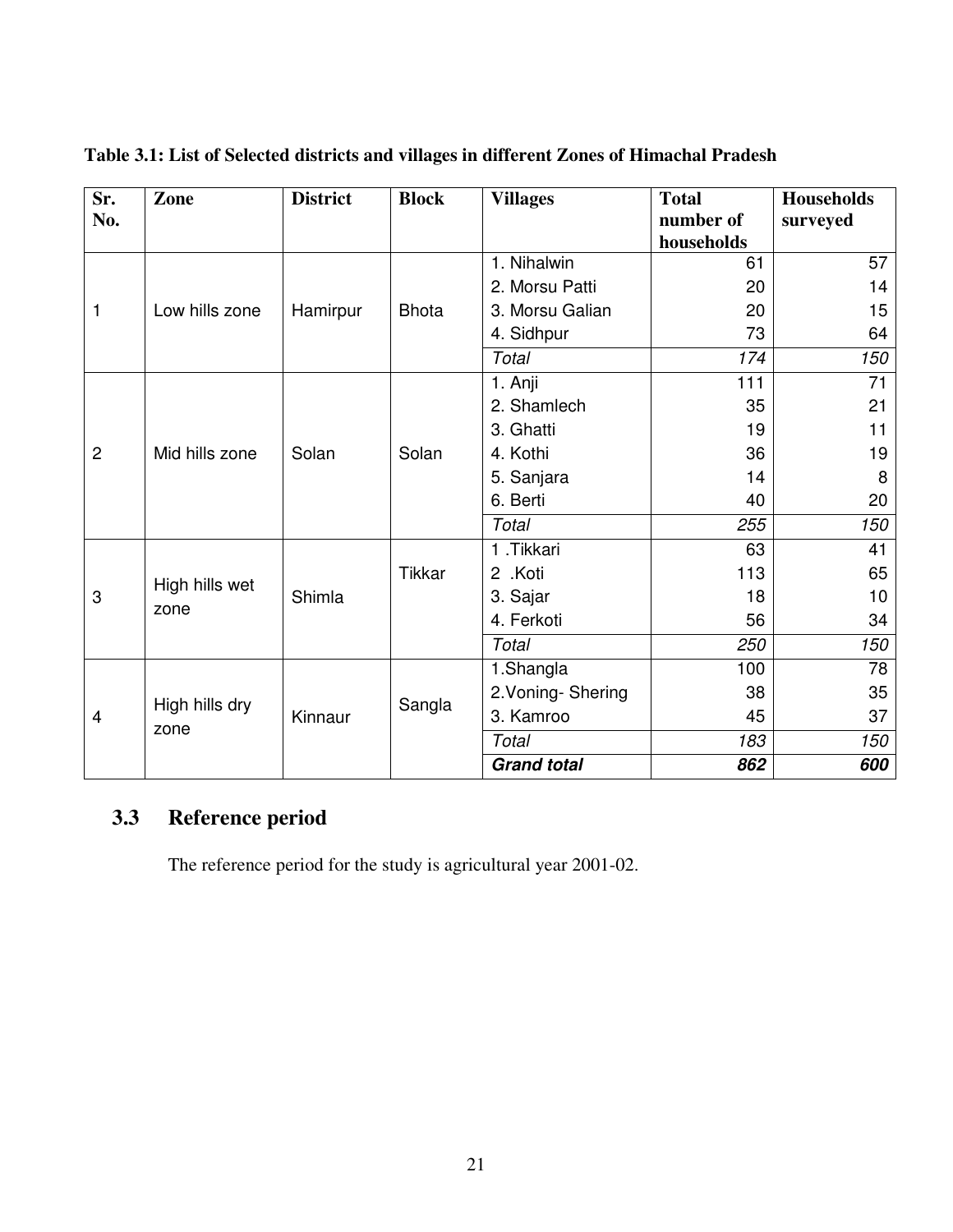## **Chapter-4**

# **RESOURCE STRUCTURE AND SOCIO-ECONOMIC PROFILE OF SAMPLED FARMERS**

Demographic, economic and social characteristics of the sampled households form the subject matter of this chapter. The LCPS wise analysis of these characteristics is also done and presented here.

### **4.1 Demographic profile**

 It may be seen from Table 4.1 that the average family size of sampled households in district Kinnaur of high-hill temperate dry zone is 7.07 persons with the sex ratio of 994, being highest in the selected districts followed by district Hamirpur of low- hill sub- tropical zone, where the average family size is 6.39 persons and sex ratio is 967. In district Solan of mid- hill sub humid zone, the average family size is 6.2 persons and the sex ratio is 986. In district Shimla of high- hill temperate wet zone, the average family size is 5.65 persons and the sex ratio is 868. Percentage of earning members to the total family members is relatively higher in Shimla district (57.43), percent followed by Kinnaur (51.84), Solan (51.83) and Hamirpur (35.28 percent).

### **4.2 Educational status**

Education plays a positive role in development of economy of any region. Educated people are generally innovative and receptive to new technologies. Literacy status of the head of household is given in Table 4.2. The Table reveals that Hamirpur has highest literacy rate (88.67) followed by Solan (82.0), Shimla (81.33) and Kinnaur (80.0) percent. But the results could not be generalized for the development or backwardness of the area, as head of the household is older and older generation is by and large illiterate in these rural areas. The younger age group heads of households are generally literate across all the sizes of farms.

### **4.3 Occupational distribution**

 Occupational distribution of households reveals that, crop farming is the main occupation of sampled households in all the four zones, followed by dairying in Solan and Shimla, in district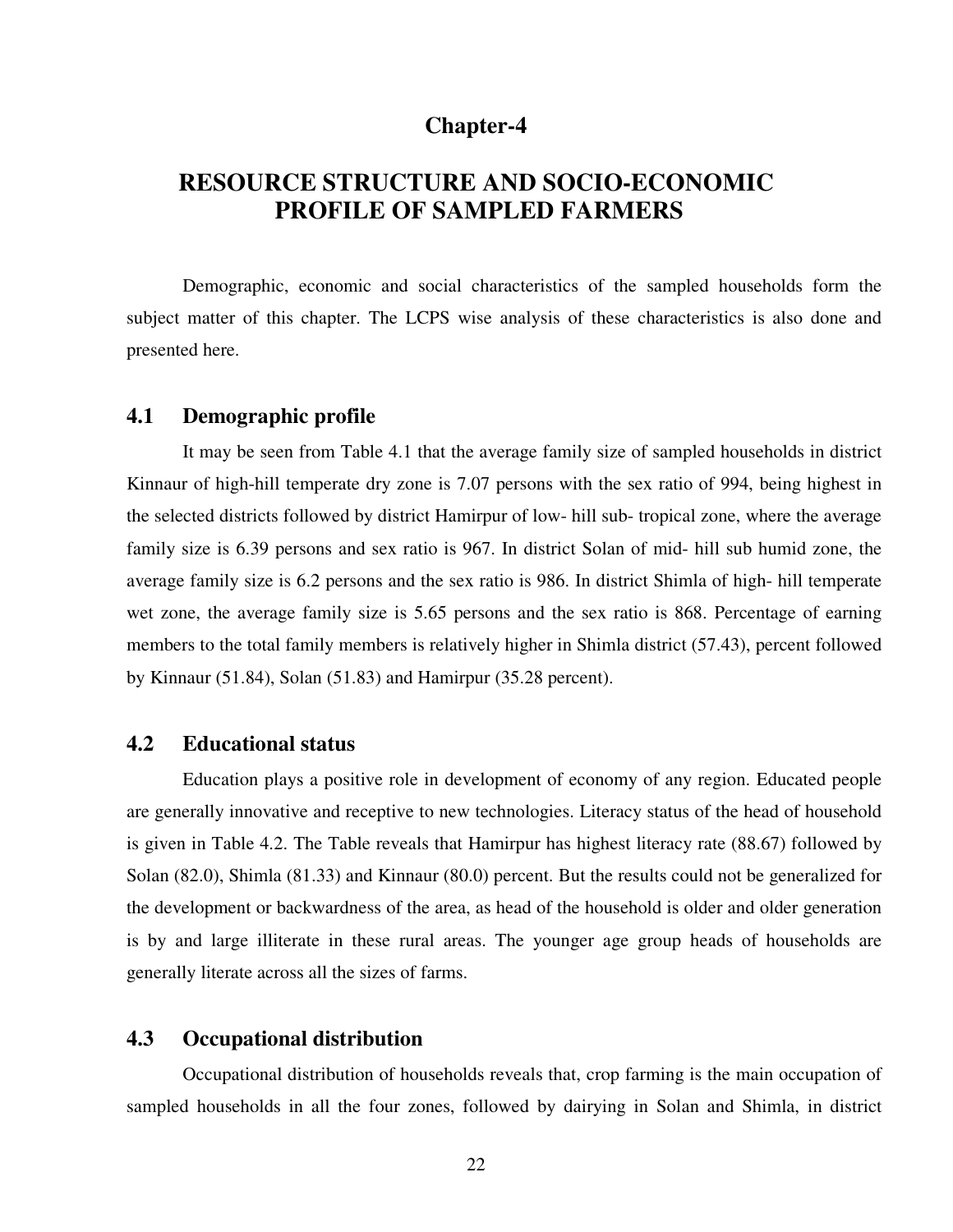Kinnaur, though almost every household retains livestock, but the main occupation is crop farming (Table 4.3).

## **4.4 Operational holdings**

Average size of operational holding is 1.09, 1.89, 1.75 and 1.25 hectares in district Hamirpur, Solan, Shimla and Kinnaur respectively. Operational holdings of sampled farmers in Hamirpur and Shimla districts are un- irrigated. In Kinnaur and Solan district cultivation of crops are carried out in irrigated land.

| Table 4.1: | Family Size, Sex Ratio and Earning Members on sampled farm households in Different |
|------------|------------------------------------------------------------------------------------|
|            | <b>Agro-Climatic Zones</b>                                                         |

|                                                  |                  |              | Average family size (No. of persons) |                 | Sex ratio<br>(Females | Earning<br>members |     |       |
|--------------------------------------------------|------------------|--------------|--------------------------------------|-----------------|-----------------------|--------------------|-----|-------|
| <b>Zones</b>                                     | <b>Districts</b> | <b>Adult</b> |                                      | <b>Children</b> |                       |                    |     |       |
|                                                  |                  | <b>Male</b>  | Female                               | <b>Male</b>     | Female                | <b>Total</b>       |     | (%)   |
| Sub-mountain &<br>low hill sub-<br>tropical zone | Hamirpur         | 1.97         | 1.95                                 | 1.27            | 1.19                  | 6.39               | 967 | 35.28 |
| Mid-hill sub humid<br>zone                       | Solan            | 2            | 1.97                                 | 1.15            | 1.08                  | 6.2                | 986 | 51.83 |
| High-hill<br>temperate wet<br>zone               | Shimla           | 1.98         | 1.95                                 | 0.86            | 0.86                  | 5.65               | 868 | 57.43 |
| High-hill<br>temperate dry<br>zone               | Kinnaur          | 2.37         | 2.36                                 | 1.18            | 1.27                  | 7.07               | 994 | 51.84 |
| Overall                                          |                  | 2.08         | 2.03                                 | 1.11            | 1.10                  | 6.33               | 981 | 48.91 |

### **Table 4.2: Distribution of Head of Household According to Literacy Status in Different**   $$

|                                                  | <b>Districts</b> | <b>Educational Status</b> |         |               |                              |                   |                            |                           |  |  |
|--------------------------------------------------|------------------|---------------------------|---------|---------------|------------------------------|-------------------|----------------------------|---------------------------|--|--|
| <b>Zones</b>                                     |                  | <b>Illiterate</b>         | Primary | <b>Middle</b> | <b>High</b><br><b>School</b> | Inter-<br>mediate | <b>Graduate</b><br>& above | <b>Total No.</b><br>of HH |  |  |
| Sub-mountain<br>& low hill sub-<br>tropical zone | Hamirpur         | 11.33                     | 28.67   | 20.0          | 26.67                        | 7.33              | 6.0                        | 150                       |  |  |
| Mid-hill sub<br>humid zone                       | Solan            | 18                        | 22      | 46.7          | 3.3                          | 0.7               | 9.3                        | 150                       |  |  |
| High-hill<br>temperate<br>wet zone               | Shimla           | 18.67                     | 50.67   | 13.33         | 11.33                        | 1.33              | 4.67                       | 150                       |  |  |
| High-hill<br>temperate dry<br>zone               | Kinnaur          | 20.0                      | 24.67   | 22.67         | 20.0                         | 3.33              | 9.33                       | 150                       |  |  |
| Overall                                          |                  | 17.0                      | 31.5    | 25.67         | 15.33                        | 3.17              | 7.33                       | 600                       |  |  |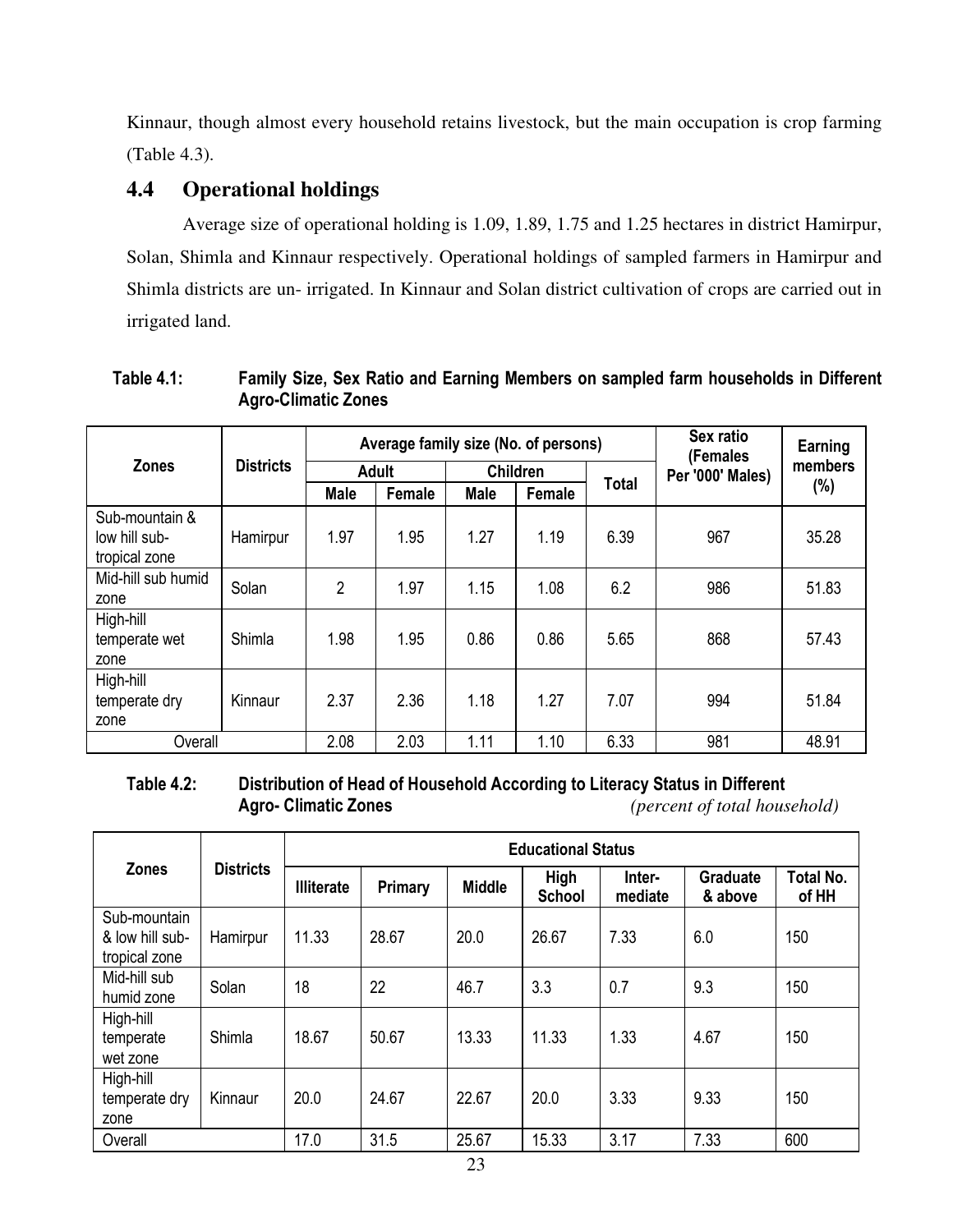|                  |                   |                 |                          |                |                |                          |                          |                          | (% of total HH)              |
|------------------|-------------------|-----------------|--------------------------|----------------|----------------|--------------------------|--------------------------|--------------------------|------------------------------|
| <b>Districts</b> | <b>Occupation</b> | Crop<br>Farming | <b>Dairying</b>          | Farm<br>Labour | <b>Service</b> | <b>Business</b>          | <b>Rural</b><br>Artisan  | <b>Others</b>            | <b>Total</b><br>NO.<br>of HH |
|                  | Main              | 52.0            | 0.67                     | 3.33           | 35.33          | 8.67                     | ۰                        | ۰                        | 150                          |
| Hamirpur         | Subsidiary        | 22.0            | $\overline{\phantom{0}}$ | 1.33           |                | $\overline{\phantom{0}}$ | $\overline{\phantom{0}}$ | ۰                        |                              |
| Solan            | Main              | 47.3            | ۰                        | 18.7           | 22.7           | $\overline{\phantom{0}}$ | ۰                        | 11.3                     | 150                          |
|                  | Subsidiary        |                 | 72.81                    |                |                | 15.3                     |                          | ۰                        |                              |
| Shimla           | Main              | 64.67           | ۰                        | 14.67          | 16.67          | 4.0                      | ۰                        | ۰                        | 150                          |
|                  | Subsidiary        | 16.55           | 30.93                    | ۰              |                | ۰                        | ۰                        | $\overline{\phantom{0}}$ |                              |
| Kinnaur          | Main              | 89.0            | $\overline{\phantom{0}}$ | 1.33           | 7.0            | 2.0                      | 0.67                     | $\overline{\phantom{0}}$ | 150                          |
|                  | Subsidiary        | 8.0             | ٠                        | 31.7           | ۰              | $\overline{\phantom{0}}$ | ۰                        | -                        | $\overline{\phantom{0}}$     |
| Total            | Main              | 68.24           | 0.17                     | 9.51           | 17.0           | 2.10                     | 0.18                     | 2.8                      | 600                          |
|                  | Subsidiary        | 8.50            | 42.86                    | 7.92           | ۰              | 3.82                     |                          |                          |                              |

 **Table 4.3: Occupational Distribution of Households in Different Agro- Climatic Zones** 

| Table 4.4: | Average Size of Operational Holding in Different Agro-Climatic Zones |
|------------|----------------------------------------------------------------------|
|            |                                                                      |

|                 |                  |                    |           |                    |                  |             | (ha/ farm.)  |  |
|-----------------|------------------|--------------------|-----------|--------------------|------------------|-------------|--------------|--|
| <b>District</b> | Owned            |                    |           | <b>Operational</b> | <b>Total</b>     |             |              |  |
|                 | <b>Irrigated</b> | <b>Unirrigated</b> | Irrigated | <b>Unirrigated</b> | <b>Irrigated</b> | Unirrigated | <b>Total</b> |  |
| Hamirpur        | ۰                | 1.09               | ٠         | 1.09               |                  | 1.09        | 1.09         |  |
| Solan           | 0.51             | 1.38               | 0.50      | 1.38               | 0.51             | 1.38        | 1.89         |  |
| Shimla          | ٠                | 1.75               | ۰         | 1.75               |                  | 1.75        | 1.75         |  |
| Kinnaur         | 1.09             | 0.16               | 1.09      | 0.16               | 1.09             | 0.16        | 1.25         |  |
| Total           | 0.80             | 1.09               | 0.80      | 1.09               | 0.80             | 1.09        | 1.49         |  |

## **4.5 Cropping pattern and Productivity**

 Maize and Wheat are the major crops of Hamirpur, though in Solan also wheat and maize are the major cereal crops but cash crops like, tomato, peas and capsicum are also grown extensively by the farmers. In Shimla, maize and barley are the major cereals, but more area is under the Apple plantations and Potato crop. In Kinnaur, again Apple is the major fruit crop, but more extensive form of agriculture is done by the people and several crops were grown, ranging from cash crops like peas and potato to cereals like maize, wheat, barley, ogla, fafra and pulses like Rajmash and Kidney beans. Cropping intensity in these districts is 191.65, 128.36, 107.02 and 91.70 percent respectively (Table 4.5). The yield of maize is higher in Shimla while farmers harvested higher yield of wheat in Hamirpur district. The yields of major cereals are lesser in Kinnaur as compared to other districts under study.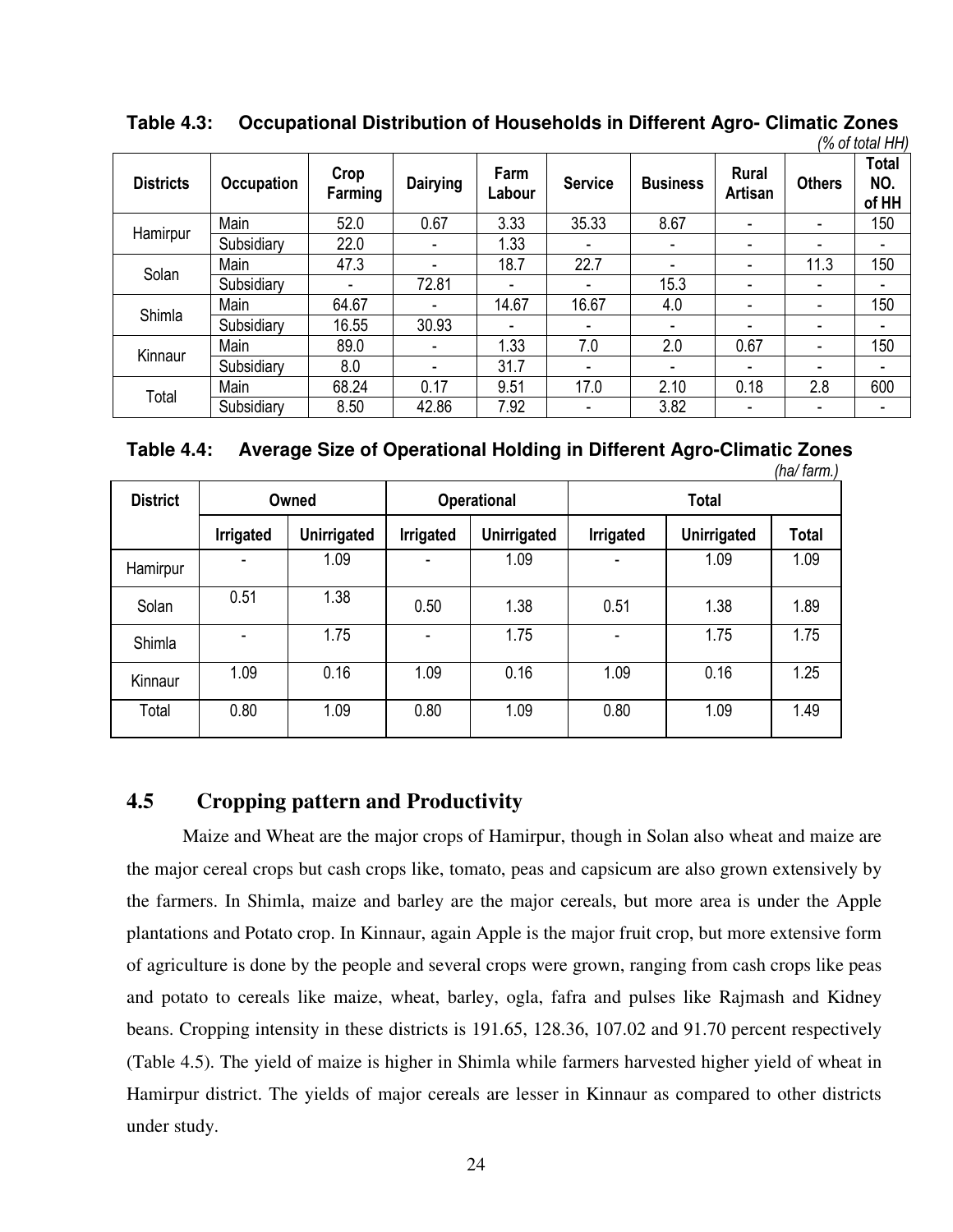| <b>Particulars</b>             | Hamirpur                     | <b>Solan</b>             | <b>Shimla</b>                | Kinnaur                      | (arctan 111)<br><b>Himachal Pradesh</b> |
|--------------------------------|------------------------------|--------------------------|------------------------------|------------------------------|-----------------------------------------|
| <b>Kharif</b>                  |                              |                          |                              |                              |                                         |
| Maize                          | 150.49                       | 41.62                    | 17.54                        | 6.20                         | 215.85                                  |
| Pea                            |                              |                          | $\overline{\phantom{a}}$     | 3.91                         | 3.91                                    |
| Chari                          | 0.16                         | 0.81                     | $\overline{\phantom{a}}$     | $\overline{\phantom{a}}$     | 0.97                                    |
| Paddy                          | 3.08                         |                          | $\qquad \qquad \blacksquare$ | $\blacksquare$               | 3.08                                    |
| Tomato                         | $\qquad \qquad \blacksquare$ | 39.19                    | $\blacksquare$               | $\blacksquare$               | 39.19                                   |
| Capsicum                       | $\overline{\phantom{0}}$     | 3.24                     | $\overline{\phantom{a}}$     | $\qquad \qquad \blacksquare$ | 3.24                                    |
| Potato                         | $\overline{\phantom{0}}$     |                          | 65.94                        | 12.94                        | 78.88                                   |
| Apple                          |                              |                          | 118.77                       | 63.73                        | 182.50                                  |
| Ogla                           | -                            |                          |                              | 31.45                        | 31.45                                   |
| Fafra                          | -                            | $\overline{\phantom{0}}$ |                              | 30.46                        | 30.46                                   |
| Rajmash                        |                              |                          | 6.09                         | 7.53                         | 13.62                                   |
| Kidney Bean                    |                              |                          |                              | 1.65                         | 1.65                                    |
| Oat                            | 0.02                         |                          | $\qquad \qquad \blacksquare$ | $\qquad \qquad \blacksquare$ | 0.02                                    |
| Arbi                           | 0.61                         |                          | $\qquad \qquad \blacksquare$ | $\qquad \qquad \blacksquare$ | 0.61                                    |
| Turmeric                       | 0.02                         |                          |                              | $\frac{1}{2}$                | 0.02                                    |
| Rabi                           |                              |                          |                              |                              |                                         |
| Wheat                          | 148.36                       | 25.62                    | 2.99                         | 5.19                         | 182.16                                  |
| <b>Barley</b>                  | 2.61                         | 3.36                     | 20.11                        | 6.10                         | 32.18                                   |
| <b>Barseem</b>                 | 3.36                         | $\blacksquare$           | $\overline{\phantom{a}}$     | $\qquad \qquad \blacksquare$ | 3.36                                    |
| Pea                            |                              | 13.58                    |                              | $\qquad \qquad \blacksquare$ | 13.58                                   |
| Gross<br>Cropped<br>Area (GCA) | 308.71                       | 127.42                   | 231.44                       | 169.16                       | 836.73                                  |
| Net Cropped<br>Area (NCA)      | 161.08                       | 99.27                    | 216.26                       | 184.46                       | 761.07                                  |
| Cropping<br>Intensity (%)      | 191.65                       | 128.36                   | 107.02                       | 91.70                        | 109.94                                  |

 **Table 4.5: Cropping Pattern and Cropping Intensity in Different Agro-Climatic Zones**   *(area in hectares)*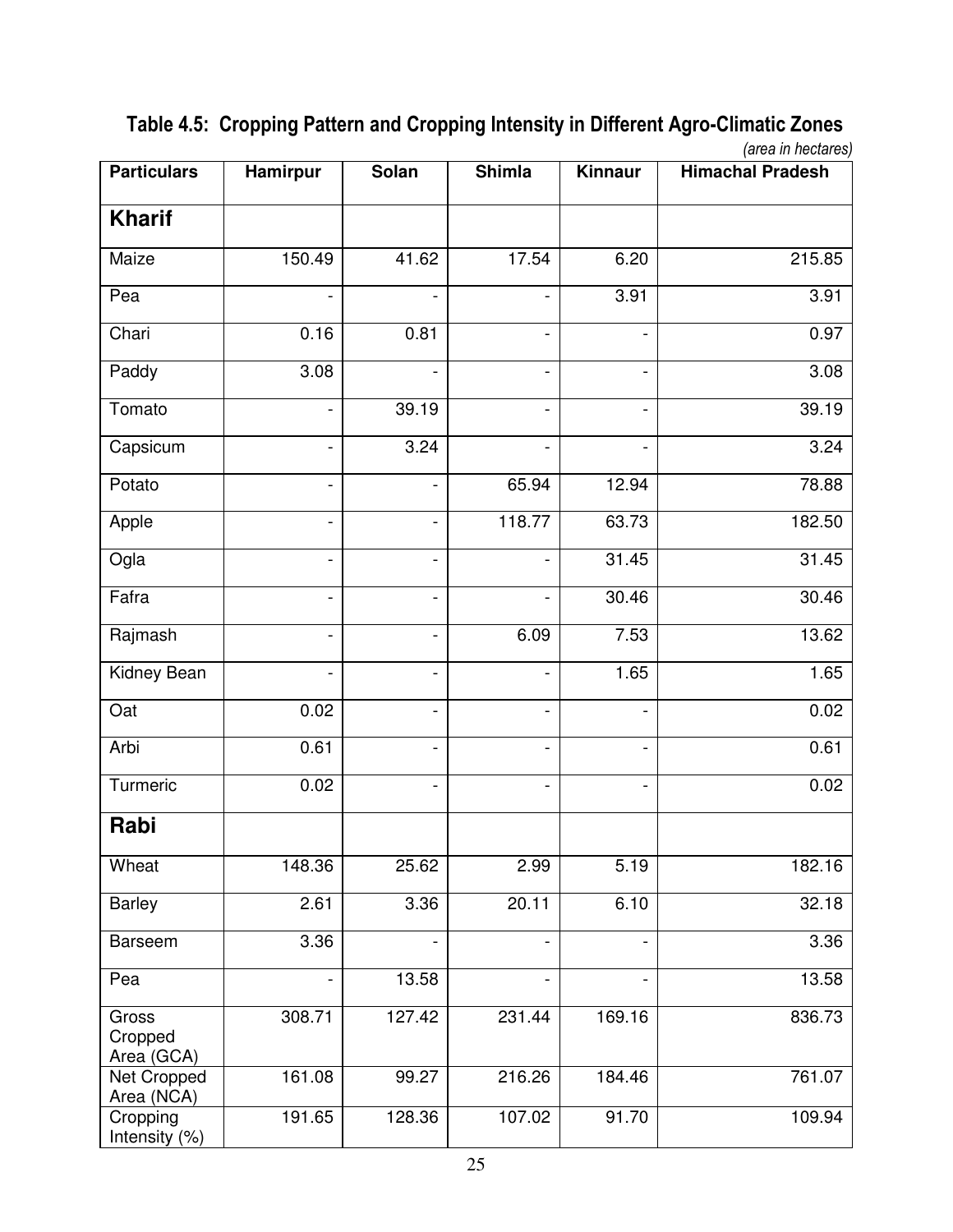| <b>Particulars</b> | Hamirpur                 | Solan          | <b>Shimla</b>            | Kinnaur                  | Himachal<br><b>Pradesh</b> |
|--------------------|--------------------------|----------------|--------------------------|--------------------------|----------------------------|
| <b>Kharif</b>      |                          |                |                          |                          |                            |
| Maize              | 19.90                    | 22.74          | 24.04                    | 13.19                    | 19.97                      |
| Pea                |                          |                | $\overline{a}$           | 54.35                    | 54.35                      |
| Chari              | 148.26                   | 100.07         | $\overline{a}$           |                          | 124.16                     |
| Paddy              | 14.29                    |                | $\overline{a}$           |                          | 14.29                      |
| Tomato             | $\overline{a}$           | 231.58         | $\overline{a}$           |                          | 231.58                     |
| Capsicum           |                          | 63.59          | $\overline{a}$           |                          | 63.59                      |
| Potato             |                          |                | 111.81                   | 57.03                    | 84.42                      |
| Apple              |                          |                | 41.08                    | 105.63                   | 73.35                      |
| Ogla               | $\overline{a}$           |                | $\overline{a}$           | 16.32                    | 16.32                      |
| Fafra              | $\overline{a}$           |                | $\overline{a}$           | 17.41                    | 17.41                      |
| Rajmash            | $\overline{\phantom{0}}$ | $\overline{a}$ | 3.91                     | 10.15                    | 7.03                       |
| Kidney Bean        | $\overline{\phantom{0}}$ |                | $\overline{\phantom{a}}$ | 16.67                    | 16.67                      |
| Oat                | 44.48                    |                | $\blacksquare$           |                          | 44.48                      |
| Arbi               | 11.38                    |                | $\blacksquare$           |                          | 11.38                      |
| Turmeric           | 7.15                     |                | $\blacksquare$           |                          | 7.15                       |
| Rabi               |                          |                |                          |                          |                            |
| Wheat              | 14.48                    | 11.20          | 7.70                     | 10.85                    | 11.06                      |
| <b>Barley</b>      | 12.35                    | 10.19          | 11.26                    | 8.67                     | 10.62                      |
| <b>Barseem</b>     | 95.92                    |                | $\overline{\phantom{a}}$ | $\overline{\phantom{a}}$ | 95.92                      |
| Pea                | $\overline{\phantom{0}}$ | 62.27          | $\blacksquare$           | $\overline{\phantom{a}}$ | 62.27                      |

**Table 4.6: Productivity of Major Crops in Different Agro-Climate Zones**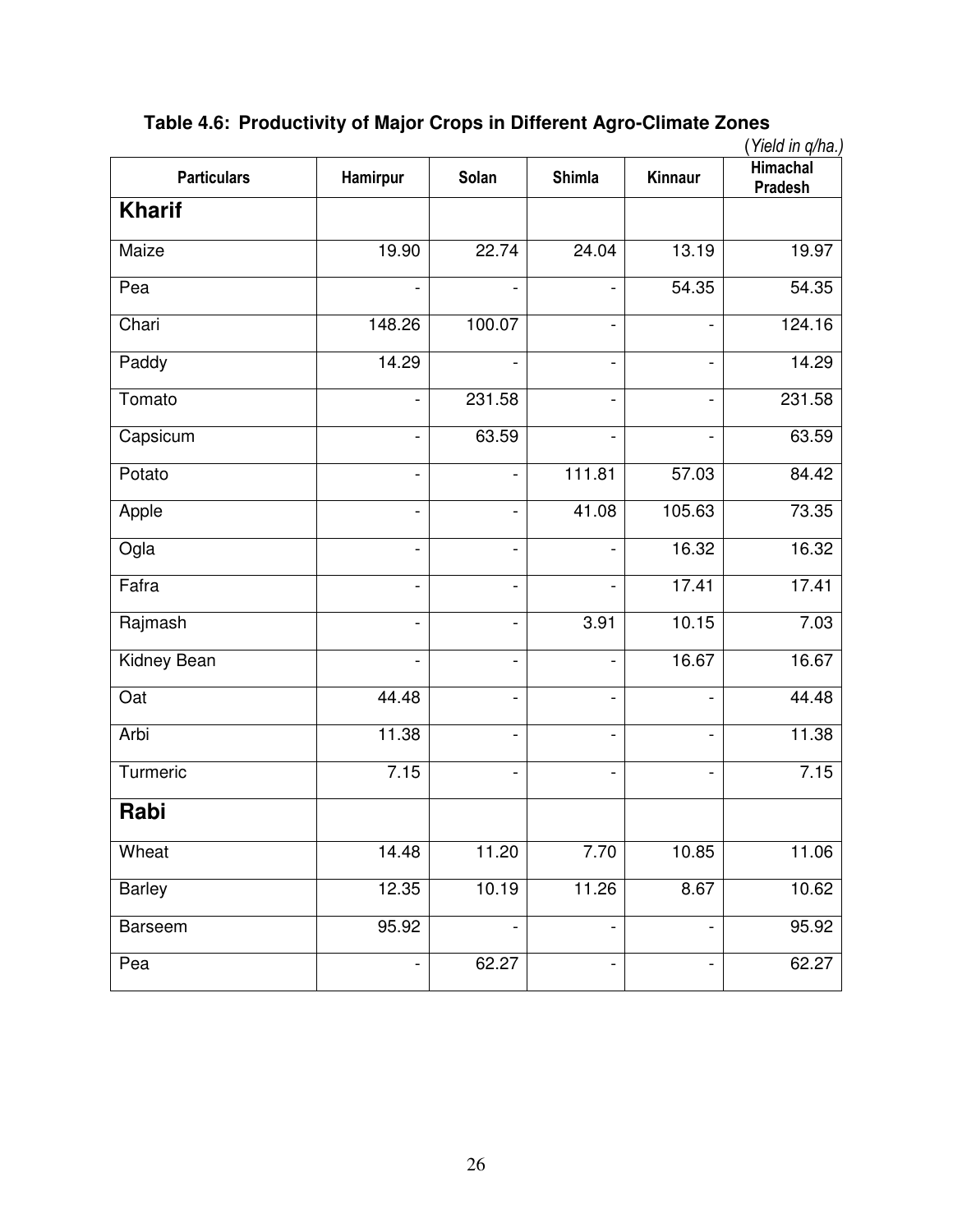### **Livestock composition**

 Analysis of composition of bovine maintained in different agro-climatic zones reveals that Buffalo and Crossbred cattle are reared in Hamirpur. In Solan, the livestock herd includes Crossbred cattle as major bovine followed by Local cattle and Buffalo. In Shimla and Kinnaur Crossbred cattle are the major livestock followed by Local cattle. Besides, Goat, Sheep and Yak are also reared by people in Kinnaur. The details of different livestock are presented in Table 4.7 and 4.8.

|                |                         |         |            |              |                |              |                |              |                 | (Number / household) |
|----------------|-------------------------|---------|------------|--------------|----------------|--------------|----------------|--------------|-----------------|----------------------|
|                | <b>District/Species</b> | In Milk | <b>Dry</b> | Value of     | <b>Heifers</b> | Young        | <b>Draught</b> | <b>Total</b> | <b>Standard</b> | <b>Total Value</b>   |
|                |                         |         |            | <b>Milch</b> |                | <b>Stock</b> | animals        | (Adult)      | Animal          |                      |
|                |                         |         |            | animals      |                |              |                |              | units           |                      |
|                | <b>Local cattle</b>     |         |            |              |                |              |                |              |                 |                      |
|                | <b>CB Cow</b>           | 1.0     | 1.5        | 8292         | 1.0            | 1.0          | 2.0            | 15           | 44              | 317525               |
| Hamirpur       | <b>Buffalo</b>          | 1.35    | 1.0        | 14829        | 1.04           | 1.2          |                | 202          | 307             | 2301950              |
|                | <b>Total</b>            | 190     | 27         | 2071800      | 41             | 138          | 24             | 217          | 351             | 2619475              |
|                | <b>Local cattle</b>     | 1.1     | 1.1        | 2775         | 1.0            | 1.0          | 1.9            | 37           | 88              | 152500               |
| Solan          | <b>CB Cow</b>           | 1.4     | 1.3        | 14015        | 1.5            | 1.0          | 2.0            | 159          | 281             | 1875020              |
|                | <b>Buffalo</b>          | 1.06    | 1.1        | 13076        | 1.0            | 1.0          |                | 51           | 59              | 539870               |
|                | <b>Total</b>            | 192     | 55         | 1873570      | 19             | 100          | 112            | 247          | 428             | 2567390              |
|                | <b>Local cattle</b>     | 1.16    | 1.07       | 1911         | 1.25           | 1.20         | 1.47           | 72           | 85              | 91700                |
|                | <b>CB Cow</b>           | 1.33    | 1.17       | 8076         | 1.06           | 1.16         | 1.78           | 219          | 291             | 1195585              |
| Shimla         | <b>Buffalo</b>          |         |            |              |                |              |                |              |                 |                      |
|                | <b>Total</b>            | 172     | 42         | 948900       | 33             | 170          | 44             | 291          | 376             | 1287285              |
|                | <b>Local cattle</b>     | 1.0     | 1.0        | 1959         | 1.0            | 1.0          | 2.0            | 196          | 221             | 223400               |
|                | <b>CB Cow</b>           | 1.0     | 1.0        | 11796        | 1.0            | 1.0          | 2.0            | 288          | 328.5           | 1861300              |
| Kinnaur        | <b>Buffalo</b>          |         |            |              |                |              |                |              |                 |                      |
|                | <b>Total</b>            | 167     | 99         | 1161600      | 6              | 131          | 212            | 484          | 549.5           | 2084700              |
|                | <b>Local cattle</b>     | 1.09    | 1.06       | 2215         | 1.08           | 1.07         | 1.79           | 305          | 394             | 467600               |
| <b>Pradesh</b> | <b>CB Cow</b>           | 1.18    | 1.24       | 10545        | 1.14           | 1.04         | 1.94           | 681          | 944.5           | 5249430              |
| Himachal       | <b>Buffalo</b>          | 1.20    | 1.05       | 13952        | 1.02           | 1.10         |                | 253          | 366             | 2841820              |
|                | <b>Total</b>            | 721     | 223        | 6055870      | 99             | 539          | 392            | 1239         | 1704.5          | 8558850              |

**Table 4.7: Average Size and Composition of Bovine Maintained in Different Agro-Climatic Zones**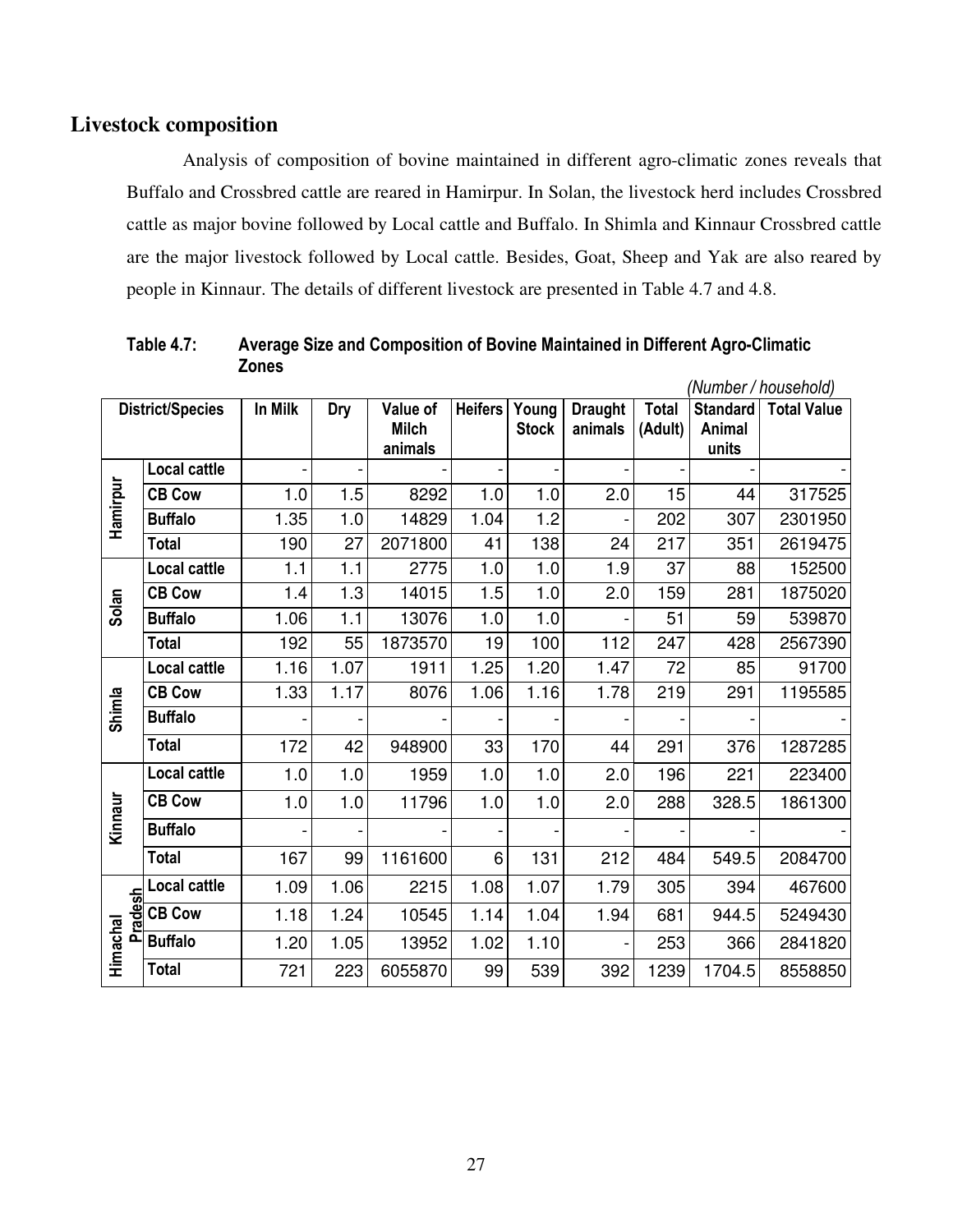|       |                    |       |                              |                          |               |          | (Number / household) |
|-------|--------------------|-------|------------------------------|--------------------------|---------------|----------|----------------------|
|       | <b>Particulars</b> |       | Hamirpur                     | Solan                    | <b>Shimla</b> | Kinnaur  | Himachal<br>Pradesh  |
|       | Adult              | No.   |                              |                          |               | 14.92    | 14.92                |
|       |                    |       |                              |                          |               | (194)    | (194)                |
|       |                    | Value |                              |                          |               | 28730.77 | 28730.77             |
| Goat  |                    |       |                              |                          |               | (373500) | (373500)             |
|       | Young              | No.   |                              |                          |               | 4.92     | 4.92                 |
|       |                    |       |                              |                          |               | (64)     | (64)                 |
|       |                    | Value |                              |                          |               | 7538.46  | 7538.46              |
|       |                    |       |                              |                          |               | (98000)  | (98000)              |
|       | Adult              | No.   |                              |                          |               | 15.69    | 15.69                |
|       |                    |       |                              |                          |               | (251)    | (251)                |
|       |                    | Value |                              |                          |               | 29675.00 | 29675.00             |
| Sheep |                    |       |                              |                          |               | (474800) | (474800)             |
|       | Young              | No.   |                              |                          |               | 5.75     | 5.75                 |
|       |                    |       |                              |                          |               | (92)     | (92)                 |
|       |                    | Value |                              |                          |               | 8343.75  | 8343.75              |
|       |                    |       |                              |                          |               | (133500) | (133500)             |
|       | Adult              | No.   | ٠                            | ٠                        | ۰             | 1.00     | 1.00                 |
|       |                    |       |                              |                          |               | (10)     | (10)                 |
| Yak   |                    | Value |                              |                          | ۰             | 7200.00  | 7200.00              |
|       |                    |       |                              |                          |               | (72000)  | (72000)              |
|       | Young              | No.   | $\qquad \qquad \blacksquare$ | $\overline{\phantom{a}}$ | -             | ۰        |                      |
|       |                    | Value |                              |                          |               | -        |                      |

## **Table 4.8: Other Livestock Kept in Sampled Household in Different Agro- Climatic Zones**

# **4.7 Fixed investment in Crop farming**

 Fixed investment in crop farming includes investment made by the household on irrigation structure, bullock drawn equipments, other equipments, hand tools etc. On an average, fixed investment in crop farming is Rs. 1033, 2133, 9362 and 9339 per household in low hill subtropical zone, mid-hill sub humid zone, high-hill temperate wet zone and high-hill temperate dry zone respectively.

### **4.8 Fixed investment in Bovine Enterprises & Other Livestock**

 Fixed investment in bovine enterprises includes investment made by household on milch animals, cattleshed, storage structure, chaffcutter shed, bullockcart, chaffcutter and other equipments etc. Fixed investment in bovine enterprises is Rs. 56232, 64824, 30926 and 47565 per household in low hill sub-tropical zone, mid-hill sub humid zone, high-hill temperate wet zone and high-hill temperate dry zone respectively. Fixed investment in other livestock enterprises in highhill temperate dry zone is of the tune of Rs 60079 per household in Sheep, Rs 58505 per household in Goat and Rs 19200 per household in Yak rearing (Table 4.10 and 4.11).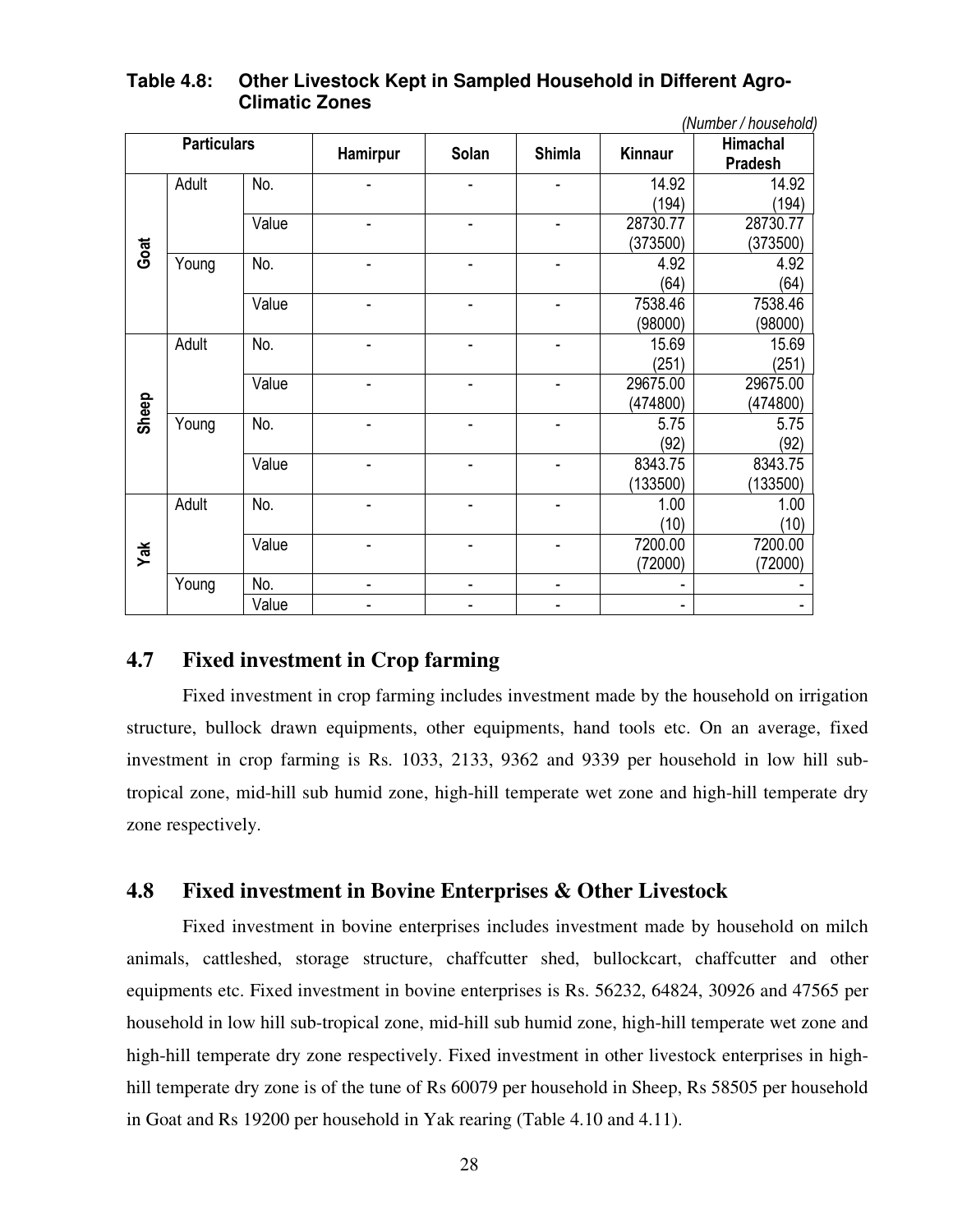|                      |                 |                |                |               |                | (Rs./household)     |
|----------------------|-----------------|----------------|----------------|---------------|----------------|---------------------|
| <b>Particulars</b>   |                 | Hamirpur       | <b>Solan</b>   | <b>Shimla</b> | Kinnaur        | Himachal<br>Pradesh |
| Irrigation structure |                 | ۰              | ۰              |               | -              |                     |
| Tractor              |                 | $\blacksquare$ | $\blacksquare$ |               | $\blacksquare$ |                     |
| Power D. Equipments  |                 | ۰              | ۰              | Ξ.            |                | ۰                   |
|                      | Plough          | ۰              | ۰              |               | -              |                     |
|                      | Desi            | 165.56         | 147.50         | 112.06        | 95.17          | 130.07              |
| Bullock drawn        | Improved        | 243.18         | 248.97         | 220.95        | 200.68         | 228.44              |
| Equipments           | Planker         | 87.78          | 72.56          | 72.00         |                | 77.45               |
|                      | Yoke            | 54.29          | 56.89          | 53.53         | 211.90         | 94.15               |
|                      | Manual sprayer  |                | 983.03         | 1520.53       | 1369.39        | 1290.98             |
| Other equipments     | Power sprayer   | -              | ۰              | 6441.00       | 6490.48        | 6465.75             |
|                      | Pruning scissor |                |                | 355.90        | 374.96         | 365.43              |
|                      | Spade           | 40.23          | 57.32          | 55.45         | 81.97          | 58.75               |
|                      | Hand hoe/Kasala | 50.69          | 96.33          | 158.70        |                | 101.91              |
|                      | <b>Sickles</b>  | 140.32         | 137.00         | 140.22        | 221.70         | 159.81              |
|                      | Khurpa          | 32.24          | 68.46          | 119.63        | 74.00          | 73.58               |
| Hand tools & Others  | Drat            | 80.16          | 109.84         |               |                | 95.00               |
|                      | Axe             | 69.55          | 69.79          | 61.81         |                | 67.05               |
|                      | Gainti          | 69.40          | 85.00          | 50.00         | 97.50          | 75.47               |
|                      | Kilta           |                |                |               | 120.91         | 120.91              |
| <b>Total</b>         |                 | 1033.40        | 2132.69        | 9361.78       | 9338.66        | 9404.75             |

# **Table 4.9: Fixed Investment in Crop Farming in Different Agro-Climatic Zones**

# **Table 4.10: Fixed Investment in Bovine Enterprise in Different Agro-Climatic Zones**

|                         |                |          |          |               |                | (Rs/Household)                    |
|-------------------------|----------------|----------|----------|---------------|----------------|-----------------------------------|
| <b>Particulars</b>      |                | Hamirpur | Solan    | <b>Shimla</b> | <b>Kinnaur</b> | <b>Himachal</b><br><b>Pradesh</b> |
| <b>Milch animals</b>    |                |          |          |               |                |                                   |
| <b>Buffalo</b>          |                | 14829.00 | 13076.00 | ۰             |                | 13952.50                          |
| <b>Local Cattle</b>     |                | -        | 2775.00  | 1911.00       | 1959.00        | 2215.00                           |
| <b>Crossbred Cattle</b> |                | 8292.00  | 14015.00 | 8076.00       | 11796.00       | 10544.75                          |
| Cattle shed             |                | 11378.38 | 10808.00 | 9099.00       | 21696.00       | 13245.35                          |
| Storage for fodder/feed | 8142.00        | 11523.00 | 10972.00 | 10978.00      | 10403.75       |                                   |
| Chaff cutter shed       | 3620.00        | 8500.00  | ۰        |               | 6060.00        |                                   |
| <b>Bullock Cart</b>     |                | 163.85   |          |               |                | 163.85                            |
| Equipments              | <b>Buckets</b> | 162.30   | 209.20   | 141.03        | 223.03         | 183.89                            |
|                         | Water cans     | 199.20   | 201.76   | 202.14        | 348.33         | 237.86                            |
|                         | Milk cans      | 86.96    | 75.51    | 65.98         | 105.33         | 83.44                             |
| Chaff cutter            | Manual         | 2240.28  | 552.00   |               |                | 1396.14                           |
|                         | Power Driven   | 6602.00  | 2580.00  | ۰             |                | 4591.00                           |
|                         | Ropes          | 96.49    | 128.40   | 111.20        | 165.80         | 125.47                            |
|                         | Tasala         | 83.33    | 69.09    |               | 86.19          | 79.54                             |
| Any others              | <b>Sickles</b> | 140.32   | 121.90   | 140.22        |                | 134.15                            |
|                         | <b>Basket</b>  | 126.00   | 123.70   | 146.07        | 207.13         | 150.73                            |
|                         | Axe            | 69.55    | 65.00    | 61.81         |                | 65.45                             |
| Total                   |                | 56231.66 | 64823.56 | 30926.45      | 47564.81       | 63632.87                          |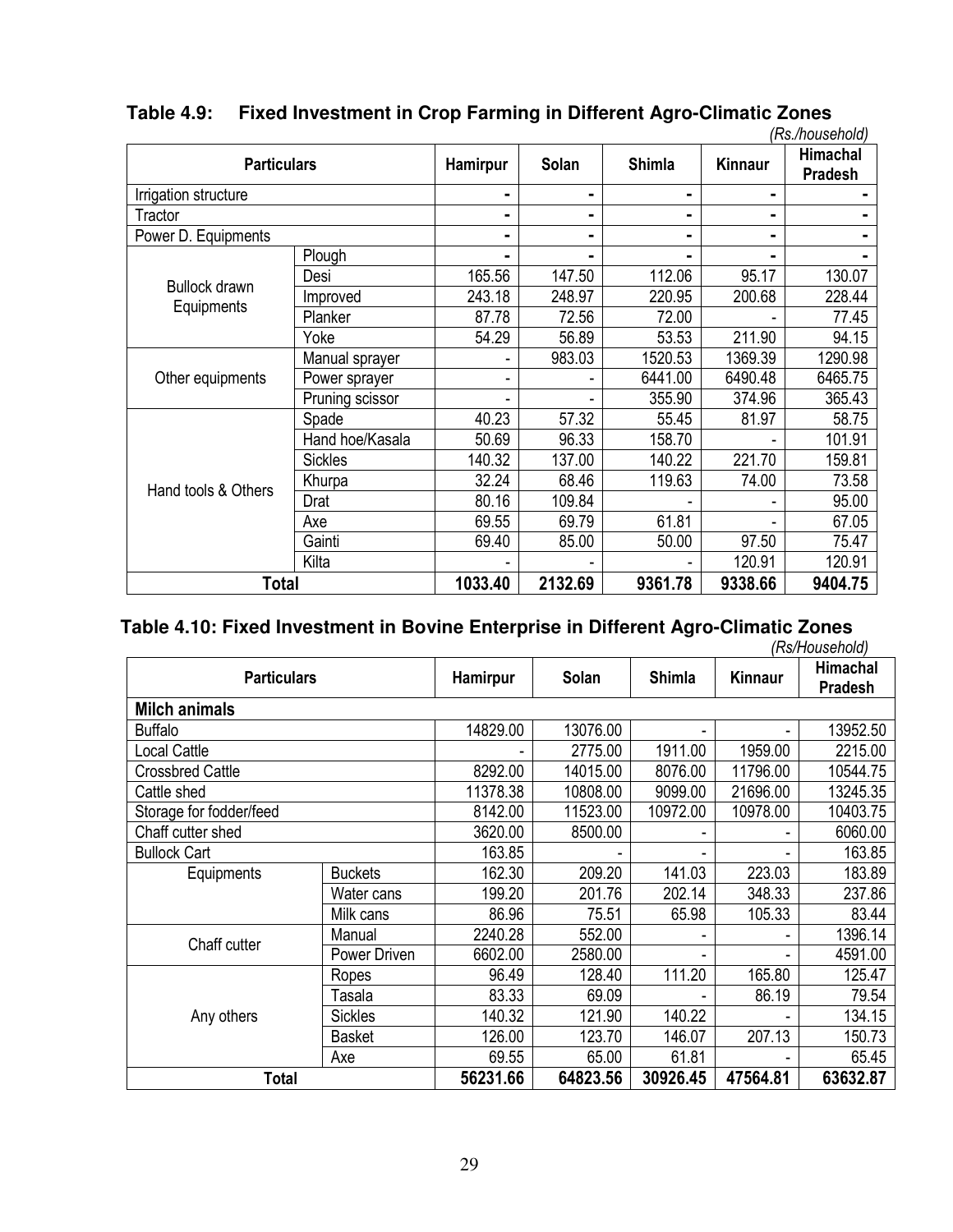|       |                    |                              |                              |                          | (Rs./household) |
|-------|--------------------|------------------------------|------------------------------|--------------------------|-----------------|
|       | <b>Particulars</b> | Hamirpur                     | Solan                        | <b>Shimla</b>            | Kinnaur         |
|       | Animal             | $\overline{\phantom{a}}$     | -                            | -                        | 40079           |
|       | Sheds              | $\overline{\phantom{0}}$     | $\overline{\phantom{a}}$     | -                        | 20000           |
| Sheep | Others             | $\overline{\phantom{a}}$     | $\blacksquare$               | -                        |                 |
|       | items              | -                            | -                            | -                        |                 |
|       | Total              | $\overline{\phantom{a}}$     | $\blacksquare$               | -                        | 60079           |
|       | Animal             | $\overline{\phantom{0}}$     | -                            | $\blacksquare$           | 38505           |
|       | <b>Sheds</b>       |                              |                              | -                        | 20000           |
| Goat  | Others             | $\qquad \qquad \blacksquare$ |                              | $\overline{\phantom{0}}$ |                 |
|       | items              | $\qquad \qquad \blacksquare$ | -                            | $\blacksquare$           |                 |
|       | Total              | $\overline{\phantom{a}}$     | $\qquad \qquad \blacksquare$ | $\blacksquare$           | 58505           |
|       | Animal             | $\overline{\phantom{a}}$     | -                            | -                        | 7200            |
|       | <b>Sheds</b>       | $\overline{\phantom{a}}$     | $\blacksquare$               | -                        | 12000           |
| Yak   | Others             | $\overline{\phantom{0}}$     | -                            | -                        |                 |
|       | items              | $\overline{\phantom{a}}$     | -                            | -                        |                 |
|       | Total              | $\overline{\phantom{a}}$     | -                            | -                        | 19200           |

# **Table 4.11: Fixed Investment in other Livestock Enterprises in Different Agro-Climatic Zones**

# **4.9 Livestock- Crop productions System**

 One of the major objectives of the present study is to identify the various livestock- crop production systems in the different agro-climatic zones of Himachal Pradesh. Table 4.12 reveals the various combinations of livestock-crop production systems followed in different agro-climatic zones by the sampled households. There are 4 sub-systems in low-hill sub tropical zone, 12 sub systems in mid- hill sub humid zone, 7 sub-systems in high-hill temperate wet zone and 12 sub systems were identified including bovines and 4 sub-systems were identified excluding bovines in high-hill temperate dry zone.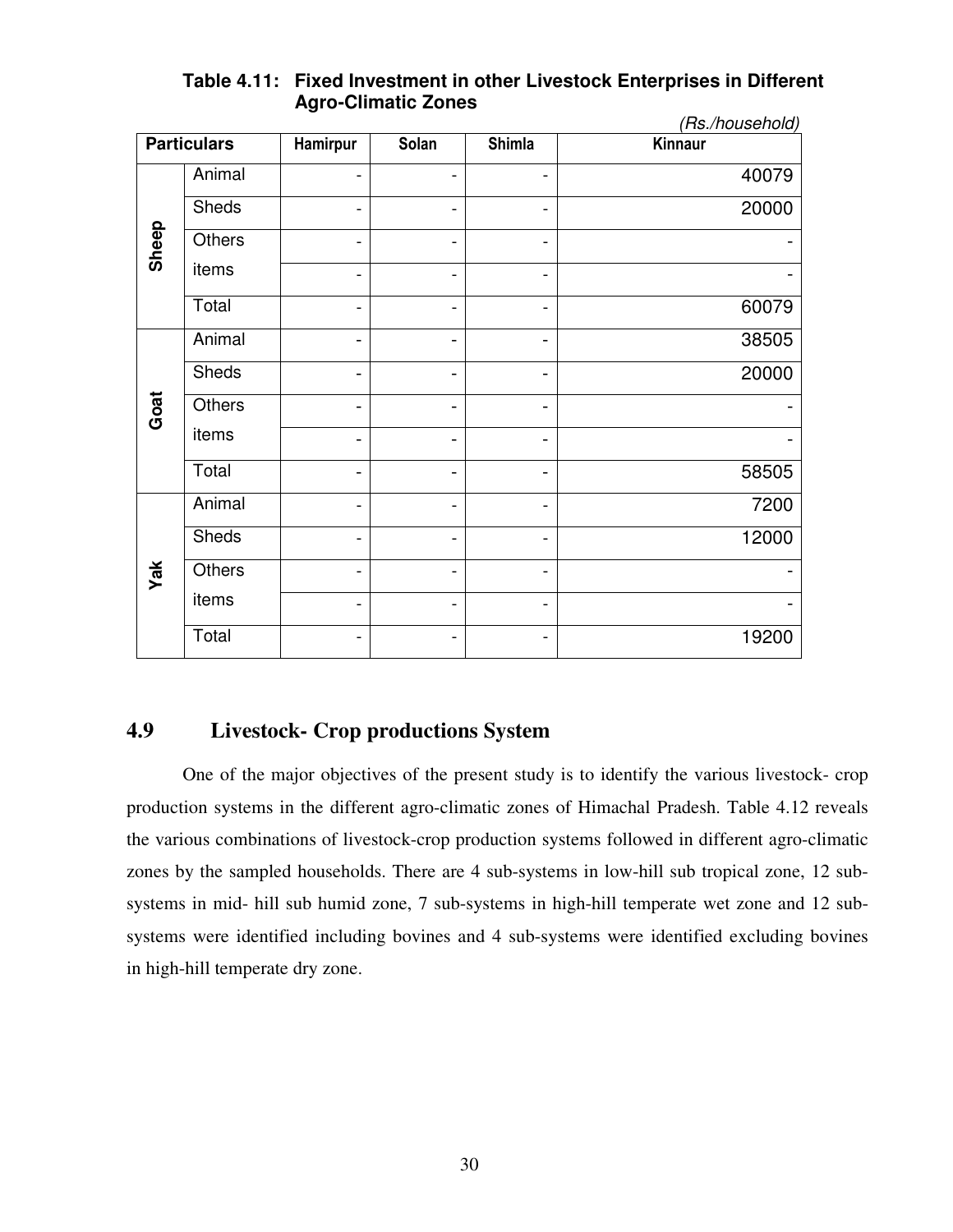# **Table 4.12: Major Livestock–Crop Production Systems Identified in Different Agro-Climatic Zones of Himachal Pradesh**

| <b>NARP Zones</b> | <b>Production Systems Identified</b>                                                                                                                    |  |  |  |  |  |  |
|-------------------|---------------------------------------------------------------------------------------------------------------------------------------------------------|--|--|--|--|--|--|
|                   | $\triangleright$ Landless + Buffalo (1)                                                                                                                 |  |  |  |  |  |  |
| Sub-mountain      | Buffalo (137) + Maize (135) + Wheat (135) + Barseem (76) + Paddy (8) + Barley (10) + Chari (2) + Oat (2) + Arbi (4) + Turmeric<br>$\blacktriangleright$ |  |  |  |  |  |  |
| & low hill sub-   | (1)                                                                                                                                                     |  |  |  |  |  |  |
| tropical zone     | Crossbred cow $(8)$ + Maize $(8)$ + Wheat $(8)$ + Barseem $(4)$ + Paddy $(1)$<br>$\blacktriangleright$                                                  |  |  |  |  |  |  |
| <b>HAMIRPUR</b>   | $\triangleright$ Crossbred cow + Buffalo (4) + Maize (4) + Wheat (4) + Barseem (1) + Paddy (1)                                                          |  |  |  |  |  |  |
|                   | Local cow (22) + Wheat (12) + Maize (15) + Barley (2) + Tomato (12) + Pea (5) + Capsicum (1)<br>$\blacktriangleright$                                   |  |  |  |  |  |  |
|                   | > Crossbred Cow (75) + Wheat (28) + Maize (42) + Barley (5) + Tomato (42) + Pea (34) + Capsicum (6) + Chari (1)                                         |  |  |  |  |  |  |
|                   | Buffalo (11) + Wheat (3) + Maize (5) + Barley (1) + Tomato (5) + Pea (3) + Capsicum (1)<br>$\blacktriangleright$                                        |  |  |  |  |  |  |
|                   | Local Cow + CB Cow (10) + Wheat (7) + Maize (8) + Barley (2) + Tomato (7) + Pea (6)<br>➤                                                                |  |  |  |  |  |  |
| Mid-hill sub      | Local Cow + Buffalo (4) + Wheat (1) + Maize (1) + Tomato (4) + Pea (1)<br>$\blacktriangleright$                                                         |  |  |  |  |  |  |
| humid zone        | Local Cow +CB Cow + Buffalo (5) + Wheat (3) + Maize (5) + Barley (1) + Tomato (5) + Pea (4) + Capsicum (1)<br>➤                                         |  |  |  |  |  |  |
|                   | CB Cow + Buffalo (22) + Wheat (10) + Maize (21) + Barley (6) + Tomato (20) + Pea (18) + capsicum (8) + Chari (2)<br>$\blacktriangleright$               |  |  |  |  |  |  |
| <b>SOLAN</b>      | Without livestock $(1)$ + Wheat $(1)$ + Maize $(1)$ + Tomato $(1)$<br>➤                                                                                 |  |  |  |  |  |  |
|                   | Landless + Local Cow (4)<br>➤                                                                                                                           |  |  |  |  |  |  |
|                   | $\triangleright$ Landless + CB Cow (30)                                                                                                                 |  |  |  |  |  |  |
|                   | $\triangleright$ Landless + Local Cow + CB Cow (1)                                                                                                      |  |  |  |  |  |  |
|                   | $\triangleright$ Landless + CB Cow + Buffalo (1)                                                                                                        |  |  |  |  |  |  |
|                   | $\triangleright$ Landless + Local cow (1)                                                                                                               |  |  |  |  |  |  |
|                   | $\triangleright$ Landless + Crossbred cow (5)                                                                                                           |  |  |  |  |  |  |
| High-hill         | Landless + Local Cow + CB Cow (4)<br>$\blacktriangleright$                                                                                              |  |  |  |  |  |  |
| temperate wet     | Landless + No Livestock (1)<br>➤                                                                                                                        |  |  |  |  |  |  |
| zone              | Local cow (27) + Maize (25) + Wheat (3) + Barley (17) + Potato (25) + Rajmash (8) + Apple (24)<br>$\blacktriangleright$                                 |  |  |  |  |  |  |
| <b>SHIMLA</b>     | Crossbred cow (91) + Maize (73) + Wheat (9) + Barley (69) + Potato (89) + Rajmash (41) + Apple (85)<br>$\blacktriangleright$                            |  |  |  |  |  |  |
|                   | Local cow + Crossbred cow $(21)$ + Maize $(17)$ + Wheat $(1)$ + Barley $(14)$ + Potato $(20)$ + Rajmash $(11)$ + Apple $(21)$<br>$\blacktriangleright$  |  |  |  |  |  |  |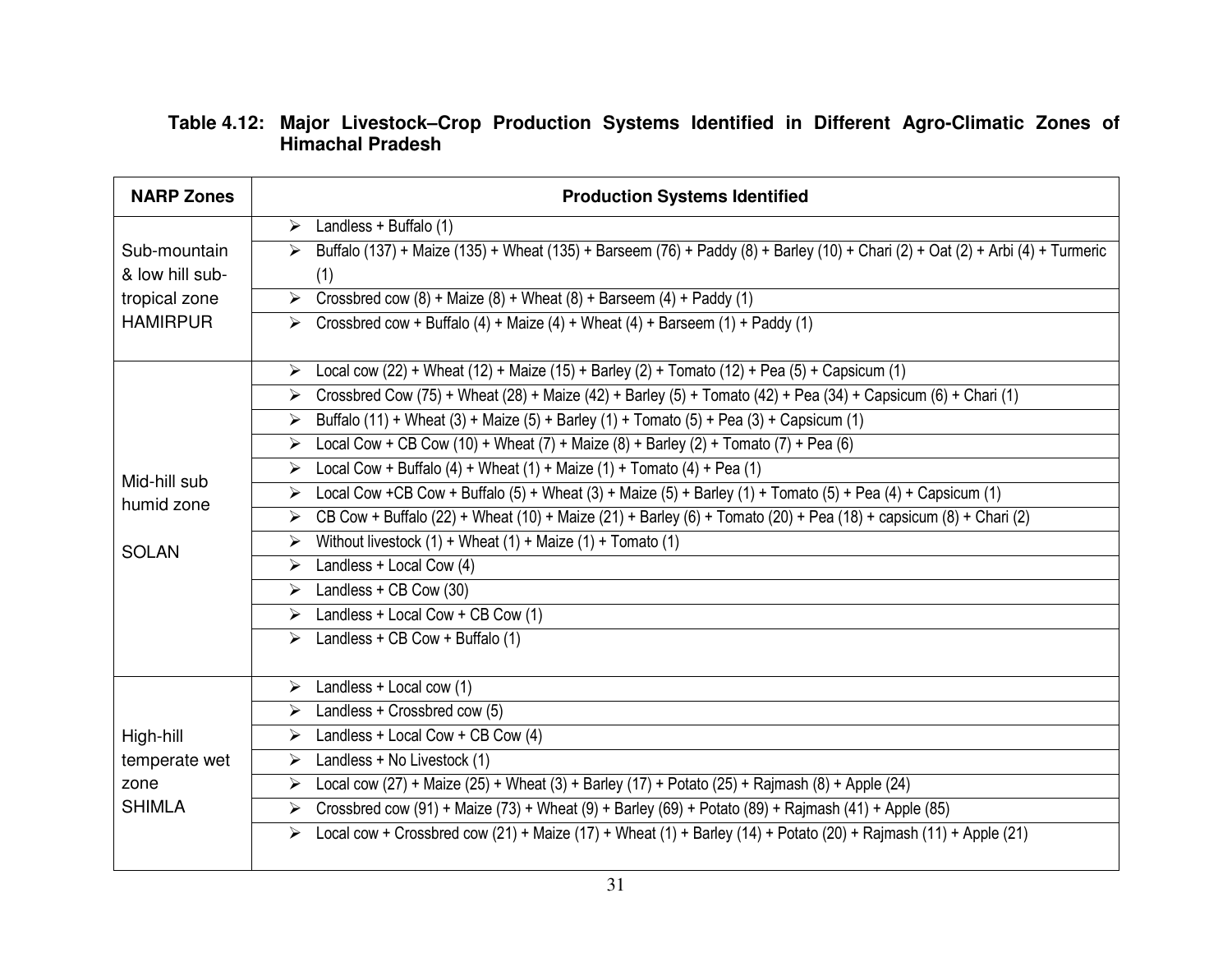|                            | $\triangleright$ Landless + CB Cow (3)                                                                                                            |
|----------------------------|---------------------------------------------------------------------------------------------------------------------------------------------------|
|                            | > Local cow (30) + Ogla (29) + Potato (21) + Pea (3) + Rajmash (10) + Apple (30) + Fafra (29) + Maize (3) + Wheat (3) + Barley                    |
|                            | $(2)$ + Kidney bean $(2)$                                                                                                                         |
|                            | > Crossbred cow (71) + Ogla (70) + Potato (53) + Pea (10) + Rajmash (25) + Apple (71) + Fafra (69) + Maize (28) + Wheat (11) +                    |
|                            | Barley (15) + Kidney bean (6)                                                                                                                     |
|                            | Local cow + Crossbred cow (30) + Ogla (28) + Potato (19) + Pea (4) + Rajmash (11) + Apple (30) + Fafra (28) + Maize (9) +<br>➤                    |
|                            | Wheat $(3)$ + Barley $(2)$ + Kidney bean $(1)$                                                                                                    |
|                            | Crossbred cow + Sheep + Goat + Yak (5) + Ogla (5) + Potato (4) + Pea (4) + Rajmash (2) + Apple (5) + Fafra (5) + Maize (4) +<br>➤                 |
|                            | Wheat $(4)$ + Barley $(4)$                                                                                                                        |
|                            | Local cow + Crossbred cow + Sheep + Goat $(1)$ + Ogla $(1)$ + Potato $(1)$ + Rajmash $(1)$ + Apple $(1)$ + Fafra $(1)$<br>➤                       |
| High-hill<br>temperate dry | Crossbred cow + Sheep (1) + Ogla (1) + Potato (1) + Pea (1) + Apple (1) + Fafra (1) + Maize (1) + Wheat (1) + Barley (1)<br>$\blacktriangleright$ |
| zone                       | Local cow + Crossbred cow + Sheep + Yak (1) + Ogla (1) + Rajmash (1) + Apple (1) + Fafra (1) + Barley (1)<br>➤                                    |
|                            | Local cow + Crossbred cow + Sheep + Goat + Yak (2) + Ogla (2) + Potato (2) + Pea (2) + Rajmash (1) + Apple (2) + Fafra (2) +<br>➤                 |
| <b>KINNAUR</b>             | Maize $(1)$ + Wheat $(1)$ + Barley $(2)$                                                                                                          |
|                            | Crossbred cow + Sheep + Goat (2) + Ogla (2) + Potato (1) + Rajmash (1) + Apple (2) + Fafra (2) + Maize (1) + Wheat (1) +<br>➤                     |
|                            | Barley (1)                                                                                                                                        |
|                            | $\triangleright$ Local cow + Sheep + Goat + Yak (1) + Ogla (1) + Rajmash (1) + Apple (1) + Fafra (1) + Barley (1)                                 |
|                            | Crossbred cow + Sheep + Yak (1) + Ogla (1) + Potato (1) + Pea (1) + Apple (1) + Fafra (1) + Maize (1) + Wheat (1) + Barley (1)<br>➤               |
|                            | <b>EXCLUDING BOVINES</b>                                                                                                                          |
|                            | > Sheep + Goat + Yak (8) + Ogla (8) + Potato (6) + Pea (3) + Rajmash (3) + Apple (8) + Fafra (8) + Maize (6) + Wheat (5) +                        |
|                            | Barley (7)                                                                                                                                        |
|                            | Sheep + Goat + (5) + Ogla (4) + Potato (3) + Rajmash (2) + Apple (5) + Fafra (5) + Maize (2) + Wheat (1) + Barley (1)<br>➤                        |
|                            | > Sheep + Yak (2) + Ogla (2) + Potato (1) + Pea (1) + Rajmash (1) + Apple (2) + Fafra (2) + Maize (1) + Wheat (1) + Barley (2)                    |
|                            | Sheep $(1) + Og(a(1) + Potato(1) + Pea(1) + Apple(1) + Fafra(1) + Maize(1) + Wheat(1) + Barley(1)$                                                |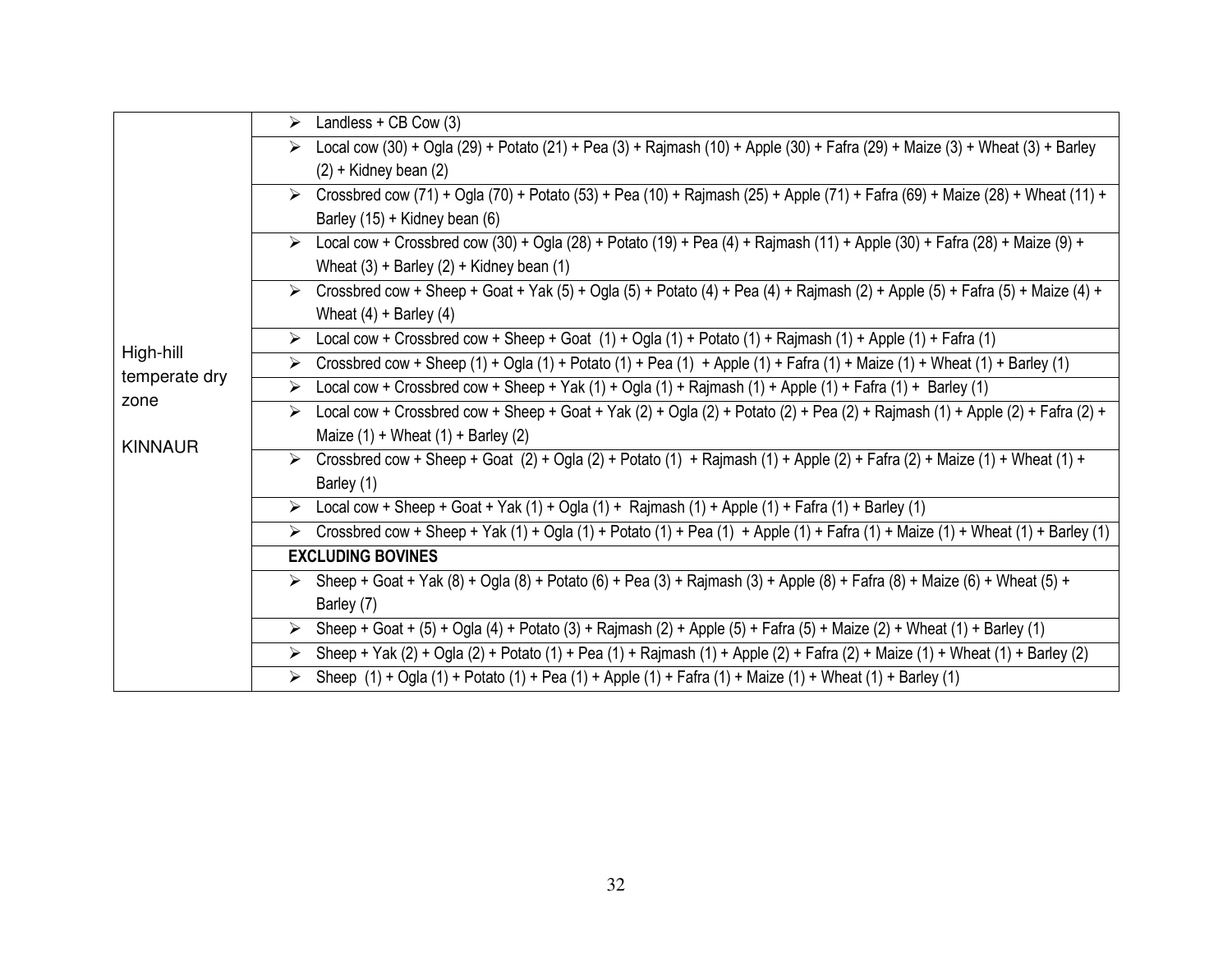Socio-economic analysis of two major LCPS from each agro-climatic zone was done and the results are discussed as under.

#### **4.10 Family composition**

 Household profile of two major LCP systems of each zone is discussed in Table 4.13. In low hill sub-tropical zone, LCPS 1 has better situation than the average for the whole sample, but, in case of LCPS 2, not only the average family size is higher, sex ratio is also very low. Similar is the situation for earning members in the family.

In Solan district of mid- hill sub humid zone, the average family size in LCPS 1 and LCPS 2 is 6.16 and 6.77 persons and sex-ratio is 933 and 1069 respectively. Percentage of earning members to total family members is 49 and 54 percent respectively. On comparing the results with whole sample, LCPS 2 is in better situation. In district Shimla of high- hill temperate wet zone, average family size is 5.50 and 7.12 with the sex ratio of 956 and 1060 in LCPS 1 and LCPS 2 respectively. Percentage of earning members to total family members is 58 and 54 percent respectively. In district Kinnaur of high- hill temperate dry zone, average family size is 6.41 and 7.93 with the sex ratio of 1061 and 1052 in LCPS 1 and LCPS 2 respectively. Percentage of earning members to total family members is 52 and 51 percent respectively.

|                                           |                  |              | Average family size (No.) | Sex ratio<br>(Females | Earning         |       |           |         |
|-------------------------------------------|------------------|--------------|---------------------------|-----------------------|-----------------|-------|-----------|---------|
| <b>Zones</b>                              | <b>Districts</b> | <b>Adult</b> |                           |                       | <b>Children</b> |       | Per '000' | members |
|                                           |                  | <b>Male</b>  | Female                    | <b>Male</b>           | Female          | Total | Males)    | $(\%)$  |
| Sub-mountain &                            | LCP <sub>1</sub> | 1.84         | 1.83                      | 1.43                  | 1.40            | 6.00  | 995       | 32.23   |
| low hill sub-tropical<br>zone<br>Hamirpur | LCP <sub>2</sub> | 3.75         | 3.50                      | 2.50                  | 3.00            | 12.0  | 920       | 25.00   |
| Mid-hill sub humid                        | LCP <sub>1</sub> | 1.96         | 1.99                      | 1.48                  | 1.48            | 6.16  | 933       | 48.92   |
| zone<br>Solan                             | LCP <sub>2</sub> | 2.09         | 2.27                      | 1.53                  | 2.08            | 6.77  | 1069      | 53.69   |
| High-hill temperate                       | LCP <sub>1</sub> | 2.03         | 1.93                      | 1.33                  | 1.38            | 5.50  | 956       | 57.95   |
| wet zone<br>Shimla                        | LCP <sub>2</sub> | 2.43         | 2.38                      | 1.69                  | 1.94            | 7.12  | 1060      | 53.80   |
| High-hill temperate                       | LCP <sub>1</sub> | 2.15         | 2.16                      | 1.52                  | 2.00            | 6.41  | 1061      | 51.83   |
| dry zone<br>Kinnaur                       | LCP <sub>2</sub> | 2.50         | 2.40                      | 1.78                  | 2.38            | 7.93  | 1052      | 51.26   |

**Table 4.13: Family Size, Sex Ratio and Earning Members in LCPS in Different Agro-Climatic Zones**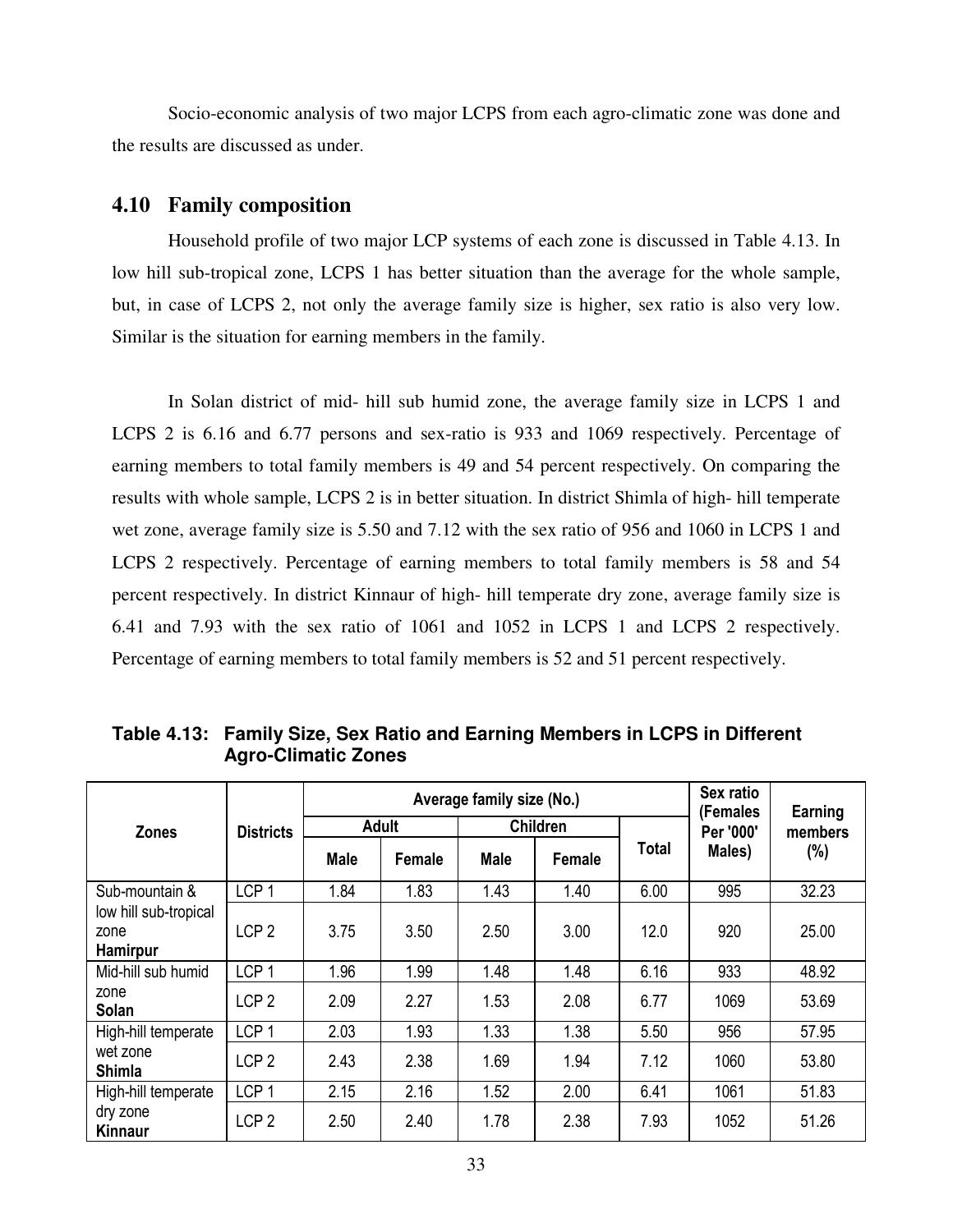#### **Hamirpur**

**LCP 1-** Buffalo (137) + Maize (135) + Wheat (135) + Barseem (76) + Paddy (8) + Barley (10) + Chari (2) + Oat (2) + Arbi (4) + Turmeric (1) **LCP 2-** Crossbred cow + Buffalo (4) + Maize (4) + Wheat (4) + Barseem (1) + Paddy (1)

### **Solan**

**LCP 1-** Crossbred Cow (75) + Wheat (28) + Maize (42) + Barley (5) + Tomato (42) + Pea (34) + Capsicum (6) + Chari (1) **LCP 2-** CB Cow + Buffalo (22) + Wheat (10) + Maize (21) + Barley (6) + Tomato (20) + Pea (18) + capsicum (8) + Chari (2)

### **Shimla**

**LCP 1-** Crossbred cow (91) + Maize (73) + Wheat (9) + Barley (69) + Potato (89) + Rajmash (41) + Apple (85) **LCP 2-** Local cow + Crossbred cow (21) + Maize (17) + Wheat (1) + Barley (14) + Potato (20) + Rajmash (11) + Apple (21)

### **Kinnaur**

**LCP 1-** Crossbred cow (71) + Ogla (70) + Potato (53) + Pea (10) + Rajmash (25) + Apple (71) + Fafra (69) + Maize  $(28) +$  Wheat  $(11) +$  Barley  $(15) +$  Kidney bean  $(6)$ **LCP 2-** Local cow + Crossbred cow (30) + Ogla (28) + Potato (19) + Pea (4) + Rajmash (11) + Apple (30) + Fafra  $(28)$  + Maize  $(9)$  + Wheat  $(3)$  + Barley  $(2)$  + Kidney bean  $(1)$ 

### **4.11 Educational status**

 Educational status of sampled households is given in Table 4.14. In district Hamirpur of low hill sub-tropical zone, literacy rate of the head of the household among LCPS 1 is 88.43 and in LCPS 2 is 75 per cent, being lower than the average of whole sample. In Solan district of midhill sub humid zone, the literacy rate in LCPS 1 and LCPS 2 is 82.67 and 86.36 per cent respectively, which is higher than the average. In district Shimla of high- hill temperate wet zone, the literacy rate in LCPS 1 and LCPS 2 is 82.28 and 91.67 per cent respectively, which is again higher than the average. In district Kinnaur of high- hill temperate dry zone, the literacy rate in LCPS 1 and LCPS 2 is 79.73 and 80 per cent respectively, which is almost similar to the average literacy rate for the zone.

### **4.12 Occupational distribution**

 Occupational distribution of sample households in two major sub-systems in different agro-climatic zones is presented in Table 4.15.

In district Hamirpur of low hill sub-tropical zone, crop farming, followed by service is the main occupation of sampled farmers in both sub-systems. Whereas dairy farming is the major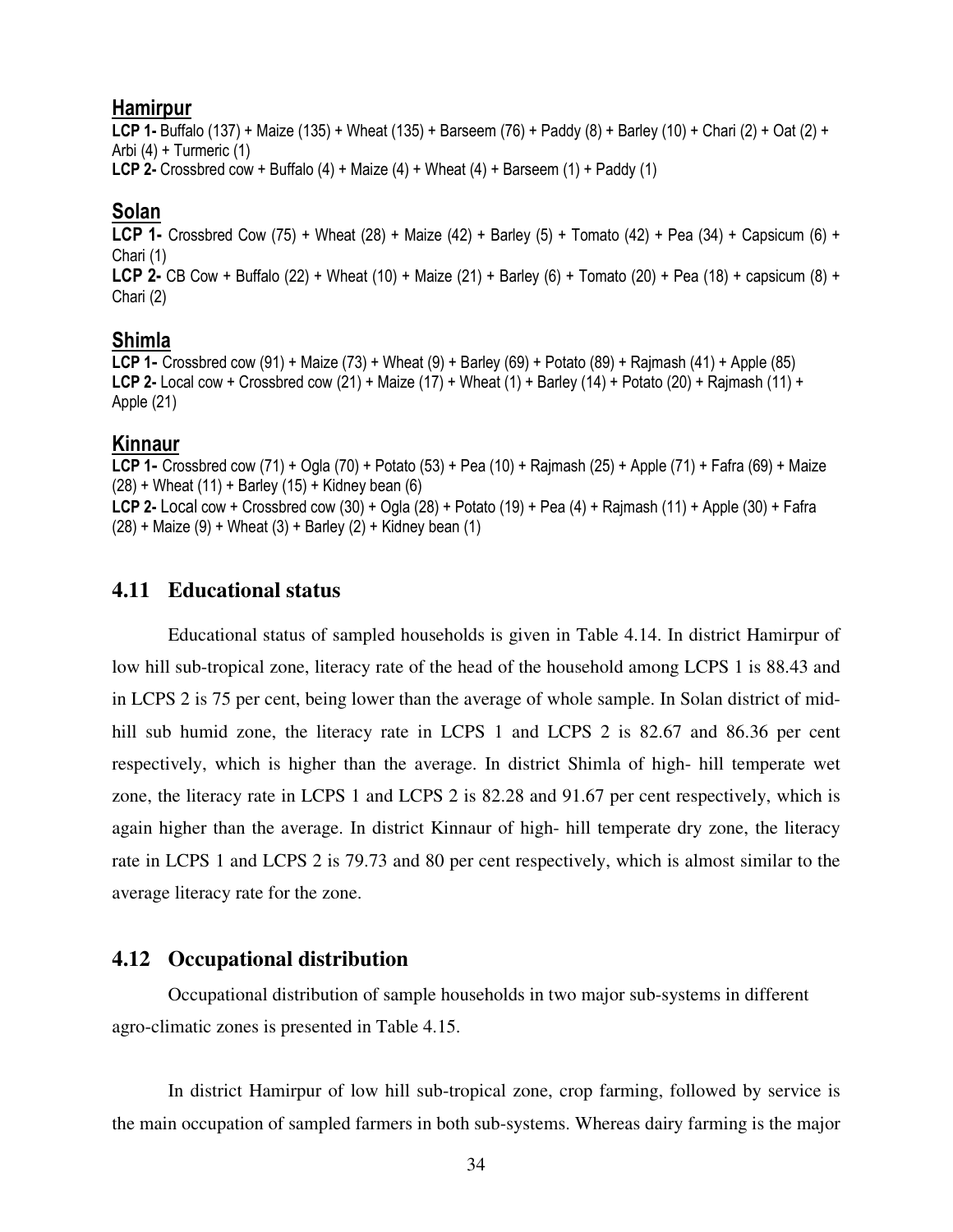subsidiary occupation. In Solan district of mid- hill sub humid zone, among LCPS 1, crop farming, followed by service and farm labour is the main occupation while dairy farming is the major subsidiary occupation. Similar situation is observed among households comprise the subsystem LCPS 2. But, in LCPS 2 percentage of farmers engaged in dairy farming are relatively more.

|                           | <b>LCP</b>       | <b>Educational Status</b> |                |               |                       |                   |                            |             |  |  |
|---------------------------|------------------|---------------------------|----------------|---------------|-----------------------|-------------------|----------------------------|-------------|--|--|
| <b>Zones</b>              | <b>System</b>    | <b>Illiterate</b>         | <b>Primary</b> | <b>Middle</b> | High<br><b>School</b> | Inter-<br>mediate | <b>Graduate</b><br>& above | Total<br>HH |  |  |
| low hill sub-tropical     | LCP <sub>1</sub> | 11.57                     | 32.23          | 18.18         | 26.46                 | 5.78              | 5.78                       | 137         |  |  |
| zone<br><b>Hamirpur</b>   | LCP <sub>2</sub> | 25.00                     | 50.00          | ۰             | 25.00                 | ٠                 | $\overline{\phantom{a}}$   | 4           |  |  |
| Mid-hill sub humid        | LCP <sub>1</sub> | 17.33                     | 20.0           | 28.0          | 22.67                 | 2.67              | 9.33                       | 75          |  |  |
| zone<br>Solan             | LCP <sub>2</sub> | 13.64                     | 18.18          | 22.73         | 36.36                 |                   | 9.09                       | 22          |  |  |
| High-hill temperate       | LCP <sub>1</sub> | 17.72                     | 46.87          | 18.75         | 12.50                 | 1.04              | 3.12                       | 91          |  |  |
| wet zone<br><b>Shimla</b> | LCP <sub>2</sub> | 8.33                      | 66.67          | 12.50         | 4.17                  | ۰                 | 8.33                       | 21          |  |  |
| High-hill temperate       | LCP <sub>1</sub> | 20.27                     | 24.33          | 18.92         | 20.27                 | 4.05              | 12.16                      | 71          |  |  |
| dry zone<br>Kinnaur       | LCP <sub>2</sub> | 20.00                     | 33.33          | 16.67         | 20.00                 | 6.67              | 3.33                       | 30          |  |  |

**Table 4.14: Distribution of Head of Household According to Literacy Status in Different Agro- Climatic Zones** *(% of total HH)* 

| Table 4.15:<br>Occupational Distribution of Households in Different Agro-Climatic Zones |  |
|-----------------------------------------------------------------------------------------|--|
|-----------------------------------------------------------------------------------------|--|

|                  |                   |                             |                 |                          |                |                |                          |                                | (% of total HH)          |                    |
|------------------|-------------------|-----------------------------|-----------------|--------------------------|----------------|----------------|--------------------------|--------------------------------|--------------------------|--------------------|
| <b>Districts</b> | <b>Occupation</b> | <b>LCP</b><br><b>System</b> | Crop<br>Farming | <b>Dairying</b>          | Farm<br>Labour | <b>Service</b> | <b>Business</b>          | <b>Rural</b><br><b>Artisan</b> | <b>Others</b>            | <b>Total</b><br>HH |
|                  | Main              | LCP <sub>1</sub>            | 48.76           |                          | 4.13           | 38.85          | 8.26                     | $\blacksquare$                 | $\overline{\phantom{a}}$ | 137                |
|                  |                   | LCP <sub>2</sub>            | 75.00           |                          | ٠              | 25.00          | $\overline{\phantom{0}}$ | ٠                              | ٠                        | 4                  |
| Hamirpur         |                   | LCP <sub>1</sub>            |                 | 22.63                    | ۰              |                | $\overline{\phantom{0}}$ | $\overline{\phantom{0}}$       | ٠                        | Ξ.                 |
|                  | Subsidiary        | LCP <sub>2</sub>            |                 | 25.00                    | ٠              | ۰              | $\overline{\phantom{a}}$ | ٠                              | $\blacksquare$           | Ξ.                 |
|                  |                   | <b>LCP</b>                  | 36.0            |                          | 20.0           | 24.0           | ٠                        | $\overline{\phantom{0}}$       | 20.0                     | 75                 |
| Solan            | Main              | LCP <sub>2</sub>            | 77.27           |                          | 9.09           | 13.64          | ۰                        | $\overline{\phantom{0}}$       | ٠                        | 22                 |
|                  |                   | LCP <sub>1</sub>            |                 | 68.0                     | ٠              |                | ٠                        | $\overline{\phantom{0}}$       | ٠                        | ٠                  |
|                  | Subsidiary        | LCP <sub>2</sub>            |                 | 73.50                    | ٠              | ۰              | ٠                        | ٠                              | $\overline{\phantom{a}}$ | Ξ.                 |
|                  | Main              | <b>LCP</b>                  | 71.88           |                          | 8.33           | 15.62          | 4.17                     | ٠                              | $\overline{\phantom{a}}$ | 91                 |
| Shimla           |                   | LCP <sub>2</sub>            | 66.67           |                          | 20.83          | 8.33           | 4.17                     | $\overline{\phantom{0}}$       | ٠                        | 21                 |
|                  |                   | <b>LCP</b>                  | 13.54           | 23.96                    | ٠              | ۰              | $\overline{\phantom{0}}$ | $\overline{\phantom{0}}$       | $\blacksquare$           | ٠                  |
|                  | Subsidiary        | LCP <sub>2</sub>            | 9.52            | 18.36                    | ۰              | ۰              | ۰                        | $\overline{\phantom{0}}$       | ٠                        | ٠                  |
|                  | Main              | <b>LCP</b><br>1             | 55.41           | $\overline{\phantom{a}}$ | 1.35           | 41.89          | $\overline{\phantom{0}}$ | 1.35                           | ٠                        | 71                 |
|                  |                   | LCP <sub>2</sub>            | 50.00           | $\blacksquare$           | ٠              | 50.00          | $\overline{\phantom{0}}$ | $\blacksquare$                 | ٠                        | 30                 |
| Kinnaur          |                   | <b>LCP</b>                  | 9.41            | ٠                        | 22.97          | ۰              | ٠                        | ٠                              | ٠                        | ٠                  |
|                  | Subsidiary        | LCP <sub>2</sub>            | 6.15            |                          | 18.23          | ۰              | $\overline{\phantom{0}}$ | ٠                              |                          |                    |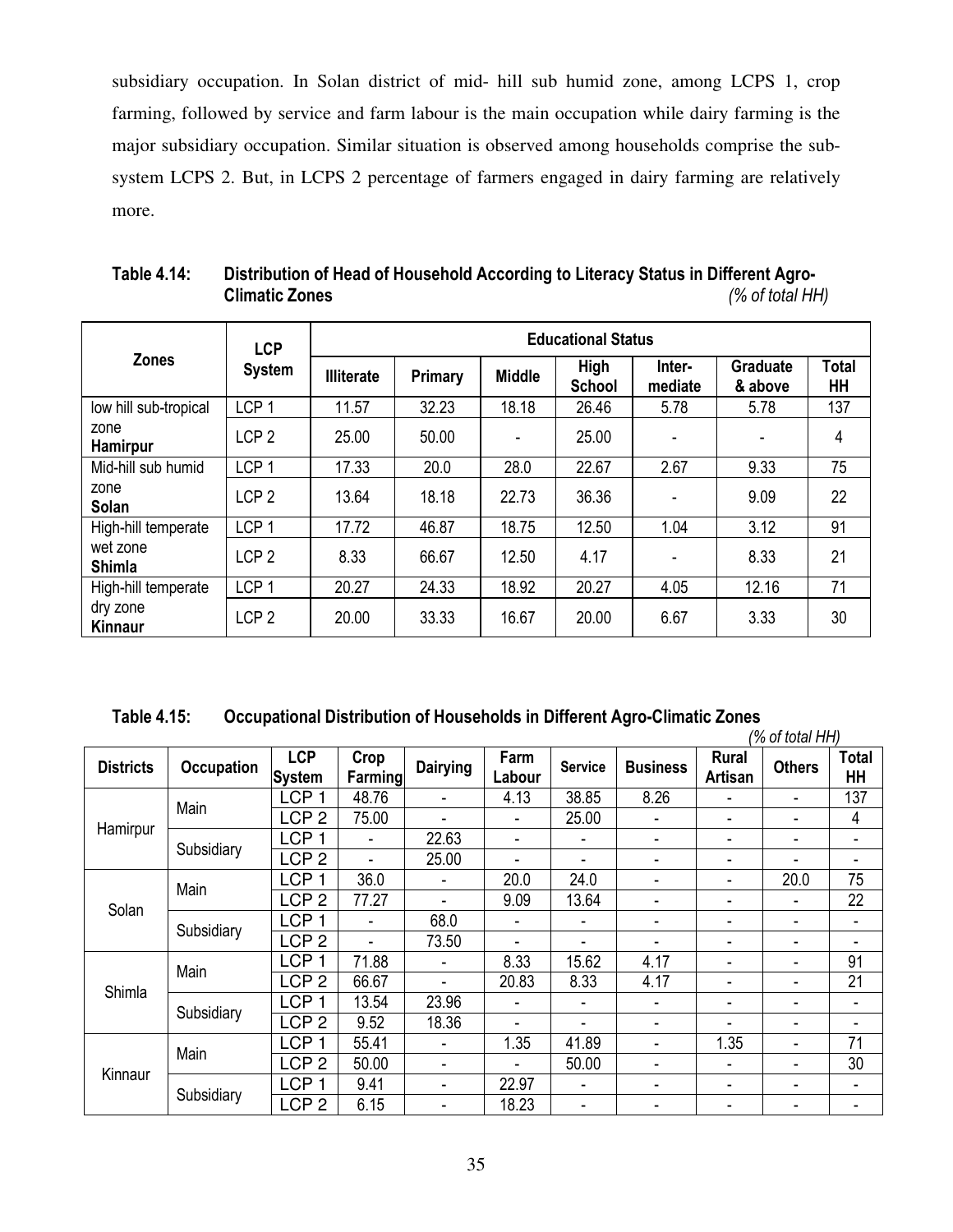In district Shimla of high- hill temperate wet zone, crop farming is the main occupation followed by service and farm labour in LCPS 1. While in LCPS 2, crop farming is the main occupation followed by farm labour and service. Dairy farming is the major subsidiary occupation in both sub- systems.

In district Kinnaur of high- hill temperate dry zone, again crop farming followed by service is the main occupation of sampled farmers in both the sub-systems. Whereas, crop farming followed by farm labour is the major subsidiary occupation of sampled farmers in both the sub-systems. Dairy faming is not an economic enterprise of farmers here because they generally kept the bovine to fulfil their household needs and not from the business point of view.

#### **4.13 Operational holdings**

 Average size of operational holding in district Hamirpur of low hill sub-tropical zone, under LCPS 1 is 1.11 hectares and under LCPS 2 is 1.42 hectares, which is higher than the average for the sampled farmers for whole zone (Table 4.16). In Solan district of mid- hill sub humid zone, average size of operational holding under LCPS 1 is 1.81 hectares and under LCPS 2 is 2.11 hectares. Holding size is higher under LCPS 2 than the average for the sampled farmers for whole zone but less in case of LCPS 1. In district Shimla of high- hill temperate wet zone, average size of operational holding under LCPS 1 is 1.79 hectares and under LCPS 2 is 1.86 hectares, which is higher than the average for the sampled farmers for whole zone. In district Kinnaur of high- hill temperate dry zone, average size of operational holding under LCPS 1 is1.21 hectares and under LCPS 2 is 1.32 hectares. Holding size is higher under LCPS 2 than the average for the sampled farmers for whole zone but less in case of LCPS 1.

# **4.14 Cropping pattern and Productivity**

The cropping pattern, cropping intensity and productivity of crops on sampled farms of LCPS are summarized in Tables 4.17 and 4.18. Maize followed by Wheat is the major crop of LCPS 1 while wheat followed by maize is the major crop of LCPS 2 in district Hamirpur. Agricultural diversification is high in case of LCPS 1 which is also revealed by its cropping intensity of 190.64 percent as compared to 185.05 percent in LCPS 2. Paddy, oat, barley, barseem etc are the other major crops of sub-system LCPS 1. The yield of crops is relatively higher in case of LCPS 2 as compared to LCPS 1.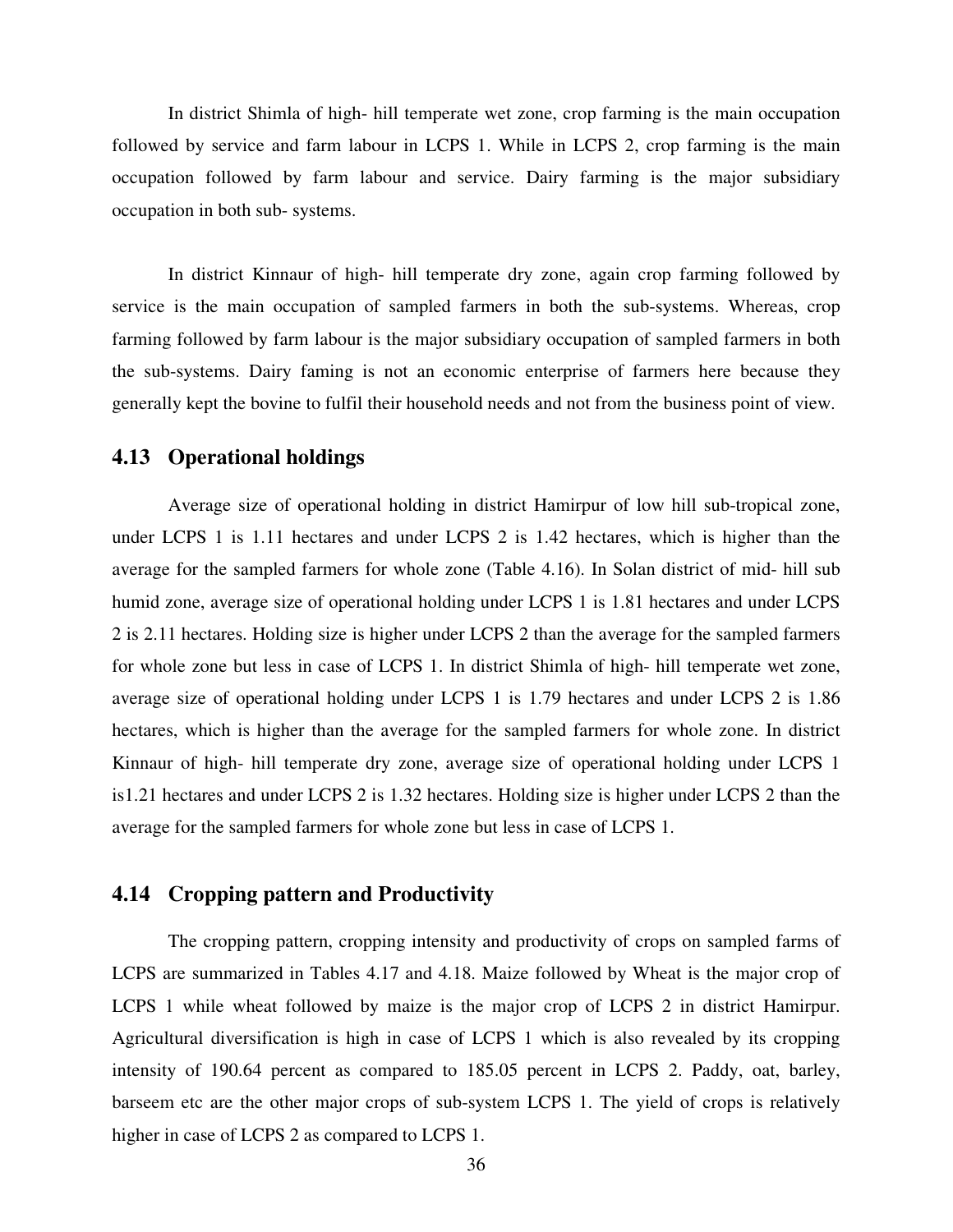In Solan also wheat and maize are the major cereal crops but cash crops like, tomato, peas and capsicum are also grown extensively by the farmers in both sub- systems LCPS 1 and LCPS 2. Chari is the major fodder crop of these sub- systems. Cropping intensity is 123.59 and 127.02 in LCPS 1 and LCPS 2 respectively. The productivity of crops is comparatively higher in case of LCPS 1 than that of LCPS 2.

In Shimla, maize and barley are the major cereals, but more area is under the Apple plantations and Potato crop in both sub- systems LCPS 1 and LCPS 2. Cropping intensity is 115.64 and 91.62 in LCPS 1 and LCPS 2 respectively. The yield of maize is more in LCPS 1 than that of LCPS 2. However, productivity of wheat is relatively higher in case of LCPS 2 than that of LCPS 1.

In Kinnaur, again Apple is the major fruit crop, but more extensive form of agriculture is done by the farmers and several crops were grown, ranging from cash crops like peas and potato to cereals like maize, wheat, barley, ogla, fafra and pulses like Rajmash and Kidney beans in both sub- systems LCPS 1 and LCPS 2. Cropping intensity is 93.96 and 116.09 in LCPS 1 and LCPS 2 respectively. Generally, yields of crops are more in case of LCPS 2 than that of LCPS 1.

|                 |                  |                          |                    |           |                    |                |                    | (ln ha.)     |
|-----------------|------------------|--------------------------|--------------------|-----------|--------------------|----------------|--------------------|--------------|
| <b>District</b> | <b>LCP</b>       |                          | Owned              |           | <b>Operational</b> |                | <b>Total</b>       |              |
|                 | <b>System</b>    | Irrigated                | <b>Unirrigated</b> | Irrigated | Unirrigated        | Irrigated      | <b>Unirrigated</b> | <b>Total</b> |
| Hamirpur        | LCP <sub>1</sub> |                          | 1.11               |           | 1.11               |                | 1.11               | 1.11         |
|                 | LCP <sub>2</sub> | $\overline{\phantom{0}}$ | 1.67               |           | 1.42               |                | 1.42               | 1.42         |
| Solan           | LCP <sub>1</sub> | 0.48                     | 1.33               | 0.48      | 1.33               | 0.48           | 1.33               | 1.81         |
|                 | LCP <sub>2</sub> | 0.60                     | 1.51               | 0.60      | 1.51               | 0.60           | 1.51               | 2.11         |
| Shimla          | LCP <sub>1</sub> | -                        | 1.79               |           | 1.79               |                | 1.79               | 1.79         |
|                 | LCP <sub>2</sub> | $\overline{\phantom{0}}$ | 1.86               |           | 1.86               | $\overline{a}$ | 1.86               | 1.86         |
| Kinnaur         | LCP <sub>1</sub> | 1.06                     | 0.15               | 1.06      | 0.15               | 1.06           | 0.15               | 1.21         |
|                 | LCP <sub>2</sub> | 1.14                     | 0.18               | 1.14      | 0.18               | 1.14           | 0.18               | 1.32         |

**Table 4.16: Average Size of Operational Holding under different LCPS in Different Agro-Climatic Zones**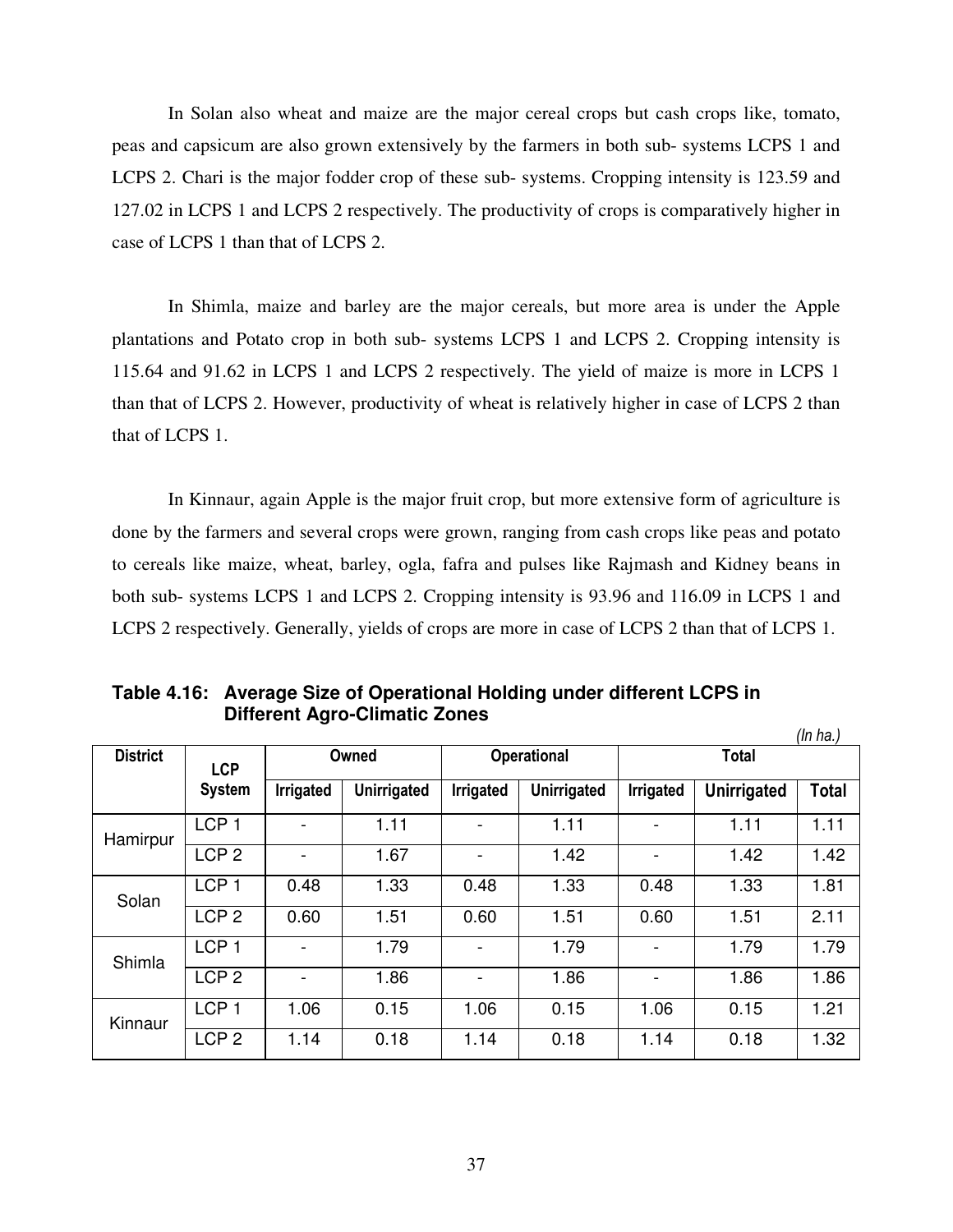# **Table 4.17: Cropping Pattern and Cropping Intensity under different LCPS in different Agro-Climatic Zones**

|                      |                          |                          |                          |                          |                          |                              |                          | (area in hectares) |
|----------------------|--------------------------|--------------------------|--------------------------|--------------------------|--------------------------|------------------------------|--------------------------|--------------------|
| Particulars (ha)     | Hamirpur                 |                          | Solan                    |                          | <b>Shimla</b>            |                              | Kinnaur                  |                    |
| <b>Kharif</b>        | LCP <sub>1</sub>         | LCP <sub>2</sub>         | LCP <sub>1</sub>         | LCP <sub>2</sub>         | LCP <sub>1</sub>         | LCP <sub>2</sub>             | LCP <sub>1</sub>         | LCP <sub>2</sub>   |
| Maize                | 141.19                   | 5.31                     | 17.58                    | 10.20                    | 14.51                    | 2.75                         | 3.54                     | 1.51               |
| Pea                  | ÷,                       | $\overline{\phantom{a}}$ |                          | ÷,                       |                          | $\blacksquare$               | 2.11                     | 0.83               |
| Chari                | 0.16                     | ä,                       | 0.32                     | 0.40                     | $\blacksquare$           | ÷,                           |                          |                    |
| Paddy                | 2.20                     | 0.05                     |                          |                          |                          |                              |                          |                    |
| Tomato               | $\frac{1}{2}$            | $\blacksquare$           | 20.07                    | 10.38                    | $\overline{\phantom{a}}$ | $\qquad \qquad \blacksquare$ |                          |                    |
| Capsicum             | $\frac{1}{2}$            | $\blacksquare$           | 1.13                     | 1.46                     |                          | $\blacksquare$               |                          |                    |
| Potato               | ä,                       | ä,                       |                          | ÷,                       | 44.82                    | 13.96                        | 6.87                     | 2.62               |
| Apple                | $\overline{\phantom{0}}$ | $\overline{\phantom{0}}$ | ٠                        | $\blacksquare$           | 87.95                    | 22.36                        | 27.16                    | 15.12              |
| Ogla                 | $\frac{1}{2}$            | -                        | $\overline{\phantom{0}}$ | $\overline{\phantom{a}}$ |                          | $\frac{1}{2}$                | 14.90                    | 7.24               |
| Fafra                | $\blacksquare$           | ÷,                       | ÷,                       | $\blacksquare$           |                          |                              | 14.54                    | 6.64               |
| Rajmash              | $\overline{a}$           | $\overline{\phantom{a}}$ | ÷,                       | $\blacksquare$           | 4.43                     | 1.38                         | 4.60                     | 1.50               |
| Kidney Bean          | ä,                       | ä,                       | $\overline{\phantom{0}}$ | $\blacksquare$           |                          | ÷,                           | 1.20                     | 0.15               |
| Oat                  | 0.02                     | ÷,                       | ä,                       | $\blacksquare$           | $\blacksquare$           | $\blacksquare$               |                          |                    |
| Arbi                 | 0.61                     | ÷,                       | ٠                        | $\blacksquare$           | $\blacksquare$           | $\blacksquare$               |                          |                    |
| Turmeric             | 0.02                     | ۰                        |                          | ٠                        |                          | $\overline{\phantom{a}}$     |                          |                    |
| Rabi                 |                          |                          |                          |                          |                          |                              |                          |                    |
| Wheat                | 136.61                   | 6.63                     | 14.57                    | 4.77                     | 2.35                     | 0.12                         | 2.56                     | 0.60               |
| Barley               | 2.61                     |                          | 1.05                     | 0.97                     | 14.75                    | 2.63                         | 3.69                     | 0.22               |
| <b>Barseem</b>       | 3.09                     | 0.02                     |                          | ÷,                       |                          | ÷,                           | ÷,                       |                    |
| Pea                  | ÷,                       | ÷,                       | 6.62                     | 3.88                     | ä,                       | $\blacksquare$               | $\overline{\phantom{0}}$ | $\blacksquare$     |
| <b>Gross Cropped</b> | 286.51                   | 12.01                    | 61.34                    | 32.06                    | 168.81                   | 43.20                        | 81.17                    | 36.43              |
| Area (GCA)           |                          |                          |                          |                          |                          |                              |                          |                    |
| Net Cropped Area     | 150.29                   | 6.49                     | 49.63                    | 25.24                    | 145.98                   | 47.15                        | 86.39                    | 31.38              |
| (NCA)                |                          |                          |                          |                          |                          |                              |                          |                    |
| Cropping Intensity   | 190.64                   | 185.05                   | 123.59                   | 127.02                   | 115.64                   | 91.62                        | 93.96                    | 116.09             |
| $(\%)$               |                          |                          |                          |                          |                          |                              |                          |                    |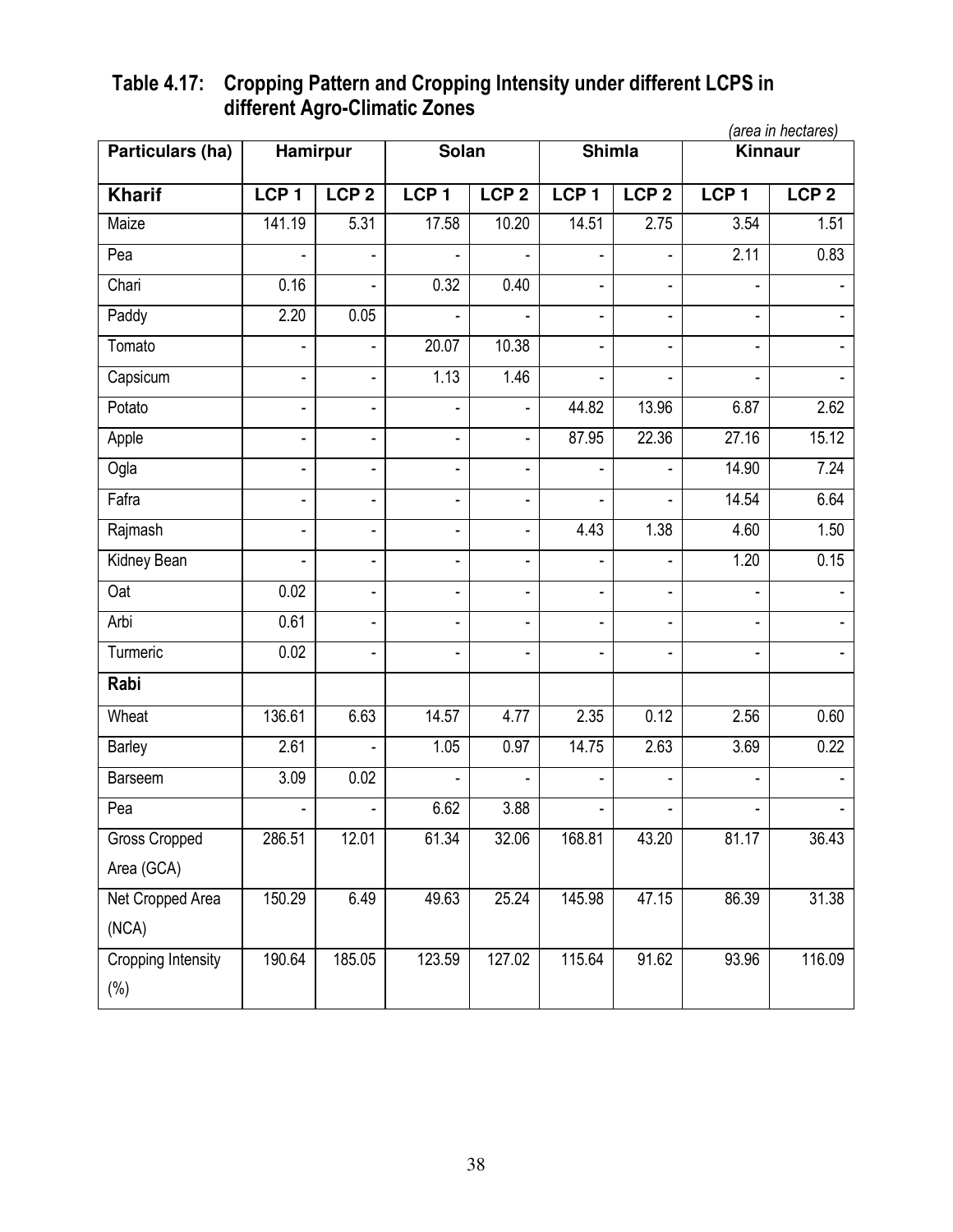# **Table 4.18: Productivity of Major Crops under different LCPS in Different Agro-Climate Zones**

|                            |                          |                              |                          |                          |                  |                          |                          | (Yield in q/ha.) |
|----------------------------|--------------------------|------------------------------|--------------------------|--------------------------|------------------|--------------------------|--------------------------|------------------|
| <b>Particulars</b><br>(ha) | <b>Hamirpur</b>          |                              |                          | <b>Solan</b>             |                  | <b>Shimla</b>            |                          | Kinnaur          |
| <b>Kharif</b>              | LCP <sub>1</sub>         | LCP <sub>2</sub>             | LCP <sub>1</sub>         | LCP <sub>2</sub>         | LCP <sub>1</sub> | LCP <sub>2</sub>         | LCP <sub>1</sub>         | LCP <sub>2</sub> |
| Maize                      | 19.91                    | 22.22                        | 23.41                    | 21.75                    | 24.55            | 23.80                    | 2.17                     | 2.55             |
| Pea                        |                          |                              |                          |                          |                  |                          | 9.27                     | 11.01            |
| Chari                      | 150.00                   | $\overline{\phantom{0}}$     | 112.50                   | 98.20                    |                  |                          |                          |                  |
| Paddy                      | 20.91                    | 20.00                        |                          |                          | $\frac{1}{2}$    | $\overline{a}$           | $\overline{\phantom{a}}$ |                  |
| Tomato                     | $\overline{a}$           | $\overline{a}$               | 230.53                   | 232.40                   | $\overline{a}$   | $\overline{\phantom{0}}$ | $\overline{a}$           |                  |
| Capsicum                   |                          | $\blacksquare$               | 27.43                    | 35.50                    |                  |                          |                          |                  |
| Potato                     | $\overline{a}$           | $\overline{\phantom{0}}$     |                          | $\overline{a}$           | 110.00           | $\overline{112.15}$      | 10.15                    | 12.19            |
| Apple                      | $\overline{a}$           | $\overline{\phantom{0}}$     | $\overline{a}$           | $\overline{\phantom{a}}$ | 45.75            | 40.20                    | 22.39                    | 16.03            |
| Ogla                       | $\overline{\phantom{a}}$ | $\blacksquare$               | $\overline{\phantom{0}}$ | $\overline{\phantom{a}}$ |                  |                          | 2.91                     | 2.71             |
| Fafra                      |                          | $\overline{a}$               | $\overline{a}$           | $\frac{1}{2}$            |                  |                          | 3.07                     | 3.22             |
| Rajmash                    |                          | $\qquad \qquad \blacksquare$ | $\overline{a}$           | $\frac{1}{2}$            | 2.90             | 4.15                     | 1.48                     | 1.82             |
| Kidney Bean                | $\overline{a}$           | $\overline{a}$               | $\overline{a}$           | $\overline{a}$           | $\blacksquare$   |                          | 2.09                     | 4.94             |
| Oat                        | 44.48                    | $\overline{a}$               | $\overline{a}$           | $\frac{1}{2}$            | $\blacksquare$   | $\overline{\phantom{a}}$ |                          |                  |
| Arbi                       | 11.38                    | $\overline{a}$               | $\overline{a}$           | $\overline{a}$           |                  |                          |                          |                  |
| Turmeric                   | 7.15                     | $\overline{\phantom{0}}$     | $\overline{\phantom{0}}$ | $\overline{a}$           |                  |                          | $\overline{\phantom{0}}$ |                  |
| Rabi                       |                          |                              |                          |                          |                  |                          |                          |                  |
| Wheat                      | 14.89                    | 11.16                        | 8.44                     | 12.00                    | 6.35             | 7.80                     | 1.60                     | 2.01             |
| <b>Barley</b>              | 12.35                    | $\blacksquare$               | 8.73                     | 8.65                     | 11.10            | 11.45                    | 1.57                     | 3.31             |
| <b>Barseem</b>             | 92.60                    | 98.50                        |                          |                          |                  |                          |                          |                  |
| Pea                        |                          | $\overline{a}$               | 67.98                    | 61.56                    |                  |                          | $\overline{\phantom{0}}$ |                  |

# **4.15 Livestock composition**

 Analysis of composition of bovine maintained among different livestock- crop production systems in different agro-climatic zones reveals that Buffalo is the main bovine followed by Crossbred cattle in LCPS 2 and only buffalo is kept by the farmers among LCPS 2 in district Hamirpur (see Table 4.19).

 In district Solan, the Crossbred cattle is the major bovine kept by farmers in LCPS 1, while crossbred cow and buffalo are the bovines kept by farmers in LCPS 2. In district Shimla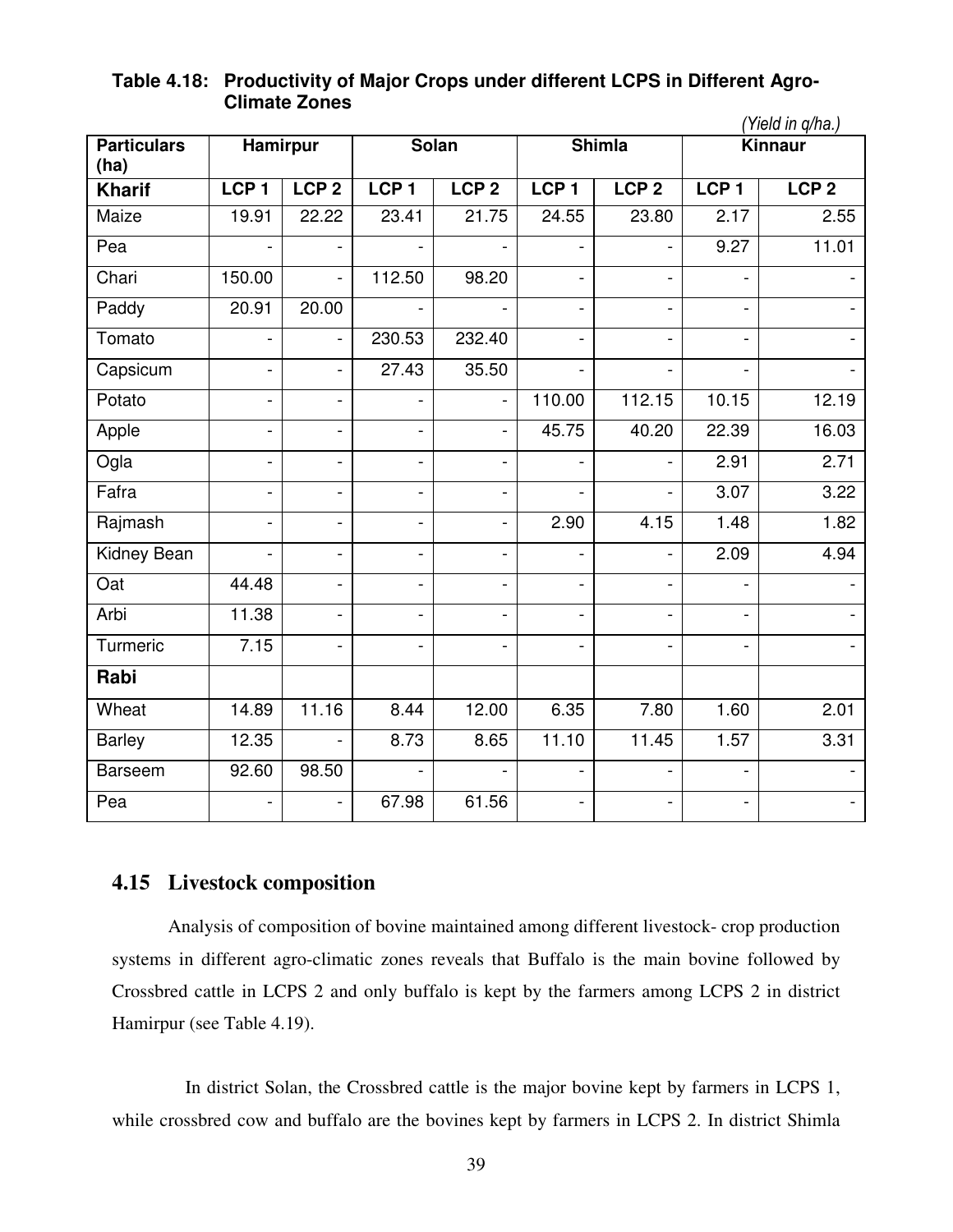and Kinnaur Crossbred cattle are the major livestock reared in LCPS 1 while the livestock cartel includes both Local and crossbred cattle in LCPS 2.

| (Number / household)<br>In Milk<br><b>Heifers</b><br><b>District</b><br>Value of<br>Total<br>Standard |                  |                |      |                          |              |      |                       |                           |         |        |                    |
|-------------------------------------------------------------------------------------------------------|------------------|----------------|------|--------------------------|--------------|------|-----------------------|---------------------------|---------|--------|--------------------|
|                                                                                                       |                  | <b>Species</b> |      | Dry                      | <b>Milch</b> |      | Young<br><b>Stock</b> | <b>Draught</b><br>animals | (Adult) | Animal | <b>Total Value</b> |
|                                                                                                       |                  |                |      |                          | animals      |      |                       |                           |         | units  |                    |
|                                                                                                       | LCP <sub>1</sub> | <b>Buffalo</b> | 1.36 | 1.0                      | 14874        | 2.02 | 1.11                  |                           | 198     | 299.5  | 4454763            |
| Hamirpur                                                                                              |                  | CB Cow         | 1.0  | $\overline{\phantom{a}}$ | 10750        |      | 1.0                   |                           | 4       | 5.5    | 59125              |
|                                                                                                       | LCP <sub>2</sub> | <b>Buffalo</b> | 1.0  | ۰                        | 13375        | 1.0  | 1.0                   |                           | 4       | 7.0    | 93625              |
|                                                                                                       | LCP <sub>1</sub> | CB Cow         | 1.42 | 1.17                     | 14440        | 1.5  | 1.02                  | 2.0                       | 164     | 187    | 2700280            |
| Solan                                                                                                 | LCP <sub>2</sub> | CB Cow         | 1.32 | 2.0                      | 13500        | 1.0  | 1.1                   | 2.0                       | 49      | 56.5   | 762750             |
|                                                                                                       |                  | <b>Buffalo</b> | 1.06 | 1.0                      | 13309        | 1.0  | 1.0                   |                           | 27      | 30.5   | 405924             |
|                                                                                                       | LCP <sub>1</sub> | CB Cow         | 1.35 | 1.12                     | 8200         | 1.14 | 1.16                  | 1.71                      | 162     | 216    | 1771200            |
| Shimla                                                                                                |                  | Local cattle   | 1.0  | 1.0                      | 1000         | 1.5  | 1.0                   | 1.14                      | 12      | 14.5   | 14500              |
|                                                                                                       | LCP <sub>2</sub> | CB Cow         | 1.25 | 1.40                     | 6740         | 1.0  | 1.1                   | 2.0                       | 37      | 48.5   | 326890             |
|                                                                                                       | LCP <sub>1</sub> | CB Cow         | 1.0  | 1.0                      | 11534        | 1.0  | 1.0                   | 2.0                       | 182     | 209    | 2410606            |
| Kinnaur                                                                                               | LCP <sub>2</sub> | Local cattle   | 1.0  | 1.0                      | 1500         |      | 1.0                   | 2.0                       | 70      | 76.5   | 114750             |
|                                                                                                       |                  | CB Cow         | 1.0  | 1.0                      | 11152        | 1.0  | 1.0                   | 2.0                       | 49      | 56     | 624512             |

 **Table 4.19: Average Size and Composition of Bovine maintained under different LCPS in different Agro-Climatic Zones** 

### **4.16 Fixed investment in crop farming**

 An analysis of fixed investment in crop farming under major livestock- crop production systems in each zone is presented in Table 4.20.

In district Hamirpur of low hill sub-tropical zone, under LCPS 1 fixed investment is Rs. 1102 per household, while it is Rs. 1115 per household under LCPS 2. In Solan district of midhill sub humid zone, fixed investment is Rs. 2136 and Rs. 2193 per household under LCPS 1 and LCPS 2 respectively. This is higher than Hamirpur, because of the use of manual sprayer on crops like pea, tomato and capsicum. In district Shimla of high- hill temperate wet zone, fixed investment is Rs. 9693 and Rs. 8693 per household under LCPS 1 and LCPS 2 respectively. The fixed investment is higher due to the reason that farmers use power sprayer for spraying plant protection chemicals on their apple plantations. In district Kinnaur of high- hill temperate dry zone, again fixed investment is on higher side i. e. Rs. 9410 and Rs. 9381 per household under LCPS 1 and LCPS 2 respectively. High value of fixed investment is again due to the use of power sprayer by the farmers in their apple plantations.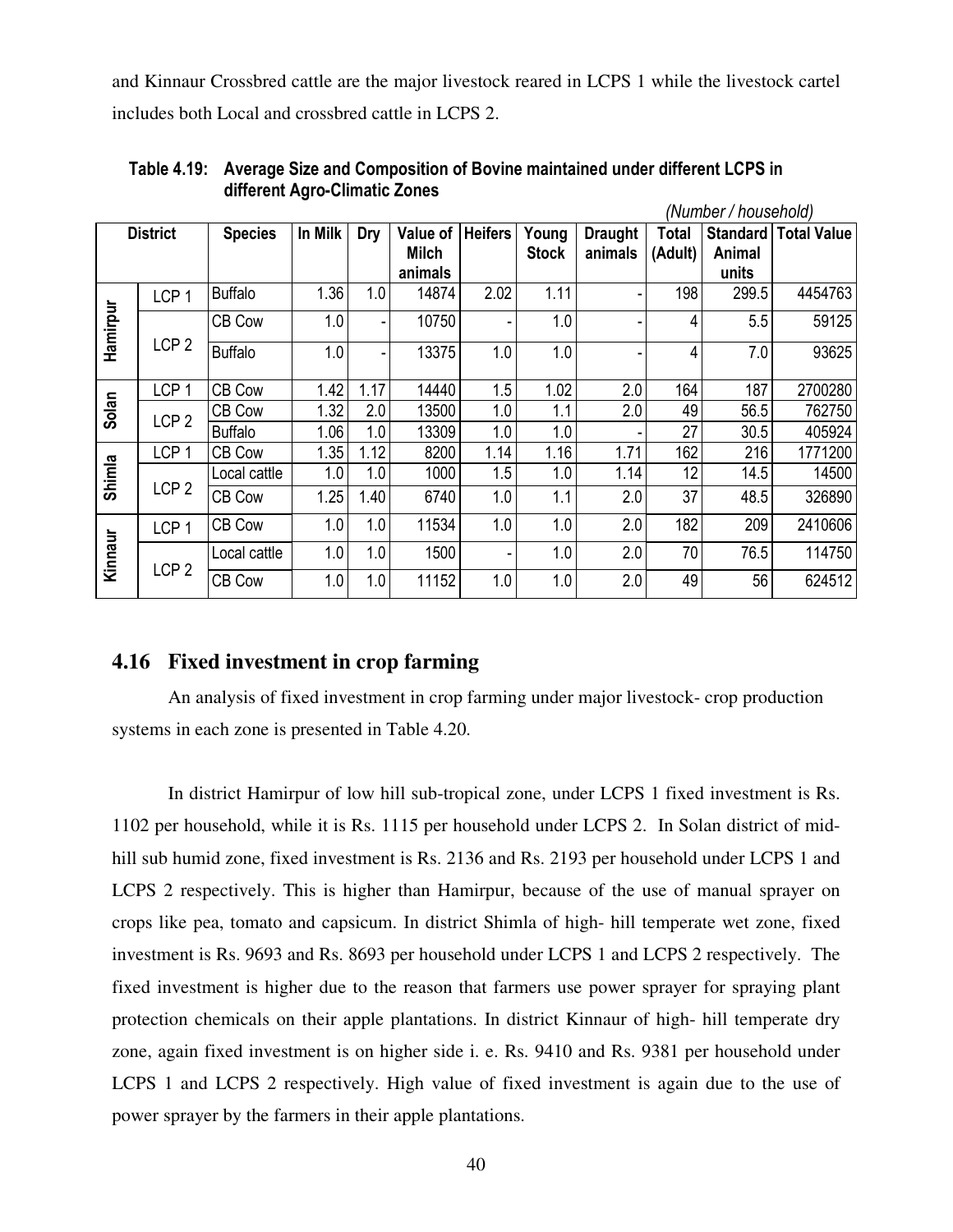|                                    | (Rs./household)<br><b>Shimla</b><br><b>Hamirpur</b><br>Solan<br><b>Kinnaur</b><br><b>Particulars</b><br>LCP <sub>2</sub><br>LCP <sub>1</sub><br>LCP <sub>1</sub><br>LCP <sub>1</sub><br>LCP <sub>2</sub><br>LCP <sub>1</sub><br>LCP <sub>2</sub> |         |         |         |                          |         |         |                                                                                                                                 |                  |
|------------------------------------|--------------------------------------------------------------------------------------------------------------------------------------------------------------------------------------------------------------------------------------------------|---------|---------|---------|--------------------------|---------|---------|---------------------------------------------------------------------------------------------------------------------------------|------------------|
|                                    |                                                                                                                                                                                                                                                  |         |         |         |                          |         |         |                                                                                                                                 |                  |
|                                    |                                                                                                                                                                                                                                                  |         |         |         |                          |         |         | 209.56<br>275.00<br>197.14<br>1290.62<br>6450.00<br>360.00<br>88.11<br>166.90<br>224.00<br>85.00<br>110.25<br>120.00<br>9409.68 | LCP <sub>2</sub> |
| Land                               |                                                                                                                                                                                                                                                  |         |         |         |                          |         |         |                                                                                                                                 |                  |
| Irrigation structure               |                                                                                                                                                                                                                                                  |         |         |         |                          |         |         |                                                                                                                                 |                  |
| Tractor                            |                                                                                                                                                                                                                                                  |         |         |         |                          |         |         |                                                                                                                                 |                  |
|                                    | Plough                                                                                                                                                                                                                                           |         |         |         |                          |         |         |                                                                                                                                 |                  |
| <b>Bullock drawn</b><br>Equipments | Desi                                                                                                                                                                                                                                             | 150.50  | 152.45  | 150.00  | 146.00                   | 111.25  | 121.25  |                                                                                                                                 | 204.00           |
|                                    | Improved                                                                                                                                                                                                                                         | 257.14  | 263.50  | 265.91  | 220.36                   | 223.40  | 210.42  |                                                                                                                                 | 256.25           |
|                                    | Planker                                                                                                                                                                                                                                          | 88.00   | 85.94   | 69.00   | 70.56                    | 74.44   | 66.67   |                                                                                                                                 |                  |
|                                    | Yoke                                                                                                                                                                                                                                             | 56.50   | 55.65   | 53.00   | 61.33                    | 57.14   | 42.00   |                                                                                                                                 | 247.33           |
|                                    | Manual                                                                                                                                                                                                                                           |         |         |         |                          |         |         |                                                                                                                                 |                  |
|                                    | sprayer                                                                                                                                                                                                                                          |         |         | 980.47  | 1082.40                  | 1700.21 | 1706.92 |                                                                                                                                 | 1285.23          |
| Other                              | Power                                                                                                                                                                                                                                            |         |         |         | $\overline{\phantom{a}}$ | 6545.56 | 5500.00 |                                                                                                                                 | 6455.00          |
| equipments                         | sprayer                                                                                                                                                                                                                                          |         |         |         |                          |         |         |                                                                                                                                 |                  |
|                                    | Pruning                                                                                                                                                                                                                                          |         |         |         |                          | 345.65  | 433.33  |                                                                                                                                 | 355.80           |
|                                    | scissor                                                                                                                                                                                                                                          |         |         |         |                          |         |         |                                                                                                                                 |                  |
|                                    | Spade                                                                                                                                                                                                                                            | 53.00   | 61.00   | 57.24   | 75.00                    | 57.50   | 56.50   |                                                                                                                                 | 85.69            |
|                                    | Hand                                                                                                                                                                                                                                             | 56.95   | 54.36   | 94.08   | 99.71                    | 171.54  |         |                                                                                                                                 |                  |
|                                    | hoe/Kasala                                                                                                                                                                                                                                       |         |         |         |                          |         |         |                                                                                                                                 |                  |
| Hand tools &                       | <b>Sickles</b>                                                                                                                                                                                                                                   | 141.52  | 148.54  | 136.37  | 155.00                   | 149.07  | 134.29  |                                                                                                                                 | 237.20           |
| <b>Others</b>                      | Khurpa                                                                                                                                                                                                                                           | 63.33   | 62.50   | 62.96   | 73.18                    | 136.11  | 141.46  |                                                                                                                                 | 100.00           |
|                                    | Drat                                                                                                                                                                                                                                             | 82.28   | 92.75   | 114.03  | 134.38                   |         |         |                                                                                                                                 |                  |
|                                    | Axe                                                                                                                                                                                                                                              | 80.15   | 77.58   | 72.80   | 75.00                    | 67.46   | 72.86   |                                                                                                                                 |                  |
|                                    | Gainti                                                                                                                                                                                                                                           | 73.58   | 60.56   | 80.00   |                          | 53.33   | 40.00   |                                                                                                                                 | 60.00            |
|                                    | Kilta                                                                                                                                                                                                                                            |         |         |         |                          |         |         |                                                                                                                                 | 95.00            |
| <b>Total</b>                       |                                                                                                                                                                                                                                                  | 1102.45 | 1114.83 | 2135.86 | 2192.94                  | 9692.66 | 8692.60 |                                                                                                                                 | 9381.50          |

### **Table 4.20: Fixed Investment in Crop Farming under different LCPS in Different Agro-Climatic Zones**

### **4.17 Fixed investment in bovine enterprises**

 An analysis of fixed investment in bovine enterprises under major live-stock crop production systems in each zone is presented in Table 4.21.

 In district Hamirpur of low hill sub-tropical zone, under LCPS 1 fixed investment is Rs. 47633 per household, while it is Rs. 49520 per household under LCPS 2. In Solan district of mid- hill sub humid zone, fixed investment is Rs. 49680 and Rs.62391 per household under LCPS 1 and LCPS 2 respectively. Fixed investment in bovine enterprise under LCPS 2 is higher, because it includes both crossbred cattle and buffalo.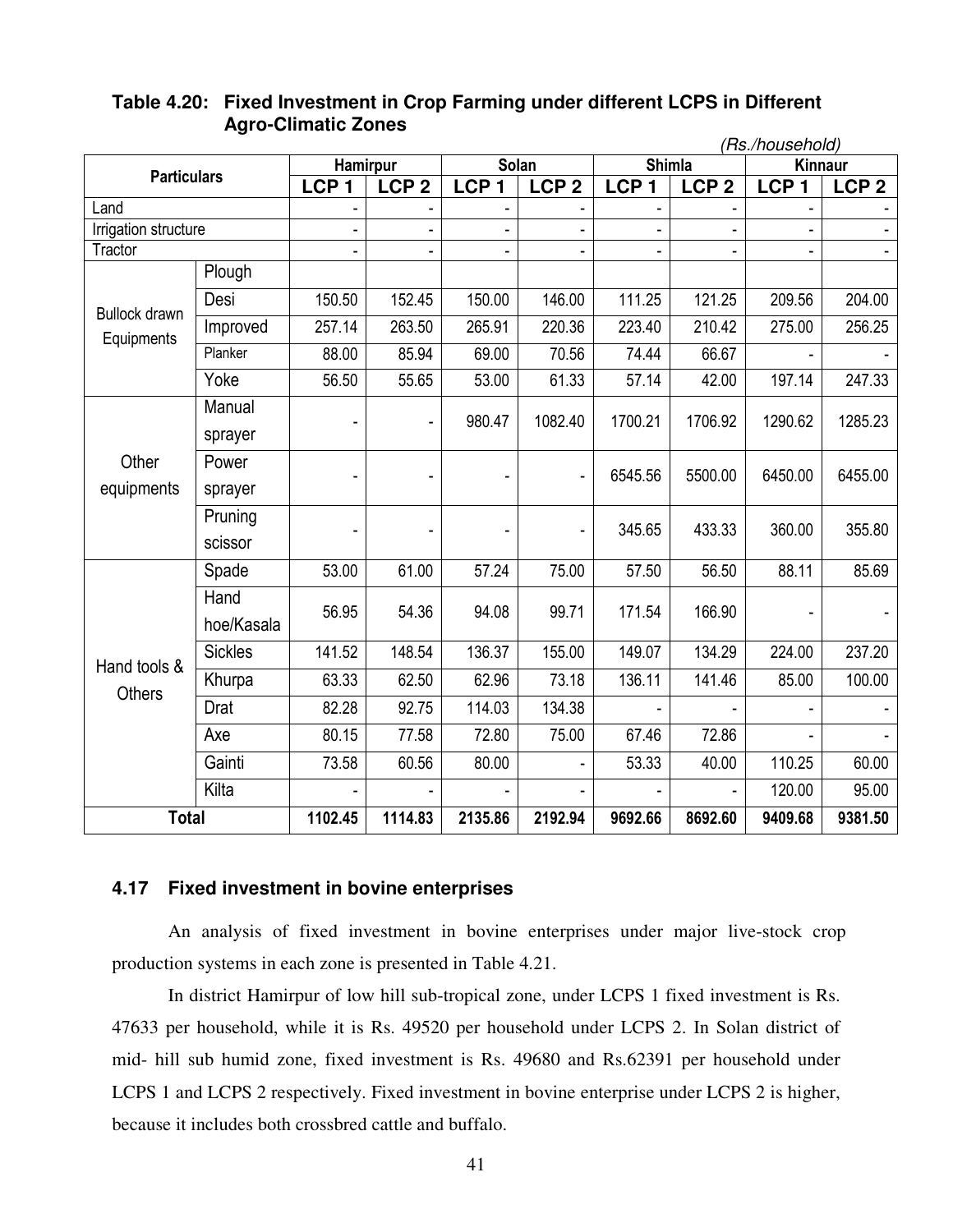In district Shimla of high- hill temperate wet zone, fixed investment is Rs. 31432 and Rs. 23748 per household under LCPS 1 and LCPS 2 respectively. The fixed investment is high in case of LCPS 1 due to the high fixed cost of store for feed and fodder. In district Kinnaur of high- hill temperate dry zone, again fixed investment is on higher side i. e. Rs. 44954 and Rs. 47235 per household under LCPS 1 and LCPS 2 respectively. High value of fixed investment is due to the higher fixed cost of cattle shed and store for feed and fodder.

**Table 4.21: Fixed Investment in Bovine Enterprise under different LCPS in Different Agro-Climatic Zones**

|                                                                                                                                                     |                |                  |                  |                  |                  |                  |                          |                  | (Rs/Household)   |
|-----------------------------------------------------------------------------------------------------------------------------------------------------|----------------|------------------|------------------|------------------|------------------|------------------|--------------------------|------------------|------------------|
|                                                                                                                                                     |                | Hamirpur         |                  |                  | <b>Solan</b>     | <b>Shimla</b>    |                          | <b>Kinnaur</b>   |                  |
|                                                                                                                                                     |                | LCP <sub>1</sub> | LCP <sub>2</sub> | LCP <sub>1</sub> | LCP <sub>2</sub> | LCP <sub>1</sub> | LCP <sub>2</sub>         | LCP <sub>1</sub> | LCP <sub>2</sub> |
|                                                                                                                                                     |                |                  |                  |                  |                  |                  |                          |                  |                  |
| <b>Buffalo</b>                                                                                                                                      |                | 14874            | 13375            |                  | 13309            |                  |                          |                  |                  |
| <b>Local Cattle</b>                                                                                                                                 |                |                  |                  |                  |                  |                  | 1000                     |                  | 1500             |
|                                                                                                                                                     |                |                  | 10750            | 14440            | 13500            | 8200             | 6740                     | 11534            | 11152            |
| Cattle shed                                                                                                                                         |                | 11243            | 7250             | 10443            | 13032            | 10583            | 8067                     | 21470            | 21867            |
|                                                                                                                                                     |                | 8081             | 6000             | 10872            | 10406            | 11738            | 6950                     | 10754            | 11517            |
|                                                                                                                                                     |                | 3467             | 5000             | 10000            | 7000             |                  | $\overline{\phantom{0}}$ |                  |                  |
| <b>Bullock Cart</b>                                                                                                                                 |                | 165.34           | 70.00            |                  |                  |                  |                          |                  |                  |
|                                                                                                                                                     | <b>Buckets</b> | 166.15           | 150.00           | 215.47           | 305.91           | 152.53           | 147.62                   | 158.52           | 170.33           |
| Equipments                                                                                                                                          | Water<br>cans  | 199.28           | ÷,               | 218.18           | 200.00           | 189.58           | 273.85                   | 360.07           | 379.14           |
|                                                                                                                                                     | Milk cans      | 90.40            | 60.00            | 75.88            | 68.09            | 70.41            | 56.67                    | 109.93           | 108.45           |
|                                                                                                                                                     | Manual         | 2292             | 2500             | 545.50           | 580.45           |                  |                          |                  |                  |
|                                                                                                                                                     | <b>PD</b>      | 6551             | 4167             | 2350             | 3500             |                  |                          |                  |                  |
|                                                                                                                                                     | Ropes          | 96.28            | 136.67           | 115.87           | 190.91           | 116.87           | 144.52                   | 215.90           | 161.80           |
|                                                                                                                                                     | Tasala         | 80.40            | 61.25            | 87.60            | 65.71            |                  |                          | 141.38           | 143.37           |
| Any others                                                                                                                                          | <b>Sickles</b> | 130.00           | $\blacksquare$   | 116.35           | 120.00           | 149.07           | 134.29                   |                  |                  |
| <b>Particulars</b><br><b>Milch animals</b><br><b>Crossbred Cattle</b><br>Store for fodder/feed<br>Chaff cutter shed<br>Chaff cutter<br><b>Total</b> | <b>Basket</b>  | 125.50           | ä,               | 136.15           | 113.08           | 165.01           | 160.71                   | 210.14           | 235.71           |
|                                                                                                                                                     | Axe            | 71.65            | ÷,               | 64.00            |                  | 67.46            | 72.86                    |                  |                  |
|                                                                                                                                                     |                | 47633            | 49520            | 49680            | 62391            | 31432            | 23748                    | 44954            | 47235            |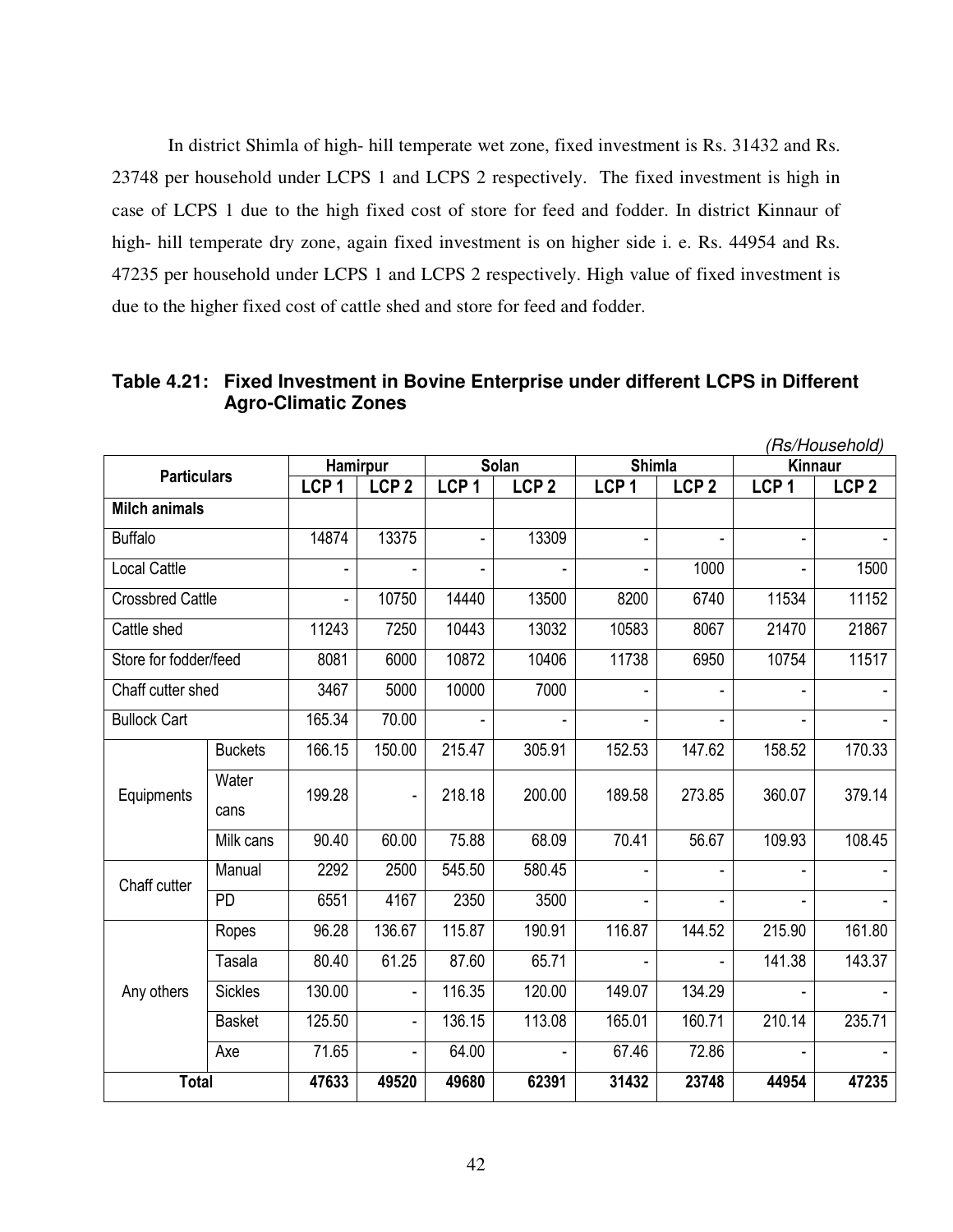# **Chapter-5**

# **BREEDING, FEEDING AND MANAGEMENT PRACTICES ON SAMPLED FARM HOUSEHOLDS**

### **5.1 Feeding practices**

 Farmers have adopted a variety of strategies for feeding their animals. Depending on their access to feed resources these strategies have varied across regions and also across different size groups of producer households. The type of feed resources available to the farmers is roughage, concentrates, compounded feed, crop residues and some amount of leguminous fodder cultivated in the fields. Feeding practices followed in case of bovine husbandry are presented in Table 5.1and Table 5.2 for each zone under different LCPS.

**5.1.1 Feeding system** Feeding system adopted by majority of farmers in Hamirpur and Solan is of individual type. In Hamirpur, 86 percent farmers in case of crossbred cow and 95 percent in case of buffalo fed their animals individually. In district Solan, 67 percent farmers fed their crossbred cow and 94 percent fed buffalo individually, whereas in case of local cow only 54 percent farmers fed them individually. In district Shimla, 61 percent farmers in case of local cow and 45 percent in case of crossbred cow fed their animals both individually as well as in group. Whereas in district Kinnaur, about 48 percent farmers in case of local cow and 34 percent in case of crossbred cow fed their animals in group. Feeding system under different LCPS shows that 95 percent farmers under LCPS 1 and LCPS 2 fed their buffalo individually in Hamirpur. Whereas, 83 percent farmers of LCPS 2fed their crossbred cow individually. In district Solan, under LCPS 1 and LCPS 2, 71 and 68 percent farmers respectively fed their crossbred cow individually and in case of buffalo 94 percent farmers fed them individually under LCPS 2. In district Shimla, 44 and 47 percent farmers respectively fed their crossbred cow individually as well as in group under LCPS 1 and LCPS 2. Whereas, 62 percent farmers fed their local cow individually as well as in group under LCPS 2. In district Kinnaur, 35 and 34 percent farmers respectively fed their crossbred cow individually, and 34 percent farmers fed their crossbred cow individually as well as in group under LCPS 1 and LCPS 2. Whereas, 46 percent farmers fed their local cow in group under LCPS 2.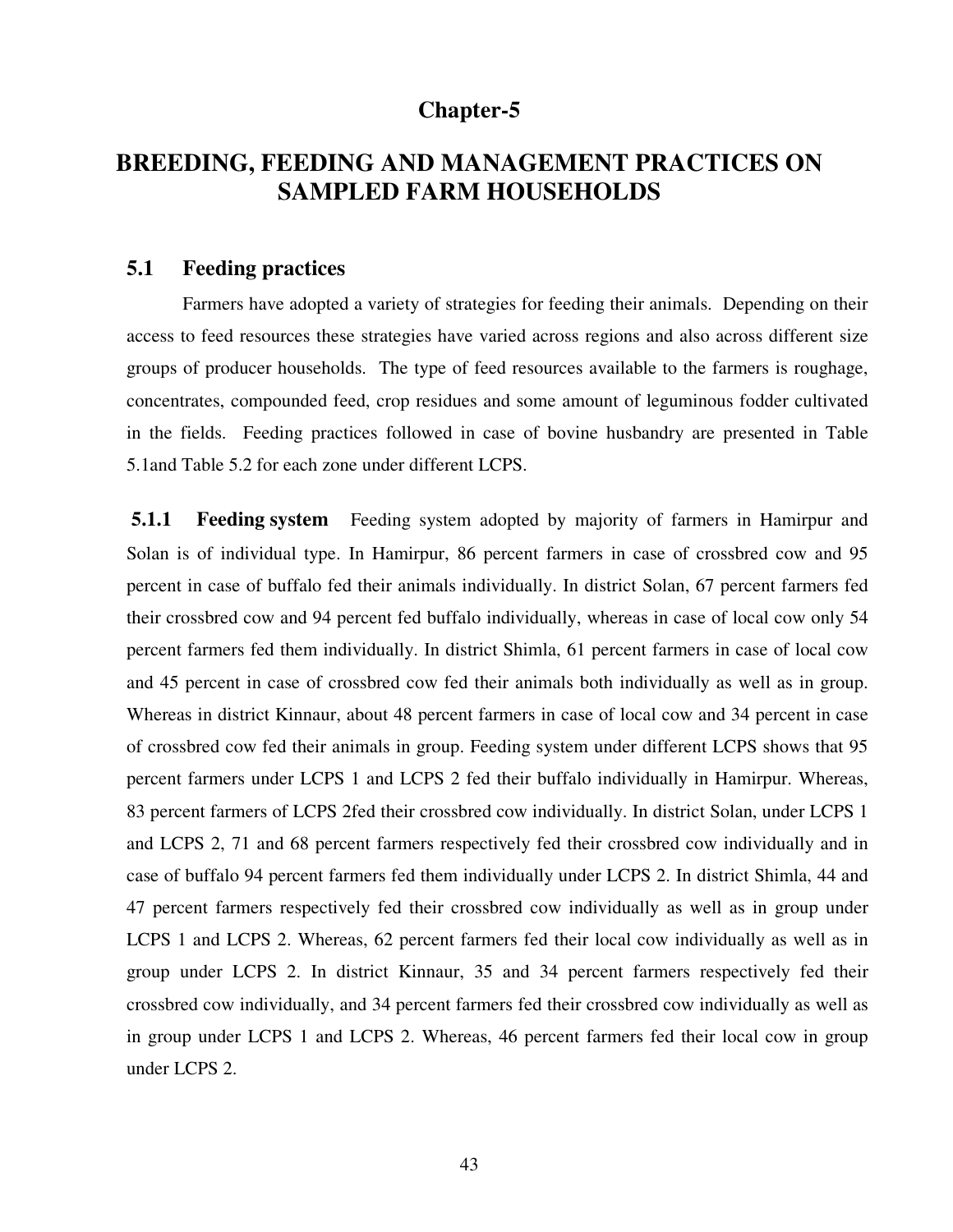**5.1.2** Type of roughages fed Both dry and green fodder is fed to the bovines in all zones except Kinnaur where about 11 percent farmers fed dry fodder, due to non-availability of green fodder. Roughages fed are generally chaffed in district Hamirpur, whereas in district Solan, only 35 percent farmers in case of cattle and 65 percent in case of buffalo fed chaffed roughages to their animals. In districts Shimla and Kinnaur, farmers fed un-chaffed roughages to their cattle. In district Kinnaur, in case of crossbred cow only 5 percent farmers fed chaffed roughages to the animals. Similar is the case under LCPS 1 and LCPS 2 in different agro- climatic zones.

**5.1.3** Type of feeding Method of feeding adopted by majority of farmers is stall-fed as well as grazing in open fields. In district Hamirpur, 72 percent farmers follow stall-feeding of their crossbred cattle. Whereas in case of buffalo, it is 100 percent stall-feeding, because grazing decreases the milk yield in buffalo. Under LCPS 2, 70 percent farmers follow stall-feeding of their crossbred cattle. In district Solan, again in case of buffalo, 100 percent stall feeding is observed, while in case of local and cross bred cow, it is 69 and 71 percent respectively. Under LCPS 1 and LCPS 2, in case of crossbred cow, 84 and 74 percent respectively are stall-fed. In district Shimla, 76 percent farmers in case of local cattle and 67 percent in case of crossbred cattle fed their cattle in stalls while others follow grazing in open fields as well as stall feeding. Whereas under LCPS 1, in case of crossbred cow, 93 percent farmers follow stall feeding as compared to 58 percent farmers in case of LCPS 2. All the sampled farmers in Kinnaur district follow both the methods of grazing as well as stall feeding to feed their animals.

**5.1.4** Type of concentrate fed The components of concentrates feed given to livestock mostly consist of cottonseed/oilcakes, wheat bran, gram, *taramira*, barley and other grains. Wheat bran was the most important item of concentrate and cotton seed/oil cakes followed it. Feeding of *taramira* and grain was also observed in majority of sampled households. *Gur* (Jaggary) is also fed to cow and buffaloes at the time of delivery. Both home made and compound feed is fed to bovines but majority of farmers are not feeding min-mix to their bovines. This is higher in case of cattle as compared to buffalo in district Hamirpur and Solan. But, in district Hamirpur about 22 percent farmers fed min- mix to their crossbred cattle. In district Kinnaur also, 18 and 47 percent farmers fed min- mix to local and crossbred cow respectively. Similar is the case of feeding supplementary ration/concentrate during late pregnancy in all zones, which is a matter of concern. Results of concentrates and min- mix fed to bovines under different LCPS do not differ widely from the average of the zone as a whole.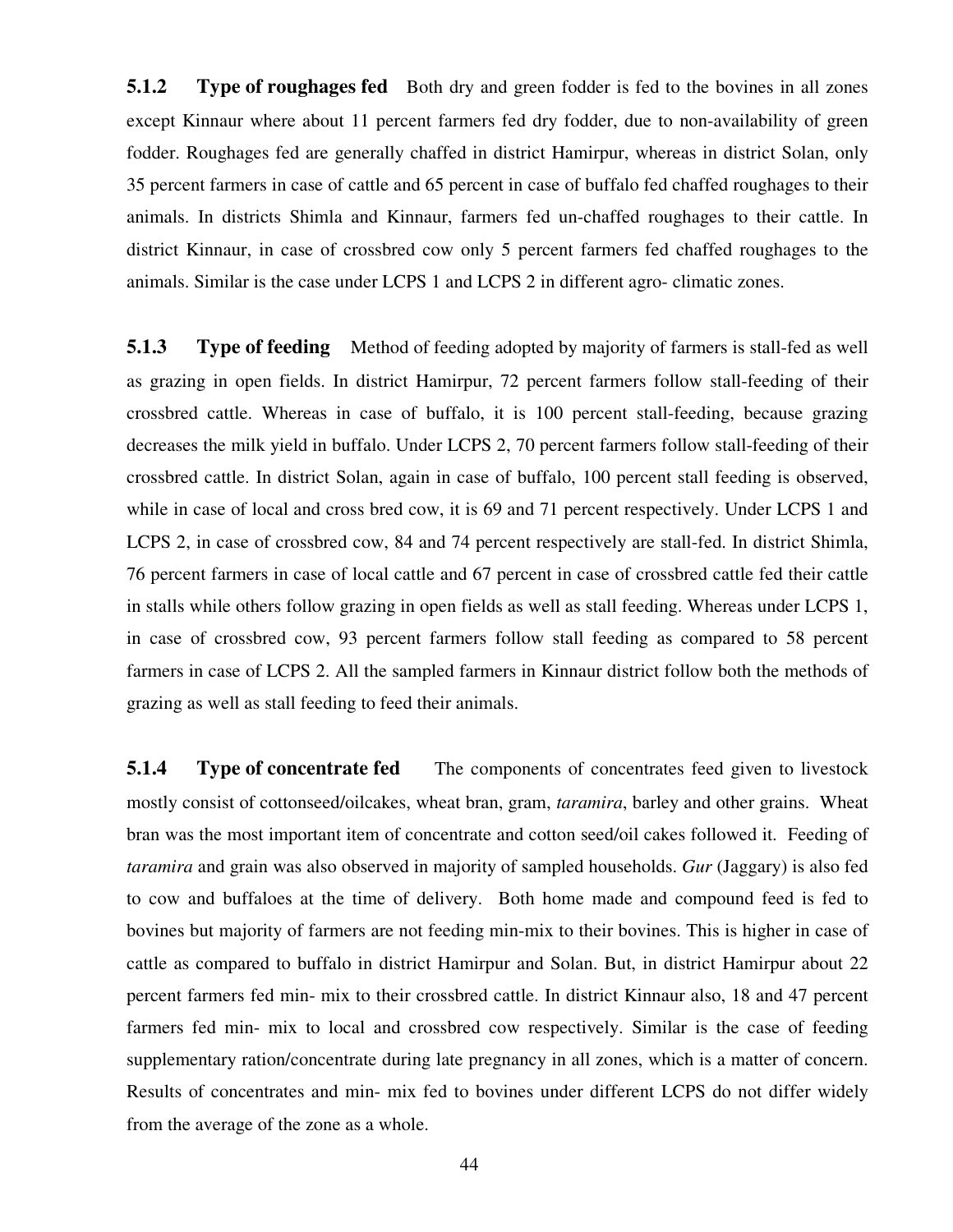|                                            |                        |           |              |           |                |              |               |                |              |               |                |              | (In percent)   |                |
|--------------------------------------------|------------------------|-----------|--------------|-----------|----------------|--------------|---------------|----------------|--------------|---------------|----------------|--------------|----------------|----------------|
|                                            |                        |           |              | Hamirpur  |                |              | Solan         |                |              | <b>Shimla</b> |                |              | <b>Kinnaur</b> |                |
|                                            | <b>Particulars</b>     |           | Local<br>Cow | CB<br>Cow | <b>Buffalo</b> | Local<br>Cow | <b>CB Cow</b> | <b>Buffalo</b> | Local<br>Cow | CB<br>Cow     | <b>Buffalo</b> | Local<br>Cow | CB<br>Cow      | <b>Buffalo</b> |
| Feeding                                    |                        |           |              |           |                |              |               |                |              |               |                |              |                |                |
| Feeding                                    | Individual             |           |              | 85.60     | 95.27          | 54.24        | 66.67         | 93.54          | 9.67         | 36.00         |                | 30.25        | 32.88          |                |
| system                                     | Group                  |           |              | 6.75      | 2.70           |              | 1.33          | 1.60           | 28.95        | 18.67         |                | 47.67        | 33.56          | $\sim$         |
|                                            | <b>Both</b>            |           |              | 7.65      | 2.03           | 45.76        | 32.0          | 4.86           | 61.38        | 45.33         |                | 22.08        | 33.56          | $\blacksquare$ |
| Type of                                    | Green fodder           |           |              |           |                |              |               |                |              |               |                |              | 0.68           | $\sim$         |
| roughages fed                              | Dry fodder             |           |              |           |                |              |               |                |              |               |                | 10.85        | 11.64          | $\blacksquare$ |
|                                            | <b>Both</b>            |           |              | 100.0     | 100.0          | 100.0        | 100.0         | 100.0          | 100.0        | 100.0         |                | 89.15        | 87.68          | $\sim$         |
| Rough-ages                                 | Chaffed                |           |              | 83.50     | 85.55          | 35.33        | 35.33         | 64.52          |              |               |                |              | 4.79           | $\blacksquare$ |
|                                            | Unchaffed              |           |              | 16.50     | 14.45          | 64.67        | 64.67         | 35.48          | 100.0        | 100.0         |                | 100.0        | 95.21          | $\sim$         |
| Type of                                    | Grazing                |           |              | 27.60     |                | 5.70         | 2.0           |                |              |               |                |              | 0.68           | $\blacksquare$ |
| feeding                                    | Stall fed              |           |              | 72.40     | 100.0          | 68.94        | 71.33         | 100.0          | 76.34        | 67.11         |                |              |                | $\blacksquare$ |
|                                            | <b>Both</b>            |           |              |           | $\blacksquare$ | 25.36        | 26.67         |                | 23.66        | 32.89         |                | 100.0        | 99.32          | $\blacksquare$ |
| Period of                                  | $< 4$ hrs              |           |              | 82.85     | $\blacksquare$ | 72.36        | 65.12         |                | 93.60        | 69.39         |                | 100.0        | 100.0          | $\sim$         |
| grazing                                    | $> 4$ hrs              |           |              | 17.15     | $\overline{a}$ | 27.64        | 34.88         |                | 6.40         | 30.61         |                |              |                | $\blacksquare$ |
| Type of                                    | Home made              |           |              |           |                | 9.14         | 8.78          |                | 12.45        | 20.80         |                | 25.22        | 26.39          | $\blacksquare$ |
| concentrate                                | Compound feed          |           |              | 2.50      | 1.37           | 15.60        | 12.16         | 6.87           | 5.90         | 4.70          |                | 5.25         | 4.17           | $\blacksquare$ |
| fed                                        | <b>Both</b>            |           |              | 97.50     | 98.63          | 75.26        | 79.06         | 93.13          | 81.65        | 74.50         |                | 69.53        | 69.44          | $\blacksquare$ |
| Concentrate                                | Dry                    |           |              | 18.35     | 2.04           | 16.34        | 31.08         | 11.25          |              |               |                | 21.25        | 13.19          | $\blacksquare$ |
| fed as                                     | After wetting in water |           |              | 81.65     | 97.96          | 83.66        | 68.92         | 88.75          | 100.0        | 100.0         |                | 78.75        | 86.81          | $\blacksquare$ |
| Feeding of                                 | Yes                    |           |              | 21.60     | 24.14          | 5.50         | 4.70          | 38.16          |              |               |                | 18.22        | 47.22          | $\blacksquare$ |
| mineral<br>mixture                         | <b>No</b>              |           |              | 78.40     | 75.86          | 94.50        | 95.30         | 61.84          | 100.0        | 100.0         |                | 81.78        | 52.78          | $\blacksquare$ |
| Supplementary<br>ration/concentrate during |                        | Yes       |              | 23.69     | 45.83          | 27.58        | 34.23         | 57.65          | 39.20        | 58.67         |                | 15.94        | 29.17          |                |
| late pregnancy                             |                        | <b>No</b> |              | 76.31     | 54.17          | 72.42        | 65.77         | 42.35          | 60.80        | 41.33         |                | 84.06        | 70.83          |                |

# **Table 5.1: Feeding Practices Followed in Bovine Husbandry in Different Agro–Climatic Zones**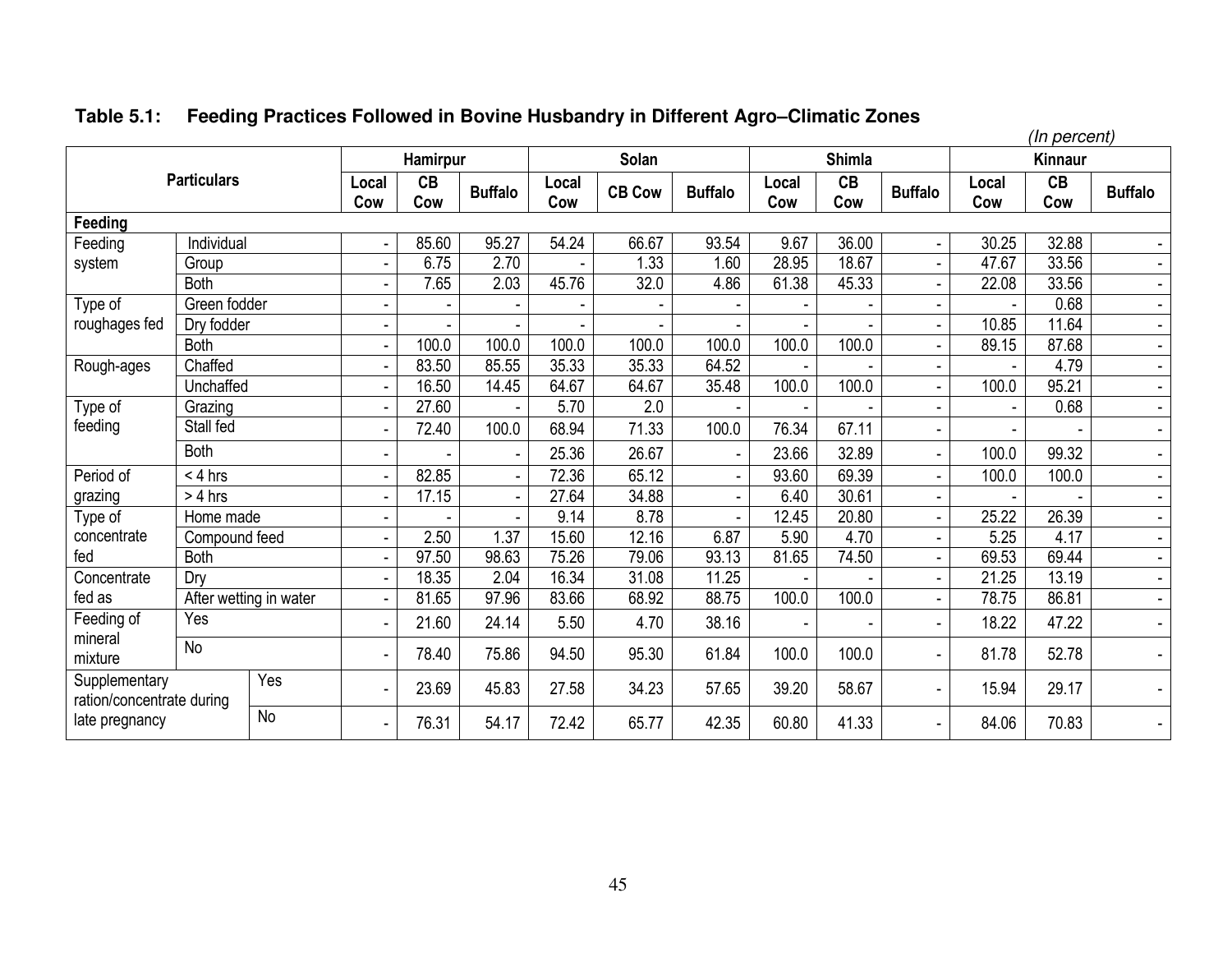|                                                |                           |                  |                 |                  |                  |                  |                |                  |                     |                  |                  | (In percent)        |                  |
|------------------------------------------------|---------------------------|------------------|-----------------|------------------|------------------|------------------|----------------|------------------|---------------------|------------------|------------------|---------------------|------------------|
| <b>Particulars</b>                             |                           |                  | <b>Hamirpur</b> |                  |                  | Solan            |                |                  | <b>Shimla</b>       |                  |                  | Kinnaur             |                  |
|                                                |                           | LCP <sub>1</sub> |                 | LCP <sub>2</sub> | LCP <sub>1</sub> | LCP <sub>2</sub> |                | LCP <sub>1</sub> |                     | LCP <sub>2</sub> | LCP <sub>1</sub> |                     | LCP <sub>2</sub> |
| Feeding                                        |                           | <b>Buffalo</b>   | CB<br>Cow       | <b>Buffalo</b>   | <b>CB Cow</b>    | <b>CB Cow</b>    | <b>Buffalo</b> | <b>CB Cow</b>    | Local<br><b>COW</b> | <b>CB Cow</b>    | <b>CB Cow</b>    | Local<br><b>COW</b> | <b>CB Cow</b>    |
| Feeding system                                 | Individual                | 94.85            | 82.60           | 95.06            | 70.67            | 68.35            | 94.00          | 42.86            | 7.65                | 33.37            | 35.27            | 31.55               | 34.08            |
|                                                | Group                     | 2.94             | 5.25            | 2.82             | 2.66             | 1.75             | 1.33           | 13.19            | 30.27               | 20.11            | 31.00            | 46.33               | 32.28            |
|                                                | <b>Both</b>               | 2.21             | 12.15           | 2.12             | 26.67            | 29.90            | 4.67           | 43.95            | 62.08               | 46.52            | 33.73            | 22.12               | 33.64            |
| Type of roughages<br>fed                       | Green<br>fodder           |                  |                 |                  |                  |                  |                |                  |                     |                  |                  |                     | 1.25             |
|                                                | Dry fodder                |                  |                 |                  |                  |                  |                |                  |                     |                  | 14.33            | 12.19               | 12.98            |
|                                                | <b>Both</b>               | 100.0            | 100.0           | 100.0            | 100.0            | 100.0            | 100.0          | 100.0            | 100.0               | 100.0            | 85.67            | 87.81               | 85.77            |
| Rough-ages                                     | Chaffed                   | 83.21            | 85.67           | 84.38            | 28.00            | 32.67            | 65.37          |                  |                     |                  | 3.21             |                     | 4.00             |
|                                                | Unchaffed                 | 16.79            | 14.33           | 15.62            | 72.00            | 67.33            | 34.63          | 100.0            | 100.0               | 100.0            | 96.79            | 100.0               | 96.00            |
| Type of feeding                                | Grazing                   |                  | 30.12           |                  |                  | 5.33             |                |                  |                     |                  |                  |                     | 1.25             |
|                                                | Stall fed                 | 100.0            | 69.88           | 100.0            | 84.00            | 73.67            | 100.0          | 93.33            | 78.45               | 58.33            |                  |                     |                  |
|                                                | <b>Both</b>               |                  |                 |                  | 16.00            | 21.00            |                | 6.67             | 21.55               | 41.67            | 100.0            | 100.0               | 98.75            |
| Period of grazing                              | $< 4$ hrs                 |                  | 83.57           |                  | 83.33            | 60.23            |                | 73.67            | 95.27               | 66.33            |                  | 100.0               | 100.0            |
|                                                | $> 4$ hrs                 | $\blacksquare$   | 16.43           |                  | 16.67            | 39.77            | $\blacksquare$ | 26.33            | 4.73                | 33.67            |                  |                     |                  |
| Type of                                        | Home made                 |                  |                 |                  |                  | 13.75            |                | 5.49             | 12.21               | 23.37            | 27.50            | 27.20               | 26.95            |
| concentrate fed                                | Compound<br>feed          | 1.47             | 3.25            | 1.39             | 13.51            | 11.23            | 7.11           |                  | 4.67                | 10.67            | 3.37             | 4.40                | 3.77             |
|                                                | <b>Both</b>               | 98.53            | 96.75           | 98.61            | 86.49            | 75.02            | 92.89          | 94.51            | 83.12               | 65.96            | 69.13            | 68.40               | 69.28            |
| Concentrate fed as                             | Dry                       | 0.75             | 17.67           | 3.62             | 29.33            | 32.67            | 12.37          |                  |                     |                  | 14.75            | 20.75               | 13.97            |
|                                                | After wetting<br>in water | 99.25            | 82.33           | 96.38            | 70.67            | 67.33            | 87.63          | 100.0            | 100.0               | 100.0            | 85.25            | 79.25               | 86.03            |
| Feeding of mineral                             | Yes                       | 23.88            | 22.67           | 24.05            | 6.67             | 3.37             | 39.55          |                  |                     |                  | 48.75            | 15.37               | 47.98            |
| mixture                                        | No                        | 76.12            | 77.33           | 75.95            | 93.33            | 96.63            | 60.45          | 100.0            | 100.0               | 100.0            | 51.25            | 84.63               | 52.02            |
| Supplementary                                  | Yes                       | 46.62            | 21.50           | 46.23            | 37.33            | 31.33            | 57.67          | 70.33            | 40.33               | 49.75            | 31.27            | 16.40               | 30.22            |
| ration/concentrate<br>during late<br>pregnancy | N <sub>o</sub>            | 53.38            | 78.50           | 53.77            | 62.67            | 68.67            | 42.33          | 29.67            | 59.67               | 50.25            | 68.73            | 83.60               | 69.78            |

# **Table 5.2: Feeding Practices Followed under different LCPS in Different Agro–Climatic Zones**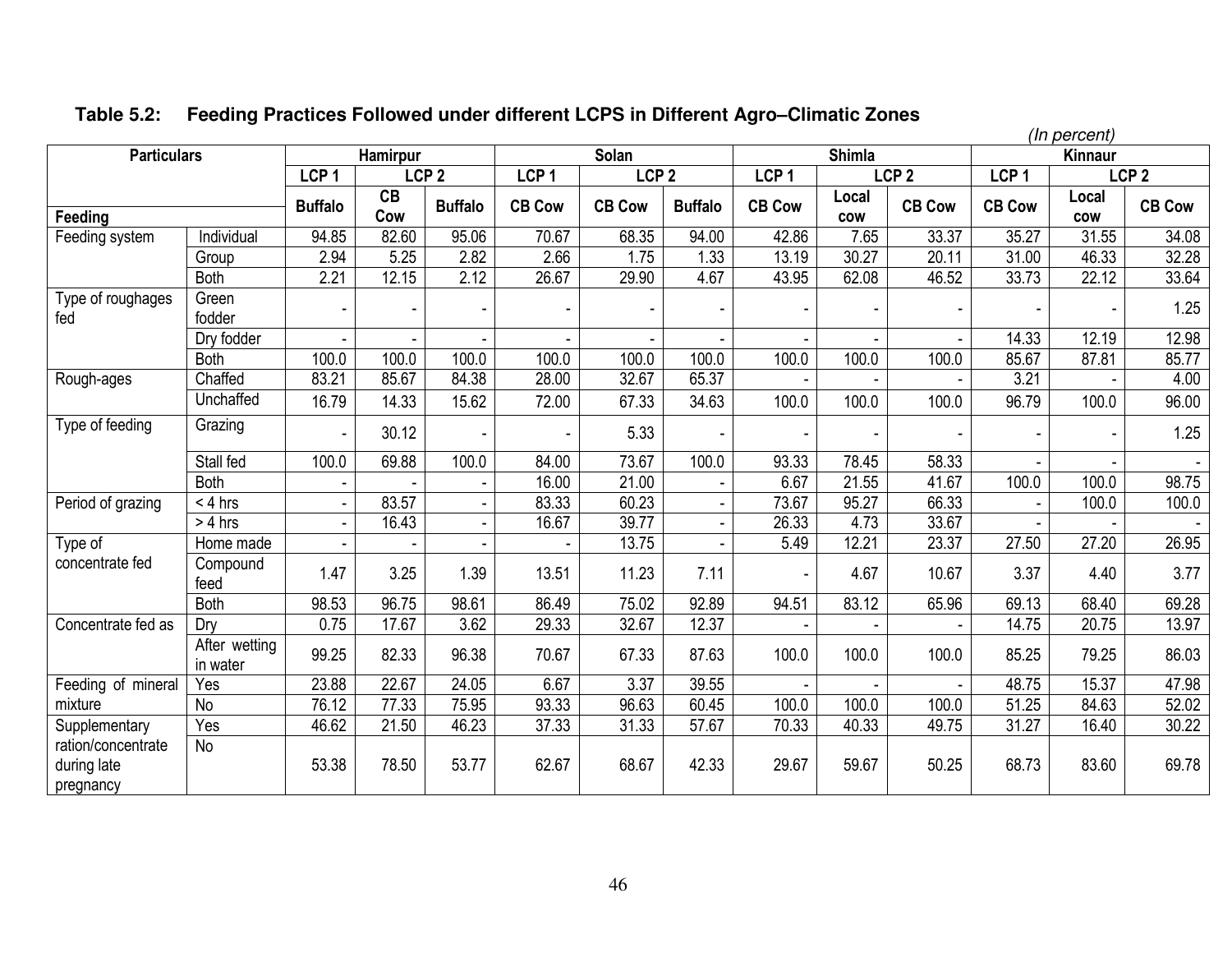### **5.2 Breeding Practices**

 In order to understand the existing breeding practices followed by the farm households, the data collected from the sample survey has been used. Farmers can build their animal herd either by raising calves (male/female)/ offspring in their own farms or by purchasing animals or by getting animals on exchange and lease arrangements.

The transformation of the breeding practice depends, on the one hand, on the extent and distribution of infrastructure and the supply of input for AI and, on the other, in the degree of utilization of the AI facility by the breeders. Breeding practices followed in case of bovine enterprises are presented in Table 5.3 for each zone and Table 5.4 for different LCPS.

**5.2.1 Breeding system** Results of the analysis reveals that AI is more prevalent in case of Local and Crossbred cow in all the four zones. In case of buffalo, 76 percent farmers in Hamirpur and 64 percent in Solan preferred natural service. Similar results are obtained under LCPS 1 and LCPS 2 in these districts. In district Kinnaur, 39 percent farmers adopted natural service for breeding of crossbred cows, while under LCPS 1 and LCPS 2 the percentage is 35 and 40 percent respectively. Nearly 90 percent farmers of Shimla district adopted AI for local cow and 75 percent in case of crossbred cows.

**5.2.2 Period of heat** Period of heat at which animals are inseminated is very crucial for the breeding of animals. In district Hamirpur, 78 percent farmers inseminated their bovine in mid heat period, while others in late heat period in case of crossbred cow as well as buffalo. But in case of buffalo under LCPS 1, 76 percent farmers prefer mid heat period, which is slightly less than a percentage for the zone. In district Solan, 67, 72 and 92 percent farmers prefer mid heat period for insemination in local cow, crossbred cow and buffalo respectively. Similar results are obtained under LCPS 1 and LCPS 2. In district Shimla, in case of local cow, 95 percent farmers prefer mid heat period for insemination, whereas in case of crossbred cow, 68 percent farmers prefer late heat period for insemination. This is mainly due to the reason that the animals are not fed properly. Similar situation is observed under LCPS 1 and LCPS 2. In district Kinnaur, about 5.4 percent farmers inseminated their crossbred cow in early heat period. While majority of farmers prefer mid heat in case of both local as well as crossbred cow.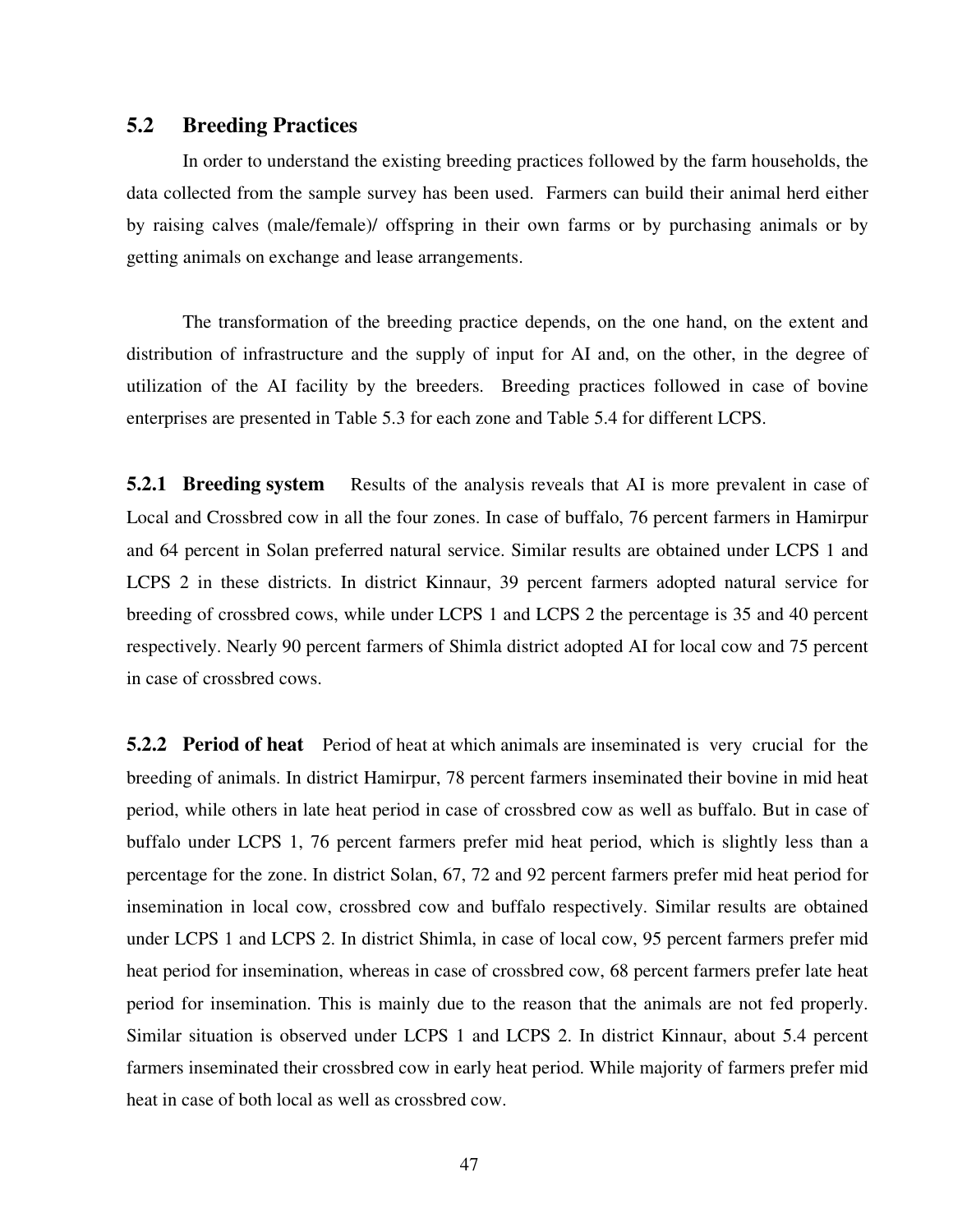**5.2.3 Preference for exotic breed** Preference for exotic breed in case of crossbred cow in all the zones is Jersey, which is 100 percent in case of district Hamirpur, 93 percent in district Solan, 70 percent in district Shimla and 95 percent in district Kinnaur. Whereas, local breeds are preferred by farmers in case of local cows in all the four zones of Himachal Pradesh. Similar results are obtained in case of LCPS 1 and LCPS 2.

**5.2.4 Number of AI and Service after calving Sumber of artificial inseminations for** successful conception are generally two, as revealed by 88 percent farmers in case of crossbred cow and 80 percent in case of buffalo in district Hamirpur. In district Solan, the percentage of such farmers is 71, 62 and 84 percent in case of local cow, crossbred cow and buffalo respectively. In Shimla, 80 percent farmers in case of local cow inseminated twice, whereas in case of crossbred cow, one AI is done for conception in 27 percent, two AI's in case of 53 percent, three in case of 19 percent and five in case of 1.37 percent crossbred cows. Under LCPS 1 and LCPS 2, one AI is done for conception in case of 12 and 23 percent crossbred cows, while percentage of two AI's is higher than the average for the zone. In district Kinnaur, again in case of local cow, two AI's is done in 83 percent cows, while, in case of crossbred cow, one AI in 16 percent, two AI's in 29 percent, three AI's in 39 percent, four in 15 percent and five AI's in 1.38 percent cows is done for successful conception.

**5.2.5 Pregnancy diagnosis** Pregnancy diagnosis was given after 90 days in case of 86 percent farmers to crossbred cow and 93 percent to buffalo in Hamirpur. In district Solan, 85, 70 and 94 percent farmers gave pregnancy diagnosis to local cow, crossbred cow and buffalo respectively. Whereas in district Shimla, 69 and 57 percent farmers gave pregnancy diagnosis after 60 days to local and crossbred cow respectively, while remaining farmers gave the diagnosis after 90 days. This percentage is higher in case of district Kinnaur, where 92 and 82 percent farmers gave pregnancy diagnosis after 60 days to local and crossbred cow respectively. The similar results are obtained under livestock- crop production systems LCPS 1 and LCPS 2 and are presented in Table 5.4.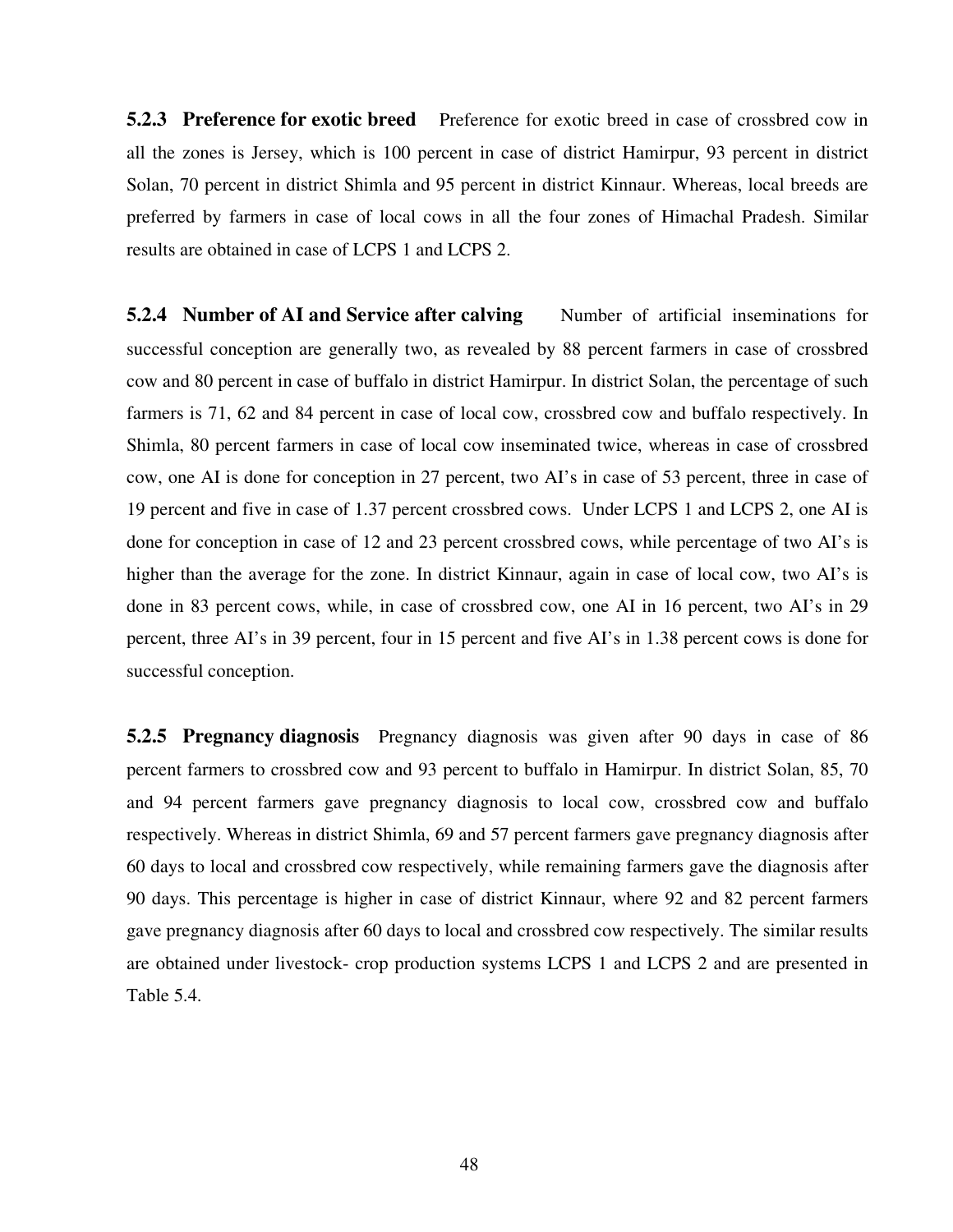|                                 |                    |                          |               |                |                |           |                          |                          |               |                          |              | (In percent)   |                          |
|---------------------------------|--------------------|--------------------------|---------------|----------------|----------------|-----------|--------------------------|--------------------------|---------------|--------------------------|--------------|----------------|--------------------------|
|                                 | <b>Particulars</b> |                          | Hamirpur      |                |                | Solan     |                          |                          | <b>Shimla</b> |                          |              | <b>Kinnaur</b> |                          |
|                                 |                    | Local<br>Cow             | <b>CB Cow</b> | <b>Buffalo</b> | Local<br>Cow   | CB<br>Cow | <b>Buffalo</b>           | Local<br>Cow             | <b>CB Cow</b> | <b>Buffalo</b>           | Local<br>Cow | <b>CB Cow</b>  | <b>Buffalo</b>           |
| <b>Breeding</b>                 |                    |                          |               |                |                |           |                          |                          |               |                          |              |                |                          |
| <b>Breeding</b>                 | Natural<br>Service |                          | 12.68         | 76.35          | 15.75          | 19.33     | 64.30                    | 9.75                     | 25.33         | $\overline{\phantom{a}}$ | 5.50         | 38.73          |                          |
|                                 | A <sub>l</sub>     |                          | 87.32         | 23.65          | 84.25          | 86.0      | 35.70                    | 90.25                    | 74.67         |                          | 94.50        | 61.27          |                          |
| of<br>Period                    | <b>Early Heat</b>  |                          |               |                |                |           |                          |                          |               |                          |              | 5.40           | $\overline{\phantom{0}}$ |
| heat at which<br>animals<br>are | Mid Heat           |                          | 78.00         | 77.62          | 67.35          | 72.0      | 92.00                    | 95.00                    | 32.43         | $\overline{\phantom{a}}$ | 86.70        | 85.82          | $\overline{\phantom{0}}$ |
| inseminated                     | Late Heat          |                          | 22.00         | 22.38          | 32.65          | 26.67     | 8.00                     | 5.00                     | 67.57         |                          | 13.30        | 8.78           |                          |
| Preference                      | <b>HF</b>          |                          |               | $\blacksquare$ |                |           | $\overline{\phantom{a}}$ | -                        |               |                          |              |                | $\overline{\phantom{0}}$ |
| for<br>exotic                   | Jersey             |                          | 100.00        | $\blacksquare$ | $\blacksquare$ | 92.67     | $\overline{\phantom{a}}$ | $\overline{\phantom{a}}$ | 70.27         | $\overline{\phantom{0}}$ |              | 95.08          | $\blacksquare$           |
| breed                           | Any other          |                          |               |                | 100.0          | 7.33      | $\blacksquare$           | 100.0                    |               | $\overline{\phantom{a}}$ | 100.0        | 4.92           | $\overline{\phantom{0}}$ |
|                                 |                    |                          |               | 13.11          | $\blacksquare$ | 24.03     | $\blacksquare$           | $\blacksquare$           | 26.71         | ÷,                       | 7.80         | 15.86          | $\overline{\phantom{0}}$ |
| No. of AI for                   | $\overline{2}$     | $\overline{\phantom{0}}$ | 88.50         | 80.33          | 72.60          | 62.02     | 83.50                    | 80.25                    | 52.74         |                          | 82.65        | 28.97          | $\overline{a}$           |
| successful                      | 3                  | -                        | 11.50         | 4.92           | 18.36          | 13.95     | 16.50                    | 15.70                    | 19.18         | $\blacksquare$           | 7.30         | 38.62          | $\overline{\phantom{0}}$ |
| conception                      | $\overline{4}$     |                          |               | 1.64           | 9.04           |           | $\overline{\phantom{0}}$ | 4.05                     |               | $\overline{\phantom{a}}$ | 2.25         | 15.17          | $\overline{\phantom{0}}$ |
|                                 | 5                  | $\overline{\phantom{0}}$ |               |                |                |           | $\overline{\phantom{0}}$ | -                        | 1.37          |                          |              | 1.38           | $\overline{\phantom{0}}$ |
| Service/Al                      | 60-90 day          |                          | 17.58         | 13.14          | 73.50          | 83.89     | 10.55                    | 45.60                    | 30.00         |                          | 27.50        | 33.79          | $\overline{\phantom{0}}$ |
| after calving                   | After 90 days      |                          | 82.42         | 86.86          | 26.50          | 16.11     | 89.45                    | 54.40                    | 70.00         | $\overline{\phantom{0}}$ | 72.50        | 66.21          | $\overline{\phantom{0}}$ |
| Pregnancy                       | After 60 days      |                          | 13.50         | 7.43           | 15.20          | 30.20     | 6.25                     | 68.75                    | 56.67         | $\overline{\phantom{a}}$ | 91.60        | 82.15          | $\overline{\phantom{0}}$ |
| diagnosis                       | After 90 days      |                          | 86.50         | 92.57          | 84.80          | 69.80     | 93.75                    | 31.25                    | 43.33         | $\overline{\phantom{0}}$ | 8.40         | 17.85          | $\overline{\phantom{0}}$ |

# **Table 5.3: Breeding Practices Followed in Bovine Husbandry in Different Agro–Climatic Zones**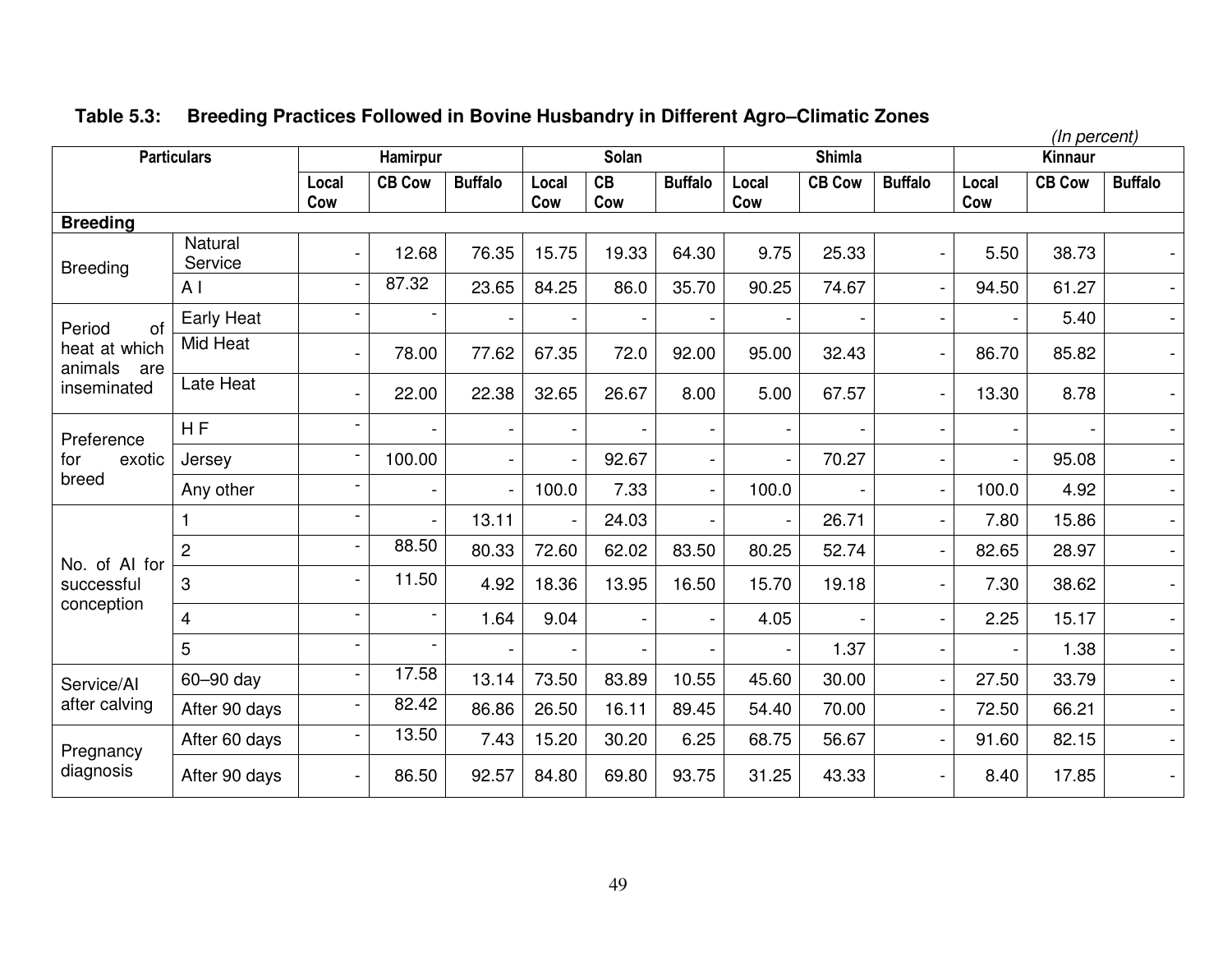|                             |                         |                  |                  |                |                  |                  |                |                  |                     |                  |                  | (In percent)        |                  |
|-----------------------------|-------------------------|------------------|------------------|----------------|------------------|------------------|----------------|------------------|---------------------|------------------|------------------|---------------------|------------------|
| <b>Particulars</b>          |                         |                  | <b>Hamirpur</b>  |                |                  | Solan            |                |                  | <b>Shimla</b>       |                  |                  | Kinnaur             |                  |
|                             |                         | LCP <sub>1</sub> | LCP <sub>2</sub> |                | LCP <sub>1</sub> | LCP <sub>2</sub> |                | LCP <sub>1</sub> |                     | LCP <sub>2</sub> | LCP <sub>1</sub> |                     | LCP <sub>2</sub> |
| <b>Breeding</b>             |                         | <b>Buffalo</b>   | <b>CB Cow</b>    | <b>Buffalo</b> | <b>CB Cow</b>    | <b>CB Cow</b>    | <b>Buffalo</b> | <b>CB Cow</b>    | Local<br><b>COW</b> | <b>CB Cow</b>    | <b>CB Cow</b>    | Local<br><b>COW</b> | <b>CB Cow</b>    |
| <b>Breeding</b>             | Natural<br>Service      | 77.20            | 87.18            | 75.42          | 12.67            | 15.95            | 63.81          | 21.49            | 10.15               | 26.84            | 35.27            | 7.67                | 40.49            |
|                             | A <sub>1</sub>          | 22.8             | 12.82            | 24.58          | 87.33            | 84.05            | 36.19          | 78.51            | 89.85               | 73.16            | 64.73            | 92.33               | 59.51            |
| Period of<br>heat at        | Early<br>Heat           |                  |                  |                |                  | $\blacksquare$   |                |                  |                     |                  | 3.67             |                     | 6.67             |
| which                       | Mid Heat                | 75.73            | 77.64            | 78.23          | 68.00            | 74.62            | 92.00          | 31.87            | 94.25               | 32.61            | 78.91            | 83.00               | 81.00            |
| animals are<br>inseminated  | Late Heat               | 24.27            | 22.36            | 21.77          | 32.00            | 25.38            | 8.00           | 68.13            | 5.75                | 67.39            | 17.42            | 17.00               | 12.33            |
| Preference                  | $\overline{HF}$         |                  |                  |                |                  |                  |                |                  |                     |                  |                  |                     | $\sim$           |
| for exotic                  | Jersey                  |                  | 100.00           |                | 97.14            | 94.50            |                | 84.61            |                     | 68.22            | 95.00            | $\blacksquare$      | 96.03            |
| breed                       | Any other               |                  | $\blacksquare$   |                | 2.86             | 5.50             |                | $\blacksquare$   | 100.0               | $\blacksquare$   | 5.00             | 100.0               | 3.97             |
| No. of Al for<br>successful |                         | 11.25            | $\blacksquare$   | 14.56          | 16.22            | 19.35            | ÷.             | 12.22            | $\blacksquare$      | 23.20            | 13.35            | 7.23                | 16.30            |
| conception                  | $\overline{c}$          | 82.14            | 88.50            | 79.69          | 44.60            | 58.54            | 81.27          | 62.22            | 81.36               | 57.67            | 31.20            | 80.25               | 27.22            |
|                             | 3                       | 5.36             | 11.50            | 4.14           | 28.38            | 22.11            | 18.73          | 24.45            | 14.68               | 17.58            | 39.67            | 10.09               | 36.67            |
|                             | $\overline{\mathbf{4}}$ | 1.25             |                  | 1.61           |                  |                  |                |                  | 3.96                |                  | 14.13            | 2.43                | 16.15            |
|                             | 5                       |                  |                  |                |                  |                  |                | 1.11             |                     | 1.55             | 1.65             |                     | 3.66             |
| Service/Al<br>after calving | $60 - 90$<br>day        | 13.60            | 17.06            | 13.07          | 90.67            | 85.50            | 11.36          | 32.45            | 47.53               | 28.25            | 35.00            | 26.88               | 31.50            |
|                             | After 90<br>days        | 86.40            | 82.94            | 86.93          | 9.33             | 14.50            | 88.64          | 67.55            | 52.47               | 71.75            | 65.00            | 73.12               | 68.50            |
| Pregnancy<br>diagnosis      | After 60<br>days        | 9.53             | 12.87            | 5.92           | 34.67            | 31.15            | 5.97           | 52.50            | 65.24               | 58.61            | 80.91            | 89.95               | 81.75            |
|                             | After 90<br>days        | 90.47            | 87.13            | 94.08          | 65.33            | 68.85            | 94.03          | 47.50            | 34.76               | 41.39            | 19.09            | 10.05               | 18.25            |

# **Table 5.4: Breeding Practices Followed under different LCPS in Different Agro–Climatic Zones**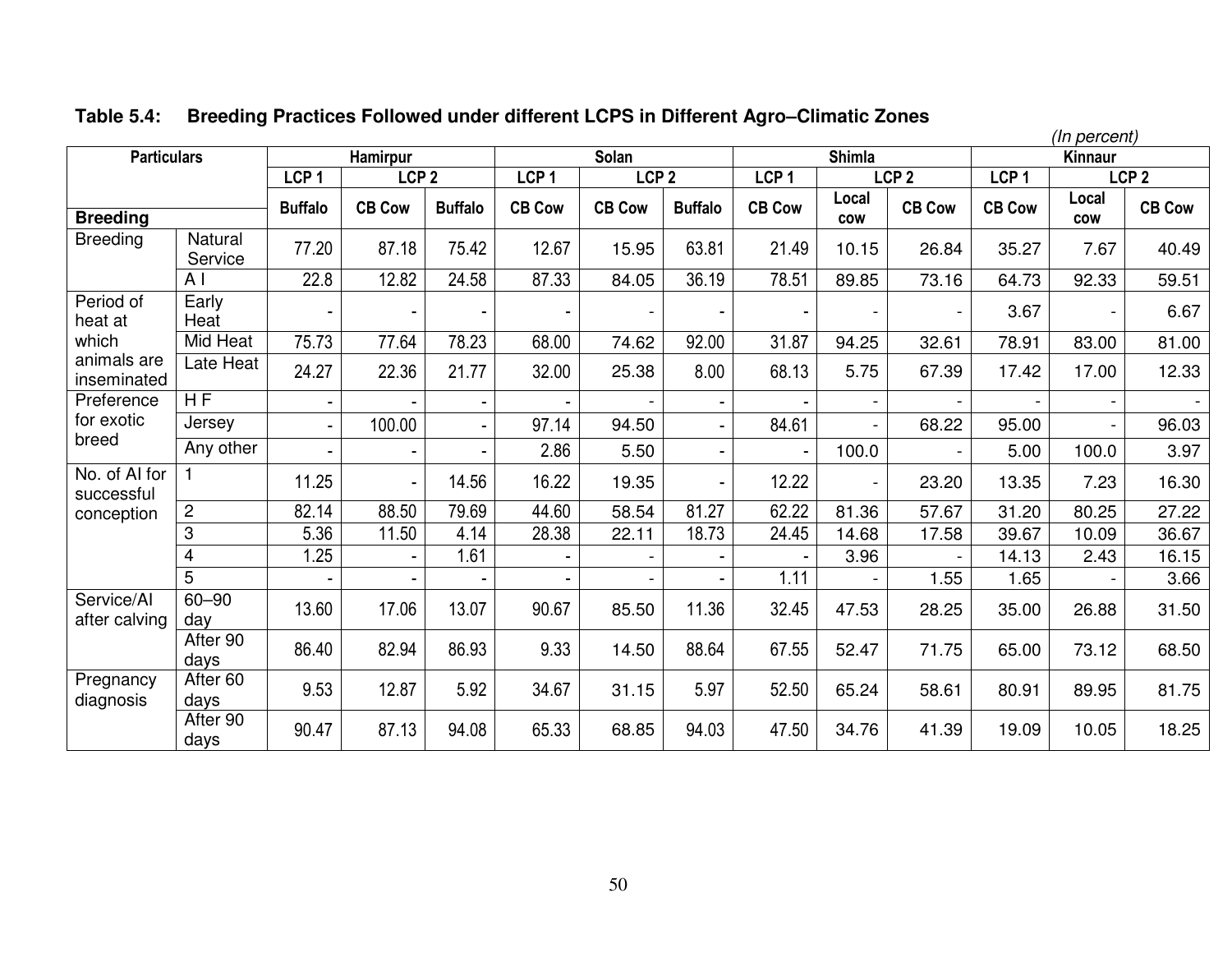### **5.3 Management practices**

Results of Management practices followed in bovine husbandry are presented in Table 5.5 for each zone and management practices followed under different LCPS are presented in Table 5.6.

**5.3.1 Milking of animals** In all districts under study, recommended practices are followed in case of milking of animals. In district Hamirpur, Solan and Shimla, all the sampled farmers reported that the udders are washed before milking of animals. In case of district Kinnaur, only 62 percent farmers in case of local cow and 60 percent farmers in case of crossbred cow washed udders before milking. Similar results are obtained under LCPS 1and LCPS 2 for all. In district Shimla under LCPS 2, 96 percent farmers in case of crossbred cow washed the udders before milking.

Milking of animals is done inside as well as outside the cattleshed. In district Hamirpur, milking is done outside the cattleshed by 52 and 79 percent farmers in case of crossbred cow and buffalo respectively. Whereas this percentage is 48, 51 and 88 percent in case of local cow, crossbred cow and buffalo respectively in district Solan. The percentage of milking animals outside the cattleshed is very high in case of district Shimla and it is 96 and 95 percent in case of local and crossbred cow respectively. In district Kinnaur, around 53 percent farmers done milking of their animals inside the cattle shed. Similar results are obtained under LCPS 1and LCPS 2.

Milking is generally done two times a day during morning and evening in case of cattle in all the four zones. But in case of local cow, significant number of farmers done milking thrice a day, while in crossbred cow 25, 16, 33 and 14 percent farmers milk their animals three times a day in district Hamirpur, Solan, Shimla and Kinnaur respectively. In case of buffalo in district Hamirpur and Solan, milking is done two times a day. Calves are allowed to suckle by the farmers in all the four zones except 11 and 5 percent in case of crossbred cow in district Hamirpur and Solan respectively.

**5.3.2 Housing** In district Hamirpur and Shimla, bovine are generally kept in a room which is a part of residential building. As 74 percent farmers in Hamirpur and 97 percent farmers in Shimla responded that housing arrangements of animals are done in the ground floor of their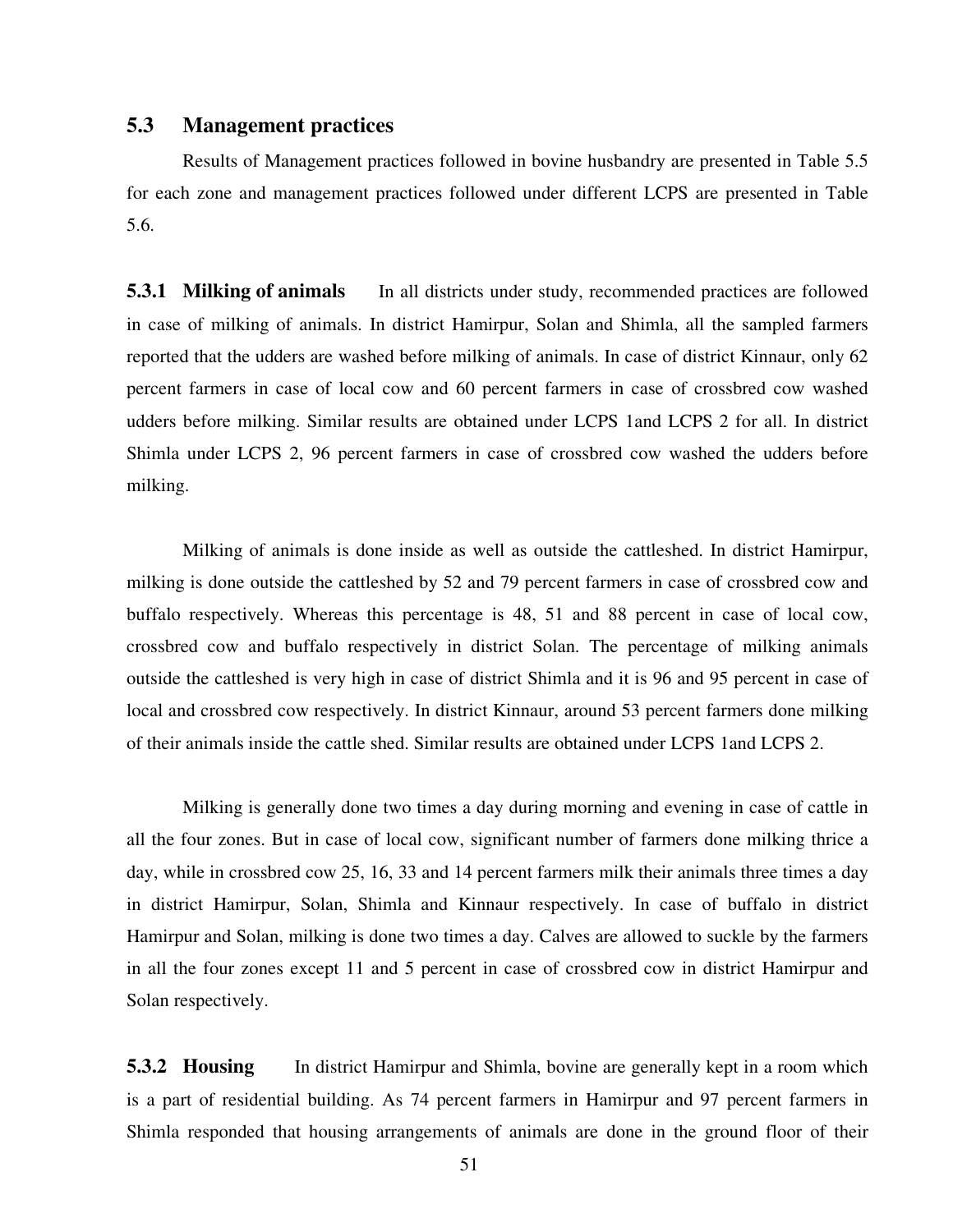residential building. In district Solan and Kinnaur, 53 and 56 percent farmers made separate stalls for keeping their bovines. Type of stall where animals are kept is generally *kuchha*, but it depends upon whether it is separate or a part of residential building. Majority of the farmers in all the four zones kept their bovine tied in stalls. Stall cleaning is done by majority of the farmers once a day except in case of Hamirpur, where about 62 percent farmers done stall cleaning twice a day. Similar results are obtained under LCPS 1and LCPS 2.

**5.3.3 Animal health** In district Hamirpur and Solan majority of farmers vaccinated their bovines against preventive diseases. But in case of district Shimla only 75 and 84 percent farmers vaccinated local and crossbred cow respectively against preventive diseases. In case of district Kinnaur, the situation is further worsened and only 36 and 41 percent farmers vaccinated local and crossbred cow respectively against preventive diseases. Diseased animals are generally tied together with other animals in all the four zones. Cleaning was done after calving in all the four districts of respective zones.

**5.3.4 Calf rearing** In district Hamirpur, in case of crossbred cow dehorning of calves is done by 82 percent farmers, while in case of buffalo it was 1.49 percent. In district Solan, 77 and 72 percent farmers in local and crossbred cow respectively dehorn calves. In Shimla district, 88 and 77 percent farmers do dehorning of calves in case of local and crossbred cow respectively. Whereas the percentage of farmers dehorning calves in district Kinnaur is very low, and only 43 and 32 percent farmers in local and crossbred cow follow the practice. Deworming is an important process to prevent calves from various diseases, but it was not done by majority of farmers in all the districts and is a matter of concern. Vaccination against preventive diseases is done in calves except in district Kinnaur, where only 35 percent farmers in case of local cow and 41 percent in case of crossbred cow vaccinated their calves against preventive diseases.

**5.3.5 Marketing** In case of marketing of milk consumer is the first choice of farmers in Solan and milk vendors in Hamirpur and Shimla. Milk is not sold in Kinnaur and used for home consumption in one form or another. Similar results are obtained under LCPS 1and LCPS 2.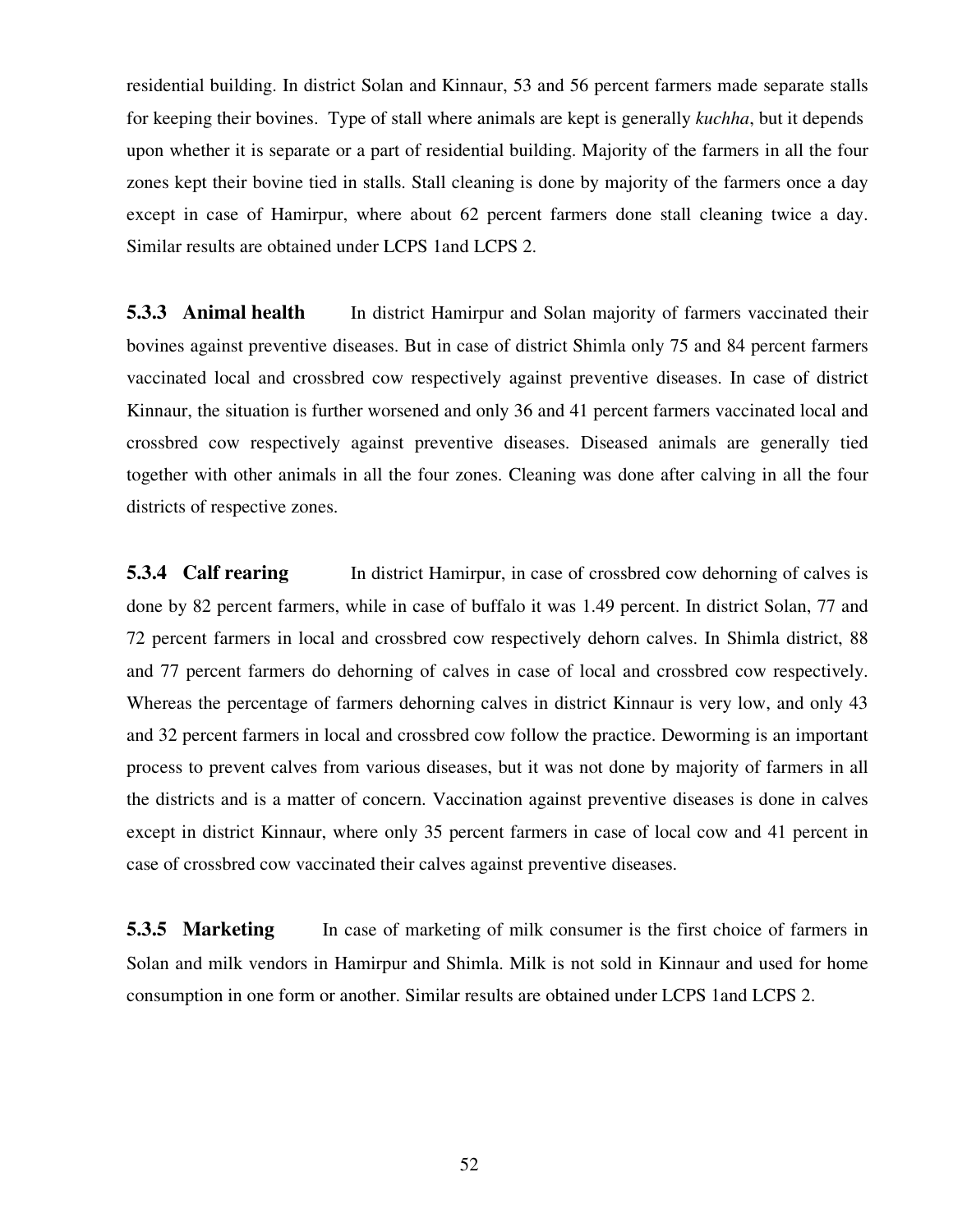# **Table 5.5: Management Practices Followed in Bovine Husbandry in Different Agro- Climatic Zones**

| (In percent)              |                                 |              |                          |                |              |               |                |              |               |                |              |                |                |
|---------------------------|---------------------------------|--------------|--------------------------|----------------|--------------|---------------|----------------|--------------|---------------|----------------|--------------|----------------|----------------|
|                           |                                 |              | Hamirpur                 |                |              | Solan         |                |              | <b>Shimla</b> |                |              | <b>Kinnaur</b> |                |
|                           | <b>Practices</b>                | Local<br>Cow | <b>CB Cow</b>            | <b>Buffalo</b> | Local<br>Cow | <b>CB Cow</b> | <b>Buffalo</b> | Local<br>Cow | <b>CB Cow</b> | <b>Buffalo</b> | Local<br>Cow | <b>CB Cow</b>  | <b>Buffalo</b> |
| <b>Milking of animals</b> |                                 |              |                          |                |              |               |                |              |               |                |              |                |                |
| Udders are                | Yes<br>washed                   |              | 100.0                    | 100.0          | 100.0        | 100.0         | 100.0          | 100.0        | 98.67         |                | 62.32        | 59.86          |                |
| before milking            | No                              |              |                          |                |              |               |                |              | 1.33          |                | 37.68        | 40.14          |                |
| Place<br>of               | Stall                           |              | 48.30                    | 20.55          | 51.65        | 49.33         | 12.35          | 3.67         | 5.37          |                | 53.21        | 53.21          | $\blacksquare$ |
| milking                   | cattle<br>Outside<br>shed       |              | 51.70                    | 79.45          | 48.35        | 50.67         | 87.65          | 96.33        | 94.63         |                | 46.79        | 46.79          | $\blacksquare$ |
| No. of times              | Once                            |              |                          |                |              |               |                |              |               |                |              |                | $\sim$         |
| of milking                | Twice                           |              | 74.52                    | 100.0          | 71.25        | 83.89         | 100.0          | 54.55        | 66.67         |                | 69.55        | 86.24          | $\blacksquare$ |
|                           | <b>Thrice</b>                   |              | 25.48                    |                | 28.75        | 16.11         |                | 45.45        | 33.33         |                | 30.45        | 13.76          | $\blacksquare$ |
| Calves<br>are             | Yes                             |              | 89.44                    | 100.0          | 100.0        | 95.27         | 100.0          | 100.0        | 100.0         |                | 100.0        | 100.0          | $\blacksquare$ |
| to<br>allowed<br>suckle   | No                              |              | 10.56                    |                |              | 4.73          |                |              | $\sim$        |                |              |                | $\blacksquare$ |
| <b>Housing</b>            |                                 |              |                          |                |              |               |                |              |               |                |              |                |                |
| Stall                     | Separate                        |              | 25.68                    | 25.68          | 53.33        | 53.33         | 53.33          | 3.33         | 3.33          |                | 56.46        | 56.46          |                |
|                           | Part of residential<br>building |              | 74.32                    | 74.32          | 46.67        | 46.67         | 46.67          | 96.67        | 96.67         |                | 43.54        | 43.54          | $\blacksquare$ |
| Type of stall             | Kuchcha                         | ۰            | 94.56                    | 94.56          | 64.0         | 64.0          | 64.0           | 99.33        | 99.33         |                | 64.82        | 64.82          | $\blacksquare$ |
|                           | Pucca                           |              | 5.44                     | 5.44           | 36.0         | 36.0          | 36.0           | 0.67         | 0.67          |                | 35.18        | 35.18          | $\blacksquare$ |
| Type of<br>housing        | Loose                           |              | $\overline{\phantom{a}}$ | 2.03           |              |               |                |              |               |                |              |                |                |
|                           | Tied                            |              | 100.0                    | 97.97          | 100.0        | 100.0         | 100.0          | 100.0        | 100.0         |                | 100.0        | 100.0          |                |
| Stall cleaning            | Once/day                        |              | 37.84                    | 37.84          | 66.0         | 66.0          | 66.0           | 96.67        | 96.67         |                | 93.50        | 93.50          | $\blacksquare$ |
|                           | Twice/day                       |              | 62.16                    | 62.16          | 34.0         | 34.0          | 34.0           | 3.33         | 3.33          |                | 6.50         | 6.50           | $\blacksquare$ |
|                           | Once in 2 days                  |              |                          |                |              |               |                |              |               |                |              |                | $\blacksquare$ |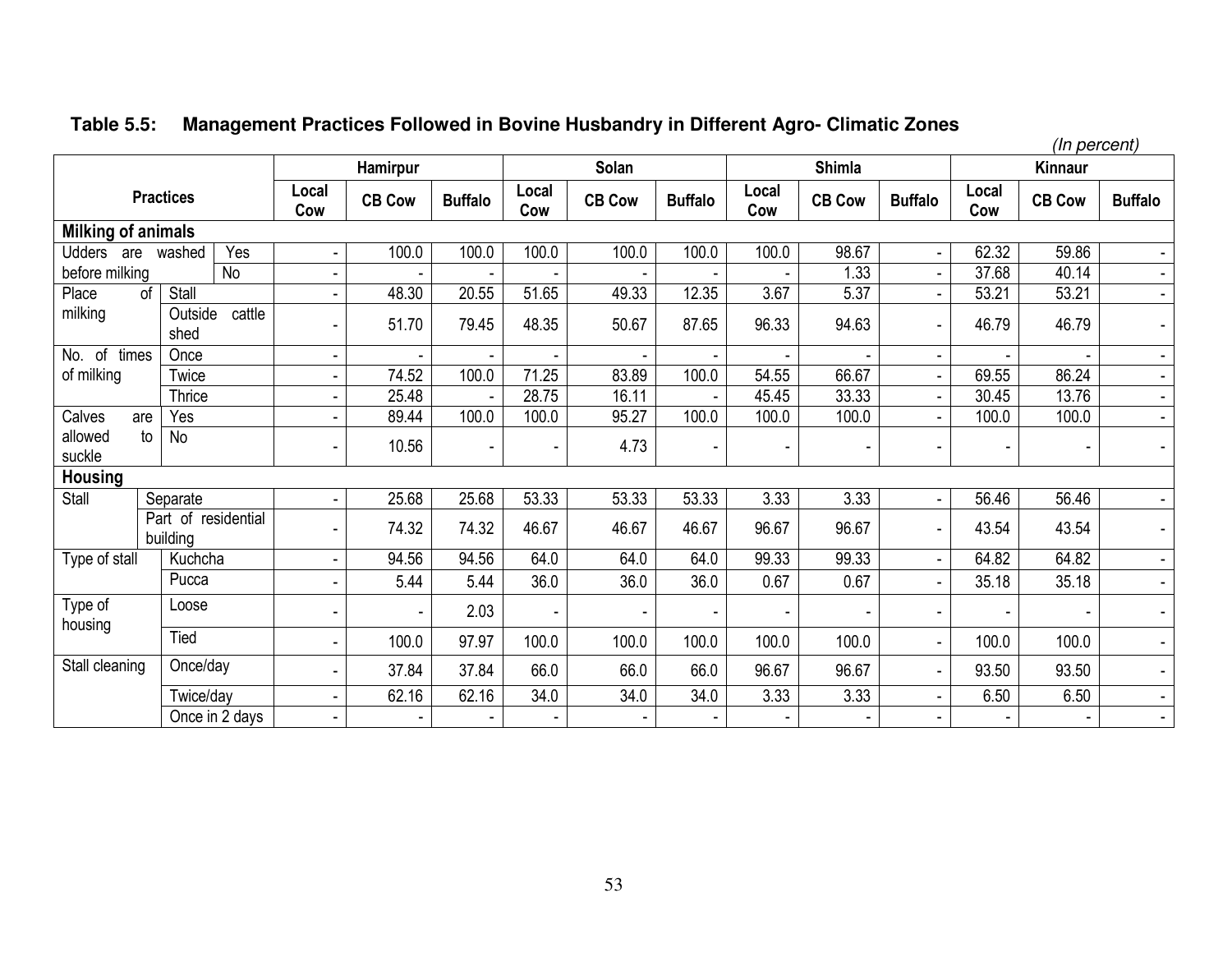# **Table 5.5: Contd.**

|                        |             |                         |                          |               |                |                          |               |                |              |               |                |                          |               | (In percent)   |
|------------------------|-------------|-------------------------|--------------------------|---------------|----------------|--------------------------|---------------|----------------|--------------|---------------|----------------|--------------------------|---------------|----------------|
|                        |             |                         |                          | Hamirpur      |                |                          | Solan         |                |              | <b>Shimla</b> |                |                          | Kinnaur       |                |
| <b>Practices</b>       |             |                         | <b>Local Cow</b>         | <b>CB Cow</b> | <b>Buffalo</b> | Local<br>Cow             | <b>CB Cow</b> | <b>Buffalo</b> | Local<br>Cow | <b>CB Cow</b> | <b>Buffalo</b> | Local<br>Cow             | <b>CB Cow</b> | <b>Buffalo</b> |
| <b>Animal health</b>   |             |                         |                          |               |                |                          |               |                |              |               |                |                          |               |                |
| Vaccination            |             | Yes<br>for              |                          | 100.0         | 92.28          | 95.67                    | 98.0          | 100.0          | 74.67        | 83.89         |                | 35.67                    | 41.22         |                |
| preventive<br>diseases |             | <b>No</b>               | $\overline{\phantom{a}}$ |               | 7.72           | 4.33                     | 2.0           |                | 25.33        | 16.11         |                | 64.33                    | 58.78         | $\blacksquare$ |
| <b>Diseased</b>        |             | Separately              |                          | 13.65         | 7.69           | 32.74                    | 35.33         | 27.52          | 8.20         | 3.33          |                | 27.45                    | 31.72         | $\sim$         |
| animals<br>tied        | are         | Together<br>with others |                          | 86.35         | 92.31          | 67.26                    | 64.67         | 72.48          | 91.80        | 96.67         |                | 72.55                    | 68.28         | $\blacksquare$ |
| Cleaning done          |             | Yes                     |                          | 100.0         | 97.97          | 100.0                    | 99.33         | 100.0          | 100.0        | 99.33         |                | 100.0                    | 100.0         | $\blacksquare$ |
| after calving          |             | No                      |                          |               | 2.03           | $\overline{\phantom{a}}$ | 0.67          | $\blacksquare$ |              | 0.67          | $\blacksquare$ | ٠                        | $\sim$        | $\sim$         |
| <b>Calf rearing</b>    |             |                         |                          |               |                |                          |               |                |              |               |                |                          |               |                |
| Dehorning              |             | Yes                     |                          | 82.37         | 1.49           | 77.25                    | 71.81         |                | 88.33        | 76.67         | $\blacksquare$ | 43.45                    | 31.97         | $\blacksquare$ |
|                        |             | <b>No</b>               |                          | 17.63         | 98.51          | 22.75                    | 28.19         | 100.0          | 11.67        | 23.33         |                | 56.55                    | 68.03         | $\sim$         |
| Deworming              |             | Yes                     |                          | 59.27         | 48.89          |                          | 2.03          | 77.67          | 5.25         | 2.67          |                | 22.50                    | 29.45         | $\blacksquare$ |
|                        |             | <b>No</b>               |                          | 40.73         | 51.11          | 100.0                    | 97.97         | 22.33          | 94.75        | 97.33         |                | 77.50                    | 70.55         | $\blacksquare$ |
| Vaccination            |             | Yes                     |                          | 93.25         | 94.12          | 78.57                    | 61.74         | 96.75          | 80.00        | 78.00         |                | 34.67                    | 41.01         | $\blacksquare$ |
|                        |             | No                      |                          | 6.75          | 5.88           | 21.43                    | 38.26         | 3.25           | 20.00        | 22.00         |                | 65.33                    | 58.99         | $\blacksquare$ |
| Suckling               |             | Yes                     |                          | 89.44         | 100.0          | 100.0                    | 93.92         | 100.0          | 100.0        | 100.0         |                | 100.0                    | 100.0         | $\blacksquare$ |
|                        |             | No                      |                          | 10.56         |                | $\overline{\phantom{a}}$ | 6.08          |                |              |               |                |                          |               | $\sim$         |
| <b>Marketing</b>       |             |                         |                          |               |                |                          |               |                |              |               |                |                          |               |                |
| Sale<br>of             |             | Cooperative             |                          |               |                |                          |               |                |              |               |                |                          |               |                |
| milk                   | Milk Vendor |                         |                          | 56.27         | 81.58          | 2.45                     | 4.17          | 12.45          | 53.67        | 63.64         |                | $\overline{\phantom{a}}$ |               |                |
|                        |             | Consumer directly       |                          | 43.73         | 16.67          | 97.55                    | 92.5          | 87.55          | 46.33        | 36.36         |                |                          |               | $\sim$         |
|                        | Others      |                         |                          |               | 1.75           |                          | 3.33          |                |              |               |                |                          |               | $\blacksquare$ |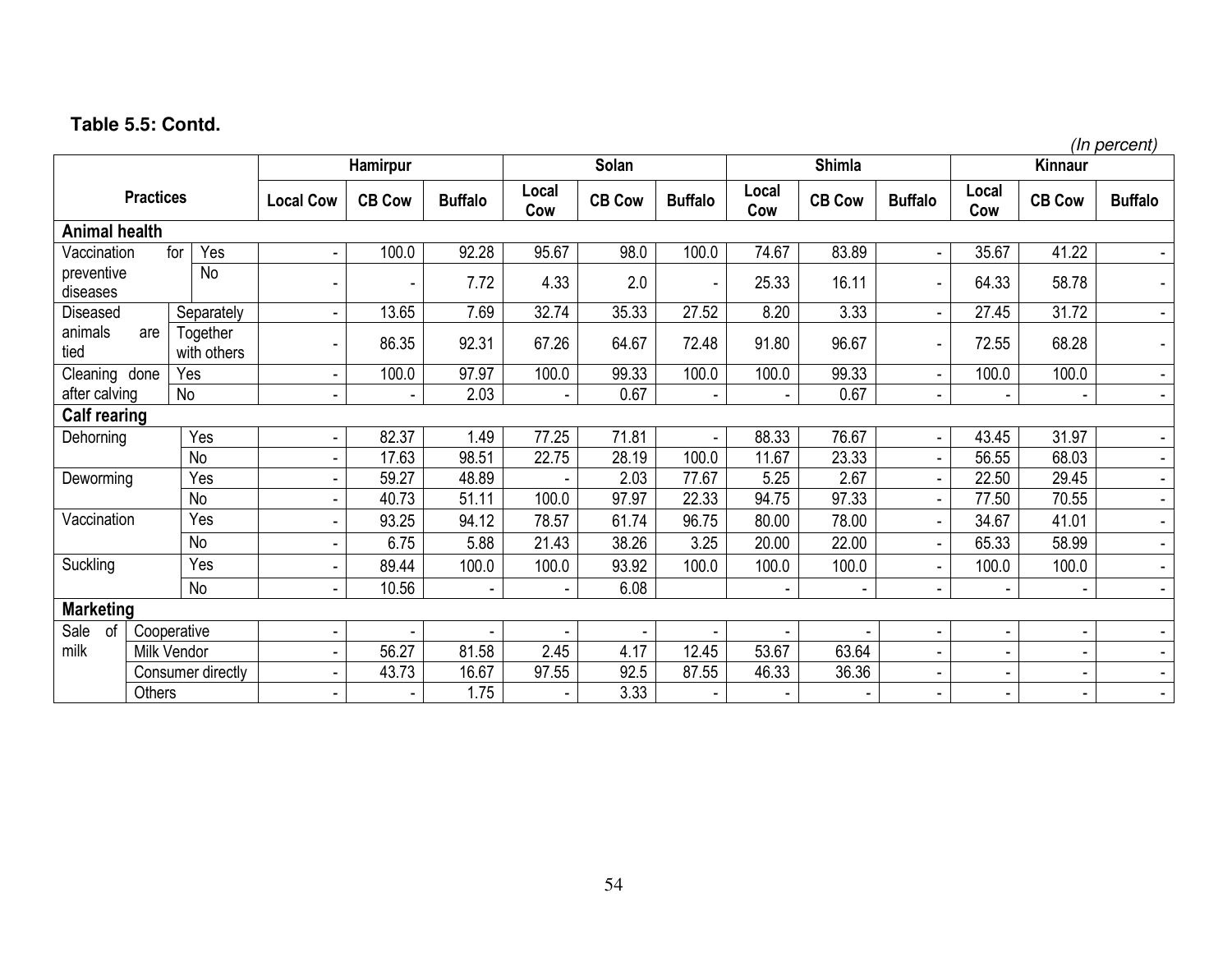# **Table 5.6: Management Practices Followed under different LCPS in Different Agro- Climatic Zones**

|                                 |                        |                  |           |                  |                  |                  |                |                  |                     |                  | (In percent)     |              |                  |
|---------------------------------|------------------------|------------------|-----------|------------------|------------------|------------------|----------------|------------------|---------------------|------------------|------------------|--------------|------------------|
|                                 | <b>Particulars</b>     |                  | Hamirpur  |                  |                  | Solan            |                |                  | <b>Shimla</b>       |                  |                  | Kinnaur      |                  |
|                                 |                        | LCP <sub>1</sub> |           | LCP <sub>2</sub> | LCP <sub>1</sub> | LCP <sub>2</sub> |                | LCP <sub>1</sub> |                     | LCP <sub>2</sub> | LCP <sub>1</sub> |              | LCP <sub>2</sub> |
| <b>Milking of animals</b>       |                        | <b>Buffalo</b>   | CB<br>Cow | <b>Buffalo</b>   | <b>CB Cow</b>    | <b>CB Cow</b>    | <b>Buffalo</b> | <b>CB Cow</b>    | Local<br><b>COW</b> | <b>CB Cow</b>    | <b>CB Cow</b>    | Local<br>cow | <b>CB Cow</b>    |
| Udders are washed               | Yes                    | 100.0            | 100.0     | 100.0            | 100.0            | 100.0            | 100.0          | 100.0            | 100.0               | 95.85            | 62.27            | 60.33        | 57.25            |
| before milking                  | <b>No</b>              |                  |           |                  |                  |                  |                |                  |                     | 4.15             | 37.73            | 39.67        | 42.75            |
|                                 | Stall                  | 19.12            | 47.67     | 19.83            |                  |                  | 13.28          |                  | 4.21                | 4.87             |                  |              |                  |
| Place of milking                |                        |                  |           |                  | 53.33            | 47.33            |                | 6.59             |                     |                  | 59.30            | 55.28        | 51.37            |
|                                 | Outside<br>cattle shed | 80.88            | 52.33     | 80.17            | 46.67            | 52.67            | 86.72          | 93.41            | 95.79               | 95.13            | 40.70            | 44.72        | 48.63            |
| of<br>No.<br>times              | of<br>Once             |                  |           |                  |                  |                  |                |                  |                     |                  |                  |              | $\sim$           |
| milking                         | Twice                  | 100.0            | 73.25     | 100.0            | 73.33            | 88.67            | 100.0          | 56.04            | 57.33               | 71.25            | 86.31            | 68.27        | 86.33            |
|                                 | Thrice                 |                  | 26.75     |                  | 26.67            | 11.33            |                | 43.96            | 42.67               | 28.75            | 13.69            | 31.73        | 13.67            |
| Calves are allowed<br>to suckle | Yes                    | 100.0            | 91.33     | 100.0            | 94.67            | 95.90            | 100.0          | 100.0            | 100.0               | 100.0            | 100.0            | 100.0        | 100.0            |
|                                 | No                     | $\blacksquare$   | 8.67      | $\blacksquare$   | 5.33             | 4.10             | $\sim$         |                  | $\blacksquare$      | ÷.               |                  |              | $\sim$           |
| <b>Housing</b>                  |                        |                  |           |                  |                  |                  |                |                  |                     |                  |                  |              |                  |
| Stall                           | Separate               | 24.26            | 25.21     | 25.21            | 50.67            | 54.67            | 54.67          | 2.20             | 3.95                | 3.95             | 48.67            | 57.33        | 57.33            |
|                                 | Part of                |                  |           |                  |                  |                  |                |                  |                     |                  |                  |              |                  |
|                                 | residential            | 75.74            | 74.79     | 74.79            | 49.33            | 45.33            | 45.33          | 97.80            | 96.05               | 96.05            | 51.33            | 42.67        | 42.67            |
|                                 | building               |                  |           |                  |                  |                  |                |                  |                     |                  |                  |              |                  |
| Type of stall                   | Kuchcha                | 94.07            | 93.27     | 93.27            | 64.0             | 64.0             | 64.0           | 100.0            | 99.33               | 99.33            | 62.75            | 65.50        | 65.50            |
|                                 | Pucca                  | 5.93             | 6.73      | 6.73             | 36.0             | 36.0             | 36.0           |                  | 0.67                | 0.67             | 37.25            | 34.50        | 34.50            |
| Type of                         | Loose                  | 2.21             |           | 2.18             |                  |                  |                |                  |                     |                  |                  |              |                  |
| housing                         | Tied                   | 97.79            | 100.0     | 97.82            | 100.0            | 100.0            | 100.0          | 100.0            | 100.0               | 100.0            | 100.0            | 100.0        | 100.0            |
| Stall cleaning                  | Once/day               | 36.76            | 38.52     | 38.52            | 69.33            | 65.50            | 65.50          | 96.70            | 96.33               | 96.33            | 95.00            | 91.27        | 91.27            |
|                                 | Twice/day              | 63.24            | 61.48     | 61.48            | 30.67            | 34.50            | 34.50          | 3.30             | 3.67                | 3.67             | 5.00             | 8.73         | 8.73             |
|                                 | Once in 2 days         |                  |           |                  |                  |                  |                |                  |                     |                  |                  |              | $\sim$           |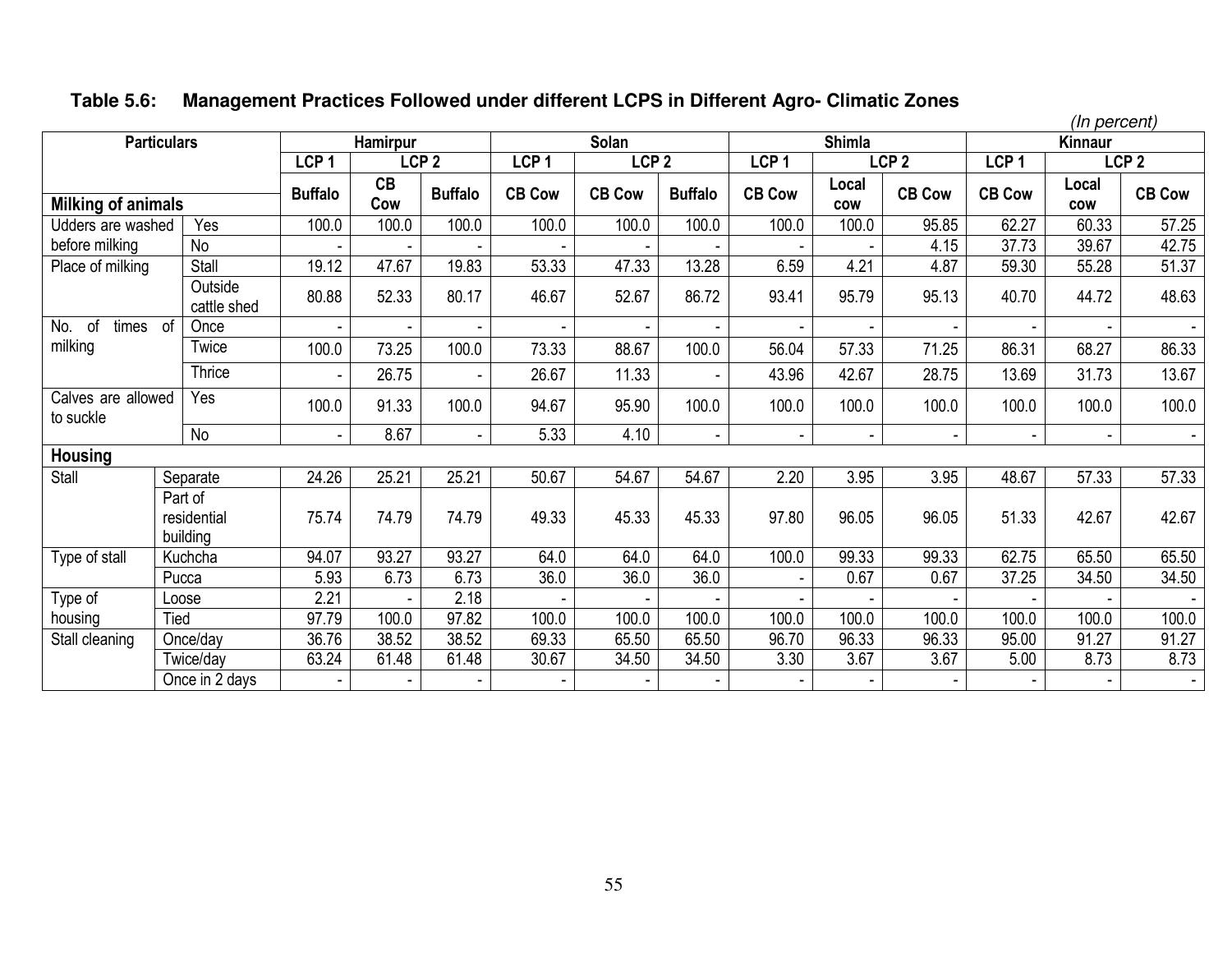|                        |                         |                          |           |                  |                  |                  |                |                  |                          |                          |                  |              | (Percent)        |
|------------------------|-------------------------|--------------------------|-----------|------------------|------------------|------------------|----------------|------------------|--------------------------|--------------------------|------------------|--------------|------------------|
| <b>Particulars</b>     |                         |                          | Hamirpur  |                  |                  | Solan            |                |                  | <b>Shimla</b>            |                          |                  | Kinnaur      |                  |
|                        |                         | LCP <sub>1</sub>         |           | LCP <sub>2</sub> | LCP <sub>1</sub> | LCP <sub>2</sub> |                | LCP <sub>1</sub> |                          | LCP <sub>2</sub>         | LCP <sub>1</sub> |              | LCP <sub>2</sub> |
| <b>Animal health</b>   |                         | <b>Buffalo</b>           | CB<br>Cow | <b>Buffalo</b>   | <b>CB Cow</b>    | <b>CB Cow</b>    | <b>Buffalo</b> | <b>CB Cow</b>    | Local<br><b>COW</b>      | <b>CB Cow</b>            | <b>CB Cow</b>    | Local<br>cow | <b>CB Cow</b>    |
| for<br>Vaccination     | Yes                     | 97.04                    | 100.0     | 89.22            | 98.67            | 97.33            | 100.0          | 95.56            | 71.21                    | 75.25                    | 38.11            | 36.25        | 42.67            |
| preventive<br>diseases | No                      | 2.96                     |           | 10.78            | 1.33             | 2.67             |                | 4.44             | 28.79                    | 24.75                    | 61.89            | 63.75        | 57.33            |
| animals<br>Diseased    | Separately              | 6.87                     | 14.28     | 9.67             | 34.67            | 36.08            | 28.67          | 2.20             | 7.37                     | 4.25                     | 32.50            | 28.10        | 32.33            |
| are tied               | Together<br>with others | 93.13                    | 85.72     | 90.33            | 65.33            | 63.92            | 71.33          | 97.80            | 92.63                    | 95.75                    | 67.50            | 71.90        | 67.67            |
| Cleaning done after    | Yes                     | 97.79                    | 100.0     | 98.05            | 100.0            | 99.00            | 100.0          | 100.0            | 100.0                    | 99.05                    | 100.0            | 100.0        | 100.0            |
| calving                | <b>No</b>               | 2.21                     |           | 1.95             |                  | 1.00             |                |                  |                          | 0.95                     |                  |              | $\blacksquare$   |
| <b>Calf rearing</b>    |                         |                          |           |                  |                  |                  |                |                  |                          |                          |                  |              |                  |
| Dehorning              | Yes                     | 1.63                     | 81.73     | 1.10             | 93.33            | 62.25            |                | 84.50            | 82.33                    | 82.56                    | 35.65            | 41.00        | 28.47            |
|                        | <b>No</b>               | 98.37                    | 18.27     | 98.90            | 6.67             | 37.75            | 100.0          | 15.50            | 17.67                    | 17.44                    | 64.35            | 59.00        | 71.53            |
| Deworming              | Yes                     | 49.60                    | 58.25     | 47.50            | 4.00             | 1.33             | 75.20          | 1.10             | 5.25                     | 3.45                     | 31.45            | 25.67        | 28.50            |
|                        | <b>No</b>               | 50.40                    | 41.75     | 52.50            | 96.00            | 98.67            | 24.80          | 98.90            | 94.75                    | 96.55                    | 68.55            | 74.33        | 71.50            |
| Vaccination            | Yes                     | 95.20                    | 94.75     | 94.05            | 64.00            | 60.25            | 97.60          | 95.60            | 79.10                    | 71.56                    | 43.50            | 36.00        | 40.75            |
|                        | <b>No</b>               | 4.80                     | 5.25      | 5.95             | 36.00            | 39.75            | 2.40           | 4.40             | 20.90                    | 28.44                    | 56.50            | 64.00        | 59.25            |
| Suckling               | Yes                     | 100.0                    | 87.67     | 100.0            | 96.00            | 91.67            | 100.0          | 100.0            | 100.0                    | 100.0                    | 100.0            | 100.0        | 100.0            |
|                        | No                      | $\overline{\phantom{a}}$ | 12.33     | $\sim$           | 4.00             | 8.33             |                |                  | $\overline{\phantom{a}}$ | $\overline{\phantom{a}}$ | $\blacksquare$   | ۰            |                  |
| <b>Marketing</b>       |                         |                          |           |                  |                  |                  |                |                  |                          |                          |                  |              |                  |
| Sale of milk           | Cooperative             |                          |           |                  |                  |                  |                |                  |                          | $\blacksquare$           |                  |              |                  |
|                        | Milk Vendor             | 81.55                    | 58.75     | 81.67            | 5.71             | 3.27             | 12.05          |                  |                          |                          |                  |              |                  |
|                        | Consumer<br>directly    | 16.50                    | 41.25     | 16.25            | 90.00            | 94.56            | 87.95          | 58.82            | 56.00                    | 65.75                    |                  |              |                  |
|                        | Others                  | 1.95                     |           | 2.08             | 4.29             | 2.17             |                | 41.18            | 44.0                     | 34.25                    |                  |              |                  |

# **Table 5.6: Contd.**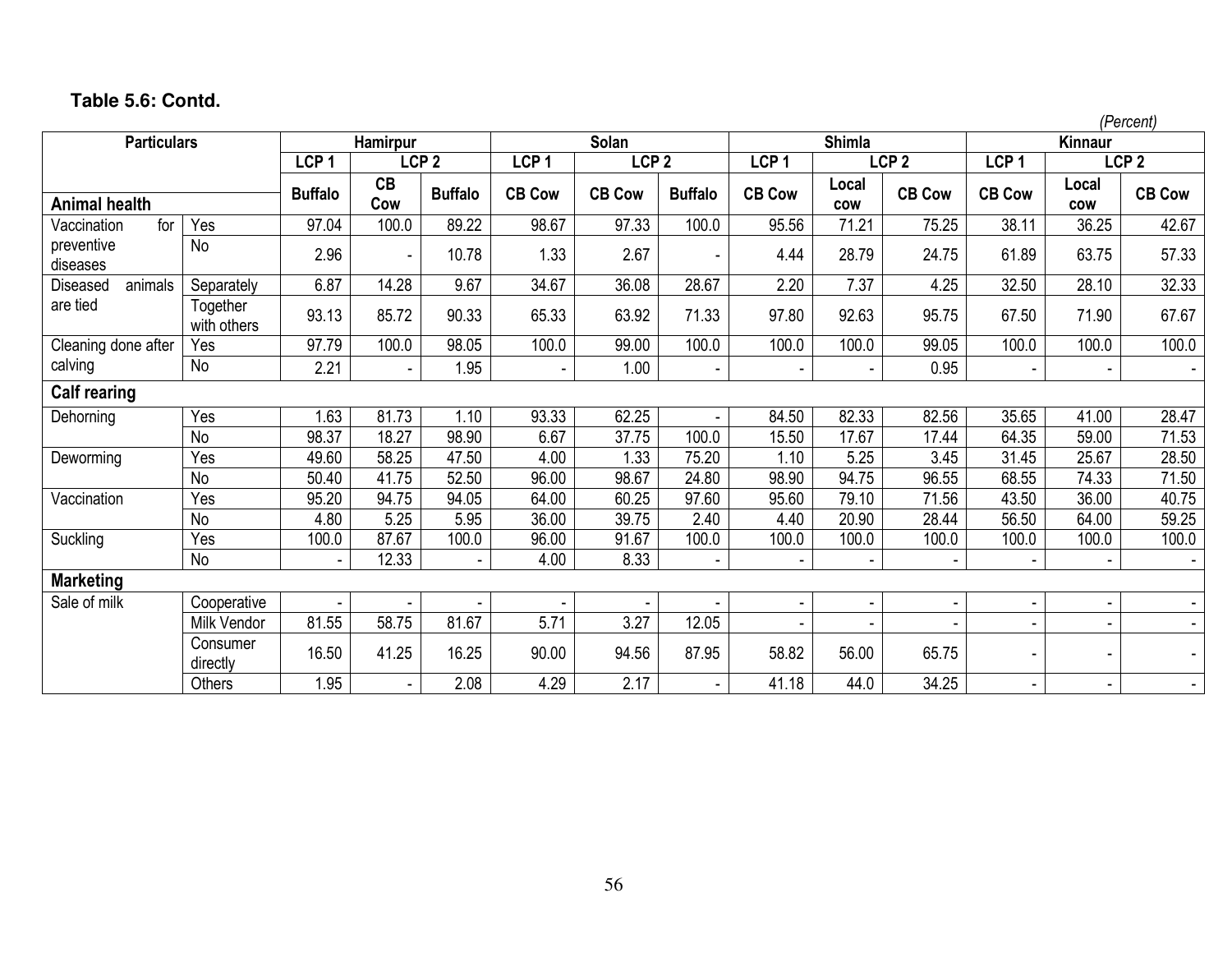# **Chapter-6**

# **ECONOMIC CHARACTERISTICS AND PRODUCTIVITY OF VARIOUS LIVESTOCK AND CROPS**

### **6.1 Production Traits**

 The production traits of dairy animals are apparently closely inter-woven with the success of dairy enterprise. Therefore, the production traits such as age at first calving, lactation length, dry period, inter-calving period, average lactation yield and average daily milk yield per milch animal of different breeds have been studied. Besides this, some ancillary parameters viz. breed wise number of in milk/milch animals, conception rate, which have a crucial role in the economics of milk production, have also been worked out. Delayed maturity of the animals is one of the major factors responsible for the uneconomic nature of dairying. Earlier an animal attains the age of maturity and calves, the repayment for unproductive period form date of birth to the age at first calving begins earliest. The production traits of cows and buffaloes reared in different agroclimatic zones of Himachal Pradesh are analysed and revealed in Table 6.1. It is found that, age at first calving in case of crossbred cow is 2.56, 3.35, 3.61 and 2.85 years in Hamirpur, Solan, Shimla & Kinnaur respectively. It is much earlier than in case of buffalo, which is 3.92, 4.21 in Hamirpur & Solan respectively, followed by local cow, 4.7, 4.7, 3.8 years in Solan, Shimla & Kinnaur respectively. The calving interval of crossbred cow is estimated as 315, 380, 410 and 420 days in Hamirpur Solan, Shimla & Kinnaur respectively, out of which for 205, 224, 213 and 274 days it remains in milk and rest of the days in dry period. Contrary to this, calving interval in local cow is 450, 480 and 485 days in Solan, Shimla & Kinnaur respectively out of which for 284, 236 and 218 days it remains in milk and rest of the days in dry period. It is observed that crossbred cow has the longest lactation period, shortest dry period, as well as short inter calving period and lowest age at first calving as compared to local cow. The calving interval in case of buffaloes is 310 and 350 days in Hamirpur and Solan respectively out of which for 191 and 208 days it remains in milk and rest of the days in dry period. Similarly the analysis of the production traits of dairy animals under different livestock- crop production systems in different agro-climatic zones is revealed in Table 6.2.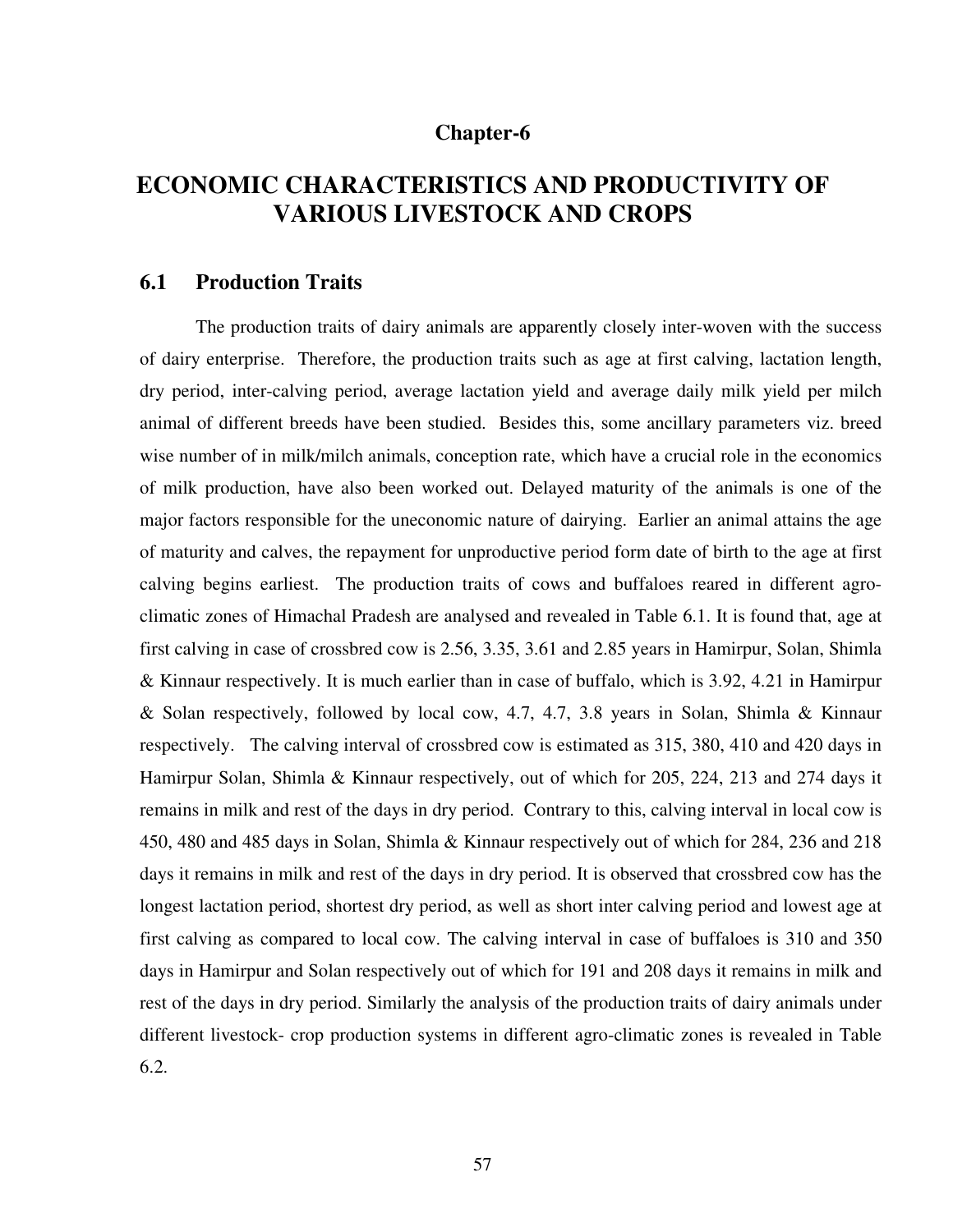| <b>Particulars</b>           |                      | Hamirpur | Solan   | <b>Shimla</b> | Kinnaur | <b>HP</b> |
|------------------------------|----------------------|----------|---------|---------------|---------|-----------|
|                              | <b>Local Cow</b>     |          | 4.7     | 4.7           | 3.8     | 4.4       |
| Age at First Calving (Years) | <b>Crossbred Cow</b> | 2.56     | 3.35    | 3.61          | 2.85    | 3.09      |
|                              | <b>Buffalo</b>       | 3.92     | 4.21    |               |         | 4.06      |
|                              | Local Cow            |          | 284.0   | 236.0         | 218.0   | 246.0     |
| Lactation Length (days)      | <b>Crossbred Cow</b> | 205.14   | 224.3   | 213.33        | 274.18  | 229.24    |
|                              | <b>Buffalo</b>       | 190.66   | 208.14  |               |         | 194.40    |
|                              | Local Cow            |          | 110     | 105           | 120     | 112       |
| Dry Period (days)            | <b>Crossbred Cow</b> | 119      | 142     | 88            | 90      | 91        |
|                              | <b>Buffalo</b>       | 87       | 90      |               | ۰       | 89        |
|                              | Local Cow            |          | 450     | 480           | 485     | 472       |
| Calving Interval (days)      | <b>Crossbred Cow</b> | 315      | 380     | 410           | 420     | 381       |
|                              | <b>Buffalo</b>       | 310      | 350     |               |         | 450       |
|                              | Local Cow            |          | 2.09    | 2.22          | 2.07    | 2.13      |
| Milking Average (Lit./day)   | <b>Crossbred Cow</b> | 4.71     | 5.03    | 5.00          | 2.89    | 4.41      |
|                              | <b>Buffalo</b>       | 4.86     | 4.09    |               |         | 4.47      |
| <b>Lactation Yield</b>       | Local Cow            |          | 593.56  | 523.92        | 451.26  | 522.91    |
| (Lit.)                       | <b>Crossbred Cow</b> | 966.21   | 1128.23 | 1066.65       | 792.38  | 988.37    |
|                              | <b>Buffalo</b>       | 723.02   | 706.34  |               | ÷,      | 714.68    |
|                              | Local Cow            |          | 2.93    | 3.14          | 2.75    | 2.94      |
| Peak Yield (Lit.)            | <b>Crossbred Cow</b> | 5.90     | 7.37    | 7.25          | 4.04    | 6.14      |
|                              | <b>Buffalo</b>       | 6.00     | 6.51    |               |         | 6.25      |

# **Table 6.1: Production Traits of Dairy Animals in Different Agro-Climatic Zones**

# **Table 6.2: Production Traits of Dairy Animals under different LCPS in Different Agro-Climatic Zones**

| <b>Particulars</b>     |                | <b>Hamirpur</b>  |                  | <b>Solan</b>             |                  |                          | <b>Shimla</b>    | <b>Kinnaur</b>   |                  |
|------------------------|----------------|------------------|------------------|--------------------------|------------------|--------------------------|------------------|------------------|------------------|
|                        |                | LCP <sub>1</sub> | LCP <sub>2</sub> | LCP <sub>1</sub>         | LCP <sub>2</sub> | LCP <sub>1</sub>         | LCP <sub>2</sub> | LCP <sub>1</sub> | LCP <sub>2</sub> |
| Age at First           | Local Cow      |                  |                  |                          |                  |                          | 4.61             |                  | 3.71             |
| Calving                | CB Cow         |                  | 2.97             | 3.41                     | 3.30             | 3.77                     | 3.54             | 2.86             | 2.84             |
| (Years)                | <b>Buffalo</b> | 3.85             | 4.01             | $\overline{\phantom{a}}$ | 4.06             |                          |                  |                  |                  |
| Lactation              | Local Cow      |                  |                  | $\overline{a}$           |                  |                          | 231              |                  | 221              |
| Length (days)          | CB Cow         | $\blacksquare$   | 210.0            | 224.33                   | 224.27           | 218                      | 209              | 281.53           | 276              |
|                        | <b>Buffalo</b> | 191.52           | 187.50           | $\blacksquare$           | 192.00           | $\overline{\phantom{a}}$ |                  |                  |                  |
| Dry Period             | Local Cow      |                  |                  | $\overline{\phantom{0}}$ |                  |                          | 110              |                  | 120              |
| (days)                 | CB Cow         |                  | 90               | 137                      | 148              | 85                       | 90               | 90               | 92               |
|                        | <b>Buffalo</b> | 89               | 94               | $\overline{\phantom{a}}$ | 95               | $\blacksquare$           |                  | ä,               |                  |
| Calving                | Local Cow      | -                |                  | -                        |                  |                          | 450              |                  | 470              |
| Interval (days)        | CB Cow         |                  | 295              | 381                      | 390              | 410                      | 420              | 410              | 420              |
|                        | <b>Buffalo</b> | 310              | 315              | $\overline{\phantom{a}}$ | 365              |                          |                  |                  |                  |
| Milking                | Local Cow      |                  |                  |                          |                  |                          | 2.25             |                  | 2.05             |
| Average                | CB Cow         |                  | 4.74             | 5.10                     | 5.00             | 5.36                     | 5.15             | 2.61             | 2.80             |
| (Lit./day)             | <b>Buffalo</b> | 4.91             | 4.75             | $\overline{\phantom{a}}$ | 4.69             |                          |                  |                  |                  |
| <b>Lactation Yield</b> | Local Cow      |                  |                  |                          |                  | $\blacksquare$           | 519.75           |                  | 453.05           |
| (Lit.)                 | CB Cow         | Ξ.               | 995.40           | 1144.08                  | 1121.35          | 1168.48                  | 1076.35          | 734.79           | 772.80           |
|                        | <b>Buffalo</b> | 940.36           | 890.62           | $\frac{1}{2}$            | 900.48           |                          |                  |                  |                  |
| Peak Yield             | Local Cow      |                  |                  |                          |                  |                          | 3.20             |                  | 2.81             |
| (Lit.)                 | CB Cow         |                  | 6.00             | 7.63                     | 7.45             | 7.79                     | 7.10             | 4.00             | 4.05             |
|                        | <b>Buffalo</b> | 6.15             | 6.08             | ۰                        | 6.75             |                          |                  |                  |                  |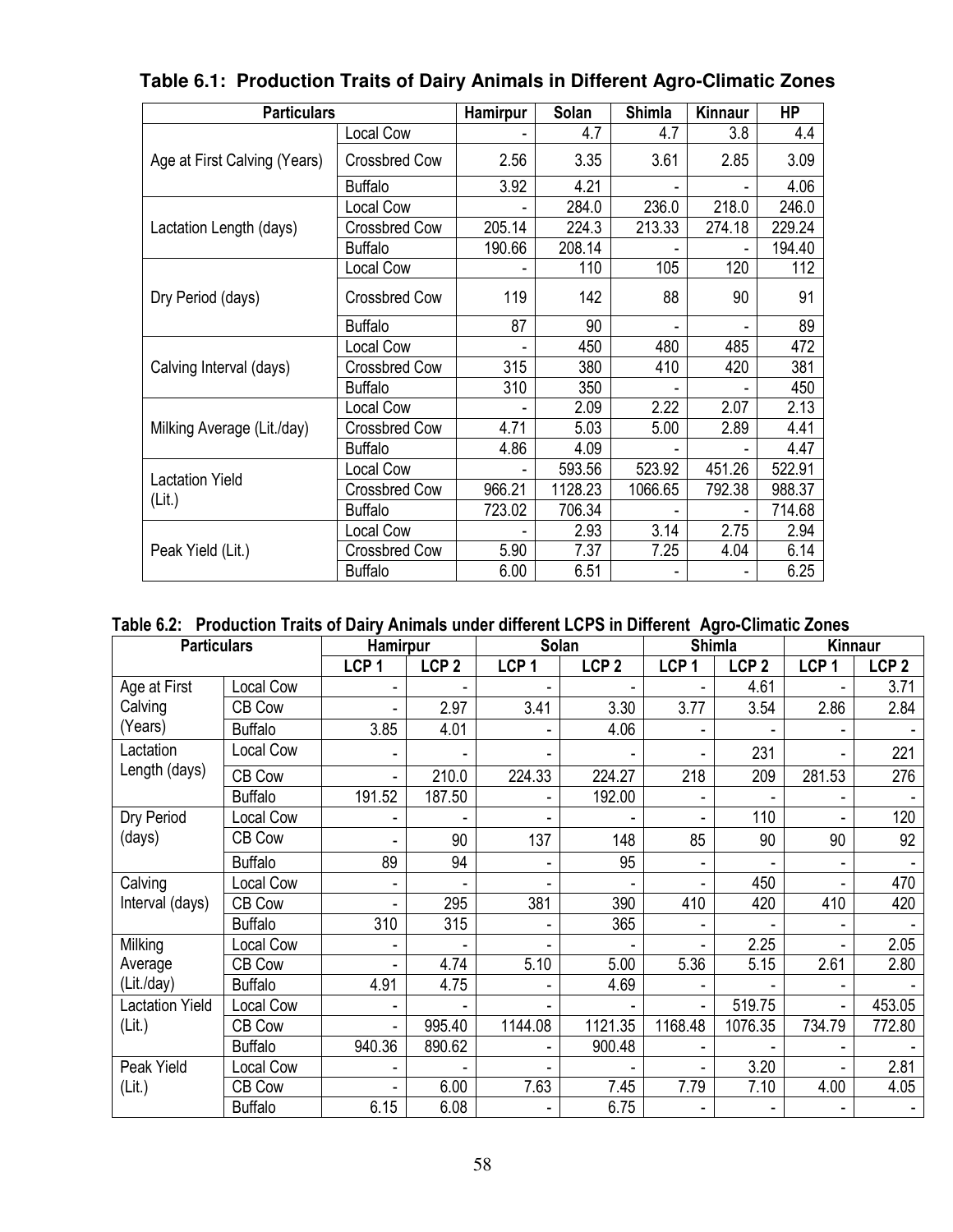### **6.2 Production of Milk on Sampled Farms**

 As revealed from Table 6.1, the milk yield in crossbred cow is 4.71, 5.03, 5 and 2.89 litres per day in Hamirpur Solan, Shimla & Kinnaur respectively, which is much higher than that of local cow yield of 2.09, 2.22 and 2.07 litres per day in Solan, Shimla & Kinnaur respectively. In case of buffalo, the milk yield is 4.86 and 4.09 lts/day in Hamirpur and Solan respectively. Total lactation yield is much higher in case of crossbred cow followed by buffalo and local cow. Table 6.3 reveals average productivity of lactating and milch animals in different agro- climatic zones of Himachal Pradesh. Perusal of the results reveals that the crossbred cow is the most promising bovine kept by the farmers in all the zones. Similar is the case of different livestock- crop production systems as revealed in Table 6.4.

|                       |                | <b>Lactating Animals</b>                |        |                | <b>Milch Animals</b>    | Goat         |           |              |
|-----------------------|----------------|-----------------------------------------|--------|----------------|-------------------------|--------------|-----------|--------------|
| <b>Zones/District</b> | <b>Buffalo</b> | <b>Crossbred</b><br>Local<br>Cow<br>Cow |        | <b>Buffalo</b> | <b>Crossbred</b><br>Cow | Local<br>Cow | Lactating | <b>Milch</b> |
| Hamirpur              | 892.62         | 1210.33                                 |        | 723.02         | 966.21                  |              |           |              |
| Solan                 | 1124.28        | 1653.09                                 | 832.12 | 706.34         | 1128.33                 | 593.56       |           |              |
| <b>Shimla</b>         |                | 1546.64                                 | 741.04 | ٠              | 1066.65                 | 523.92       |           |              |
| <b>Kinnaur</b>        |                | 1107.69                                 | 599.5  |                | 792.38                  | 451.26       | 135.00    |              |
| Himachal<br>Pradesh   | 1004.52        | 1407.53                                 | 723.24 | 718.51         | 1010.95                 | 523.98       | 135.00    |              |

**Table 6.3: Average Productivity of Lactating and Milch Animals in Different Agro-Climate Zones** 

#### **Table 6.4: Average Productivity of Lactating and Milch Animals under different LCPS in Different Agro-Climate Zones**

| Zones/          | <b>LCP</b>       |                          | <b>Lactating Animals</b> |                  | <b>Milch Animals</b> |                         |                  |  |  |
|-----------------|------------------|--------------------------|--------------------------|------------------|----------------------|-------------------------|------------------|--|--|
| <b>District</b> | <b>SYSTEM</b>    | <b>Buffalo</b>           | <b>Crossbred</b><br>Cow  | <b>Local Cow</b> | <b>Buffalo</b>       | <b>Crossbred</b><br>Cow | <b>Local Cow</b> |  |  |
| Hamirpur        | LCP <sub>1</sub> | 934.80                   |                          |                  | 940.36               |                         |                  |  |  |
|                 | LCP <sub>2</sub> | 860.32                   | 1260.00                  |                  | 890.62               | 995.4                   |                  |  |  |
| Solan           | LCP <sub>1</sub> |                          | 1711.64                  |                  |                      | 1144.08                 |                  |  |  |
|                 | LCP <sub>2</sub> | 1093.50                  | 1670.81                  |                  | 900.48               | 1121.35                 |                  |  |  |
| <b>Shimla</b>   | LCP <sub>1</sub> |                          | 1698.22                  |                  |                      | 1168.48                 |                  |  |  |
|                 | LCP <sub>2</sub> |                          | 1483.90                  | 739.20           | ۰                    | 1076.35                 | 519.75           |  |  |
| <b>Kinnaur</b>  | LCP <sub>1</sub> |                          | 1126.12                  |                  |                      | 734.79                  |                  |  |  |
|                 | LCP <sub>2</sub> | $\overline{\phantom{0}}$ | 1117.80                  | 621.01           | -                    | 772.80                  | 453.05           |  |  |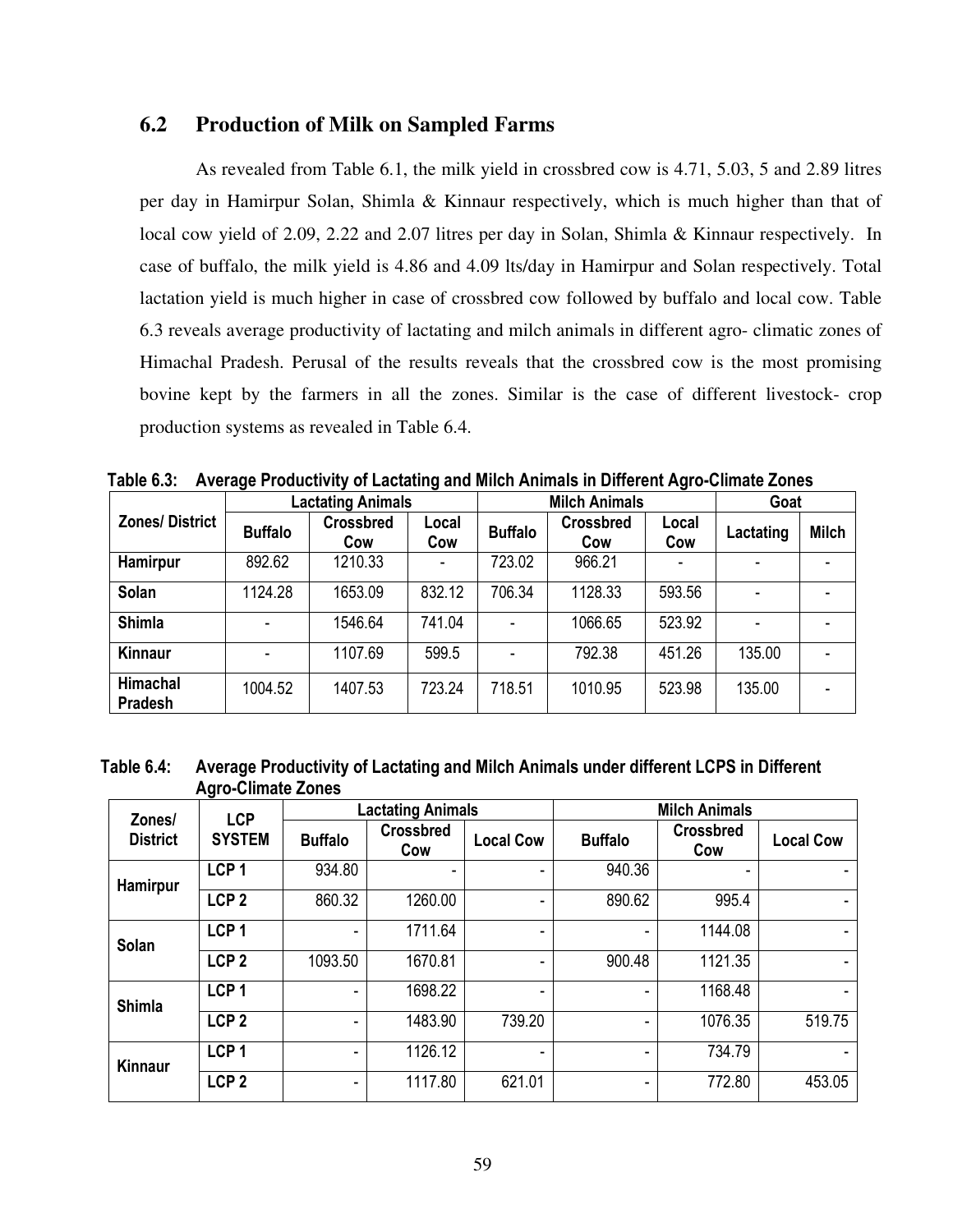#### **6.3 Production, consumption and marketed surplus of milk**

 The quantity of milk produced and its consumption pattern in different agro- climatic zones are analysed in Table 6.5. Per capita milk consumption is highest in Solan whereas in other zones, it is much lower than State average. This can be positively correlated to the milk sold as the percentage of total production, which is highest in district Hamirpur followed by Shimla and Solan. In district Kinnaur the total production of milk is utilized by the households. Still, the per capita consumption of milk in Kinnaur is very low, 223.48 gms daily. This is due to the low productivity of milch animals. Table 6.6 reveals the quantity of milk produced and its consumption pattern under different livestock- crop production systems in different agro- climatic zones. On an average, per capita availability of milk is relatively higher in LCPS 1 than that of LCPS 2 except in Solan district, where LCPS 2 has higher per capita availability of milk.

### **6.4 Marketing of milk**

 Distribution of milk to marketing agencies is given in Table 6.7. The analysis indicates that direct sale of milk to the consumers is the best scenario in Solan and Milk vendor in Hamirpur and Shimla. Village Dairy Co-operatives are non- functional in all the zones. There is a slight variation in the price paid by different agencies. Distribution of milk to various marketing agencies under different livestock- crop production systems in different agro- climatic zones is revealed in Table 6.8.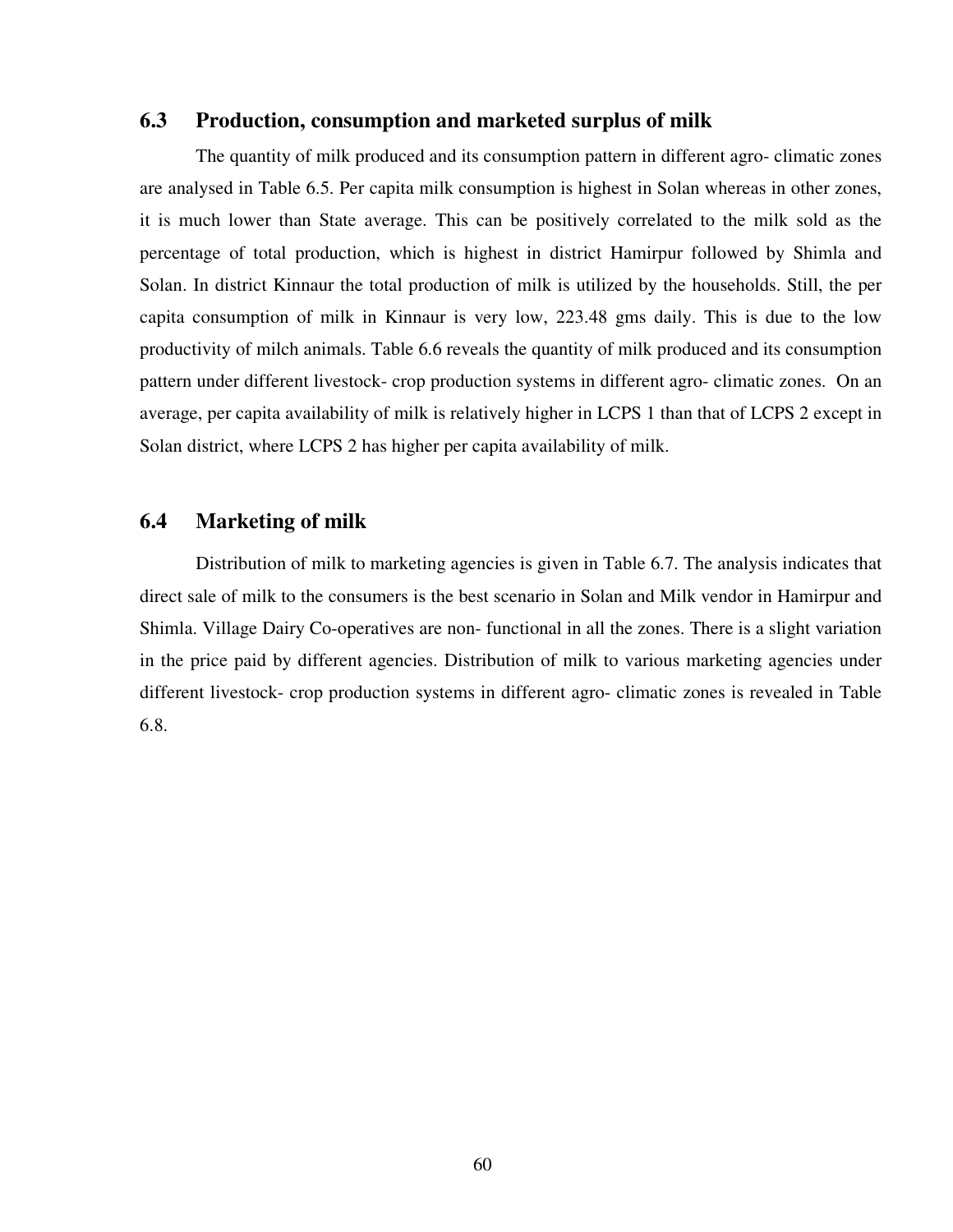|                                   |      |                              |       |                                                                     |      |      |                  |              |                          |                             |                          |                                         | (Qty. in litres/day)              |
|-----------------------------------|------|------------------------------|-------|---------------------------------------------------------------------|------|------|------------------|--------------|--------------------------|-----------------------------|--------------------------|-----------------------------------------|-----------------------------------|
| Zone/<br><b>District</b>          |      | <b>Total Milk Production</b> |       | Milk utilized in the<br>household (Its.)<br>As fluid<br>For product |      |      | <b>Milk Sold</b> |              |                          | Sale price of milk<br>(Rs.) |                          | <b>Milk Sold</b><br>as %age to<br>total | Per capita<br>milk<br>consumption |
|                                   | Cow  | Buff.                        | Total |                                                                     |      | Cow  | Buff.            | <b>Total</b> | Cow                      | Buff.                       | <b>Mix</b>               | production                              | (gm.)                             |
| <b>Hamirpur</b>                   | 4.27 | 4.88                         | 9.15  | 2.03                                                                | 1.40 | 2.20 | 3.52             | 5.72         | 9.75                     | 15.00                       | $\overline{\phantom{0}}$ | 62.51                                   | 317.68                            |
| Solan                             | 6.42 | 5.10                         | 11.52 | 4.42                                                                | 4.49 | 1.50 | .11              | 2.61         | 10.0                     | 12.75                       | $\overline{\phantom{0}}$ | 22.66                                   | 712.90                            |
| <b>Shimla</b>                     | 5.56 | $\blacksquare$               | 5.56  | 2.12                                                                | 1.25 | 2.19 | -                | 2.19         | 10.94                    | $\overline{\phantom{0}}$    | $\overline{\phantom{0}}$ | 39.39                                   | 375.22                            |
| <b>Kinnaur</b>                    | 3.82 | ۰.                           | 3.82  | 1.58                                                                | 2.24 |      |                  |              | $\overline{\phantom{0}}$ | $\overline{\phantom{0}}$    |                          | ۰                                       | 223.48                            |
| <b>Himachal</b><br><b>Pradesh</b> | 5.02 | 2.49                         | 7.51  | 2.54                                                                | 2.34 | 1.47 | 1.16             | 2.63         | 10.23                    | 13.87                       | $\overline{\phantom{0}}$ | 35.02                                   | 401.26                            |

# **Table6.5: Production, Consumption and Marketed Surplus of Milk in Different Agro-Climatic Zone/District**

# **Table 6.6: Production, Consumption and Marketed Surplus of Milk under LCPS in Different Agro-Climatic Zone/District**

*(Qty. in litres/day)* 

| Zone/<br><b>District</b> | <b>LCP</b>       |      | <b>Total Milk Production</b> |       |          | Milk utilized in the<br>household (Its.) |                          | <b>Milk Sold</b>         |                          |                          | Sale price of milk (Rs.) |       | <b>Milk Sold as</b>         | Per capita milk      |
|--------------------------|------------------|------|------------------------------|-------|----------|------------------------------------------|--------------------------|--------------------------|--------------------------|--------------------------|--------------------------|-------|-----------------------------|----------------------|
|                          | <b>SYSTEM</b>    | Cow  | Buff.                        | Total | As fluid | For<br>product                           | Cow                      | Buff.                    | <b>Total</b>             | Cow                      | Buff.                    | Total | %age to total<br>production | consumption<br>(gm.) |
| Hamirpur                 | LCP <sub>1</sub> |      | 5.35                         | 5.35  | 1.67     | 0.95                                     | $\overline{\phantom{a}}$ | 2.73                     | 2.73                     | $\overline{\phantom{a}}$ | 15.0                     | 15.00 | 51.03                       | 278.33               |
|                          | LCP <sub>2</sub> | 4.12 | 4.91                         | 9.03  | 2.00     | 1.32                                     | 2.19                     | 3.52                     | 5.71                     | 9.75                     | 15.0<br>0                | 12.38 | 63.23                       | 166.67               |
|                          | LCP <sub>1</sub> | 7.29 | $\overline{\phantom{0}}$     | 7.29  | 2.59     | 3.41                                     | 1.29                     | $\sim$                   | .29                      | 10.40                    | $\blacksquare$           | 10.40 | 17.69                       | 420.45               |
| Solan                    | LCP <sub>2</sub> | 6.58 | 5.72                         | 12.30 | 4.38     | 4.08                                     | 1.97                     | .87                      | 3.84                     | 9.80                     | 12.7<br>5                | 11.27 | 31.22                       | 646.97               |
| <b>Shimla</b>            | LCP <sub>1</sub> | 6.75 |                              | 6.75  | 2.80     | 1.67                                     | 2.28                     | $\overline{\phantom{0}}$ | 2.28                     | 12.00                    | $\sim$                   | 12.00 | 33.77                       | 509.09               |
|                          | LCP <sub>2</sub> | 5.10 |                              | 5.10  | 1.80     | 1.45                                     | 1.85                     | $\overline{\phantom{0}}$ | 1.85                     | 8.50                     | Ξ.                       | 8.50  | 36.27                       | 252.81               |
| Kinnaur                  | LCP <sub>1</sub> | 4.35 |                              | 4.35  | 1.90     | 2.45                                     | $\sim$                   | $\blacksquare$           | $\overline{\phantom{0}}$ | $\overline{\phantom{a}}$ | $\overline{\phantom{a}}$ |       | $\overline{\phantom{a}}$    | 296.41               |
|                          | LCP <sub>2</sub> | 3.40 |                              | 3.40  | 1.62     | 1.78                                     | $\overline{\phantom{0}}$ | $\blacksquare$           | Ξ.                       | $\overline{\phantom{a}}$ | $\overline{\phantom{0}}$ |       | $\overline{\phantom{0}}$    | 204.29               |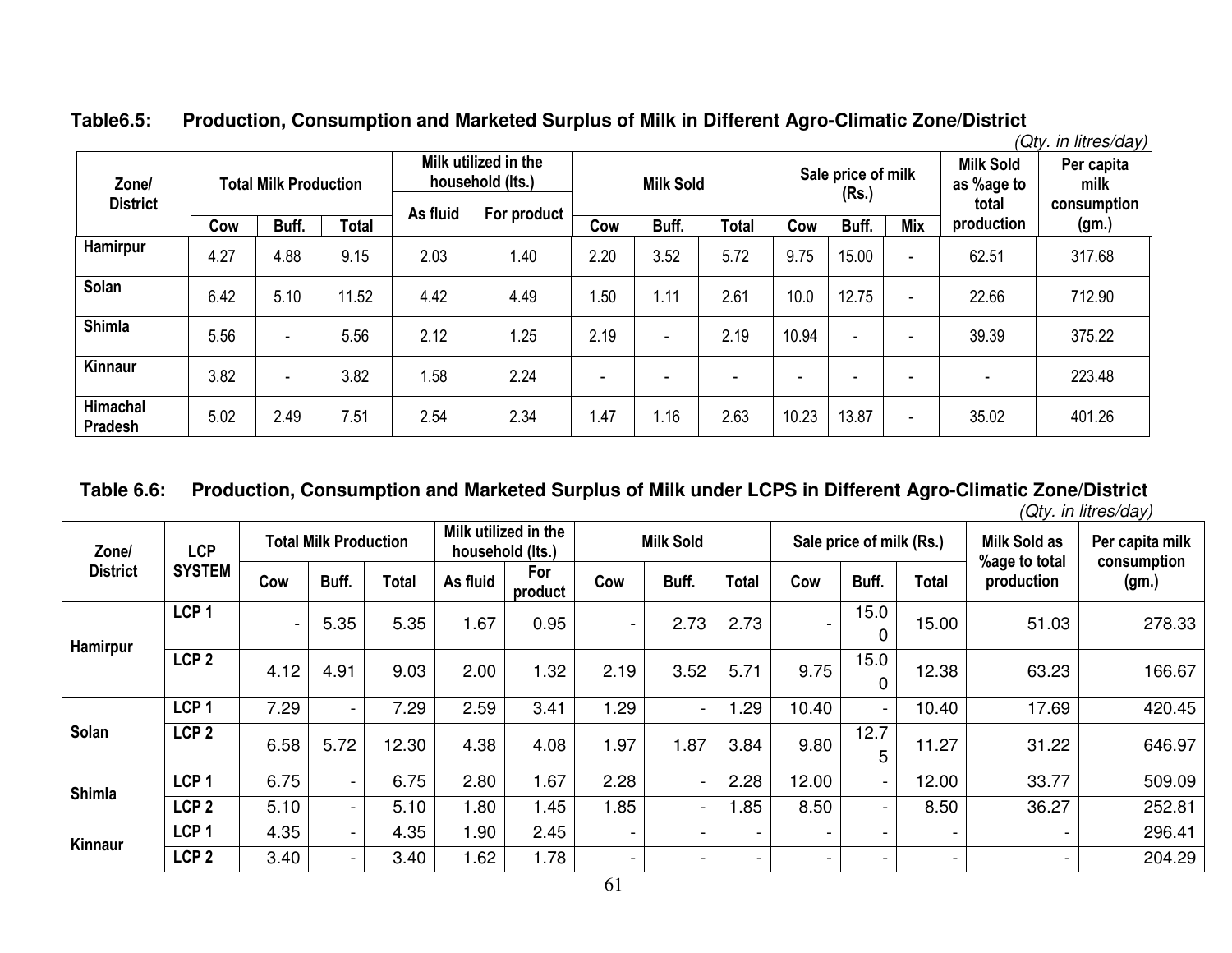**Table 6.7: Distribution of Milk Marketing Agencies and Price Offered in Different Agro-Climatic Zone/District** 

*(Qty. in litres/day)* 

|                            |                        | No. of household              |                    |                          |                          | Price paid by agencies |                |                          |                          | Qty. of milk supplied to agencies |                |                          |                          | Agencies preferred by Farmers(%) |                  |
|----------------------------|------------------------|-------------------------------|--------------------|--------------------------|--------------------------|------------------------|----------------|--------------------------|--------------------------|-----------------------------------|----------------|--------------------------|--------------------------|----------------------------------|------------------|
| Zone/<br><b>District</b>   | <b>Selling</b><br>milk | <b>Not</b><br>selling<br>milk | <b>Total</b><br>HH | Co-<br>op.               | <b>Milk</b><br>vendor    | Halwai/<br>Tea<br>Shop | Consu-<br>mers | Co-<br>op.               | <b>Milk</b><br>vendor    | Halwai/<br>Tea<br>Shop            | Consu-<br>mers | Co-<br>op.               | <b>Milk</b><br>vendor    | Halwai/<br>Tea<br>Shop           | <b>Consumers</b> |
| <b>Hamirpur</b>            | 97                     | 53                            | 150                | $\overline{\phantom{a}}$ | 12.50                    | 13.50                  | 15.0           | $\blacksquare$           | 382.40                   | 4.88                              | 167.56         | $\blacksquare$           | 68.92                    | 0.88                             | 30.20            |
| Solan                      | 92                     | 57                            | 149                | $\overline{\phantom{0}}$ | $\overline{\phantom{0}}$ | 12.0                   | 12.0           | $\overline{\phantom{a}}$ | 2.66                     | 15.27                             | 222.18         |                          | 1.11                     | 6.36                             | 92.53            |
| <b>Shimla</b>              | 79                     | 70                            | 149                | $\overline{\phantom{a}}$ | 8.50                     | ٠                      | 10.50          | ۰                        | 101.47                   | ٠                                 | 71.54          | $\overline{\phantom{0}}$ | 58.65                    | -                                | 41.35            |
| Kinnaur                    | ۰                      | 150                           | 150                | -                        |                          |                        |                |                          | $\overline{\phantom{0}}$ |                                   |                |                          | $\overline{\phantom{0}}$ |                                  |                  |
| Himachal<br><b>Pradesh</b> | 268                    | 330                           | 598                | $\overline{\phantom{a}}$ | 10.50                    | 12.75                  | 12.50          | $\overline{\phantom{a}}$ | 486.53                   | 20.15                             | 461.28         |                          | 42.89                    | 2.41                             | 54.70            |

#### **Table 6.8: Distribution of Milk Marketing Agencies and Price Offered under LCPS in Different Agro-Climatic Zone/District** *(Qty. in litres/day)*

| Zone/           | <b>LCP</b>       |                        | No. of household              |                    |                          |                          | Price paid by agencies        |                |                          | Qty. of milk supplied to agencies |                        |                |                          |                       | Agencies preferred by Farmers(%) |               |
|-----------------|------------------|------------------------|-------------------------------|--------------------|--------------------------|--------------------------|-------------------------------|----------------|--------------------------|-----------------------------------|------------------------|----------------|--------------------------|-----------------------|----------------------------------|---------------|
| <b>District</b> | <b>SYSTEM</b>    | <b>Selling</b><br>milk | <b>Not</b><br>selling<br>milk | <b>Total</b><br>HH | Co-<br>op.               | <b>Milk</b><br>vendor    | Halwai/<br>Tea<br><b>Shop</b> | Consu-<br>mers | Co-<br>op.               | <b>Milk</b><br>vendor             | Halwai/<br>Tea<br>Shop | Consu-<br>mers | Co-<br>op.               | <b>Milk</b><br>vendor | Halwai/<br>Tea<br><b>Shop</b>    | Consu<br>mers |
|                 | LCP <sub>1</sub> | 88                     | 49                            | 137                | $\overline{\phantom{a}}$ | 15.00                    |                               | 15.00          |                          | 346.91                            | -                      | 152.00         | $\blacksquare$           | 71.25                 |                                  | 28.75         |
| <b>Hamirpur</b> | LCP <sub>2</sub> | 4                      |                               | 4                  |                          | 9.75                     | 13.50                         | 15.00          | - 1                      | 16.00                             | 4.88                   | 7.00           |                          | 75.00                 | 0.88                             | 24.12         |
|                 | LCP <sub>1</sub> | 61                     | 14                            | 75                 | - 1                      | $\overline{\phantom{0}}$ | 10.00                         | 11.0           | $\blacksquare$           | $\overline{\phantom{a}}$          | 10.12                  | 147.31         | $\overline{\phantom{0}}$ |                       | 6.10                             | 93.90         |
| Solan           | LCP <sub>2</sub> | 15                     |                               | 22                 | $\overline{\phantom{0}}$ | $\blacksquare$           | 12.0                          | 14.0           | $\overline{\phantom{0}}$ | $\blacksquare$                    | 2.50                   | 36.22          | $\overline{\phantom{0}}$ |                       | 4.67                             | 95.33         |
| <b>Shimla</b>   | LCP <sub>1</sub> | 48                     | 43                            | 91                 | $\overline{\phantom{a}}$ | 10.00                    |                               | 12.00          | $\overline{\phantom{0}}$ | 62.00                             | $\blacksquare$         | 44.50          | $\blacksquare$           | 59.67                 | $\overline{\phantom{0}}$         | 40.33         |
|                 | LCP <sub>2</sub> | 11                     | 10                            | 21                 | $\overline{\phantom{0}}$ | 8.50                     |                               | 12.00          | $\overline{\phantom{0}}$ | 14.25                             | -                      | 10.00          | $\overline{\phantom{a}}$ | 55.33                 | $\blacksquare$                   | 44.67         |
| <b>Kinnaur</b>  | LCP <sub>1</sub> |                        |                               | 71                 |                          |                          | $\overline{\phantom{0}}$      |                |                          | $\overline{\phantom{0}}$          |                        |                |                          |                       |                                  |               |
|                 | LCP <sub>2</sub> |                        | 30                            | 30                 | $\sim$                   |                          |                               |                |                          | $\overline{\phantom{0}}$          |                        |                | $\overline{\phantom{0}}$ |                       |                                  |               |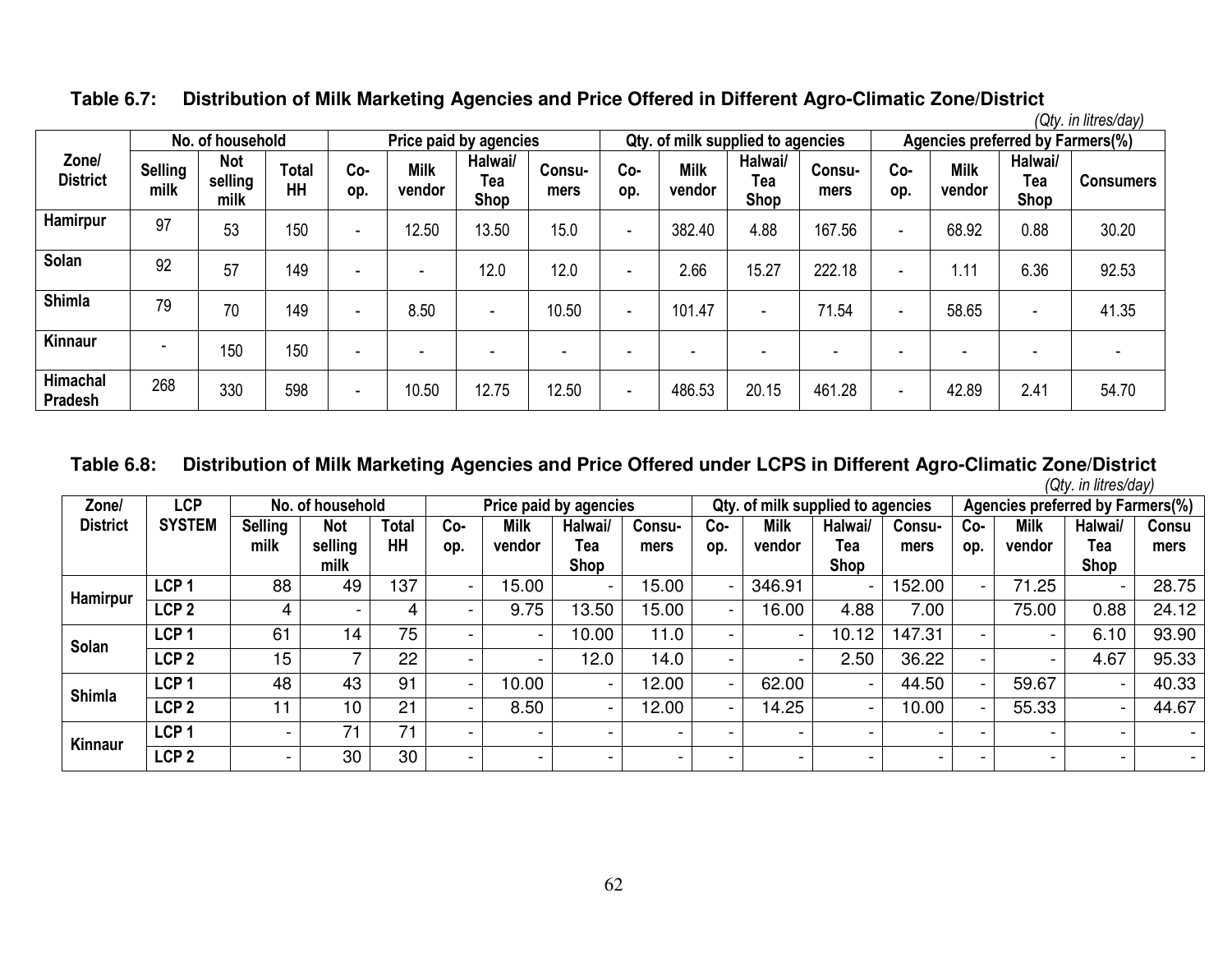### **Chapter-7**

# **INPUT-OUTPUT RELATIONSHIP FOR VARIOUS LIVESTOCK-CROP PRODUCTION SYSTEMS IN HIMACHAL PRADESH**

#### **7.1 Economics of milk, meat and wool production**

Economics of Milk, Meat and Wool production in different Agro–climatic zones has been worked out and presented in Table 7.1. Cost of production per litre of milk in case of crossbred cow is Rs 8.77, Rs. 6.81, Rs. 8.36 and Rs. 12.02 in Hamirpur, Solan, Shimla & Kinnaur respectively. Whereas in case of local cow it comes out to be Rs. 8.17, Rs. 9.11 and Rs. 13.66 per litre in Solan, Shimla & Kinnaur respectively. In case of Buffalo it comes out to be Rs. 9.69 and Rs. 8.98 per litre in Hamirpur and Solan. In Kinnaur, milk is not sold by the sample households and used entirely for home consumption. For this zone cost of production of meat and wool is worked out for sheep and goat and found to be Rs. 23.75 per Kg. in case of Goat and Rs. 18.74 per Kg. in case of Sheep. Cost of wool production in case of Sheep comes out to be Rs. 106.22 per Kg. It is revealed from the analysis that rearing of goat and sheep is relatively higher profitable enterprise for the farmers of this zone. Among the cost component, value of fodder & feed and human labour are the major costs incurred in rearing animals.

### **7.2 Economics of crop production**

In order to study the returns, it is essential to study the input structure and cost of production and have an idea about the share of various input factors in total cost. For determining the cost structure, cost  $A_1$  has been estimated for various crops in each zone. In case of Hamirpur, per quintal cost of production estimated to be Rs. 119.67 in maize, Rs. 248.38 in wheat, Rs. 361.20 in barley, Rs. 67.77 in barseem, Rs. 19.41 in chari, Rs. 148.66 paddy, Rs. 76.71 in oat. In case of Solan, cost of production per quintal comes out for different crops as; Rs.102.76 in maize, Rs. 338.53 wheat, Rs. 324.20 barley, Rs. 28.17 chari, Rs. 128.81 in pea, Rs. 231.26 in tomato and Rs. 794.78 in capsicum. In case of Shimla, per quintal cost of production is, Maize Rs. 113.35, Wheat Rs. 522.69, Barley Rs. 229.50, Potato Rs. 143.80, Rajmash Rs. 898.59 and Apple Rs. 605.87. In case of Kinnaur, cost of production of Maize is Rs. 170.40, Wheat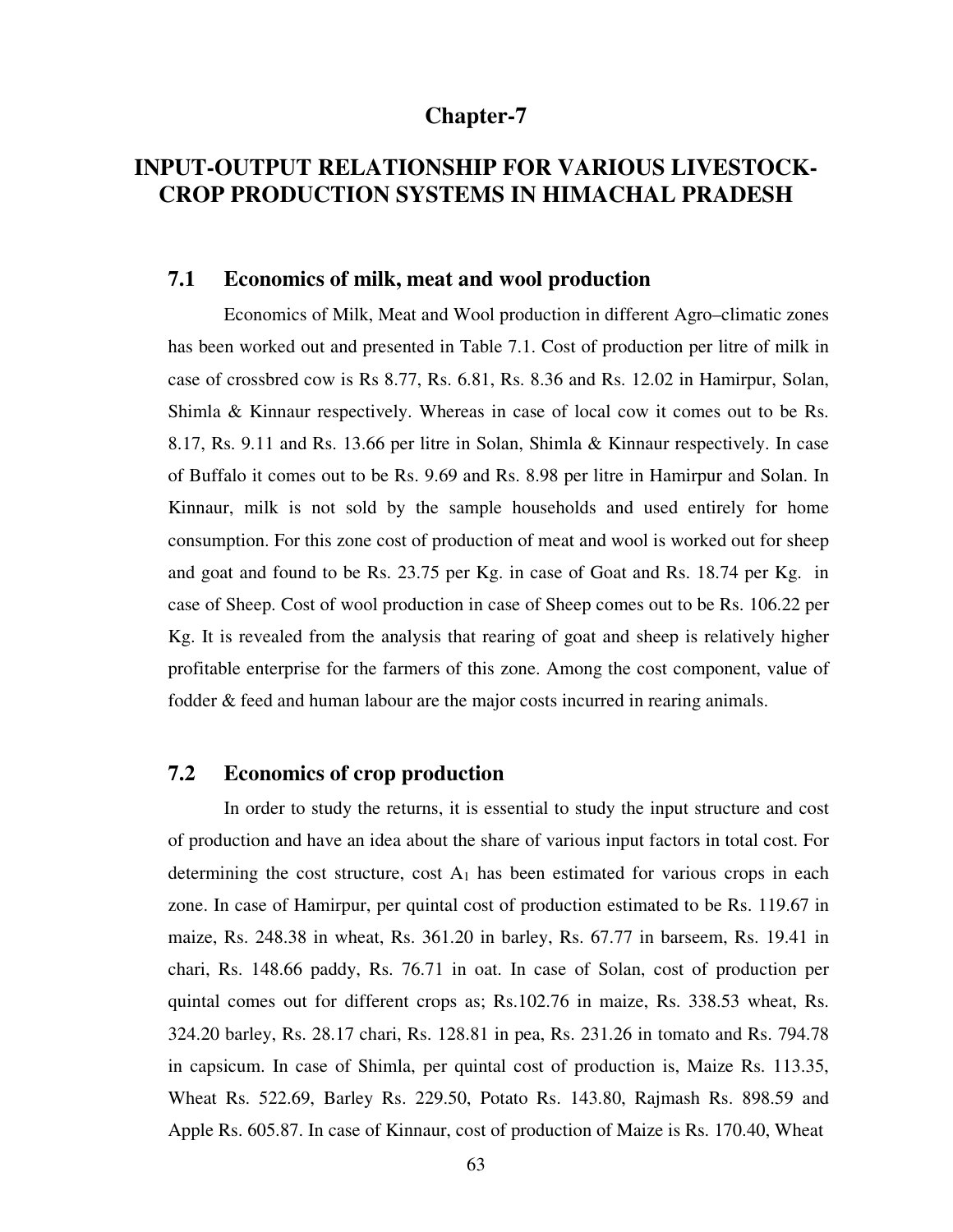is Rs. 292.76, Barley is Rs. 221.86, Ogla is Rs. 123.39, Fafra is Rs. 90.00, Rajmash is Rs. 534.45, Kidney bean is Rs. 419.83, Potato is Rs. 207.77, Apple is Rs. 199.63 and Pea is Rs. 113.77.

#### **7.3 Input- output relation in milk, meat and wool production**

 To obtain input-output relationship for various livestock-crop production systems log-linear form of production function was used. Results (Table 7.3) revealed that in Hamirpur in case of crossbred cow green fodder and concentrate are the major components of cost. Production elasticity of green fodder is 0.325 and is significant at 1 percent level of probability, thus, hereby, indicating that if use of green fodder is increased by 1 percent then on an average output of milk will increase by 0.32 percent at geometric mean level. Whereas in case of buffalo, dry fodder and concentrate are the main components of cost. Production elasticity of dry fodder is 0.421 and is significant at 1 percent level of probability, thus, hereby, indicating that if use of dry fodder is increased by 1 percent then on an average output of milk will increase by 0.42 percent at geometric mean level. Production elasticity of concentrate is 0.251 and is significant at 10 percent probability level. The coefficient of multiple determination  $(R^2)$  indicated that all the explanatory variables collectively explained about 97 percent variation in milk production in case of crossbred cow and 88 percent in case of buffalo.

 In Solan, in case of local cow greenfodder is the major cost component and the response of output to dry fodder is negative. Production elasticity of green fodder is 1.152 and is significant at 1 percent level of probability, thus, hereby, indicating that if use of green fodder is increased by 1 percent then on an average output of milk will increase by 1.15 percent at geometric mean level. Whereas in case of crossbred cow, dry fodder and human labour are the main components of cost. Production elasticity of dry fodder and human labour is 0.535 and 0.398 respectively and is significant at 1 percent level of probability, thus, hereby, indicating that if use of dry fodder and human labour is increased by 1 percent then on an average output of milk will increase by 0.53 and 0.40 percent respectively at geometric mean level. Production elasticity of green fodder and miscellaneous expenses is 0.220 and 0.434 respectively and is significant at 10 percent level of probability. High production elasticity of miscellaneous expenses is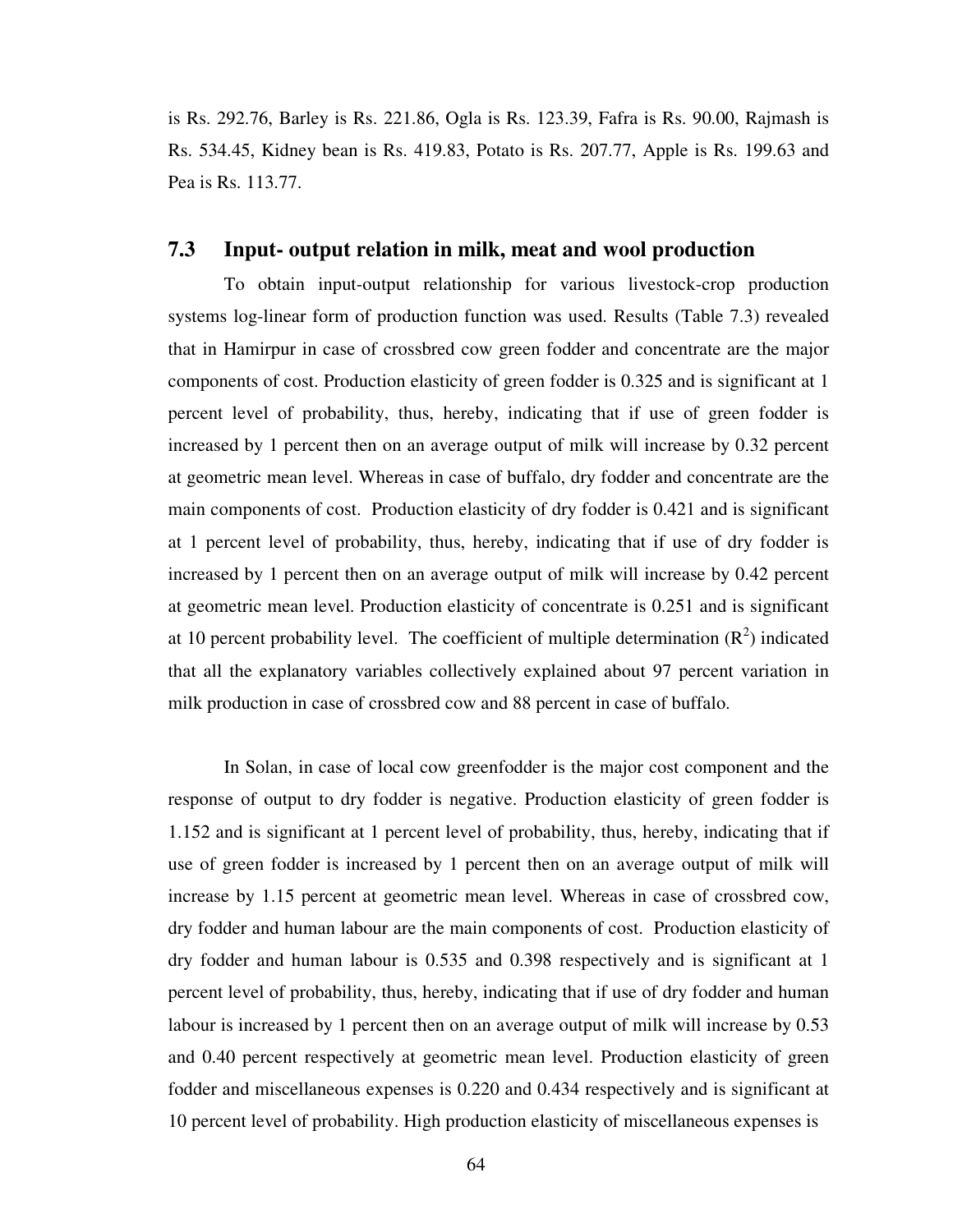due to better management service of crossbred cow. The coefficient of multiple determination  $(R^2)$  indicated that all the explanatory variables collectively explained about 50, 54 and 21 percent variation in milk production in case of local cow, crossbred cow and buffalo respectively.

 In case of Shimla, green fodder and concentrate are the major components of cost whereas the response of output to dry fodder is negative. In case of local cow, production elasticity of green fodder is 0.419 and is significant at 5 percent probability level, thus, hereby, indicating that if use of green fodder is increased by 1 percent then on an average output of milk will increase by 0.42 percent at geometric mean level. All other variables are not significant. In case of crossbred cow, production elasticity of green fodder and concentrate is 0.492 and 0.184 and is significant at 10 percent level of probability.

In Kinnaur, in case of local cow production elasticity of dry fodder and concentrate is 0.721 and 0.361 and is significant at 10 percent level of probability. In case of crossbred cow production elasticity of green fodder is 0.161 and is significant at 10 percent level of probability, whereas production elasticity of concentrate and human labour is 0.329 and 0.411 respectively and is significant at 5 per cent probability level. The coefficient of multiple determination  $(R^2)$  indicated that all the explanatory variables collectively explained about 80 and 85 percent variation in milk production in case of local cow and crossbred cow respectively. In case of mutton value of dry fodder and human labour are the major components of cost.  $R^2$  indicated that all the explanatory variables collectively explained about 85 percent variation in meat production in case of sheep and 82 percent in case of Goat. In wool production human labour is the major cost component followed by value of dry fodder.  $R^2$  indicated that all the explanatory variables collectively explained about 89 percent variation in wool production in case of sheep.

#### **7.4 Input- output relation in crop production**

Input-output relationship in crop production is worked out for each crop in each zone. Results (Table 7.4) revealed that in Hamirpur, in case of maize crop labour, seed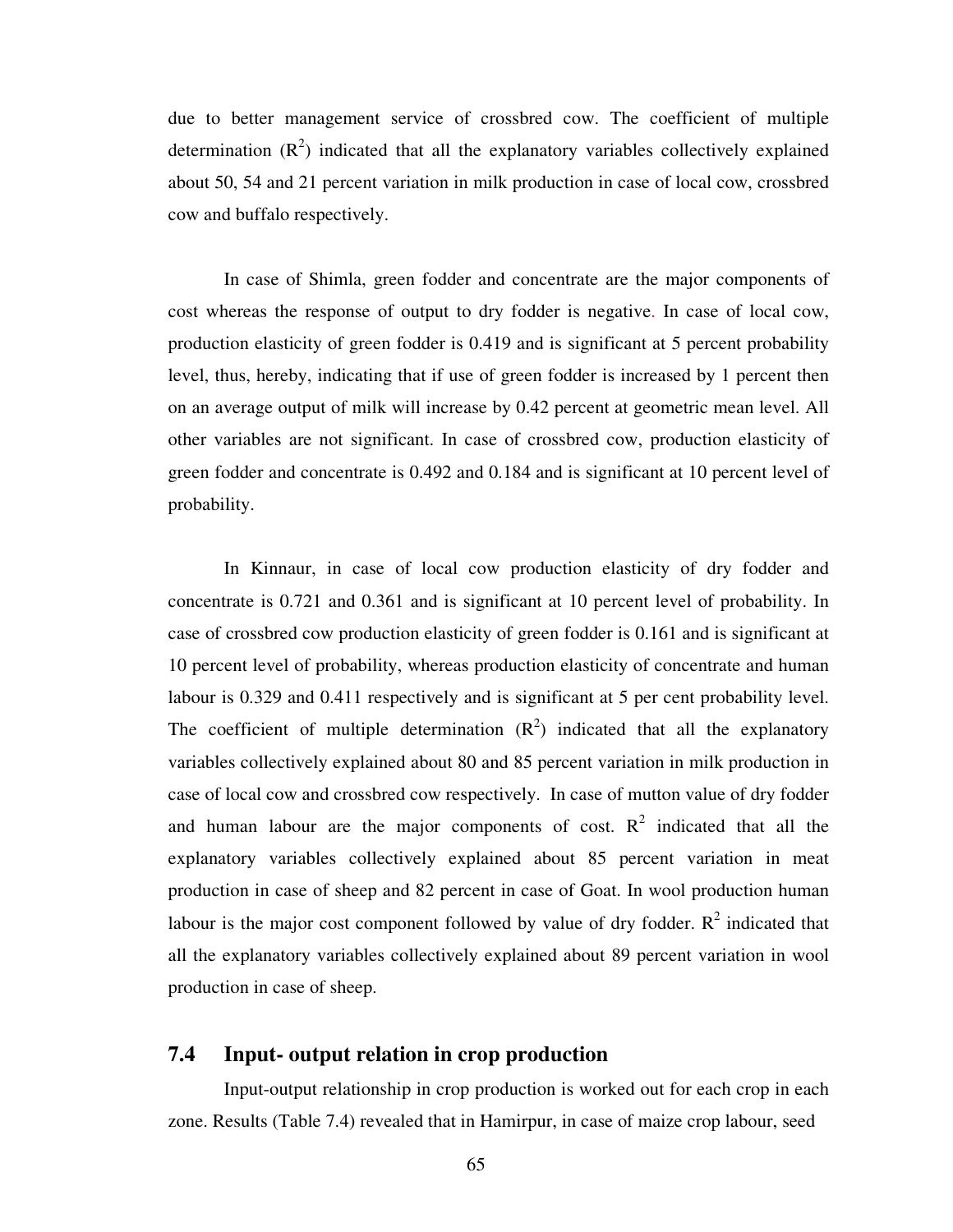and fertilizer contributed positively and significantly towards production, similar is the case with wheat. In case of maize, production elasticity of seed, fertilisers and labour is 0.452, 0.434 and 0.609 and is significant at 1 percent level of probability. In case of wheat production elasticity of seed, fertilisers and labour is 0.629, 0.227 and 0.537 and is significant at 1 percent level of probability, thus hereby indicating that 1 percent increase in seed, fertilisers and labour would increase production of maize and wheat by 0.45, 0.43, 0.60 and 0.63, 0.23 and 0.54 percent respectively at their geometric mean level. In case of barley and paddy, fertilsers has negative impact and also nonsignificant. In case of barley, production elasticity of human labour is 0.781 and is significant at 10 percent level of probability. Production elasticity of seed in case of paddy is 1.875 and is significant at 1 percent level of probability.  $R^2$  indicated that all the explanatory variables collectively explained about 58, 81, 79 and 96 percent variation in the production of maize, wheat, barley and paddy respectively.

In Solan, in case of maize, production elasticity of seed & fertilizers is 1.127 and -0.163 respectively, and is significant at 1 percent level of probability. Production elasticity of value of fertilizers indicates negative impact. In case of wheat production elasticity of seed & human labour is 0.729 and 0.057 respectively, and is significant at 10 percent level of probability. Production elasticity of seed and labour in case of barley is 0.587 and 0.594 respectively and is significant at 1 percent level of probability. In case of pea, production elasticity of seed, plant protection chemicals and human labour is 0.577, 0.668 and 0.251 respectively and is significant at 1, 1 and 10 percent level of probability, meaning, 1 percent increase in the use of seed, plant protection chemicals and human labour would increase the production of peas by 0.58, 0.67 and 0.25 percent respectively at their geometric mean level. High use of fertilizers in pea indicates negative production elasticity. Tomato is one of the major cash crop of this zone. Production elasticity of seed, fertilizers and plant protection chemicals in case of tomato is 0.891, 0.744 and 0.078 respectively and is significant at 10, 1 and 1 percent level of probability. In case of capsicum, production elasticity of seed, fertilizers and plant protection chemicals is 0.086, 0.356 and 0.461 respectively and is significant at 1, 10 and 10 percent level of probability.  $R^2$  indicated that all the explanatory variables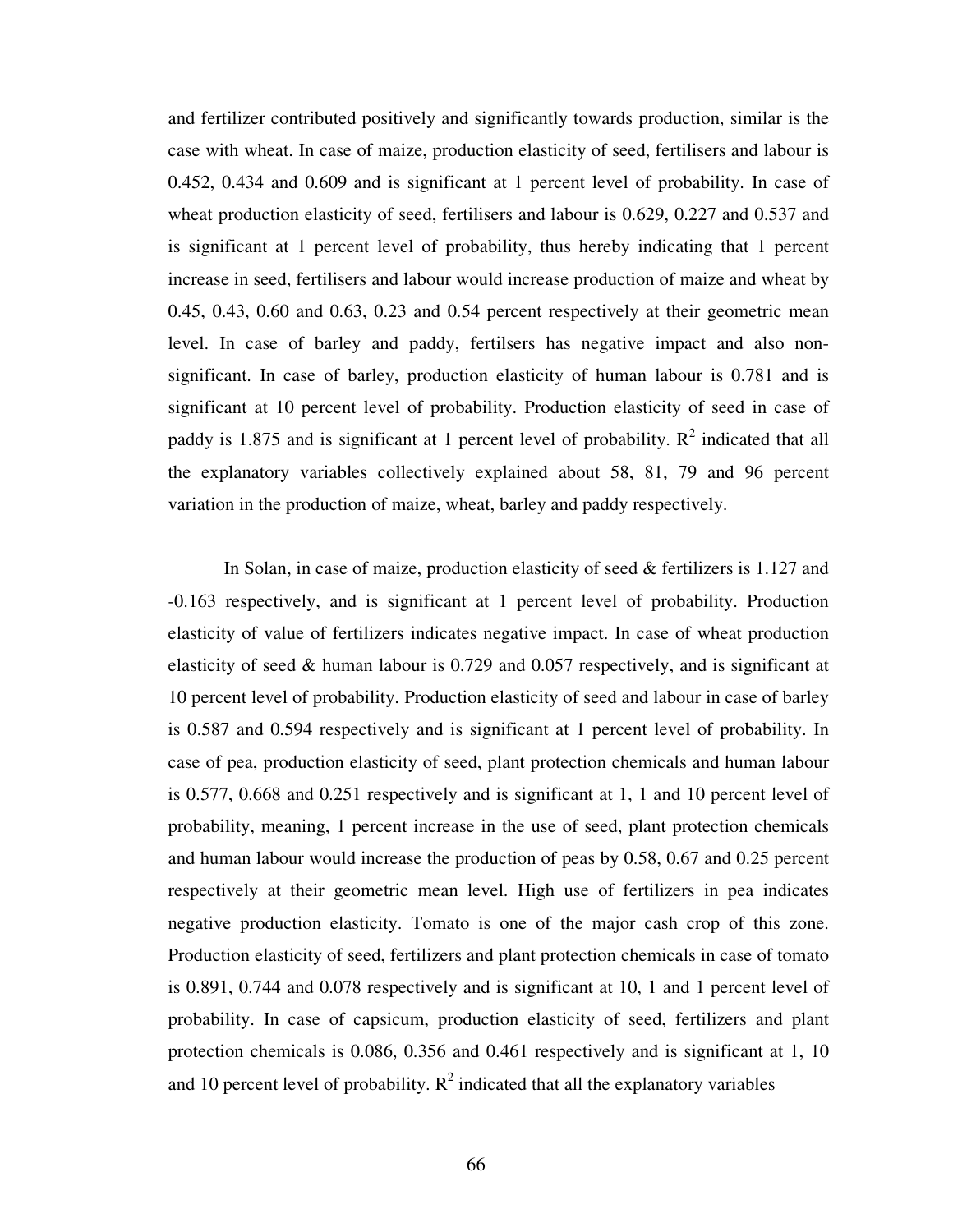collectively explained about 73, 79, 91, 69, 50 and 73 percent variation in the production of maize, wheat, barley, pea, tomato and capsicum respectively.

In Shimla, value of seed and human labour has a positive and significant affect on the production of maize and wheat. Value of seed and human labour has a production elasticity of 0.318  $\&$  0.397 and 1.031  $\&$  0.912 respectively and is significant at 10 and 1 percent level of probability. Human labour has production elasticity 0.998 in case of barley and is significant at 10 percent level of probability. In case of potato value of seed, human labour and plant protection chemicals has production elasticity of 0.801, 0.597 and 0.315, which is significant at 10 percent level of probability. Seed and fertilizers have production elasticity of 0.415 and 0.747, significant at 10 and 1 percent level of probability, in case of Rajmash. Apple is an important crop of this zone. Manures & fertilizers, human labour and plant protection chemicals show significant effect on the production of Apple. Production elasticity of these inputs is 0.318, 0.865 and 0.461 respectively and is significant at 10, 1 and 1 percent level of probability.  $\mathbb{R}^2$ indicated that all the explanatory variables collectively explained about 96, 88, 84 and 92 percent variation in the production of wheat, potato, rajmash and apple respectively.

In Kinnaur, human labour is the major factor of production for all the crops except potato and contributed positively and significantly. In case of maize, barley and kidney bean, value of seed and human labour has production elasticity of 0.239 (10 percent level) & 0.427 (1 percent level), 0.439 & 0.715 (10 percent level) and 0.562 (5 percent level) & 0.764 (1 percent level) respectively. In case of wheat, ogla, rajmash and fafra value of seed, fertilizers and human labour has production elasticity of 0.099, 0.221 & 0.056 (significant at 5, 10 and 1 percent level), 0.225, 0.392 & 0.776 (significant at 5, 10 and 1 percent level),  $0.361$ ,  $0.107 \& 0.481$  (significant at 10, 1 and 10 percent level) and 0.233, 0.369 & 0.604 (significant at 1, 10 and 1 percent level) respectively. Potato followed by pea is one of the important cash crop of this zone. Seed, fertilizers and plant protection chemicals has production elasticity of 0.213, 0.224 & 0.108 respectively and is significant at 1, 1 and 5 percent level of probability. In case of pea, human labour and plant protection chemicals have production elasticity of 0.737 & 0.888 respectively and is significant at 10 percent probability level. But manures and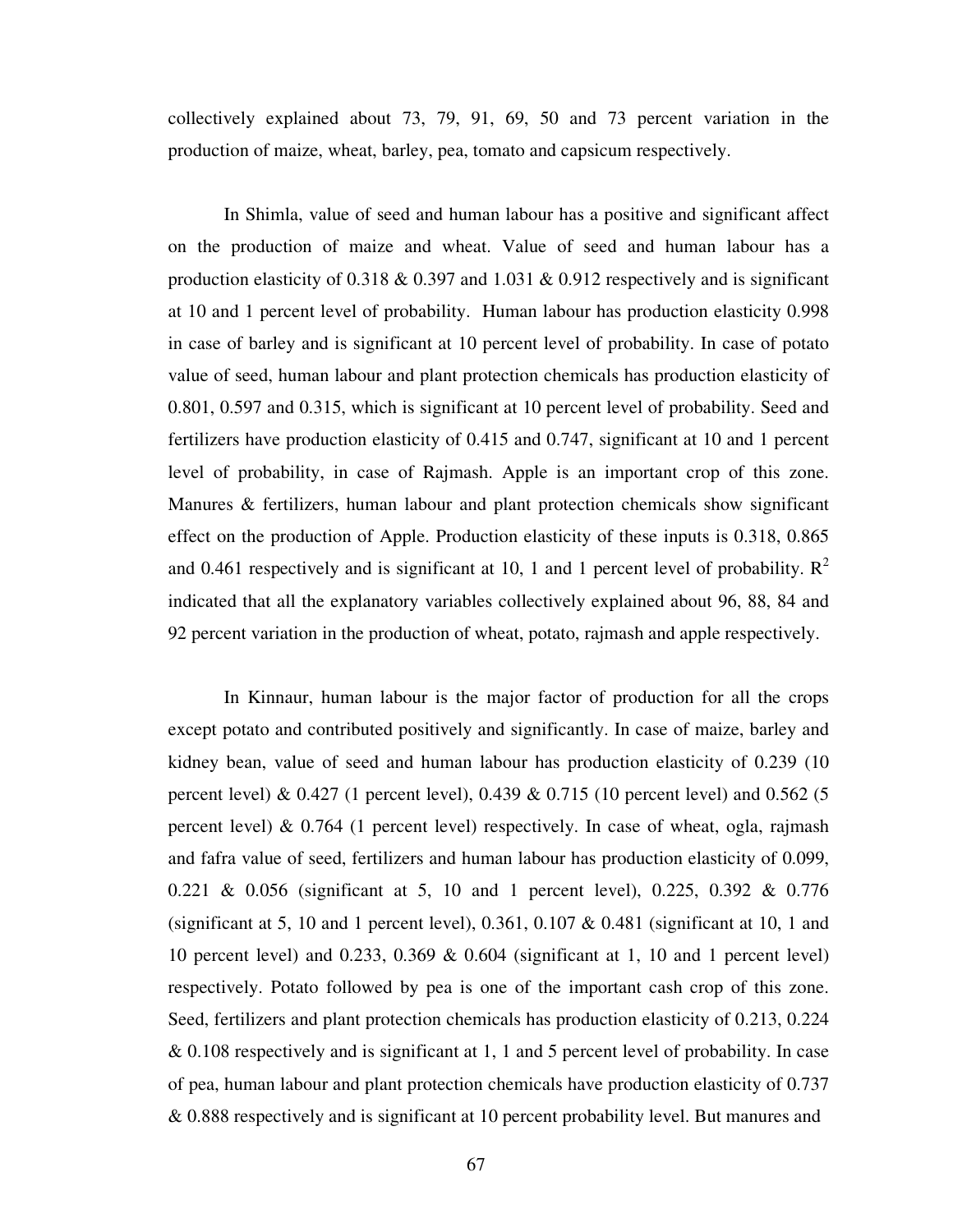fertilizers have negative impact on output. Manures & fertilizers, human labour and plant protection chemicals show significant effect on the production of Apple. Production elasticity of these inputs is 0.068, 0.807 and 0.513 respectively and is significant at 10, 1 and 5 percent level of probability.  $R^2$  indicated that all the explanatory variables collectively explained about 68, 53, 85, 87, 99, 91, 82 and 90 percent variation in the production of maize, wheat, barley, rajmash, kidney bean, potato, pea and apple respectively.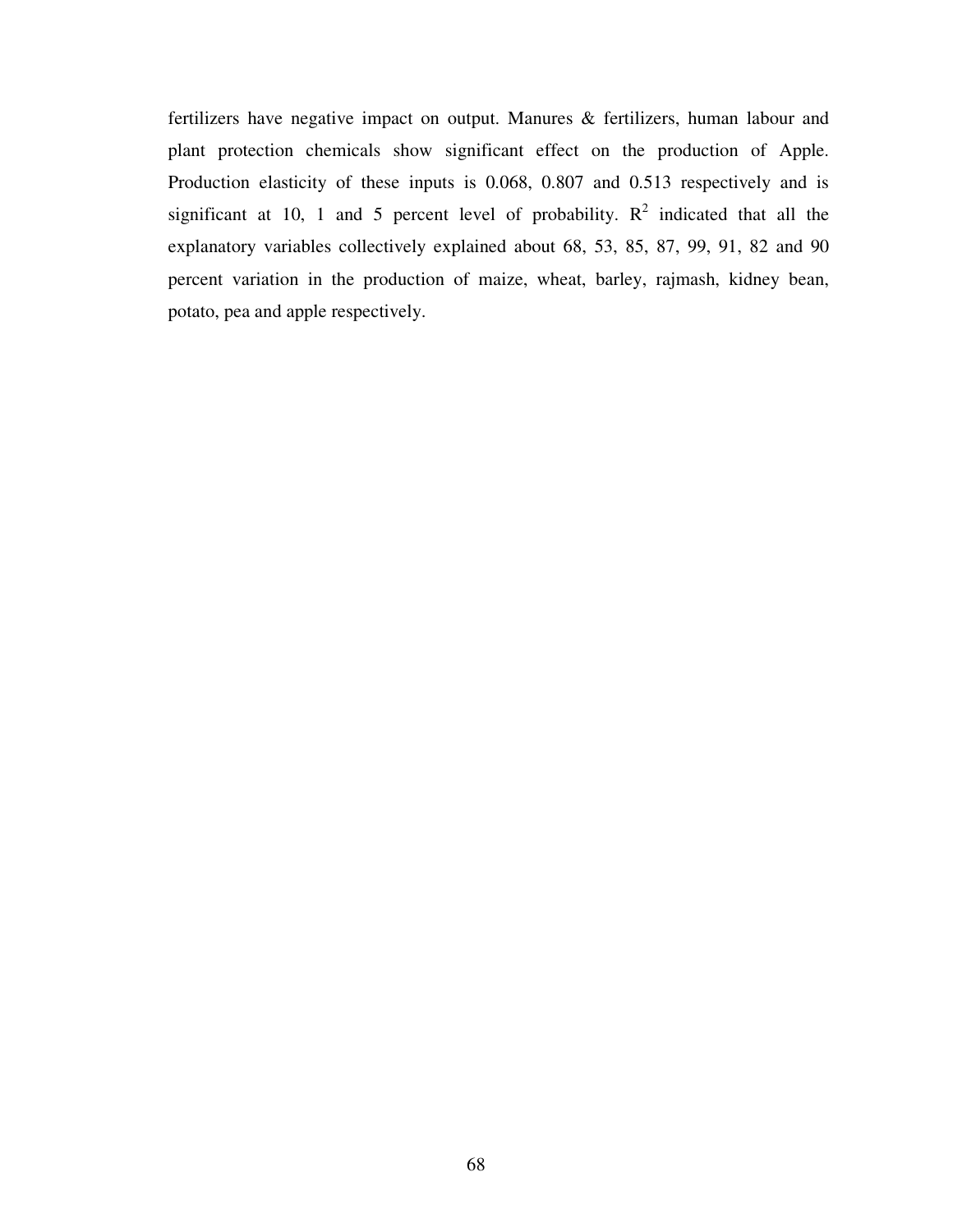# **Table 7.1: Economics of Milk / Meat / Wool Production in Different Agro–Climatic Zones**

*(Rs./annum/animal)* 

| <b>Particulars</b>                             | Hamirpur       |               |                     | Solan         |                | <b>Shimla</b>    |               |                     |               | Kinnaur             |                               |         |
|------------------------------------------------|----------------|---------------|---------------------|---------------|----------------|------------------|---------------|---------------------|---------------|---------------------|-------------------------------|---------|
|                                                | <b>Buffalo</b> | <b>CB Cow</b> | Local<br><b>COW</b> | <b>CB Cow</b> | <b>Buffalo</b> | <b>Local cow</b> | <b>CB Cow</b> | Local<br><b>COW</b> | <b>CB Cow</b> | Goat                | <b>Sheep</b>                  | Yak     |
| Depreciation (animal,<br>building & machinery) | 196.51         | 265.29        | 207.29              | 162.87        | 215.11         | 393.30           | 343.03        | 1696.04             | 1696.04       | 8.71                | 6.76                          | 169.60  |
| Interest on fixed capital                      | 9.37           | 56.46         | 25.73               | 10.46         | 48.84          | 16.13            | 5.98          | 9.71                | 8.33          | 14.75               | 10.51                         | 115.20  |
| <b>Total fixed cost</b>                        | 205.88         | 321.75        | 233.02              | 173.33        | 263.95         | 409.43           | 349.01        | 1705.75             | 1704.37       | 23.46               | 17.27                         | 284.80  |
| Green fodder                                   | 2472.87        | 2691.87       | 1551.25             | 2545.87       | 2089.62        | 1195.37          | 2609.75       | 730.00              | 1186.25       | 105.25              | 90.00                         | 800.00  |
| Dry fodder                                     | 1697.25        | 1825.00       | 1343.20             | 1843.25       | 2507.45        | 1255.60          | 2197.30       | 1564.93             | 3577.00       | 175.25              | 71.40                         | 1850.50 |
| Concentrate                                    | 3285.00        | 2677.27       | 1551.25             | 2792.25       | 2892.52        | 1916.40          | 3874.37       | 2007.50             | 3011.25       | 190.00              | 100.00                        | 2100.00 |
| <b>Total feed cost</b>                         | 7455.12        | 7194.15       | 4445.70             | 7181.37       | 7489.59        | 4367.37          | 8681.42       | 4302.43             | 7774.50       | 470.50              | 261.40                        | 4750.50 |
| Human labour                                   | 4037.62        | 3993.75       | 2330.22             | 4079.82       | 4125.00        | 2054.87          | 3927.62       | 2174.00             | 4185.25       | 50.00               | 25.00                         | 1480.00 |
| <b>Miscellaneous</b><br>expenses               | 115.50         | 180.00        | 110.40              | 150.65        | 105.15         | 90.50            | 125.75        | 80.65               | 110.00        | 20.00               | 15.00                         | 100.00  |
| <b>Total variable cost</b>                     | 11608.24       | 11367.90      | 6886.32             | 11411.84      | 11719.74       | 6512.74          | 12734.79      | 6557.08             | 12069.75      | 540.50              | 301.40                        | 6330.50 |
| <b>Gross cost</b>                              | 11814.12       | 11689.65      | 7119.34             | 11585.17      | 11983.69       | 6922.17          | 13083.80      | 8262.83             | 13774.12      | 563.96              | 318.67                        | 6615.30 |
| Value of dung                                  | 3985.00        | 2150.00       | 1293.50             | 2120.60       | 3760.00        | 1160.50          | 2155.50       | 1085.00             | 2350.00       | $\blacksquare$      |                               | 500.00  |
| Net Cost (Gross cost-<br>value of dung)        | 7829.12        | 9539.65       | 5825.84             | 9464.57       | 8223.69        | 5761.67          | 10928.30      | 7177.83             | 11424.12      | 563.96              | 318.67                        | 6115.30 |
| Yield (Kgs.)                                   | 807.82         | 1088.27       | 712.84              | 1390.71       | 915.31         | 632.48           | 1306.65       | 525.38              | 950.03        | 135*<br><b>25@</b>  | 17 <sup>®</sup><br>$3^*$      |         |
| Cost of production                             |                |               | 8.17                | 6.81          | 8.98           | 9.11             | 8.36          | 13.66               | 12.02         | $4.18*$             | 18.74 <sup>®</sup>            |         |
| (Rs. / Kg.)<br>(Net cost / Yield)              | 9.69           | 8.77          |                     |               |                |                  |               |                     |               | 23.75 <sup>®</sup>  | 106.22*                       |         |
| Market price of<br>milk/meat/ wool/kg          | 15.00          | 9.75          | 9.80                | 10.40         | 12.75          | 9.89             | 12.00         |                     |               | 100.00 <sup>@</sup> | 70.00 <sup>@</sup><br>150.00* |         |

*GOAT: \*Cost of Milk production/kg* **@** *Cost of meat production/ kg; SHEEP: @ Cost of meat production/ kg \*Cost of Wool production/kg*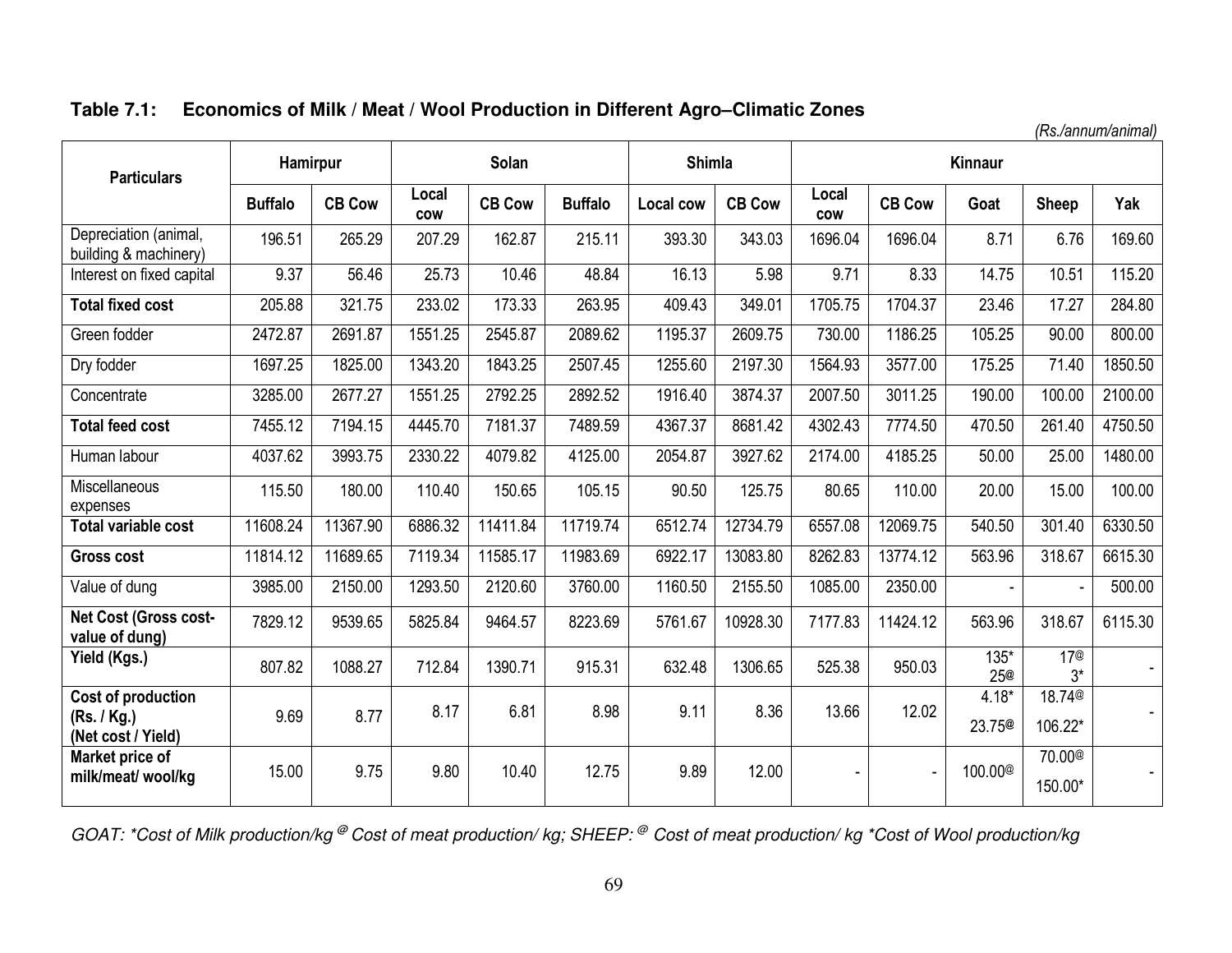## **Table 7.2 (a): Economics of Crop Production in district Hamirpur of Low hill zone**

|                                             |                                  |              |         |               |                |         |         |         |             | (Rs. / Ha)      |
|---------------------------------------------|----------------------------------|--------------|---------|---------------|----------------|---------|---------|---------|-------------|-----------------|
| <b>Particulars</b>                          |                                  | <b>Maize</b> | Wheat   | <b>Barley</b> | <b>Barseem</b> | Chari   | Paddy   | Oat     | <b>Arbi</b> | <b>Turmeric</b> |
| Depreciation (Building, farm equipment)     |                                  | 15.50        | 17.60   | 11.50         | 8.75           | 8.80    | 12.75   | 10.50   | 11.00       | 10.50           |
| Interest on fixed capital                   |                                  | 181.98       | 195.70  | 160.00        | 90.55          | 88.75   | 80.00   | 65.55   | 62.50       | 30.55           |
| Land rent                                   |                                  |              |         |               |                |         |         |         |             |                 |
| <b>Total fixed cost</b>                     |                                  | 197.48       | 213.30  | 171.50        | 99.30          | 97.55   | 92.75   | 76.05   | 73.50       | 41.05           |
| Seed                                        |                                  | 181.43       | 911.50  | 912.58        | 1111.95        | 667.17  | 177.91  | 889.56  | 445.00      | 1550.00         |
| Manure and fertilisers                      |                                  | 1469.15      | 1423.82 | 1280.75       | 3159.00        | 617.75  | 236.23  | 855.57  | 380.00      | 958.50          |
| Irrigation                                  |                                  |              |         |               |                |         |         |         |             |                 |
| Human labour                                |                                  | 1592.50      | 1680.50 | 1560.80       | 1580.50        | 1150.75 | 1510.00 | 1180.00 | 950.00      | 1150.00         |
| <b>Bullock / Tractor Labour</b>             | 291.00                           | 335.60       | 250.00  | 150.00        | 150.00         | 228.00  | 175.00  |         |             |                 |
| Plant protection chemicals                  |                                  |              |         |               |                |         |         |         |             |                 |
| Interest on working capital                 |                                  | 212.04       | 261.08  | 240.25        | 360.09         | 155.14  | 129.13  | 186.00  | 106.50      | 219.51          |
| Miscellaneous                               |                                  | 50.00        | 50.00   | 45.00         | 40.00          | 40.00   | 50.00   | 50.00   | 40.00       | 80.00           |
| <b>Total variable cost</b>                  |                                  | 3796.12      | 4662.50 | 4289.38       | 6401.54        | 2780.81 | 2331.27 | 3336.13 | 1921.50     | 3958.01         |
| <b>Gross cost</b>                           |                                  | 3993.60      | 4875.80 | 4460.88       | 6500.84        | 2878.36 | 2424.02 | 3412.18 | 1995.00     | 3999.06         |
| Value of by-product                         |                                  | 1612.20      | 1279.20 |               |                |         | 299.60  |         |             |                 |
| Net Cost (Gross cost - value of by-product) |                                  | 2381.40      | 3596.60 | 4460.88       | 6500.84        | 2878.36 | 2124.42 | 3412.18 | 1995.00     | 3999.06         |
| <b>Yield (Quintals)</b>                     | <b>Main product</b>              | 19.90        | 14.48   | 12.35         | 95.92          | 148.26  | 14.29   | 44.48   | 11.38       | 7.15            |
|                                             | <b>By-product</b>                | 26.87        | 21.32   | 7.36          |                |         | 7.49    |         |             |                 |
| Cost of production (Rs. / Qtl.)             |                                  | 119.67       | 248.38  | 361.20        | 67.77          | 19.41   | 148.66  | 76.71   | 175.31      | 559.31          |
|                                             | (Net cost/Yield of main product) |              |         |               |                |         |         |         |             |                 |
| Market price of main product (Rs. /Qtl.)    |                                  | 496.00       | 604.00  | 600.00        |                |         | 550.00  |         |             |                 |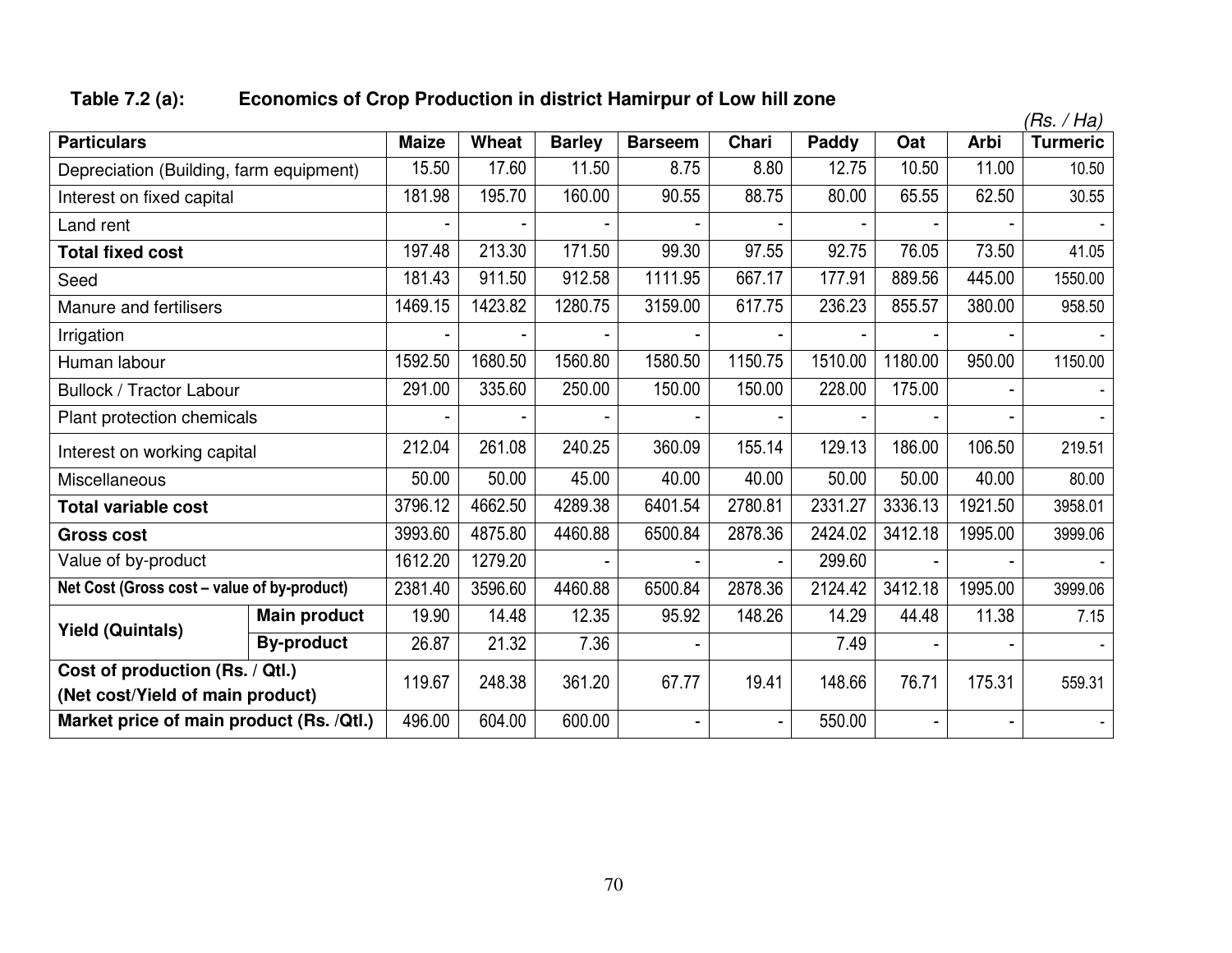# **Table 7.2 (b): Economics of Crop Production in district Solan of Mid hill zone**

|                                                                              |                     |              |              |               |              |         |               | (Rs. / Ha) |
|------------------------------------------------------------------------------|---------------------|--------------|--------------|---------------|--------------|---------|---------------|------------|
| <b>Particulars</b>                                                           |                     | <b>Maize</b> | <b>Wheat</b> | <b>Barley</b> | <b>Chari</b> | Pea     | <b>Tomato</b> | Capsicum   |
| Depreciation (Building, farm equipment)                                      |                     | 18.75        | 21.50        | 19.75         | 12.50        | 22.75   | 27.80         | 25.00      |
| Interest on fixed capital                                                    |                     | 127.96       | 135.50       | 127.00        | 90.00        | 130.50  | 135.50        | 135.00     |
| Land rent                                                                    |                     |              |              |               |              |         |               |            |
| <b>Total fixed cost</b>                                                      |                     | 146.71       | 157.00       | 146.75        | 102.50       | 153.25  | 163.30        | 160.00     |
| Seed                                                                         |                     | 194.07       | 819.95       | 584.26        | 650.00       | 722.23  | 42515.00      | 41837.50   |
| Manure and fertilisers                                                       |                     | 2240.55      | 1620.09      | 646.78        | 744.70       | 2580.00 | 3823.25       | 2917.22    |
| Irrigation                                                                   |                     |              |              |               |              | 50.00   | 65.00         | 50.00      |
| Human labour                                                                 |                     | 1480.50      | 1525.00      | 1450.00       | 980.00       | 3580.00 | 3750.00       | 2780.00    |
| <b>Bullock / Tractor Labour</b>                                              |                     | 350.00       | 350.00       | 250.00        | 150.00       |         |               |            |
| Plant protection chemicals                                                   |                     |              |              |               |              | 1550.00 | 2015.50       | 1580.00    |
| Interest on working capital                                                  |                     | 255.91       | 258.90       | 175.86        | 151.48       | 508.93  | 1123.37       | 1115.50    |
| Miscellaneous                                                                |                     | 60.00        | 50.00        | 50.00         | 40.00        | 100.00  | 100.00        | 100.00     |
| <b>Total variable cost</b>                                                   |                     | 4581.03      | 4623.94      | 3156.90       | 2716.18      | 9091.76 | 53392.12      | 50380.22   |
| <b>Gross cost</b>                                                            |                     | 4727.74      | 4780.94      | 3303.65       | 2818.68      | 9245.01 | 53555.42      | 50540.22   |
| Value of by-product                                                          |                     | 1891.25      | 989.40       |               |              | 1223.50 |               |            |
| Net Cost (Gross cost - value of by-product)                                  |                     | 2336.87      | 3791.54      | 3303.65       | 2818.68      | 8021.51 | 53555.42      | 50540.22   |
| <b>Yield (Quintals)</b>                                                      | <b>Main product</b> | 22.74        | 11.20        | 10.19         | 100.07       | 62.27   | 231.58        | 63.59      |
|                                                                              | <b>By-product</b>   | 30.26        | 16.49        | 14.14         |              | 16.47   |               |            |
| Cost of production (Rs. / Qtl.)                                              |                     | 102.76       | 338.53       | 324.20        | 28.17        | 128.81  | 231.26        | 794.78     |
| (Net cost/Yield of main product)<br>Market price of main product (Rs. /Qtl.) |                     | 494.00       | 598.75       | 600.00        |              | 680.42  | 660.00        | 1082.00    |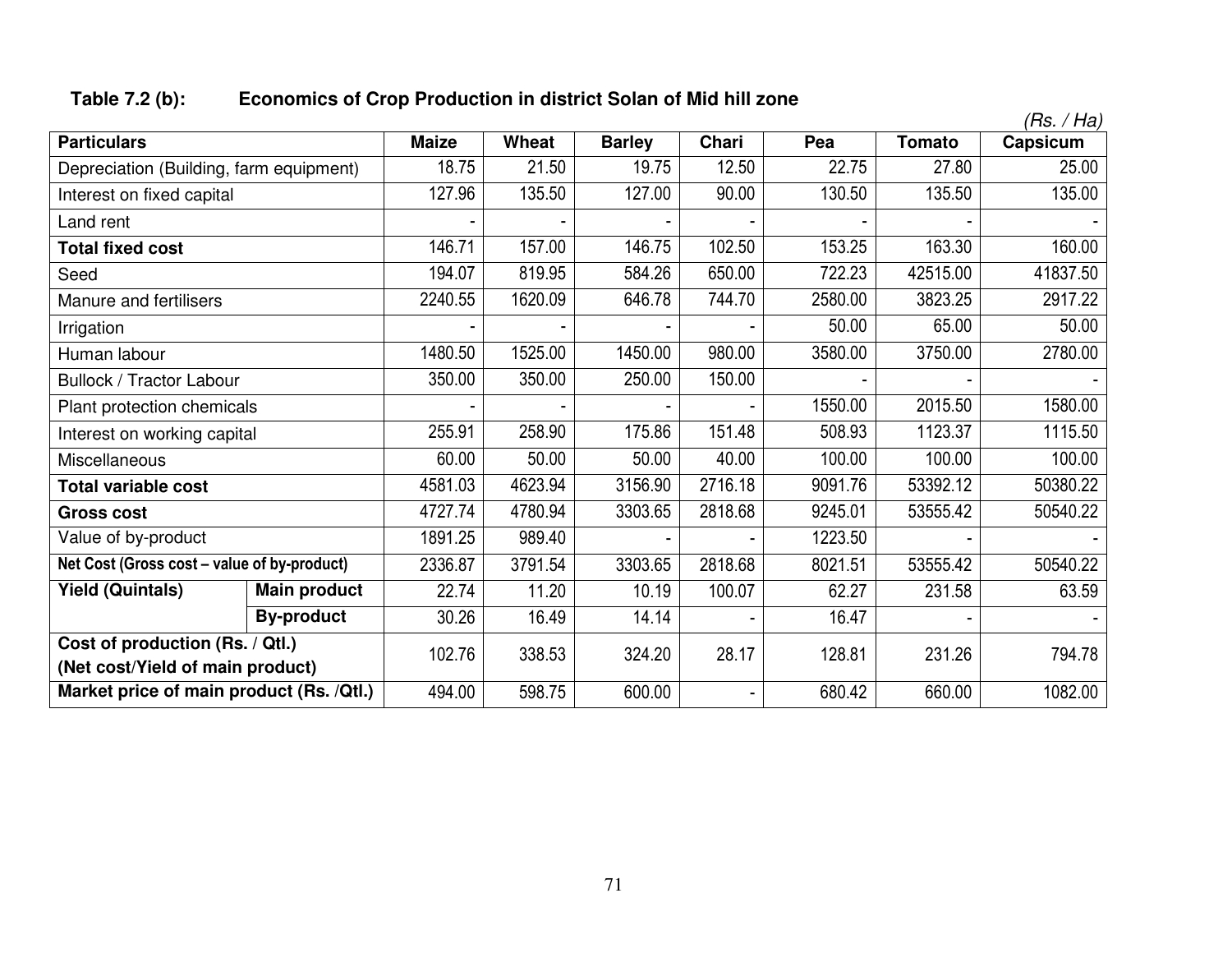# **Table 7.2 (c): Economics of Crop Production in district Shimla of High hill wet zone**

|                                              |                     |              |         |               |               |         | (Rs. / Ha)   |
|----------------------------------------------|---------------------|--------------|---------|---------------|---------------|---------|--------------|
| <b>Particulars</b>                           |                     | <b>Maize</b> | Wheat   | <b>Barley</b> | <b>Potato</b> | Rajmash | <b>Apple</b> |
| Depreciation (Building, farm equipment)      |                     | 21.50        | 27.00   | 18.00         | 35.50         | 21.00   | 41.00        |
| Interest on fixed capital                    |                     | 125.00       | 131.50  | 115.50        | 140.00        | 110.50  | 318.00       |
| Land rent                                    |                     |              |         |               |               |         |              |
| <b>Total fixed cost</b>                      |                     | 146.50       | 158.50  | 133.50        | 175.50        | 131.50  | 359.00       |
| Seed                                         |                     | 169.88       | 667.17  | 555.97        | 7283.85       | 693.00  |              |
| Manure and fertilisers                       |                     | 1890.00      | 1750.00 | 780.00        | 3422.57       | 1150.00 | 5200.00      |
| Irrigation                                   |                     |              |         |               |               |         |              |
| Human labour                                 |                     | 1650.50      | 1725.00 | 1260.00       | 2590.00       | 1300.00 | 6500.00      |
| Bullock / Tractor Labour                     |                     | 175.00       | 175.00  | 150.00        | 200.00        |         |              |
| Plant protection chemicals                   |                     |              |         |               | 2126.00       |         | 11280.00     |
| Interest on working capital                  |                     | 233.12       | 259.03  | 164.76        | 180.00        | 189.00  | 1350.00      |
| Miscellaneous                                |                     | 40.00        | 40.00   | 40.00         | 100.00        | 50.00   | 200.00       |
| <b>Total variable cost</b>                   |                     | 4158.50      | 4616.20 | 2950.73       | 15902.42      | 3382.00 | 24530.00     |
| <b>Gross cost</b>                            |                     | 4305.00      | 4774.70 | 3084.23       | 16077.92      | 3513.50 | 24889.00     |
| Value of by-product                          |                     | 1580.00      | 750.00  | 500.00        |               |         |              |
| Net Cost (Gross cost - value of by- product) |                     | 2725.00      | 4024.70 | 2584.23       | 16077.92      | 3513.50 | 24889.00     |
| <b>Yield (Quintals)</b>                      | <b>Main product</b> | 24.04        | 7.70    | 11.26         | 111.81        | 3.91    | 41.08        |
|                                              | 26.30               | 11.50        | 13.65   |               | 1.88          |         |              |
| Cost of production (Rs. / Qtl.)              | 113.35              | 522.69       | 229.50  | 143.80        | 898.59        | 605.87  |              |
| (Net cost/Yield of main product)             |                     |              |         |               |               |         |              |
| Market price of main product (Rs. /Qtl.)     |                     | 475.00       | 610.00  | 570.00        | 349.00        | 1921.00 | 1560.00      |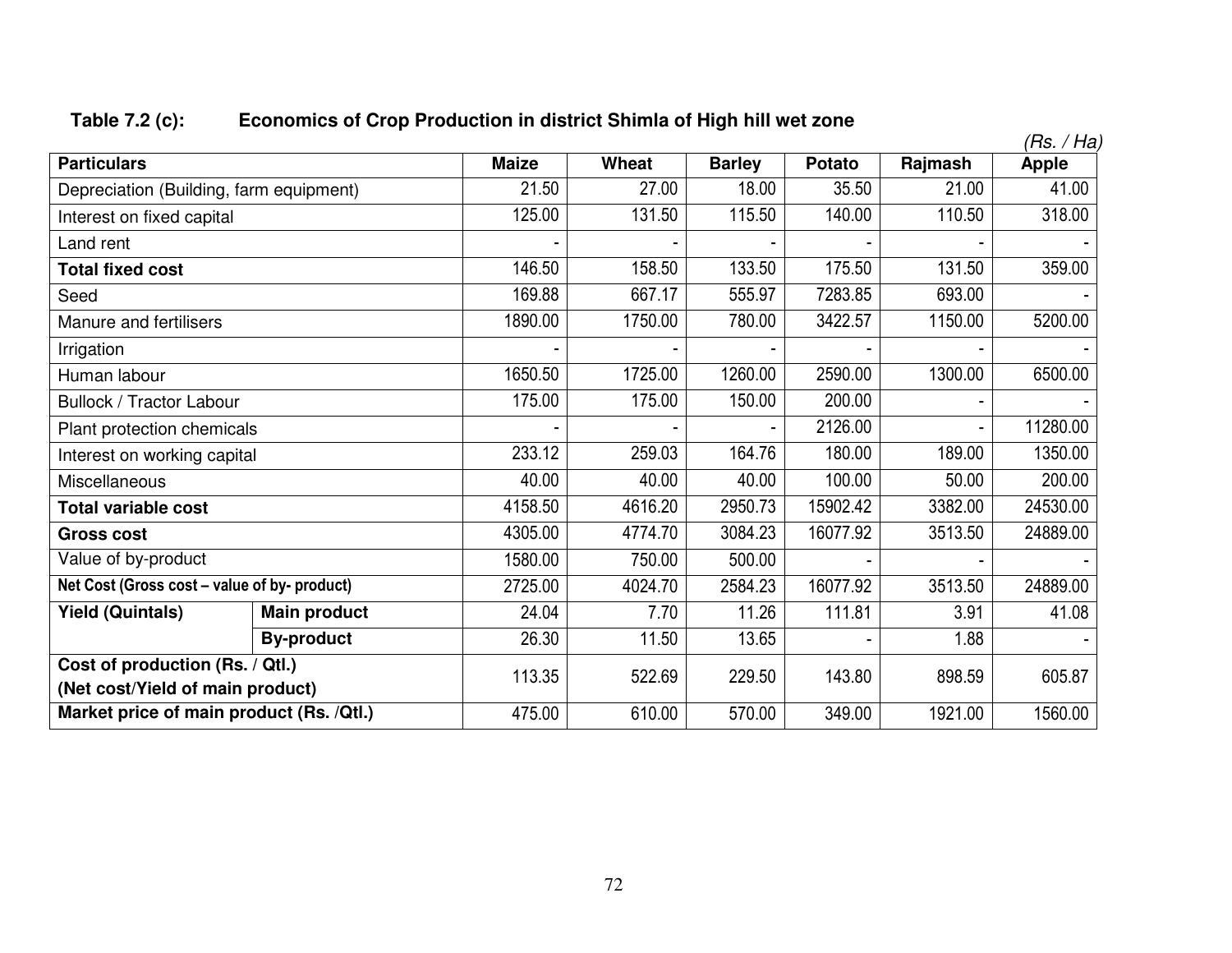# **Table 7.2 (d): Economics of Crop Production in district Kinnaur of High hill dry zone**

|                                                                     |                     |              |         |               |         |         |         |                       |               |         | (Rs. / Ha)   |
|---------------------------------------------------------------------|---------------------|--------------|---------|---------------|---------|---------|---------|-----------------------|---------------|---------|--------------|
| <b>Particulars</b>                                                  |                     | <b>Maize</b> | Wheat   | <b>Barley</b> | Ogla    | Fafra   | Rajmash | Kidney<br><b>Bean</b> | <b>Potato</b> | Pea     | <b>Apple</b> |
| Depreciation (Building, farm equipment)                             |                     | 18.07        | 16.75   | 16.50         | 18.22   | 18.30   | 19.50   | 19.00                 | 25.08         | 21.20   | 50.00        |
| Interest on fixed capital                                           |                     | 80.40        | 75.20   | 75.20         | 78.00   | 78.00   | 82.06   | 81.50                 | 83.60         | 82.25   | 110.50       |
| Land rent                                                           |                     |              |         |               |         |         |         |                       |               |         |              |
| <b>Total fixed cost</b>                                             |                     | 98.47        | 91.95   | 91.70         | 96.22   | 96.30   | 101.56  | 100.50                | 108.68        | 103.45  | 160.50       |
| Seed                                                                |                     | 349.25       | 862.90  | 640.33        | 1126.29 | 700.31  | 3435.10 | 3800.00               | 4554.00       | 2311.92 |              |
| Manure and fertilisers                                              |                     | 1260.40      | 1575.00 | 750.67        | 966.14  | 984.14  | 1025.50 | 1227.53               | 2745.00       | 2186.90 | 4887.00      |
| Irrigation                                                          |                     | 25.00        | 25.00   | 25.00         | 25.00   | 25.00   | 25.00   | 25.00                 | 37.00         | 30.00   |              |
| Human labour                                                        |                     | 1455.00      | 1510.00 | 1120.00       | 1225.50 | 1260.00 | 1580.50 | 1585.00               | 2260.00       | 3040.00 | 7190.00      |
| <b>Bullock / Tractor Labour</b>                                     |                     |              |         |               |         |         |         |                       |               |         |              |
| Plant protection chemicals                                          |                     |              |         |               |         |         |         |                       | 1850.00       | 910.00  | 8500.00      |
| Interest on working capital                                         |                     | 154.48       | 198.64  | 126.80        | 167.15  | 148.47  | 203.05  | 210.50                | 215.60        | 200.15  | 250.00       |
| Miscellaneous                                                       |                     | 50.00        | 50.00   | 50.00         | 50.00   | 50.00   | 50.00   | 50.00                 | 75.00         | 75.00   | 100.00       |
| <b>Total variable cost</b>                                          |                     | 3294.13      | 4221.54 | 2712.80       | 3560.08 | 3167.92 | 6319.15 | 6898.03               | 11736.60      | 8753.97 | 20927.00     |
| <b>Gross cost</b>                                                   |                     | 3392.60      | 4313.49 | 2804.50       | 3656.30 | 3264.22 | 6420.71 | 6998.53               | 11845.28      | 8857.42 | 21087.50     |
| Value of by-product                                                 |                     | 1145.00      | 1137.00 | 881.00        | 1642.50 | 1697.50 | 996.00  |                       |               | 2677.80 |              |
| Net Cost (Gross cost - value of by-product)                         |                     | 2247.60      | 3176.49 | 1923.50       | 2013.80 | 1566.72 | 5424.71 | 6998.53               | 11845.28      | 6179.62 | 21087.50     |
| <b>Yield (Quintals)</b>                                             | <b>Main product</b> | 13.19        | 10.85   | 8.67          | 16.32   | 17.41   | 10.15   | 16.67                 | 57.03         | 54.35   | 105.63       |
|                                                                     | <b>By-product</b>   | 22.90        | 22.74   | 17.62         | 32.85   | 33.95   | 19.92   |                       |               | 89.26   |              |
| Cost of production (Rs. / Qtl.)<br>(Net cost/Yield of main product) |                     | 170.40       | 292.76  | 221.86        | 123.39  | 90.00   | 534.45  | 419.83                | 207.70        | 113.70  | 199.63       |
| Market price of main product (Rs.<br>/Qtl.                          |                     | 480.00       | 550.00  | 580.00        | 1449.35 | 1000.00 | 2857.00 | 3000.00               | 594.00        | 1267.00 | 1692.00      |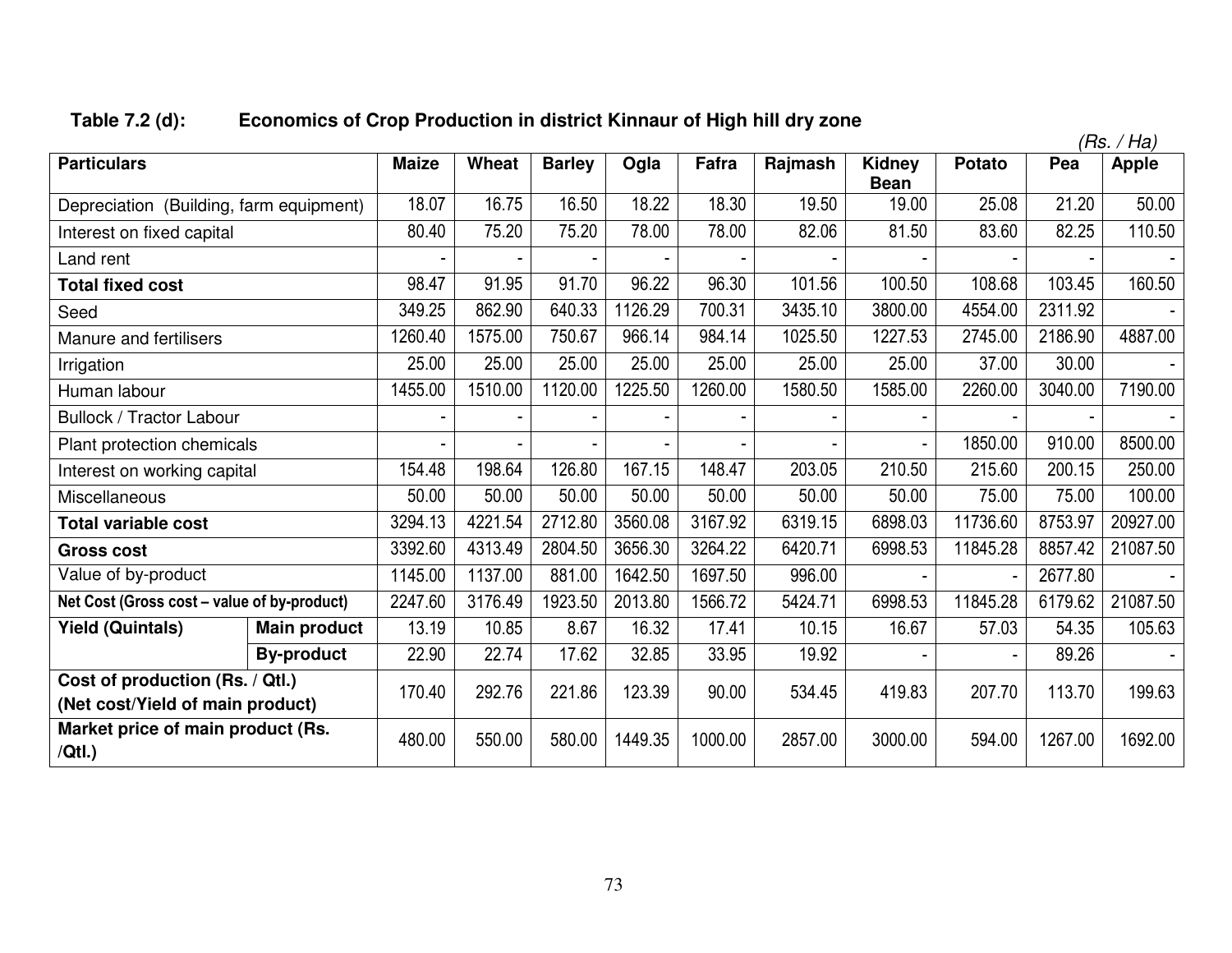| Zone         | <b>Species</b>       | ${\sf N}$ | Intercept<br>(a) | <b>Value of Green</b><br>Fodder $(X_1)$ | <b>Value of Dry</b><br>Fodder $(X_2)$ | Value of<br>Concentrate $(X_3)$ | Value of<br>Labour $(X_4)$ | <b>Miscellaneous</b><br>Expenses $(X_5)$ | R <sup>2</sup> |
|--------------|----------------------|-----------|------------------|-----------------------------------------|---------------------------------------|---------------------------------|----------------------------|------------------------------------------|----------------|
|              |                      |           |                  | $0.325*$                                | $0.147***$                            | $0.087***$                      | 0.174                      | 0.370                                    |                |
|              | <b>Crossbred Cow</b> | 12        | 1.872            | (0.088)                                 | (0.141)                               | (0.045)                         | (0.165)                    | (0.213)                                  | 0.973          |
| <b>H.PUR</b> |                      |           | 2.036            | $0.051***$                              | $0.421*$                              | $0.251***$                      | 0.191                      | 0.0769                                   | 0.876          |
|              | <b>Buffalo</b>       | 142       |                  | (0.031)                                 | (0.127)                               | (0.147)                         | (0.163)                    | (0.097)                                  |                |
|              |                      | 46        | 0.326            | $1.152*$                                | $-0.078$                              | $0.311***$                      | 0.169                      | 0.063                                    | 0.497          |
|              | Local Cow            |           |                  | (0.279)                                 | (0.106)                               | (0.271)                         | (0.186)                    | (0.131)                                  |                |
|              |                      |           |                  | $0.220***$                              | $0.535*$                              | 0.005                           | $0.398*$                   | $0.434***$                               | 0.542          |
| <b>SOLAN</b> | <b>Crossbred Cow</b> | 144       | 0.699            | (0.120)                                 | (0.123)                               | (0.084)                         | (0.089)                    | (0.366)                                  |                |
|              |                      |           |                  | $0.251***$                              | $0.210***$                            | $-0.038$                        | $-0.042$                   | $-1.801$                                 |                |
|              | <b>Buffalo</b>       | 43        | 4.218            | (0.142)                                 | (0.110)                               | (0.131)                         | (0.159)                    | (1.838)                                  | 0.210          |
|              |                      |           |                  | $0.419**$                               | $-0.014$                              | 0.487                           | 0.215                      | $-0.187$                                 |                |
|              | Local Cow            | 53        | 2.039            | (0.207)                                 | (0.319)                               | (0.561)                         | (0.218)                    | (0.165)                                  | 0.625          |
| SHIMLA       |                      | 121       | 7.204            | $0.492***$                              | $-0.508$                              | $0.184***$                      | 0.012                      | $-0.276$                                 | 0.033          |
|              | <b>Crossbred Cow</b> |           |                  | (0.281)                                 | (0.328)                               | (0.102)                         | (0.130)                    | (0.365)                                  |                |
|              |                      |           |                  | $0.059**$                               | $0.721***$                            | $0.361***$                      | 0.165                      | 0.071                                    |                |
|              | Local Cow            | 65        | 1.073            | (0.026)                                 | (0.383)                               | (0.153)                         | (0.051)                    | (0.069)                                  | 0.801          |
|              |                      |           |                  | $0.161***$                              | 0.801                                 | $0.329**$                       | $0.411***$                 | 0.083                                    |                |
| KINNAUR      | <b>Crossbred Cow</b> | 117       | 1.319            | (0.082)                                 | (0.639)                               | (0.139)                         | (0.201)                    | (0.072)                                  | 0.850          |
|              |                      |           |                  | $0.023*$                                | $0.306**$                             | 0.031                           | $0.486*$                   | 0.002                                    |                |
|              | Sheep (Wool)         | 16<br>16  | 4.812<br>4.327   | (0.0086)                                | (0.120)<br>$0.327**$                  | (0.071)<br>0.027                | (0.097)<br>$0.523*$        | (0.005)<br>$0.011***$                    | 0.892<br>0.852 |
|              | Sheep (Meat)         |           |                  | 0.016<br>(0.019)                        | (0.131)                               | (0.065)                         | (0.106)                    | (0.008)                                  |                |
|              |                      |           |                  | $0.014***$                              | $0.352**$                             | 0.041                           | $0.418*$                   | 0.003                                    |                |
|              | Goat (Meat)          | 13        | 5.772            | (0.006)                                 | (0.128)                               | (0.430)                         | (0.109)                    | (0.004)                                  | 0.820          |

**Table 7.3: Input Output Relationship in Milk / Meat / Wool Production in Different Agro–Climatic Zones** 

Figures in the parentheses indicate standard error of the respective regression coefficients. \*Significant at one percent level; \*\* significant five percent levels: \*\*\* significant ten percent level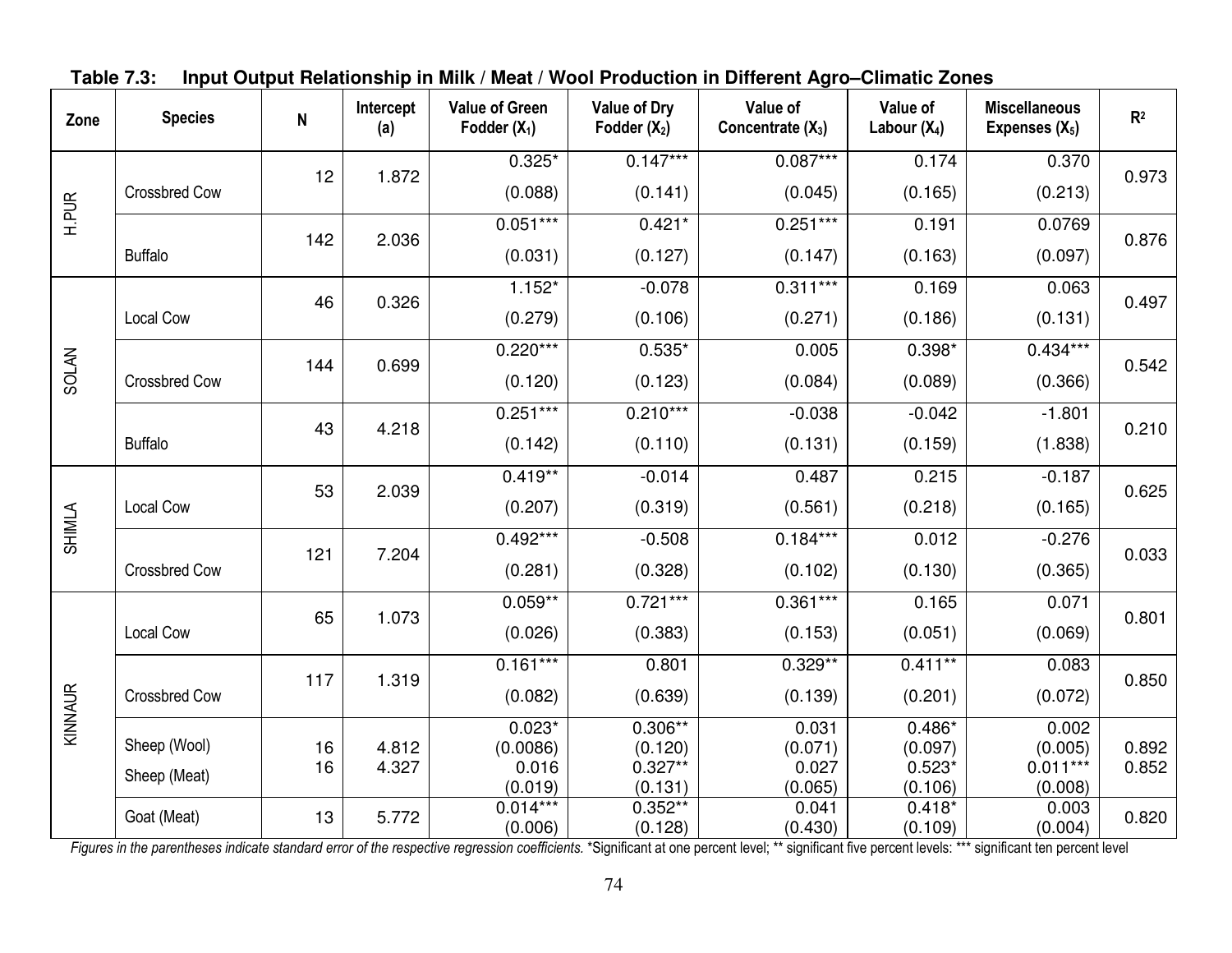| Zone         | <b>Crops</b>         | N           | Intercept<br>(a)      | Value of Seed /<br>Seedling $(X_1)$ | <b>Value of manures</b><br>and fertilisers $(X_2)$ | Value of<br>Labour $(X_3)$ | <b>Value of Plant Protection</b><br>Chemicals $(X_4)$ | <b>Miscellaneous</b><br>Expenses $(X_5)$ | R <sup>2</sup> |
|--------------|----------------------|-------------|-----------------------|-------------------------------------|----------------------------------------------------|----------------------------|-------------------------------------------------------|------------------------------------------|----------------|
|              |                      | 147         | 4.011                 | $0.452*$                            | $0.434*$                                           | $0.609*$                   |                                                       | $-0.079$                                 | 0.581          |
|              | Maize                |             |                       | (0.088)                             | (0.063)                                            | (0.245)                    |                                                       | (0.429)                                  |                |
|              |                      | 147         |                       | $0.629*$                            | $0.227*$                                           | $0.537*$                   |                                                       | $0.273**$                                |                |
| HAMIRPUR     | Wheat                |             | 1.991                 | (0.050)                             | (0.051)                                            | (0.056)                    |                                                       | (0.137)                                  | 0.815          |
|              |                      |             |                       | 0.332                               | $-0.227$                                           | $0.781***$                 |                                                       | 0.657                                    |                |
|              | <b>Barley</b>        | 10          | 0.647                 | (0.467)                             | (0.573)                                            | (0.316)                    |                                                       | (0.357)                                  | 0.792          |
|              | Paddy                | 10          | $-0.333$              | 1.875*                              | $-0.449$                                           | 0.108                      |                                                       | 0.570                                    | 0.960          |
|              |                      |             |                       | (0.305)                             | (0.325)                                            | (0.158)                    |                                                       | (0.349)                                  |                |
|              | Maize                | 98          | 4.587                 | $1.127*$                            | $-0.163*$                                          | 0.207                      |                                                       | $-0.007$                                 | 0.726          |
|              |                      |             |                       | (0.081)                             | (0.043)                                            | (0.184)                    |                                                       | (0.161)                                  |                |
|              |                      | Wheat<br>65 | 3.096                 | $0.729***$<br>(0.365)               | $-0.011$<br>(0.42)                                 | $0.057***$<br>(0.048)      |                                                       | 0.159<br>(0.73)                          | 0.786          |
|              |                      | 17          |                       | $0.587*$                            | $-0.213$                                           | $0.594*$                   |                                                       | $0.487**$                                |                |
| <b>SOLAN</b> | <b>Barley</b>        |             | 0.570                 | (0.150)                             | (0.214)                                            | (0.185)                    |                                                       | (0.170)                                  | 0.908          |
|              | Pea                  | 71          |                       | $0.577*$                            | $-0.074***$                                        | $0.251***$                 | $0.668*$                                              | 0.689                                    |                |
|              |                      |             | 1.948                 | (0.092)                             | (0.039)                                            | (0.129)                    | (0.107)                                               | (0.471)                                  | 0.685          |
|              | Tomato               | 96          | 2.297                 | $0.891***$                          | $0.744*$                                           | 0.190                      | $0.078*$                                              | 0.240                                    | 0.504          |
|              |                      |             |                       | (0.510)                             | (0.089)                                            | (0.173)                    | (0.021)                                               | (0.175)                                  |                |
|              | Capsicum             | 17          | 0.679                 | $0.0862*$                           | $0.356***$                                         | 0.231                      | $0.461***$                                            | 0.236                                    | 0.733          |
|              |                      |             |                       | (0.0304)                            | (0.195)                                            | (0.327)                    | (0.176)                                               | (0.230)                                  |                |
|              | Maize                | 115         | 2.221                 | $0.318***$                          | 0.189                                              | $0.397***$                 |                                                       | 0.350                                    | 0.228          |
|              |                      |             |                       | (0.180)                             | (0.213)                                            | (0.221)                    |                                                       | (0.263)                                  |                |
|              | Wheat                | 13          | $-3.185$              | $1.031*$                            | $-0.153$                                           | $0.912*$                   |                                                       | 0.129                                    | 0.960          |
|              |                      |             |                       | (0.264)                             | (0.168)                                            | (0.176)                    |                                                       | (0.113)                                  |                |
| SHIMLA       | 100<br><b>Barley</b> | 6.572       | $-0.179$              | 0.044                               | $0.998***$                                         |                            | 0.131                                                 | 0.011                                    |                |
|              |                      |             |                       | (0.387)                             | (0.168)                                            | (0.554)                    |                                                       | (0.474)                                  |                |
|              | Potato               | 134         | 1.315                 | $0.801***$                          | 0.489                                              | $0.597***$                 | $0.315***$                                            | 0.078                                    | 0.876          |
|              |                      |             | (0.461)<br>$0.415***$ | (0.373)<br>$0.747*$                 | (0.341)                                            | (0.177)                    | (0.051)                                               |                                          |                |
|              | Rajmash              | 60          | 1.951                 | (0.241)                             | (0.219)                                            | 0.050<br>(0.801)           |                                                       | 0.137<br>(0.128)                         | 0.839          |
|              |                      |             |                       |                                     |                                                    |                            |                                                       |                                          |                |

**Table 7.4: Input Output Relationship in Crop Production in Different Agro–Climatic Zones**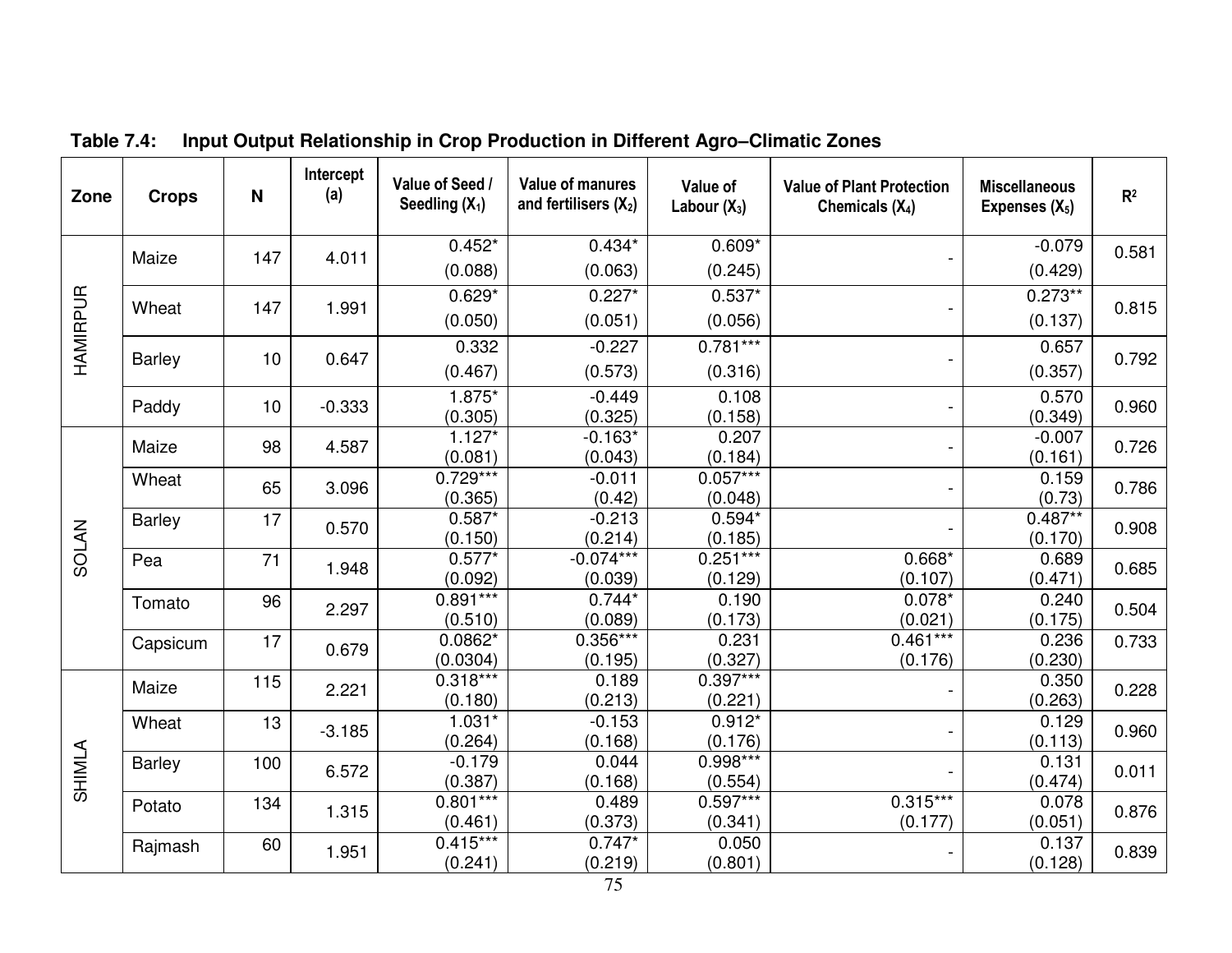|         | Apple         | 130 |       |            | $0.318***$  | $0.865*$   | $0.461*$                 | 0.023      |       |
|---------|---------------|-----|-------|------------|-------------|------------|--------------------------|------------|-------|
|         |               |     | 2.081 |            | (0.176)     | (0.142)    | (0.154)                  | (0.016)    | 0.921 |
|         | Maize         | 48  |       | $0.239***$ | 0.105       | $0.427*$   |                          | $0.072**$  | 0.681 |
|         |               |     | 2.065 | (0.120)    | (0.147)     | (0.066)    | $\blacksquare$           | (0.035)    |       |
|         | Wheat         | 25  | 4.580 | $0.099**$  | $0.221***$  | $0.056*$   |                          | 0.037      | 0.531 |
|         |               |     |       | (0.047)    | (0.125)     | (0.021)    | $\overline{\phantom{a}}$ | (0.091)    |       |
|         | <b>Barley</b> | 30  |       | $0.439***$ | 0.207       | $0.715***$ |                          | $0.203***$ |       |
|         |               |     | 1.213 | (0.216)    | (0.168)     | (0.408)    |                          | (0.112)    | 0.847 |
|         | Ogla          | 141 |       | $0.225**$  | $0.392***$  | $0.776*$   |                          | 0.048      |       |
|         |               |     | 3.714 | (0.098)    | (0.210)     | (0.199)    | $\blacksquare$           | (0.034)    | 0.212 |
|         | Fafra         | 140 | 3.328 | $0.233*$   | $0.369***$  | $0.604*$   |                          | $0.241*$   | 0.266 |
|         |               |     |       | (0.081)    | (0.205)     | (0.168)    | $\blacksquare$           | (0.088)    |       |
| KINNAUR | Rajmash       | 53  | 1.513 | $0.361***$ | $0.107*$    | $0.481***$ |                          | 0.069      | 0.871 |
|         |               |     |       | (0.274)    | (0.039)     | (0.281)    | -                        | (0.042)    |       |
|         | Kidney Bean   | 10  | 0.312 | $0.562**$  | $-0.110$    | $0.764*$   |                          | 0.219      | 0.990 |
|         |               |     |       | (0.199)    | (0.092)     | (0.137)    |                          | (0.150)    |       |
|         | Potato        | 103 | 1.629 | $0.213*$   | $0.224*$    | 0.153      | $0.108**$                | 0.304      | 0.913 |
|         |               |     |       | (0.048)    | (0.056)     | (0.115)    | (0.049)                  | (0.242)    |       |
|         | Pea           | 25  | 3.459 | $-0.177$   | $-0.378***$ | $0.737***$ | $0.888***$               | 0.068      | 0.816 |
|         |               |     |       | (0.311)    | (0.200)     | (0.420)    | (0.497)                  | (0.217)    |       |
|         | Apple         | 145 | 1.183 |            | $0.068***$  | $0.807*$   | $0.513**$                | $0.061***$ | 0.904 |
|         |               |     |       |            | (0.047)     | (0.129)    | (0.231)                  | (0.035)    |       |

*Figures in the parentheses indicate standard error of the respective regression coefficients.* 

*\*Significant at one percent level; \*\* significant five percent level: \*\*\* significant ten percent level*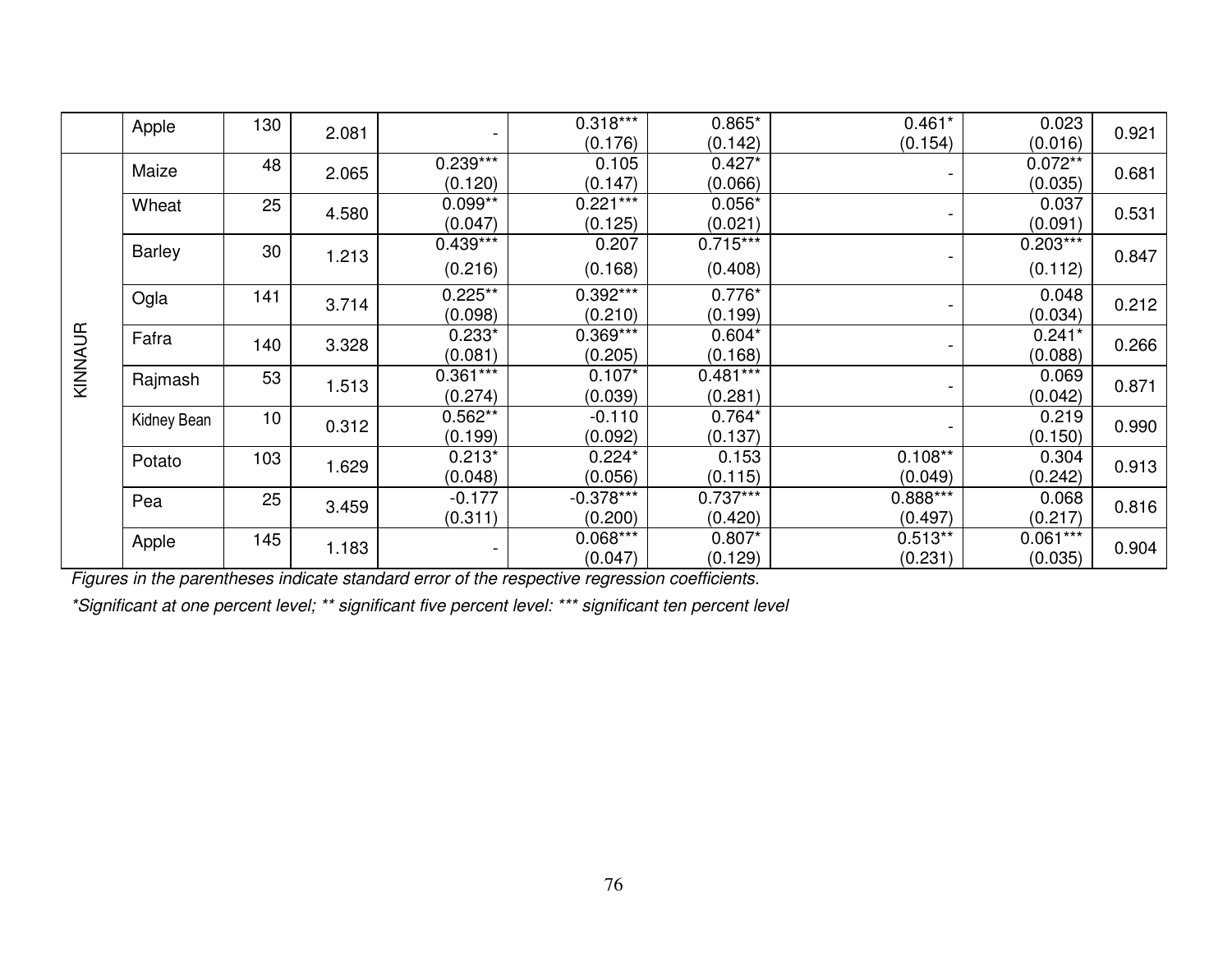### **7.5 Incomes and Employment Generation from Livestock**

 Analyses of income and employment generation from various livestock are given in Table 7.5. Crossbred cow and buffalo are contributed significantly towards the net income and employment in all zones. Net income from local cow is significant in case of Solan but very less in Shimla. In Kinnaur, cattle are generally reared by the people for their own needs only. Returns from Goat and Sheep made their rearing, a profitable enterprise for the people of this zone.

**Table 7.5: Income and Employment Generation from Livestock in Different Agro– Climatic Zones**

|                |                           |                              |          |               | 'Rs/animal)    |
|----------------|---------------------------|------------------------------|----------|---------------|----------------|
|                | <b>Particulars</b>        | <b>Hamirpur</b>              | Solan    | <b>Shimla</b> | <b>Kinnaur</b> |
|                | Gross income (Rs)         |                              | 8146.33  | 7415.73       |                |
|                | Net income (Rs)           | $\overline{\phantom{0}}$     | 1260.01  | 493.56        |                |
| Local Cow      | Family labour income (Rs) |                              | 2330.22  | 2054.87       | 2174.00        |
|                | Employment (man days)     |                              | 52       | 46            | 54             |
|                | Gross income (Rs)         | 12760.63                     | 14463.38 | 17835.30      |                |
|                | Net income (Rs)           | 1070.98                      | 4992.64  | 4751.50       |                |
| Crossbred      | Family labour income (Rs) | 3993.75                      | 4079.82  | 3927.62       | 4185.25        |
| <b>NO2</b>     | Employment (man days)     | 100                          | 91       | 87            | 105            |
|                | Gross income (Rs)         | 16102.30                     | 15430.20 |               |                |
|                | Net income (Rs)           | 4288.18                      | 3710.46  |               |                |
| <b>Buffalo</b> | Family labour income (Rs) | 4037.62                      | 4125.00  |               |                |
|                | Employment (man days)     | 90                           | 92       |               |                |
|                | Gross income (Rs)         |                              |          |               | 1640.00        |
| Sheep          | Net income (Rs)           |                              |          |               | 1321.33        |
|                | Family labour income (Rs) | $\blacksquare$               |          |               | 25.00          |
|                | Employment (man days)     | $\qquad \qquad \blacksquare$ |          |               |                |
|                | Gross income (Rs)         |                              |          |               | 2500.00        |
| Goat           | Net income (Rs)           | $\overline{\phantom{0}}$     |          |               | 1936.04        |
|                | Family labour income (Rs) | $\overline{\phantom{0}}$     |          |               | 50.00          |
|                | Employment (man days)     | $\overline{\phantom{0}}$     |          |               |                |
|                | Gross income (Rs)         | $\blacksquare$               |          |               |                |
|                | Net income (Rs)           | $\blacksquare$               |          |               |                |
| Yak            | Family labour income (Rs) | $\qquad \qquad \blacksquare$ |          |               | 1480.00        |
|                | Employment (man days)     |                              |          |               | 37             |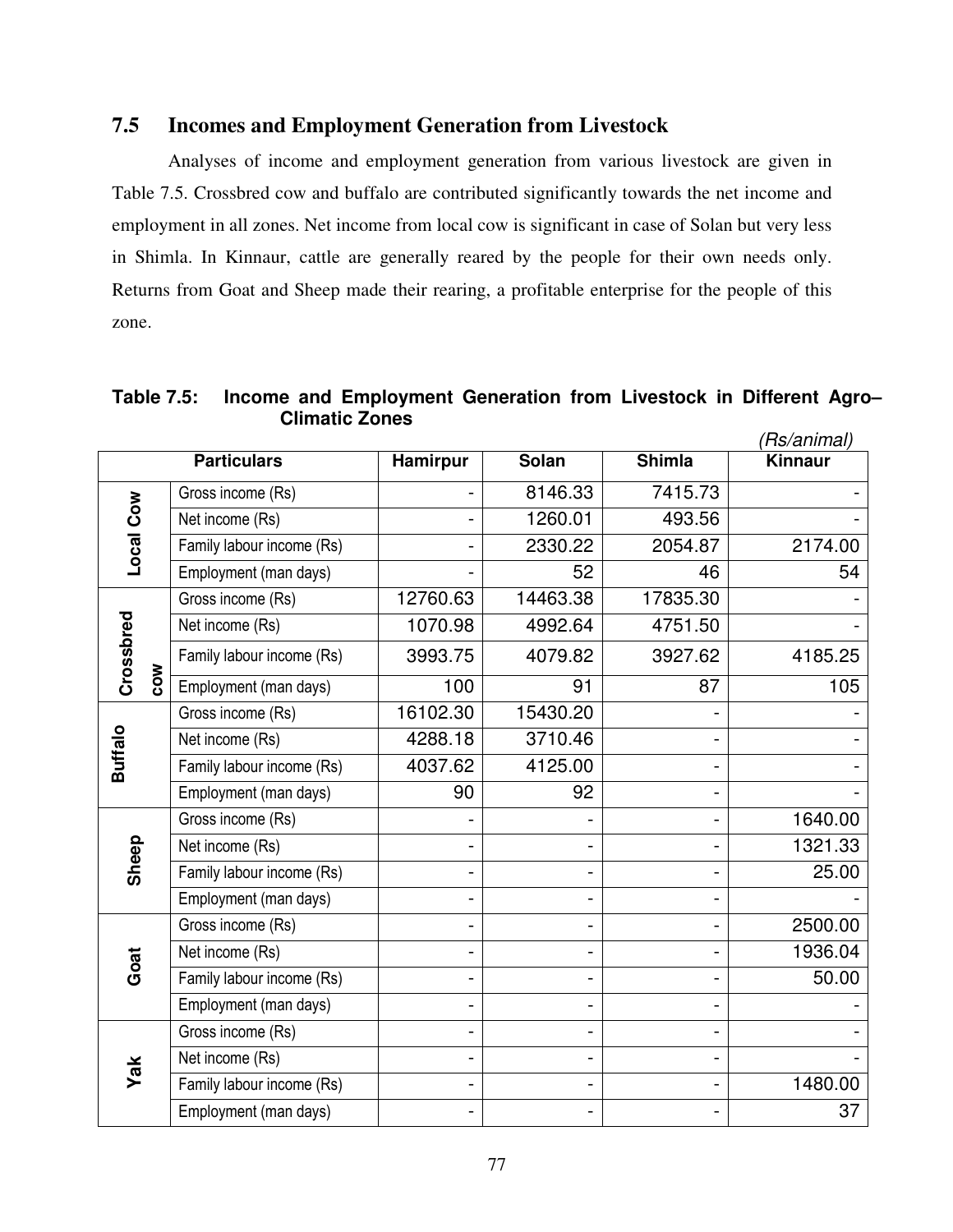# **7.6 Income and Employment Generation from Crop Production**

 In case of crop production, cultivation of maize, paddy, pea, tomato, capsicum, potato, rajmash, ogla, fafra, kidney bean and apple offered handsome returns and employment generation.

#### **Table 7.6: Income & Employment Generation from Crop Production in Different Agro–Climatic Zones**

|         |                           |                 |                              |                          | (Rs/ ha.) |
|---------|---------------------------|-----------------|------------------------------|--------------------------|-----------|
|         | <b>Particulars</b>        | <b>Hamirpur</b> | <b>Solan</b>                 | <b>Shimla</b>            | Kinnaur   |
|         | Gross income (Rs)         | 11482.6         | 13124.81                     | 12999.00                 | 7476.20   |
|         | Net income (Rs)           | 7489.00         | 8397.07                      | 8694.00                  | 4083.60   |
| Maize   | Family labour income (Rs) | 7740            | 7920                         | 6840                     | 6900      |
|         | Employment (man days)     | 129             | 132                          | 114                      | 115       |
|         | Gross income (Rs)         | 10025.12        | 7695.40                      | 5447.00                  | 7104.50   |
| Wheat   | Net income (Rs)           | 5149.32         | 2914.46                      | 672.30                   | 2791.01   |
|         | Family labour income (Rs) | 5880            | 6060                         | 4920                     | 4980      |
|         | Employment (man days)     | 98              | 101                          | 82                       | 83        |
|         | Gross income (Rs)         | 7410.00         | 6114.00                      | 6918.20                  | 5909.60   |
|         | Net income (Rs)           | 2949.12         | 2810.35                      | 3833.97                  | 3105.10   |
| Barley  | Family labour income (Rs) | 4260            | 4560                         | 3660                     | 3840      |
|         | Employment (man days)     | 71              | 76                           | 61                       | 64        |
|         | Gross income (Rs)         |                 |                              |                          |           |
| Barseem | Net income (Rs)           |                 | $\overline{a}$               |                          |           |
|         | Family labour income (Rs) | 3420            | $\overline{a}$               |                          |           |
|         | Employment (man days)     | 57              | $\overline{\phantom{0}}$     | $\blacksquare$           |           |
|         | Gross income (Rs)         |                 |                              |                          |           |
| Chari   | Net income (Rs)           |                 |                              | $\blacksquare$           |           |
|         | Family labour income (Rs) | 2340            | 2220                         | $\blacksquare$           |           |
|         | Employment (man days)     | 39              | 37                           |                          |           |
|         | Gross income (Rs)         | 8159.10         |                              |                          |           |
|         | Net income (Rs)           | 5735.08         | $\qquad \qquad \blacksquare$ | $\blacksquare$           |           |
| Paddy   | Family labour income (Rs) | 8820            | $\qquad \qquad \blacksquare$ |                          |           |
|         | Employment (man days)     | 147             | $\blacksquare$               | $\overline{\phantom{a}}$ |           |
|         | Gross income (Rs)         |                 | $\frac{1}{2}$                |                          |           |
| Jat     | Net income (Rs)           |                 | $\qquad \qquad \blacksquare$ | $\blacksquare$           |           |
|         | Family labour income (Rs) | 2580            | $\blacksquare$               |                          |           |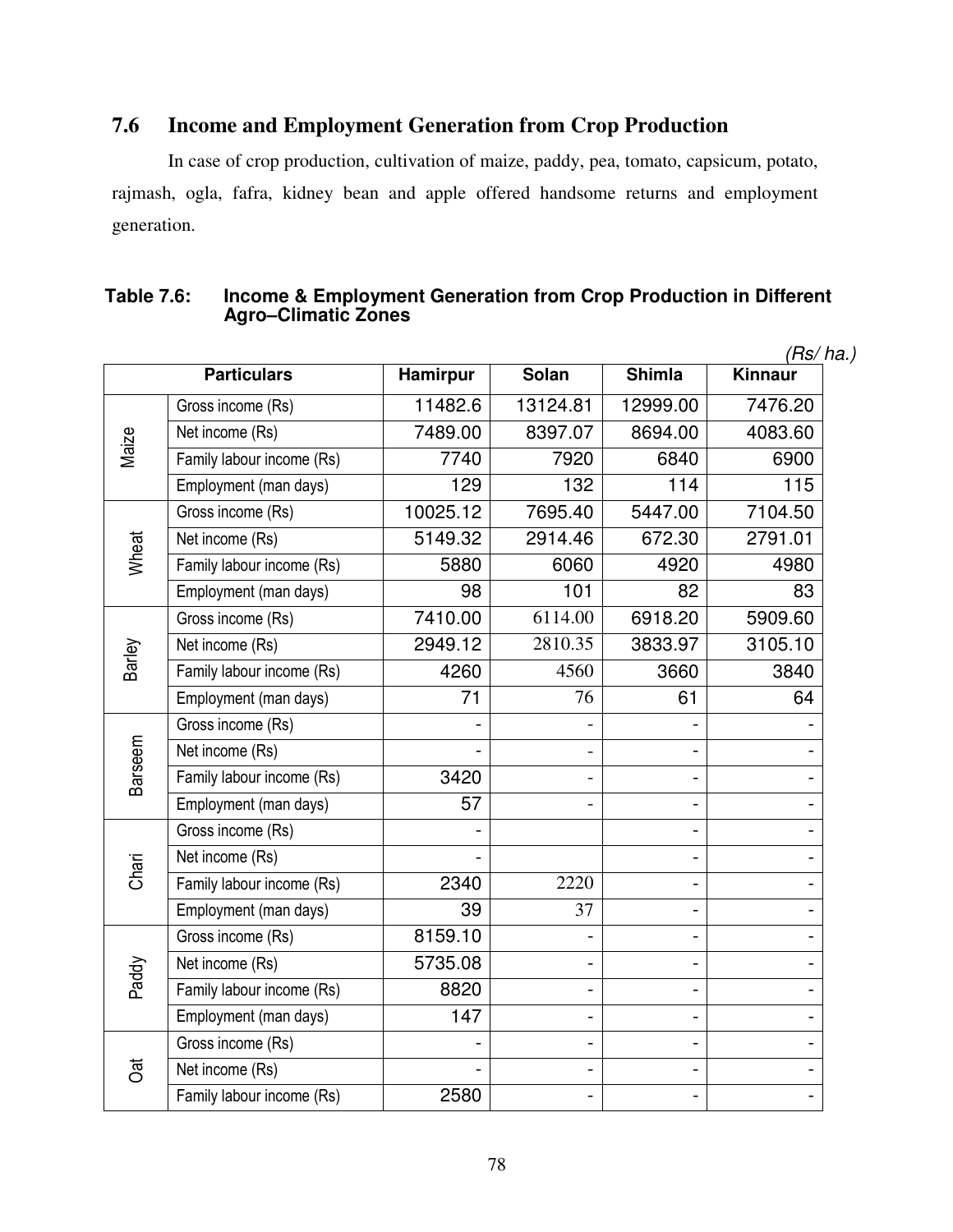|             | Employment (man days)     | 43 |                              |          |           |
|-------------|---------------------------|----|------------------------------|----------|-----------|
|             | Gross income (Rs)         |    | 50391.26                     |          | 71539.25  |
| Pea         | Net income (Rs)           |    | 41146.25                     |          | 62681.83  |
|             | Family labour income (Rs) |    | 9240                         |          | 8880      |
|             | Employment (man days)     |    | 154                          |          | 148       |
|             | Gross income (Rs)         |    | 152842.80                    |          |           |
| Tomato      | Net income (Rs)           |    | 99287.38                     |          |           |
|             | Family labour income (Rs) |    | 10380                        |          |           |
|             | Employment (man days)     |    | 173                          |          |           |
|             | Gross income (Rs)         |    | 68804.38                     |          |           |
|             | Net income (Rs)           |    | 18264.16                     |          |           |
| Capsicum    | Family labour income (Rs) |    | 8040                         |          |           |
|             | Employment (man days)     |    | 134                          |          |           |
|             | Gross income (Rs)         |    |                              | 39021.69 | 33875.82  |
| Potato      | Net income (Rs)           |    |                              | 22943.77 | 22030.54  |
|             | Family labour income (Rs) |    |                              | 5820     | 5520      |
|             | Employment (man days)     |    | -                            | 97       | 92        |
|             | Gross income (Rs)         |    |                              | 7511.11  | 29994.55  |
|             | Net income (Rs)           |    |                              | 3997.61  | 23573.84  |
| Rajmash     | Family labour income (Rs) |    |                              | 3660     | 3840      |
|             | Employment (man days)     |    |                              | 61       | 64        |
|             | Gross income (Rs)         |    | $\qquad \qquad \blacksquare$ | 64084.80 | 178725.96 |
| Apple       | Net income (Rs)           |    | $\overline{\phantom{0}}$     | 39195.80 | 157638.46 |
|             | Family labour income (Rs) |    |                              | 11640    | 11820     |
|             | Employment (man days)     |    |                              | 194      | 197       |
|             | Gross income (Rs)         |    |                              |          | 25295.89  |
| Ogla        | Net income (Rs)           |    |                              |          | 21639.59  |
|             | Family labour income (Rs) |    |                              |          | 3900      |
|             | Employment (man days)     |    |                              |          | 65        |
|             | Gross income (Rs)         |    | $\overline{\phantom{0}}$     |          | 19107.50  |
| Fafra       | Net income (Rs)           |    |                              |          | 15843.28  |
|             | Family labour income (Rs) |    |                              |          | 3780      |
|             | Employment (man days)     |    |                              |          | 63        |
|             | Gross income (Rs)         |    |                              |          | 50010.00  |
|             | Net income (Rs)           |    |                              |          | 43011.47  |
| Kidney Bean | Family labour income (Rs) |    |                              |          | 4020      |
|             | Employment (man days)     |    |                              |          | 67        |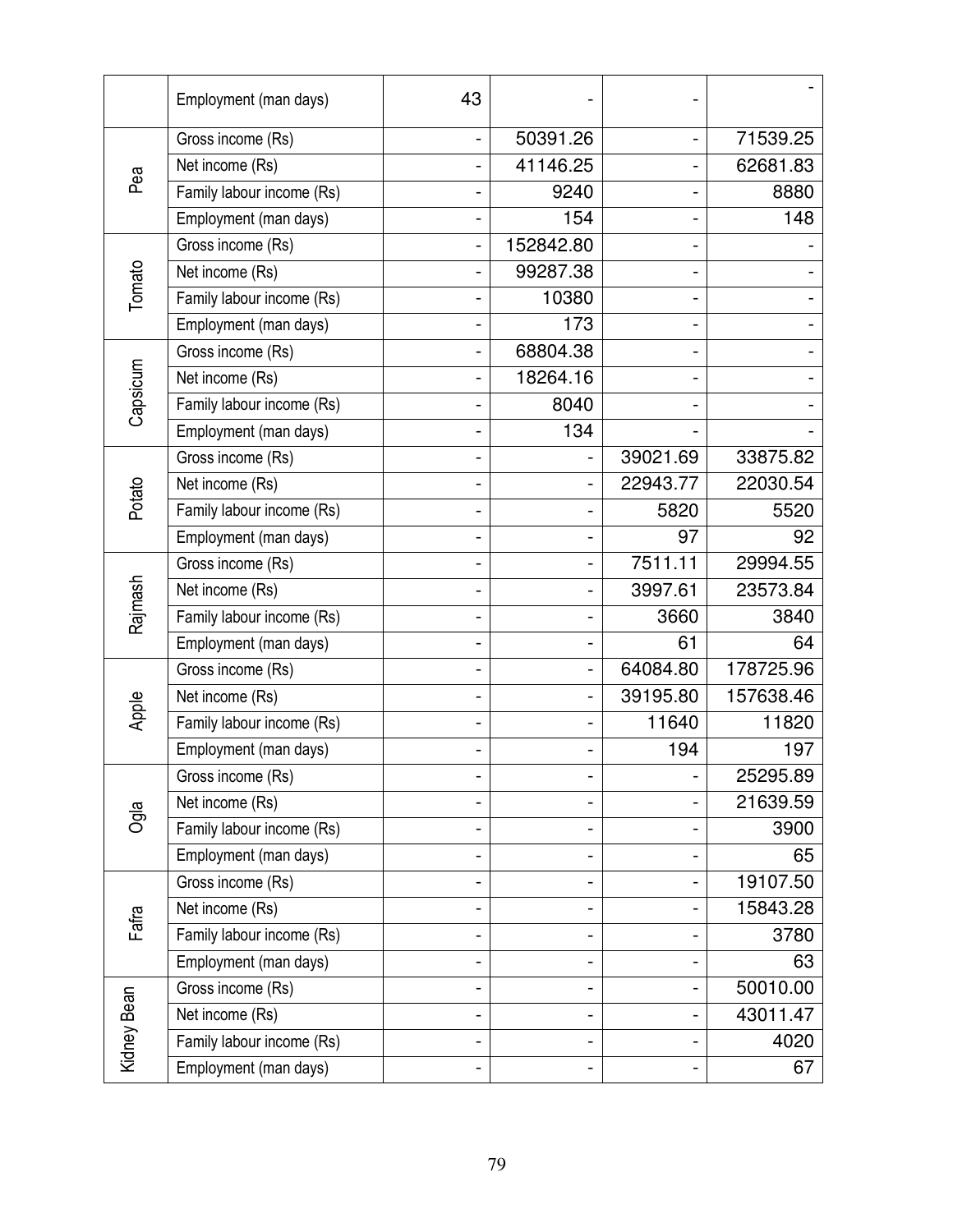# **Chapter-8**

# **INCREASING INCOME AND EMPLOYMENT THROUGH ADOPTION OF IMPROVED TECHNOLOGY IN LIVESTOCK-CROP PRODUCTION SYSTEMS**

### **8.1 Income and employment generation from different LCPS**

Income and employment generation from different livestock- crop production systems is revealed in Table 8.1. This is calculated by adding gross, net and family labour income from different crops and bovine enterprises in each zone. Similarly, employment generation is worked out in each LCPS.

|                      |                          |                 |              |               | (/fifi/annum)  |
|----------------------|--------------------------|-----------------|--------------|---------------|----------------|
| <b>Particulars</b>   | <b>LCPS</b>              | <b>Hamirpur</b> | <b>Solan</b> | <b>Shimla</b> | <b>Kinnaur</b> |
|                      | Local cow                |                 | 307118       | 143398        | 436395         |
|                      | Crossbred cow            | 49838           | 313435       | 153817        | 442340         |
| <b>Gross income</b>  | <b>Buffalo</b>           | 53179           | 314402       |               |                |
| (Rs)                 | Local + CB cow           |                 |              | 161233        | 449695         |
|                      | CB cow + buffalo         | 65940           | 328865       |               |                |
|                      | Local + CB cow + buffalo |                 | 337011       |               |                |
|                      | Local cow                |                 | 174078       | 79832         | 356577         |
|                      | Crossbred cow            | 22393           | 177811       | 84090         | 358280         |
|                      | <b>Buffalo</b>           | 25610           | 176528       |               |                |
| Net income (Rs)      | Local + CB cow           |                 |              | 84584         | 358458         |
|                      | CB cow + buffalo         | 26681           | 181521       |               |                |
|                      | Local + CB cow + buffalo |                 | 182761       |               |                |
|                      | Local cow                |                 | 50750        | 38595         | 59744          |
|                      | Crossbred cow            | 39029           | 52500        | 40468         | 61755          |
| <b>Family labour</b> | <b>Buffalo</b>           | 39068           | 52545        |               |                |
| income (Rs)          | Local + CB cow           |                 |              | 42523         | 63929          |
|                      | CB cow + buffalo         | 43062           | 56625        |               |                |
|                      | Local + CB cow + buffalo |                 | 58955        |               |                |
|                      | Local cow                |                 | 859          | 655           | 1012           |
|                      | Crossbred cow            | 684             | 898          | 696           | 1063           |
| <b>Employment</b>    | <b>Buffalo</b>           | 674             | 899          |               |                |
| (man days)           | Local + CB cow           |                 |              | 742           | 1117           |
|                      | CB cow + buffalo         | 774             | 990          |               |                |
|                      | Local + CB cow + buffalo |                 | 1042         |               |                |

| Table 8.1: | Income & Employment Generation from different LCPS in Different Agro-Climatic Zones |  |                |
|------------|-------------------------------------------------------------------------------------|--|----------------|
|            |                                                                                     |  | $(III \sim 1)$ |

*\*Hamirpur LCPS 2 (CB cow + buffalo): Gross income (Rs) 58530; Net income (Rs) 23732; Family labour income (Rs) 33892; Employment (man days) 621*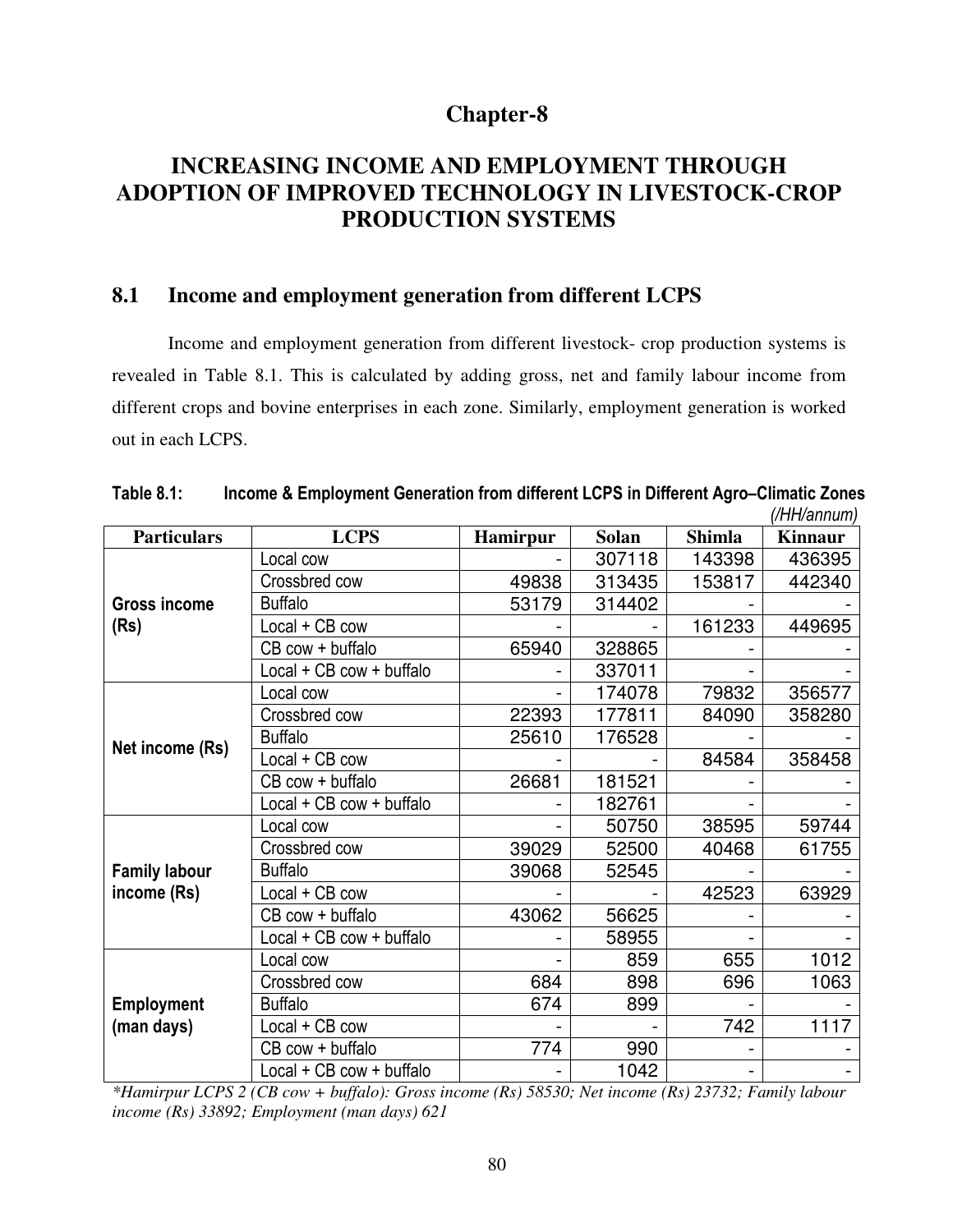#### **8.2 Potential income and employment generation from different LCPS**

 Potential income and employment generation in different agro-climatic zones under different livestock- crop production systems is calculated by identifying farmers having maximum yield of milk and different crops. This may be largely due to the use of improved technology and mix of recommended package of practices. Results are revealed in Table 8.2.

 In Hamirpur district of low hill sub-tropical zone under LCPS 1, gross income, net income, family labour income and employment days generated are Rs. 53179, Rs. 25610, Rs. 39068 and 674 days respectively, whereas potential income and employment days are Rs. 70349, Rs. 37423, Rs. 44220 and 737 days respectively. Under LCPS 2, gross income, net income, family labour income and employment days generated are Rs. 58530, Rs.23732, Rs. 33892 and 621 days respectively, whereas potential income and employment days under this system comes out to be Rs. 67393, Rs. 33805, Rs. 37200 and 637 days respectively.

In Solan district of mid hill sub-humid zone, under LCPS 1, gross income, net income, family labour income and employment days generated are Rs. 313435, Rs. 177811, Rs.52500 and 898 days respectively, whereas potential income and employment days are Rs. 370990, Rs. 201667, Rs. 57120 and 952 days respectively. Under LCPS 2, gross income, net income, family labour income and employment days generated are Rs. 328865, Rs.181521, Rs. 56625 and 990 days respectively, whereas potential income and employment days under this system comes out to be Rs. 402757, Rs. 249581, Rs. 59580 and 993 days respectively.

 In Shimla district of high hill wet zone under LCPS 1, gross income, net income, family labour income and employment days generated are Rs. 153817, Rs.84090, Rs. 40468 and 696 days respectively, whereas potential income and employment days are Rs. 166227, Rs.92835, Rs. 42480 and 708 days respectively. Under LCPS 2, gross income, net income, family labour income and employment days generated are Rs. 161233, Rs.84584, Rs. 42523 and 742 days respectively, whereas potential income and employment days under this system comes out to be Rs. 172633, Rs. 92491, Rs. 43980 and 753 days respectively.

 In Kinnaur district of high hill dry zone under LCPS 1, gross income, net income, family labour income and employment days generated are Rs. 442340, Rs. 358280, Rs. 61755 and 1063 days respectively, whereas potential income and employment days are Rs. 467915, Rs. 367107, Rs. 62819 and 1108 days respectively. Under LCPS 2, gross income, net income,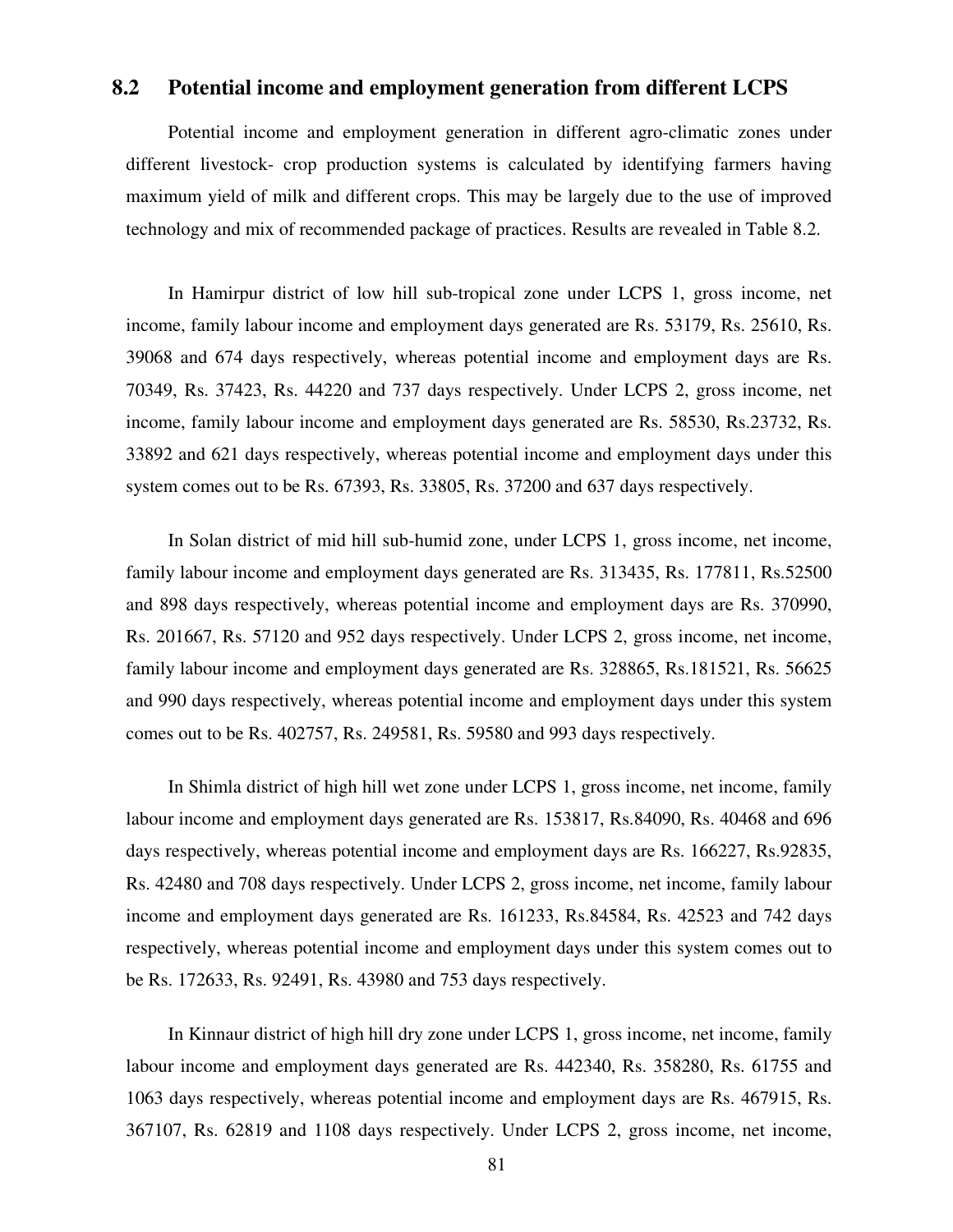family labour income and employment days generated are Rs. 449695, Rs.358458, Rs. 63929 and 1117 days respectively, whereas potential income and employment days under this system comes out to be Rs. 470893, Rs. 361348, Rs. 65408 and 1151 days respectively.

**Table 8.2: Potential Income & Employment Generation from Different Livestock Crop Production Systems in Different Agro–Climatic Zones** *(/ Household / annum)*

|                    | <b>Protonio in Billorum</b> Agro Chinatio Editor |                 |        | $\mu$ , roughlord , annumi |                |  |
|--------------------|--------------------------------------------------|-----------------|--------|----------------------------|----------------|--|
| <b>Particulars</b> |                                                  | <b>Hamirpur</b> | Solan  | <b>Shimla</b>              | <b>Kinnaur</b> |  |
|                    | Gross income (Rs)                                | 70349           | 370990 | 166227                     | 467915         |  |
| ┯                  | Net income (Rs)                                  | 37423           | 201668 | 92835                      | 367107         |  |
| <b>LCPS</b>        | Family labour income (Rs)                        | 44220           | 57120  | 42480                      | 62819          |  |
|                    | Employment (man days)                            | 737             | 952    | 708                        | 1108           |  |
|                    | Gross income (Rs)                                | 67393           | 402757 | 172633                     | 470893         |  |
| $\sim$<br>တ္       | Net income (Rs)                                  | 33805           | 249581 | 92491                      | 361348         |  |
| ପ୍                 | Family labour income (Rs)                        | 37200           | 59580  | 43980                      | 65408          |  |
|                    | Employment (man days)                            | 637             | 993    | 753                        | 1151           |  |

### **Hamirpur**

**LCP 1-** Buffalo (137) + Maize (135) + Wheat (135) + Barseem (76) + Paddy (8) + Barley (10) + Chari (2) + Oat (2) + Arbi (4) + Turmeric (1)

**LCP 2-** Crossbred cow + Buffalo (4) + Maize (4) + Wheat (4) + Barseem (1) + Paddy (1)

# **Solan**

**LCP 1-** Crossbred Cow (75) + Wheat (28) + Maize (42) + Barley (5) + Tomato (42) + Pea (34) + Capsicum (6) + Chari (1) **LCP 2-** CB Cow + Buffalo (22) + Wheat (10) + Maize (21) + Barley (6) + Tomato (20) + Pea (18) + capsicum (8) + Chari (2)

### **Shimla**

**LCP 1-** Crossbred cow (91) + Maize (73) + Wheat (9) + Barley (69) + Potato (89) + Rajmash (41) + Apple (85) **LCP 2-** Local cow + Crossbred cow (21) + Maize (17) + Wheat (1) + Barley (14) + Potato (20) + Rajmash (11) + Apple (21)

### **Kinnaur**

**LCP 1-** Crossbred cow (71) + Ogla (70) + Potato (53) + Pea (10) + Rajmash (25) + Apple (71) + Fafra (69) + Maize  $(28)$  + Wheat  $(11)$  + Barley  $(15)$  + Kidney bean  $(6)$ **LCP 2-** Local cow + Crossbred cow (30) + Ogla (28) + Potato (19) + Pea (4) + Rajmash (11) + Apple (30) + Fafra (28)  $+$  Maize (9)  $+$  Wheat (3)  $+$  Barley (2)  $+$  Kidney bean (1)

# **8.3 Gaps in Potential and Existing Income and Employment**

 Gaps in potential and existing income and employment under different livestock- crop production systems are worked out by subtracting the existing gross, net & family labour income and employment generation in man days from the potential income and employment.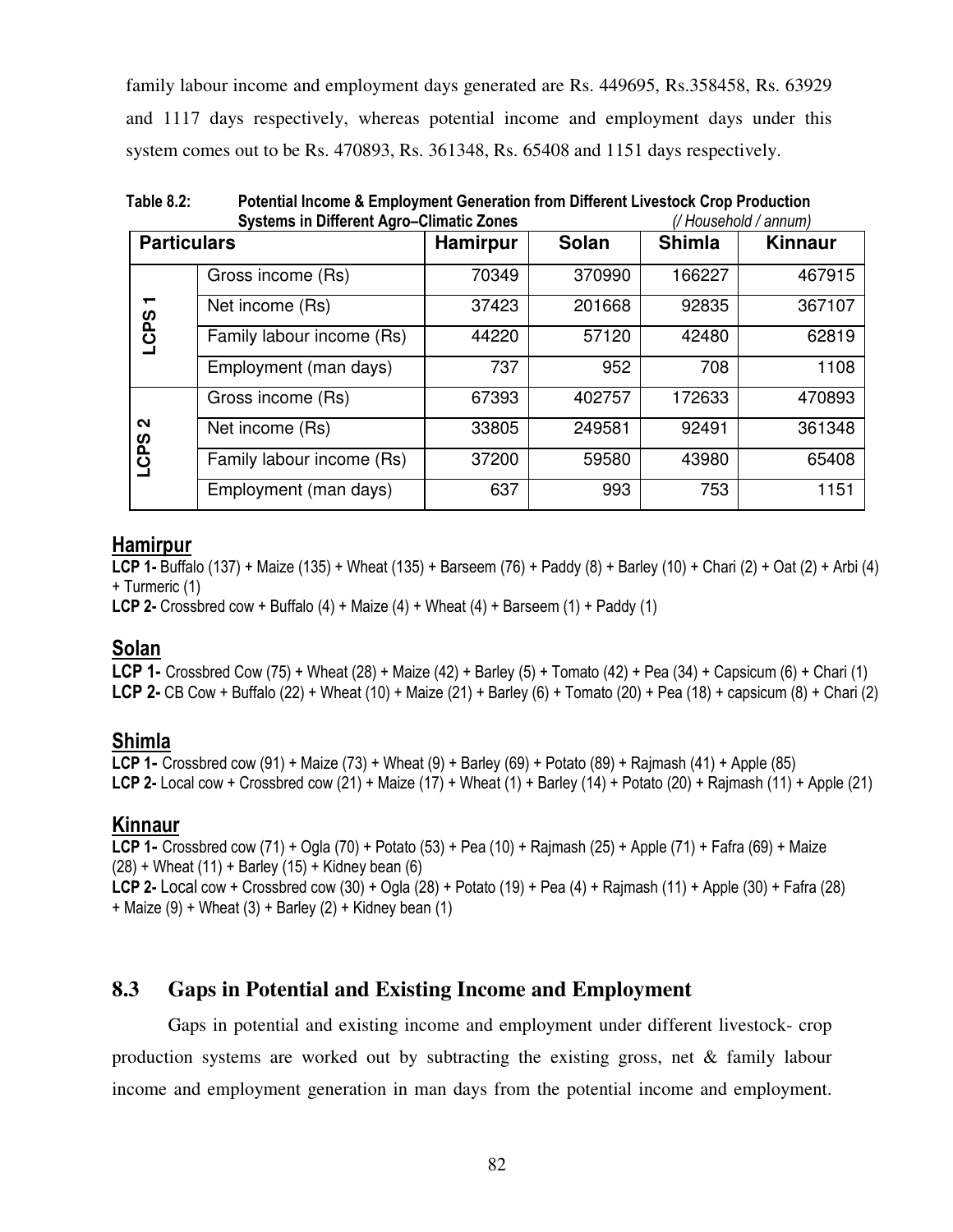Similarly, percentages of potential over the existing income and employment are worked out and given in parentheses. The results are presented in Table 8.3.

 In district Hamirpur, LCPS 1 has vast potential for increasing income and employment for the farmers. The gaps in potential and existing level of gross income, net income, family labour income and employment are 32.29, 46.13, 13.19 and 9.35 percent respectively. The gaps in LCPS 2 are relatively lesser than that of LCPS 1. In case of Solan district, there is a potential to increase income and employment in LCPS 2 as compared to LCPS 1. In district Shimla and Kinnaur, LCPS 1 has greater potential for increasing the income and employment of the farmers as gaps are higher than that of LCPS 2.

| <b>Particulars</b>           | <b>LCPS</b>       | <b>Hamirpur</b> | Solan   | <b>Shimla</b> | <b>Kinnaur</b> |
|------------------------------|-------------------|-----------------|---------|---------------|----------------|
|                              | LCPS <sub>1</sub> | 17170           | 57555   | 12410         | 25575          |
| Gross income (Rs)            |                   | (32.29)         | (18.36) | (8.07)        | (5.78)         |
|                              | <b>LCPS 2</b>     | 8863            | 73892   | 11400         | 21198          |
|                              |                   | (15.14)         | (22.47) | (7.07)        | (4.71)         |
|                              | LCPS <sub>1</sub> | 11813           | 23857   | 8745          | 8827           |
| Net income (Rs)              |                   | (46.13)         | (13.42) | (10.40)       | (2.46)         |
|                              | <b>LCPS 2</b>     | 10073           | 68060   | 7907          | 2890           |
|                              |                   | (42.44)         | (37.49) | (9.35)        | (0.81)         |
|                              | <b>LCPS1</b>      | 5152            | 4620    | 2012          | 1064           |
| Family labour income (Rs)    |                   | (13.19)         | (8.80)  | (4.97)        | (1.72)         |
|                              | <b>LCPS 2</b>     | 3308            | 2955    | 1457          | 1479           |
|                              |                   | (9.76)          | (5.22)  | (3.43)        | (2.31)         |
|                              | <b>LCPS1</b>      | 63              | 54      | 12            | 45             |
| <b>Employment (man days)</b> |                   | (9.35)          | (6.01)  | (1.72)        | (4.23)         |
|                              |                   | 16              | 3       | 11            | 34             |
|                              | <b>LCPS 2</b>     | (2.58)          | (0.30)  | (1.48)        | (3.04)         |

**Table 8.3: Gaps in Income and employment generation under different LCPS** 

*Figures in parenthesis are the percentages of potential over the existing for the LCPS in the zone*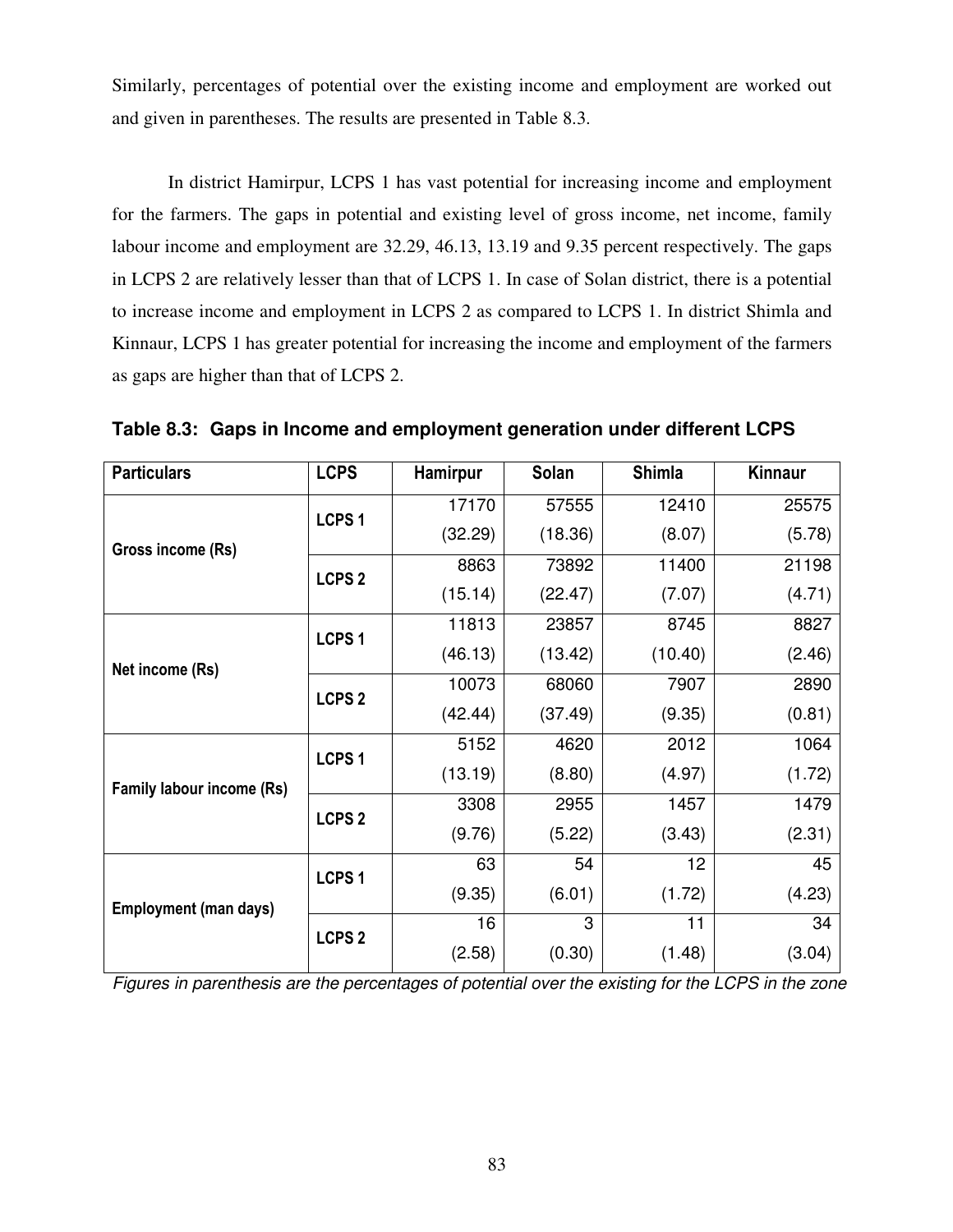### **Chapter-9**

# **CONSTRAINTS IN MARKETING OF CROPS AND LIVESTOCK PRODUCTS**

#### **9.1 Production and Financial constraints in crop production**

 Production and Financial constraints in case of crop production as reported by the farmers of Hamirpur district are high incidence of insects/ pests in HYVs followed by high cost of credit and lack of credit availability from institutional sources. Lack of knowledge about recommended package of practices is the reason of lower productivity of various crops and higher cost of production. Though constraints like lack of timely availability of good quality seeds, poor communication & extension facilities, lack of capital resources and inadequate irrigation facilities are rated low on scale by the farmers but their combined impact hampers the crop production in the zone.

 In Solan, inadequate irrigation facilities, high cost of credit and lack of availability of agricultural labour during peak seasons are the major constraints reported by the farmers in production of cash crops like pea, tomato and capsicum. High incidences of insects, pests and diseases in vegetable crops made them less remunerative to the farmers and require proper attention of the concerned authorities.

 High cost of credit, inadequate irrigation facilities, lack of knowledge about recommended package of practices and poor communication and extension facilities are the major constraints faced by the farmers in crop production in district Shimla.

 In district Kinnaur, inadequate irrigation facility is the major constraint faced by the farmers in crop farming. Other constraints faced by the farmers in production of crops are lack of knowledge about recommended package of practices, lack of timely availability of good quality seeds, poor communication and extension facilities etc.

Constraints faced in crop production under different livestock- crop production systems in different agro- climatic zones are presented in Table 9.2.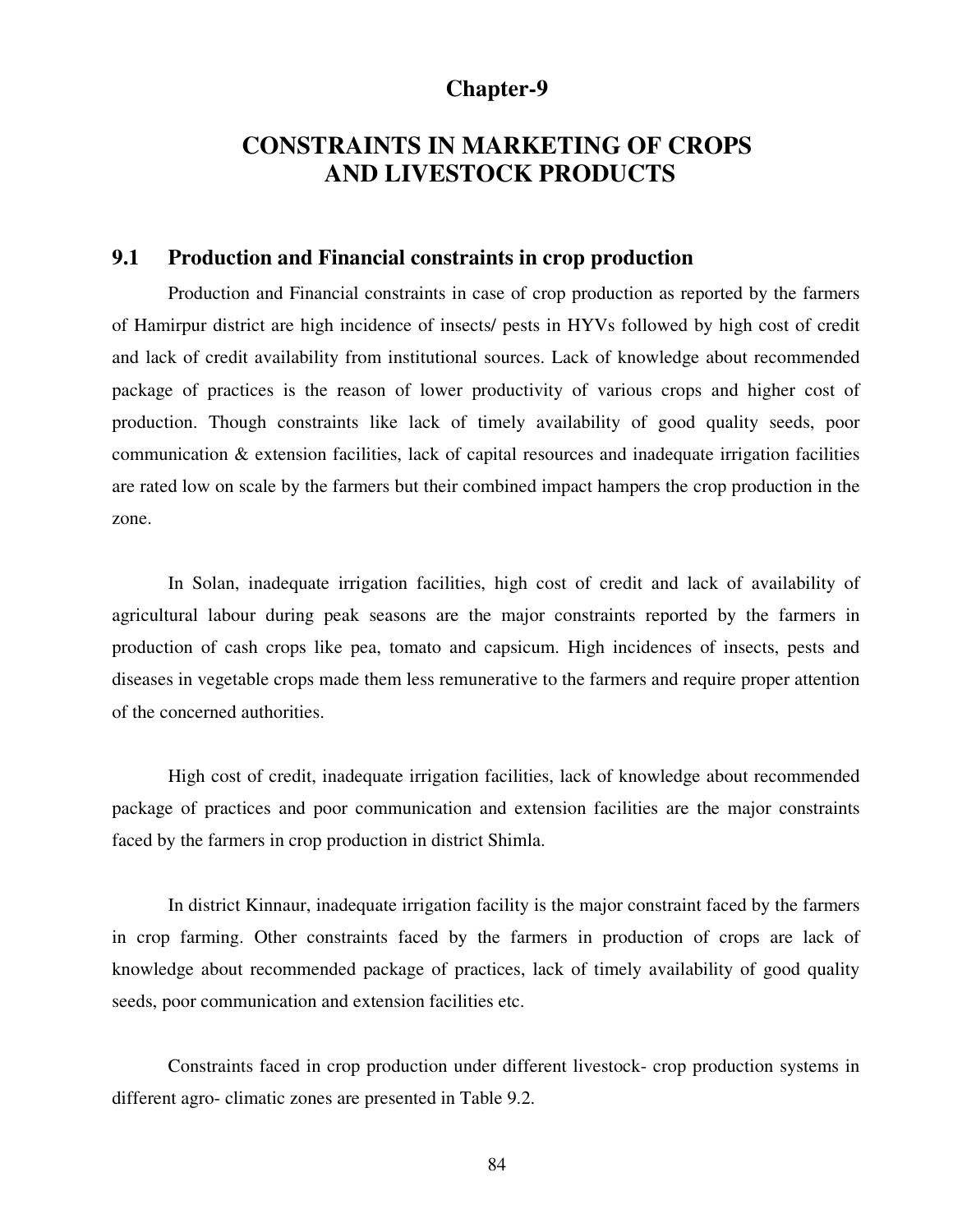### **9.2 Marketing constraints in crop production**

 Lack of marketing facilities at village level is the major constraint reported by the farmers in district Hamirpur. The farmers are also reported the constraint of low price of farm output, high prices of plant protection chemicals. Similar results are revealed in case of various livestock- crop production systems in this zone (see Table 9.2).

 In district Solan again high prices of plant protection chemicals and lack of marketing facilities at the village level are the major constraints reported by the farmers in crop production followed by the low price of farm produce and lack of storage facilities like cold storage. In Shimla district, high prices of plant protection chemicals followed by low price of farm produce and lack of storage facilities are the major constraints, especially in the production of Apple and off- season vegetables. Low price of farm produce and lack of storage facilities followed by high prices of plant protection chemicals are the major marketing constraints in Kinnaur district.

|                                                             |                |                |                | (Rank)         |
|-------------------------------------------------------------|----------------|----------------|----------------|----------------|
| <b>Particulars</b>                                          | Hamirpur       | <b>Solan</b>   | <b>Shimla</b>  | Kinnaur        |
| <b>Production &amp; Financial constraints</b>               |                |                |                |                |
| Lack of timely availability of good quality seeds           | 5              |                | 6              | 3              |
| Inadequate irrigation facilities                            | 8              |                | 2              |                |
| High incidence of diseases                                  | 10             | 4              |                | 5              |
| High incidence of insects pests in HYVs                     |                | 4              | 5              | 6              |
| Lack of knowledge about recommended package of<br>practices | 4              | 6              | 3              | 2              |
| Poor communication and extension facilities                 | 6              | 9              | 4              | 4              |
| Lack of capital resource                                    |                | 5              | 8              |                |
| Lack of credit availability from institutional sources      | 3              | 8              | 9              | 8              |
| High cost of credit                                         | $\overline{2}$ | $\overline{2}$ |                | $\overline{2}$ |
| Lack of agricultural labour in peak seasons                 | 9              | 3              | 10             | 9              |
| <b>Marketing Constraints</b>                                |                |                |                |                |
| High prices of plan protection chemicals                    | 3              |                |                | 3              |
| Lack of marketing facilities at village level               |                |                |                |                |
| Low price of farm produce                                   | 2              | 2              | $\overline{2}$ |                |
| Lack of storage facilities                                  | 5              | 3              | 3              | $\overline{2}$ |
| Lack of cheap and efficient transport                       | 4              | 4              | 5              | 4              |
| Delayed payment by marketing agencies                       | 6              | 5              | 6              | 6              |

**Table 9.1: Constraints Faced in Crop Production in Different Agro–Climatic Zones**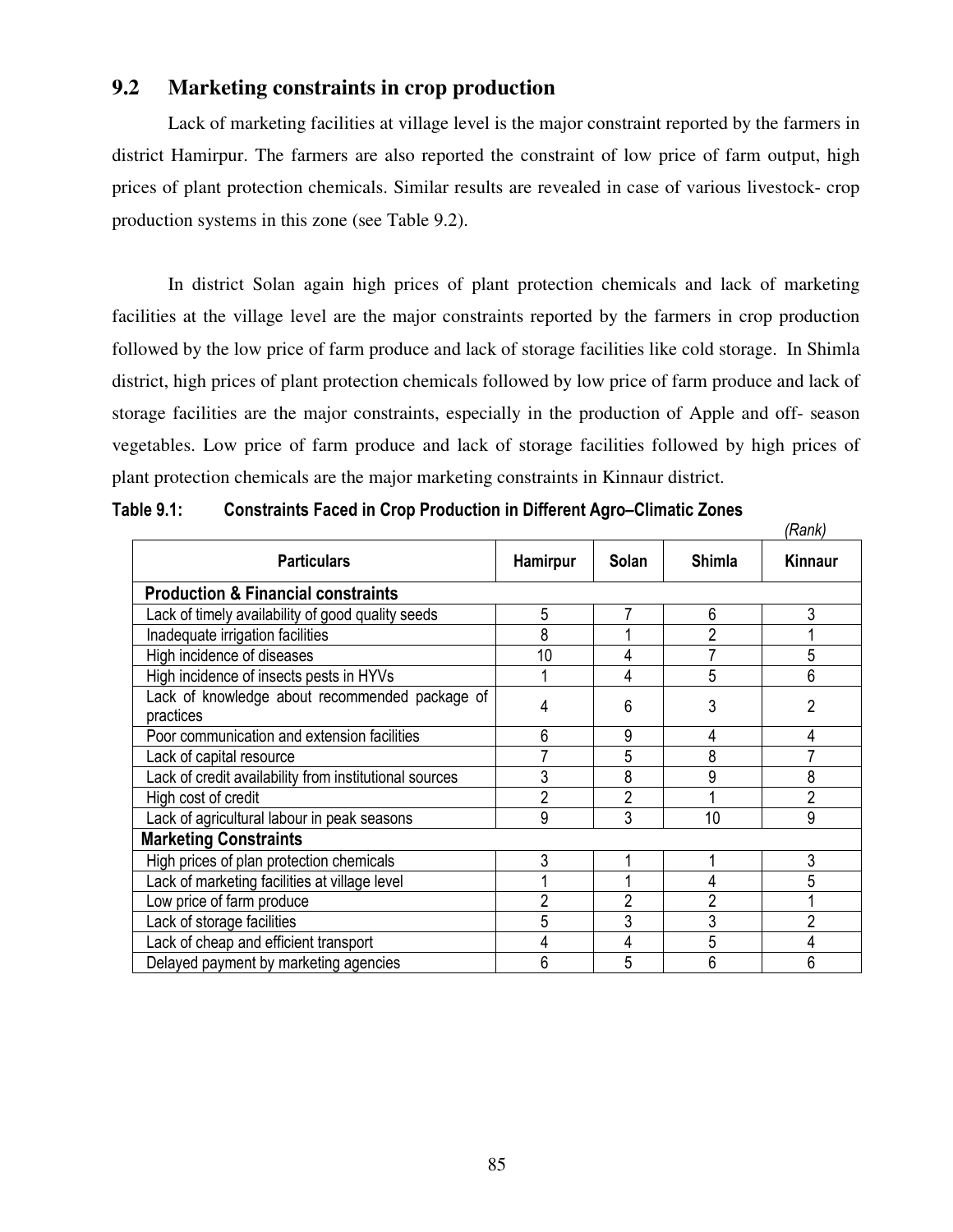|                                                             |                  |                  |                  |                  |                  |                  | (Rank)           |                  |
|-------------------------------------------------------------|------------------|------------------|------------------|------------------|------------------|------------------|------------------|------------------|
| <b>Particulars</b>                                          |                  | <b>Hamirpur</b>  |                  | Solan            |                  | <b>Shimla</b>    |                  | Kinnaur          |
|                                                             | LCP <sub>1</sub> | LCP <sub>2</sub> | LCP <sub>1</sub> | LCP <sub>2</sub> | LCP <sub>1</sub> | LCP <sub>2</sub> | LCP <sub>1</sub> | LCP <sub>2</sub> |
| <b>Production &amp; Financial constraints</b>               |                  |                  |                  |                  |                  |                  |                  |                  |
| Lack of timely availability of good quality<br>seeds        | 5                | 5                | 7                | 8                | 6                | 5                | 3                | 3                |
| Inadequate irrigation facilities                            | 8                | 9                | 1                | 1                | $\overline{2}$   | $\overline{2}$   | 1                |                  |
| High incidence of diseases                                  | 10               | 10               | 4                | 4                | 7                | 6                | 5                | 5                |
| High incidence of insects pests in HYVs                     |                  | 1                | 4                | 5                | 5                | $\overline{7}$   | 6                | 6                |
| Lack of knowledge about recommended<br>package of practices | 4                | 4                | 6                | 7                | 3                | 3                | $\overline{2}$   | 2                |
| communication<br>extension<br>and<br>Poor<br>facilities     | 6                | 7                | 9                | 10               | 4                | 4                | 4                | 4                |
| Lack of capital resource                                    | 7                | 6                | 5                | 6                | 8                | 8                | 7                | 7                |
| Lack of credit availability from institutional<br>sources   | 3                | 3                | 8                | 9                | 9                | 10               | 8                | 8                |
| High cost of credit                                         | $\overline{2}$   | $\overline{2}$   | $\overline{2}$   | 2                | 1                | 1                | $\overline{2}$   | 2                |
| Lack of agricultural labour in peak seasons                 | 9                | 8                | 3                | 3                | 10               | 9                | 9                | 9                |
| <b>Marketing Constraints</b>                                |                  |                  |                  |                  |                  |                  |                  |                  |
| High prices of plan protection chemicals                    | 3                | $\overline{2}$   | 1                | 1                | 1                | 1                | 3                | 3                |
| Lack of marketing facilities at village level               |                  | 1                | $\overline{2}$   | 3                | 4                | 4                | 6                | 5                |
| Low price of farm produce                                   | $\overline{2}$   | 3                | 3                | $\overline{2}$   | $\overline{2}$   | $\overline{2}$   |                  |                  |
| Lack of storage facilities                                  | 5                | 5                | 3                | 4                | 3                | 3                | $\overline{2}$   | $\overline{2}$   |
| Lack of cheap and efficient transport                       | 4                | 4                | 4                | 5                | 5                | 5                | 4                | 4                |
| Delayed payment by marketing agencies                       | 6                | 6                | 5                | 6                | 6                | 6                | 5                | 6                |

#### **Table 9.2: Constraints Faced in Crop Production under different LCPS in Different Agro– Climatic Zones**

### **9.3 Production and Financial constraints in livestock farming**

 In case of livestock farming, low productivity of animals is the major constraint reported by the sample farmers of Hamirpur, Shimla and Kinnaur district. This is followed by lack of availability of green fodder round the year and high costs of feeds and fodders. Low rate of conception through AI followed by lack of availability of green fodder round the year and high costs of feeds and fodders are the major production & financial constraint reported by the sample farmers in Solan district. Similar ranks of these constraints are also observed in case of LCPS under study.

### **9.4 Marketing constraints in livestock farming**

Ranks of different constraints as reported by the samples farmers in different zones and LCPS in marketing of livestock products are presented in Table 9.3 and 9.4. It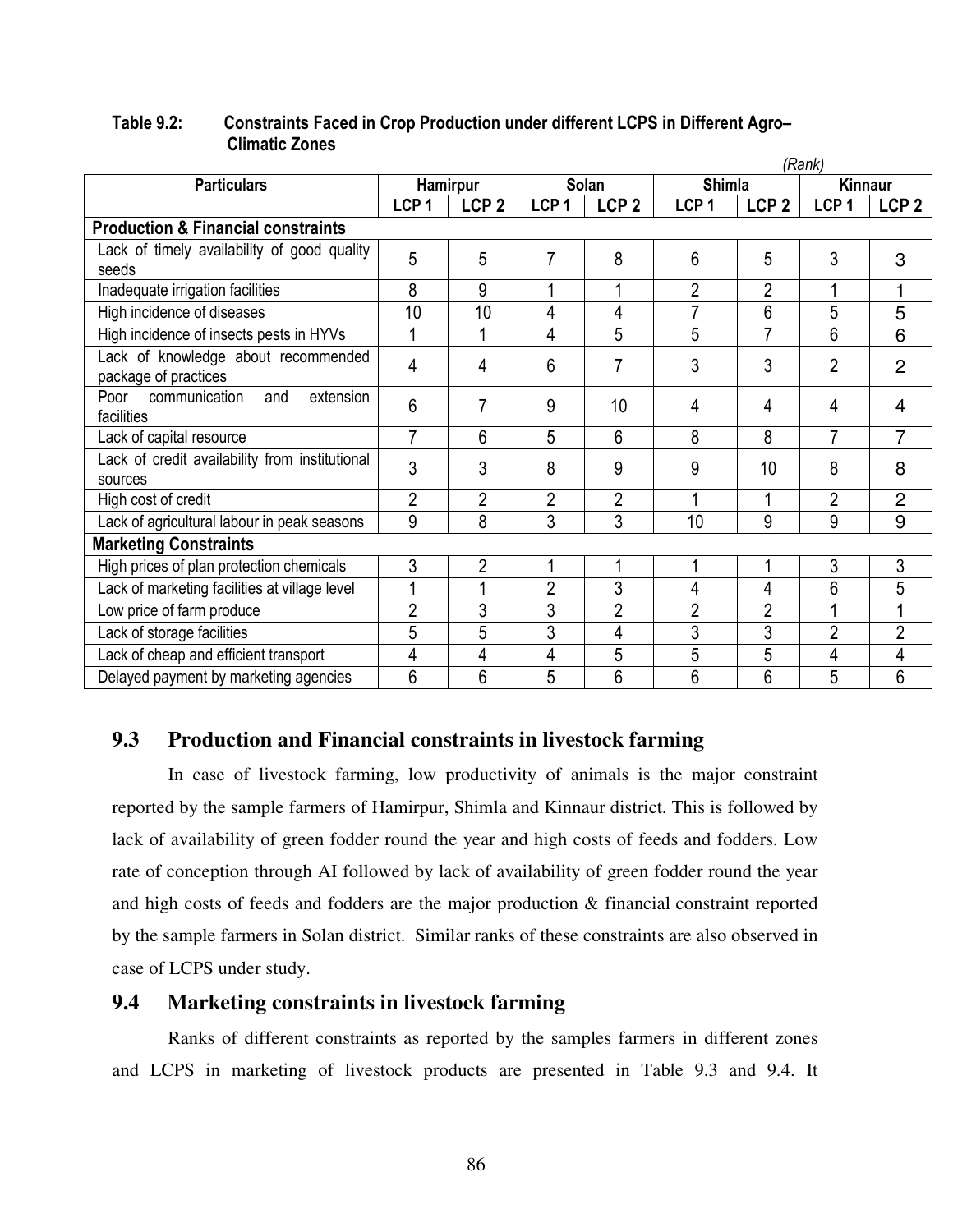may be seen from these table that, lack of organized market and low price for crossbred milk are the major constraints in all the four zones. Similar is the case in different livestock- crop production systems.

| <b>Table 9.3:</b> | <b>Constraints Faced in Livestock Farming in Different Agro-Climatic Zones</b> |
|-------------------|--------------------------------------------------------------------------------|
|-------------------|--------------------------------------------------------------------------------|

|                                                     |                |                |               | (Rank)         |  |  |  |
|-----------------------------------------------------|----------------|----------------|---------------|----------------|--|--|--|
| <b>Particulars</b>                                  | Hamirpur       | Solan          | <b>Shimla</b> | Kinnaur        |  |  |  |
| <b>Production &amp; Financial constraints</b>       |                |                |               |                |  |  |  |
| Low productivity of animals                         |                |                |               |                |  |  |  |
| Poor quality of bulls at village                    | 6              | 6              | 5             |                |  |  |  |
| Problem of heat detection                           | 5              | 9              |               | 5              |  |  |  |
| Lack of AI and veterinary facilities                | 9              | 6              |               | 3              |  |  |  |
| Low rate of conception through AI                   |                |                | 6             | 6              |  |  |  |
| Non-availability of land for fodder cultivation     | 4              |                | 8             | 4              |  |  |  |
| Lack of availability of green fodder round the vear | $\overline{2}$ | 2              |               | $\overline{2}$ |  |  |  |
| Low availability of dry fodder                      | 8              | 5              | 10            | 3              |  |  |  |
| High costs of feeds and fodders                     | 3              | 3              | າ             | 10             |  |  |  |
| Inadequate knowledge about balanced feeding         | 11             | 8              |               | 9              |  |  |  |
| Improper housing facilities                         | 10             | 10             | 9             | 8              |  |  |  |
| <b>Marketing Constraints</b>                        |                |                |               |                |  |  |  |
| Lack of organized market                            |                |                | 2             |                |  |  |  |
| Low price for crossbred milk                        | $\overline{2}$ | $\overline{2}$ |               |                |  |  |  |
| Lack of cold storage facilities                     | 3              | 3              | 3             |                |  |  |  |

#### **Table 9.4: Constraints Faced in Livestock Farming under different LCPS in Different Agro–Climatic Zones**

| (Rank)                                        |                  |                  |                  |                  |                  |                  |                  |                  |
|-----------------------------------------------|------------------|------------------|------------------|------------------|------------------|------------------|------------------|------------------|
| <b>Particulars</b>                            |                  | Hamirpur         | <b>Solan</b>     |                  | <b>Shimla</b>    |                  | <b>Kinnaur</b>   |                  |
|                                               | LCP <sub>1</sub> | LCP <sub>2</sub> | LCP <sub>1</sub> | LCP <sub>2</sub> | LCP <sub>1</sub> | LCP <sub>2</sub> | LCP <sub>1</sub> | LCP <sub>2</sub> |
| <b>Production &amp; Financial constraints</b> |                  |                  |                  |                  |                  |                  |                  |                  |
| Low productivity of animals                   |                  |                  | 7                | 7                |                  |                  |                  |                  |
| Poor quality of bulls at village              | 6                | 6                | 6                | 6                | 5                | 5                | 7                | 7                |
| Problem of heat detection                     | 5                | 5                | 9                | 9                | 7                | 7                | 5                | 5                |
| Lack of AI and veterinary facilities          | 9                | 10               | 6                | 6                | 3                | 4                | 3                | 3                |
| Low rate of conception through AI             | $\overline{7}$   | 7                | 1                | 1                | 6                | 6                | 6                | 6                |
| Non-availability of land for fodder           | 4                | 4                | 4                | 5                | 8                | 9                | 4                | 4                |
| cultivation                                   |                  |                  |                  |                  |                  |                  |                  |                  |
| Lack of availability of green fodder          | $\overline{2}$   | $\overline{2}$   | $\overline{2}$   | $\overline{2}$   | 4                | 3                | $\overline{2}$   | $\overline{2}$   |
| round the year                                |                  |                  |                  |                  |                  |                  |                  |                  |
| Low availability of dry fodder                | 8                | 9                | 5                | 4                | 10               | 10               | 3                | 3                |
| High costs of feeds and fodders               | 3                | 3                | 3                | 3                | $\overline{2}$   | 2                | 9                | 10               |
| knowledge<br>Inadequate<br>about              | 11               | 11               | 8                | 8                | 11               | 11               | 10               | 9                |
| balanced feeding                              |                  |                  |                  |                  |                  |                  |                  |                  |
| Improper housing facilities                   | 10               | 8                | 10               | 9                | 9                | 8                | 8                | 8                |
| <b>Marketing Constraints</b>                  |                  |                  |                  |                  |                  |                  |                  |                  |
| Lack of organized market                      |                  |                  | 1                | 1                | $\overline{2}$   | $\overline{2}$   |                  |                  |
| Low price for crossbred milk                  | $\overline{2}$   | $\overline{2}$   | $\overline{2}$   | $\overline{2}$   |                  | 1                |                  |                  |
| Lack of cold storage facilities               | 3                | 3                | 3                | 3                | 3                | 3                |                  |                  |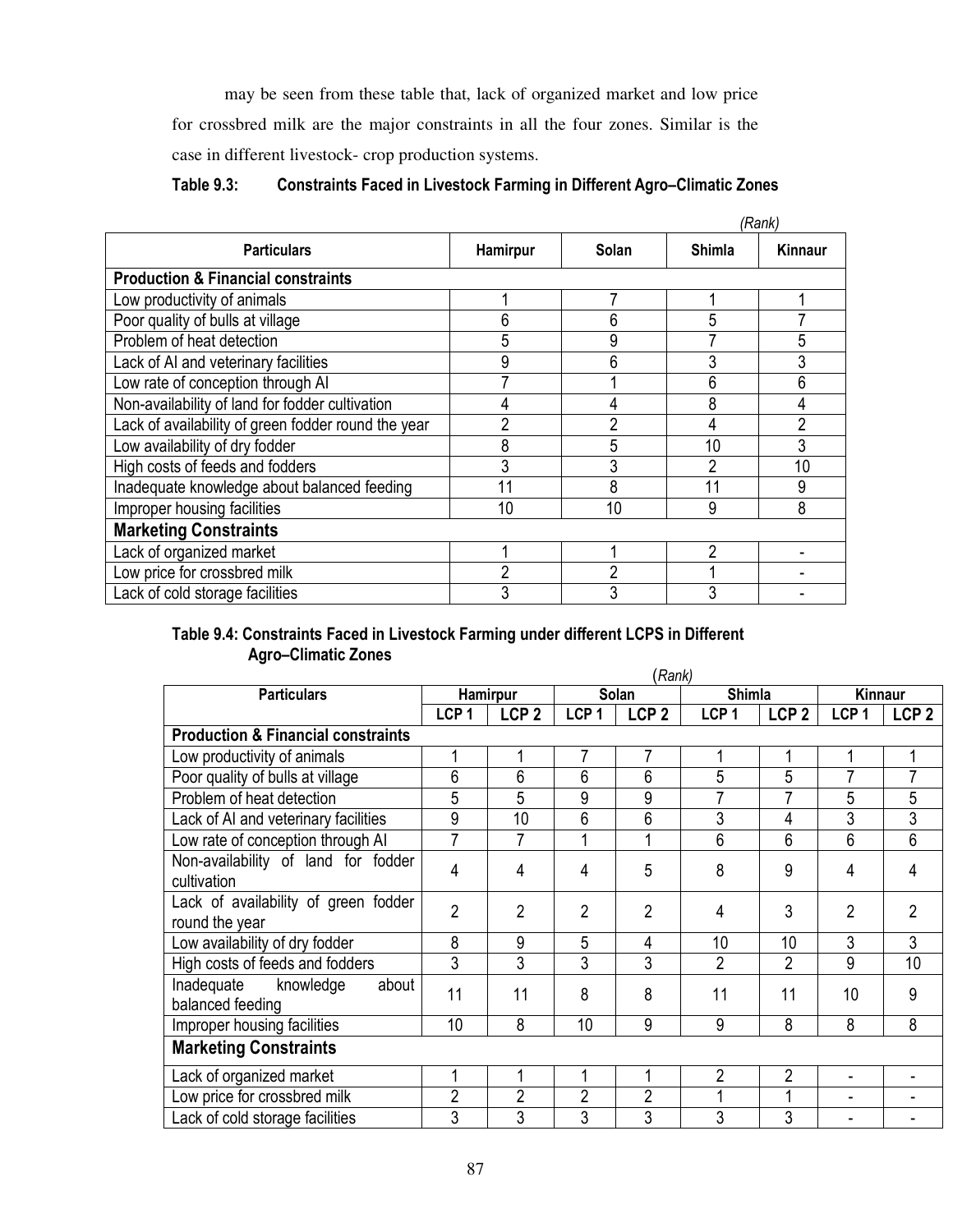#### **Chapter 10**

### **CONCLUSION AND RECOMMENDATIONS**

#### **10.1 Conclusion**

In Himachal Pradesh livestock are largely raised on pastures. Cattle of this area are non- descript, short statured and of low productivity. Sheep and goats are as important as cattle. The sheep reared in this State yield good quality wool. Temperate hilly regions of Himachal Pradesh are ideally suited for the exotic high yielding milch cattle and Merino sheep. Livestock rearing is practised generally within the framework of mixed farming. The mechanized system of cultivation is not prevalent in the State, because of terraced fields and smallholdings. Thus, the bulk of draft power requirements are provided by the bullocks. In most of the villages vehicular traffic is not possible, therefore, most of the commodities are still transported by the pack animals like ponies, mules, sheep, goats etc.

Since the net sown area is lesser, farmers generally do not grow any fodder crop on farmland. Irrigation facilities are meagre. In the dry zone, cultivation is done mainly on irrigated fields. While in low and mid hill zones cultivation is generally done under rain fed conditions.

The livestock economy in the State is mainly bovine based in the low and mid hill zones, whereas it is goat, sheep based in the high hill dry zone. The density of livestock per sq. km is higher in low hills and lower in high hill zones.

 Out of the various LCPS identified in different zones, it was found that rearing of Buffalo combined with farming of different crops including cereals, vegetable etc. has a vast potential for increasing income and employment in low- hill sub tropical and mid- hill sub humid zone. On the other hand, rearing of crossbred cow combined with farming of cash crops like fruits and vegetables has a good potential for increasing income and employment of the farmers in high- hill temperate wet and dry zone of Himachal Pradesh.

 The production traits such as age at first calving, lactation length, dry period, inter-calving period, average lactation yield and average daily milk yield in milch animals in all the four zones are below optimum level. This results in higher cost of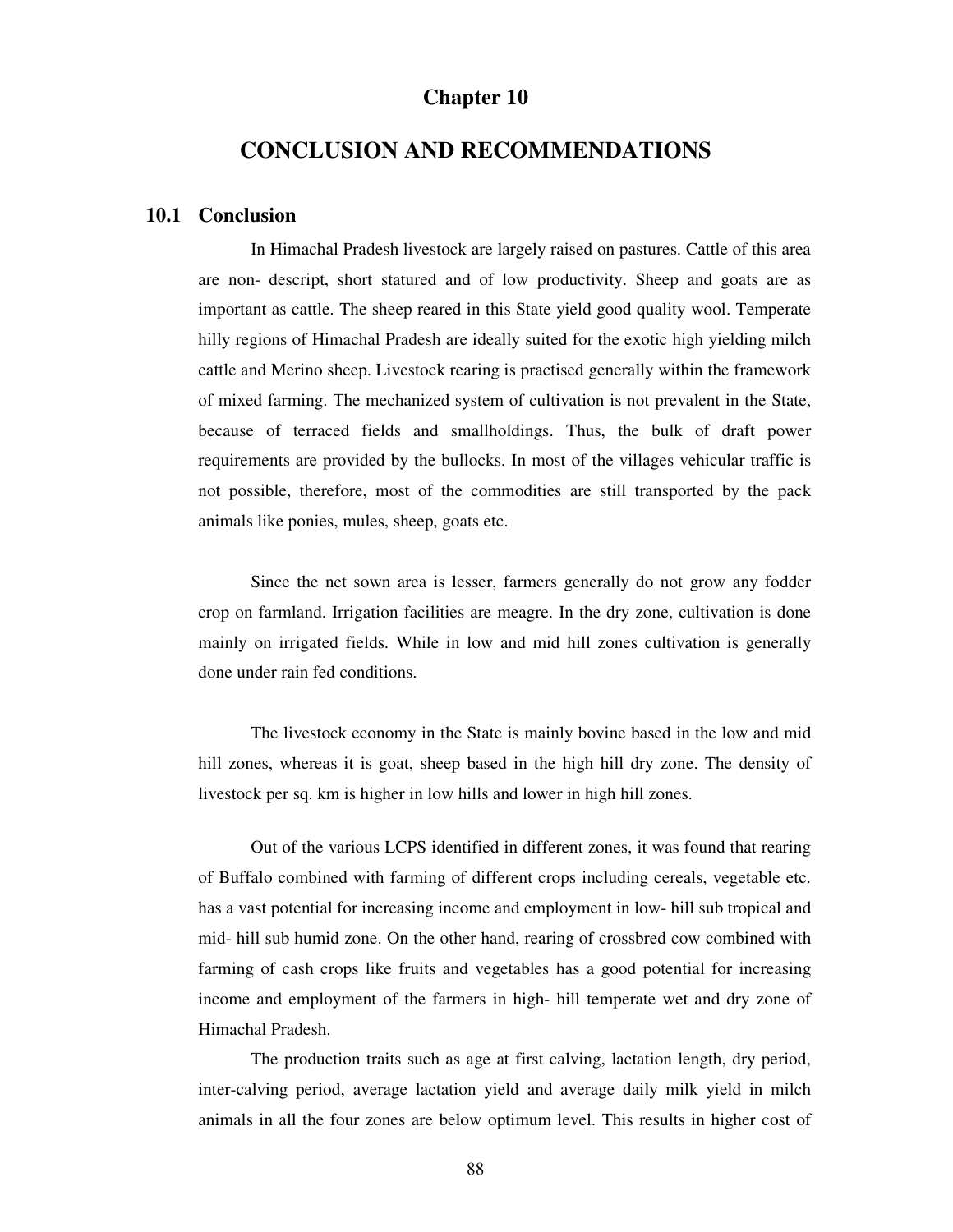production of milk and milk products and the profit margin for the farmers is on lower side, which makes dairy farming a less remunerative enterprise.

 Input- output relation in milk, meat and wool production indicated that the feeding of animals with green fodder, dry fodder and concentrates should be increased in a balanced way to increase the productivity of milch animals.

 The resource use efficiency indicated that there is a scope to increase crop output by efficient use of inputs in the cultivation of different crops. It may be concluded that the farmers should use more of HYV seeds, labour and plant protection chemicals in the crops. Use of manures and fertilisers should also be increased in certain crops like tomato, capsicum, potato, apple etc. Whereas manures and fertilizers in case of maize, wheat, paddy, barley, pea can be turned into positive and used efficiently if proper irrigation arrangements would be done.

Crossbred cow and buffalo are contributed significantly towards the net income and employment generation in all zones. Net income from local cow is relatively more in case of mid hill zone and less in high hill dry zone. Production of maize, paddy, pea, tomato, capsicum, potato, rajmash, ogla, fafra, kidney bean and apple offered remunerative returns and employment to the farmers.

High cost of credit, inadequate irrigation facilities, lack of knowledge about recommended package of practices, lack of marketing facilities at village level and low price of farm produce are the major constraints in crop production as reported by the farmers.

In case of livestock farming, low productivity of animals, low rate of conception through AI, high costs of feeds and fodders, lack of organized market and low price for crossbred milk are the major constraints.

#### **10.2 Recommendations**

The following recommendations are emerged from the study for improving the livestock- crop production systems in Himachal Pradesh: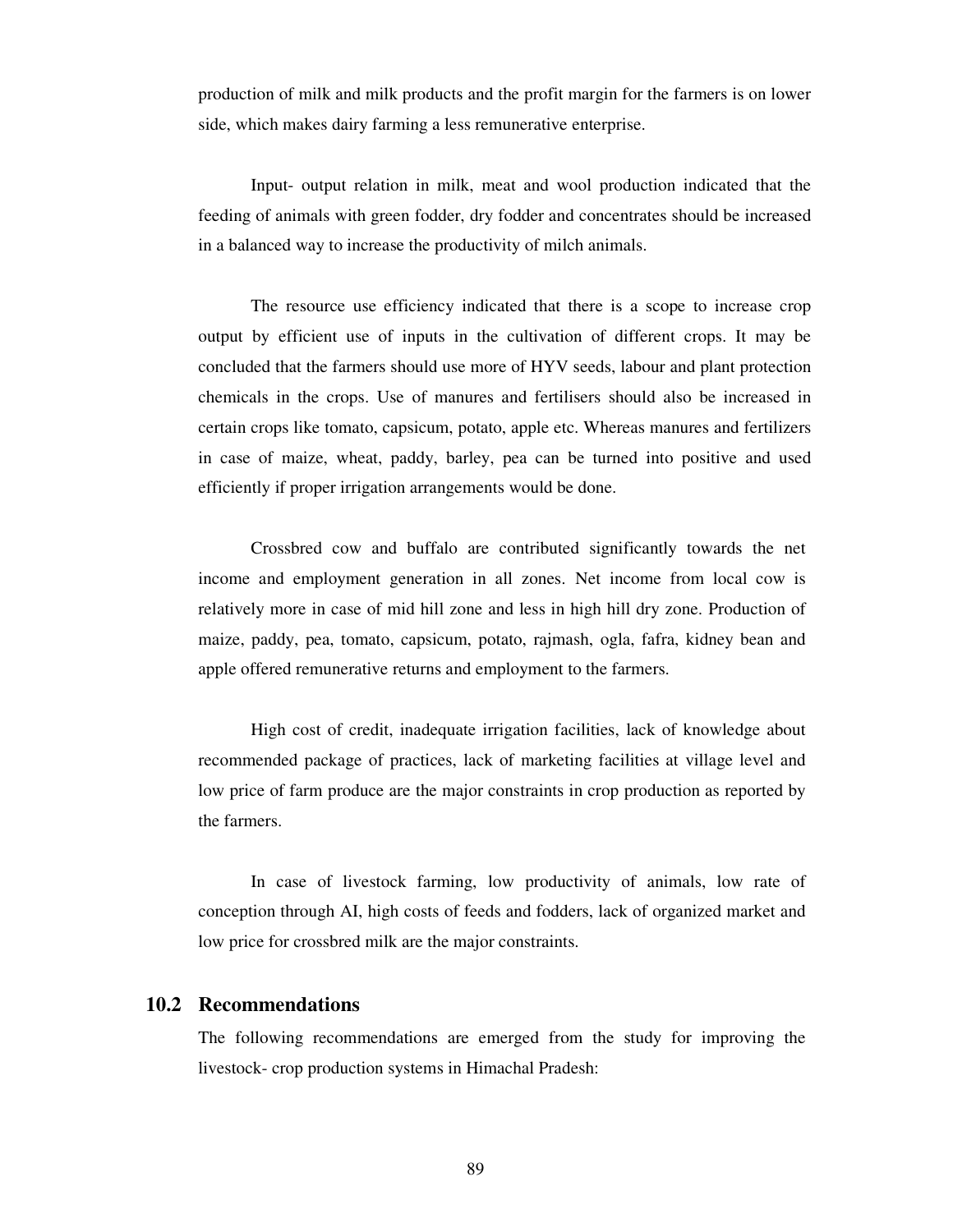- $\triangleright$  For obtaining higher returns from dairy animals proper breeding, feeding and weaning of livestock is urgently required. These are presently lacking due to hilly terrain and inaccessible villages.
- $\triangleright$  The concentration of buffaloes is higher in low hill areas whereas cows are predominant in mid and high hill areas. The development strategy should address this particular fact.
- $\triangleright$  The cultivation of fodder crop on farm is negligible. Farmers are dependent on CPRs and own grasslands for obtaining fodder for the livestock. It is suggested that the agro- forestry on degraded CPR lands for both soil and water conservation and enhancing green leaf fodder supply is very essential. The programme for improving the fodder production efficiency on private land by providing seed/ sapling should be taken on large scale. Rotary chaff- cutter should be popularised in the rural areas.
- $\triangleright$  The quality of cattle feed available in the market is poor and priced high. As a result the use of cattle feed is very low. This results in poor milk yield and animal health. This problem required intervention of the concerned government agencies.
- $\triangleright$  Lack of veterinary facilities especially at village level requires urgent attention.
- $\triangleright$  To improve efficiency of milk marketing system, there is a need for training and advocacy of co- operative principles.
- $\triangleright$  In remote areas of the State, there is a considerable quantity of milk available for sale, but cannot be disposed off, as there are no marketing facilities. The dairy farmers in such areas do not have the knowledge of co- operative milk marketing.
- $\triangleright$  Training programmes related to breeding, feeding and management practices should be organised at village level for the farmers including men and women.

For promotion of livestock- crop production system following approach is suggested:

 Sustainable increase in food grain production through extension of improved crop varieties, particularly in agro- pastoral areas, improving marginal croplands and improving water use and irrigation system – including promotion of water harvesting and efficient use technologies. The croplands should also provide more opportunities for livestock development through processing of feed from agricultural by- products and production of more forage and hay. The crop- livestock production system cannot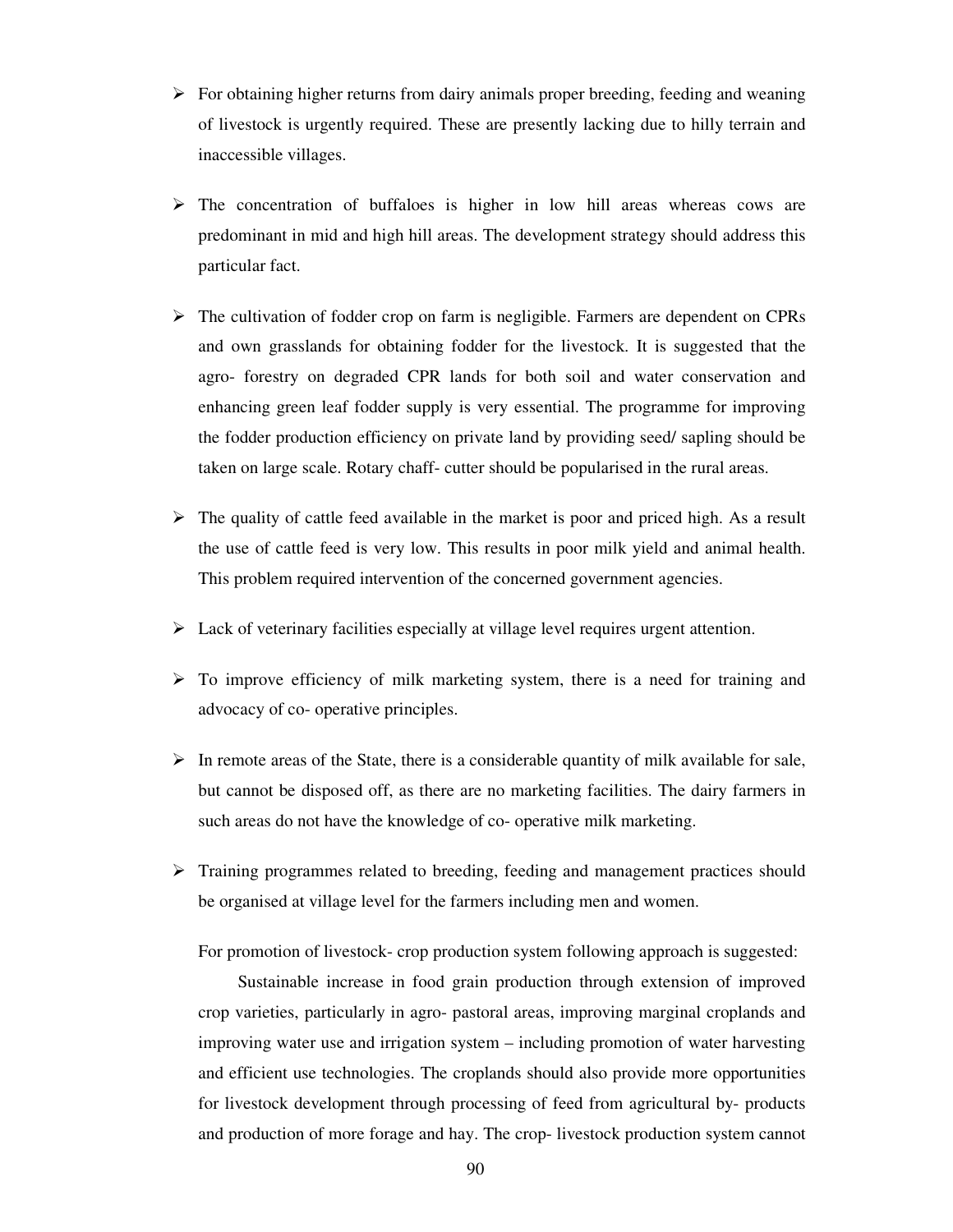progress unless a productive crop farming system is established. Ensuring sufficient food grain means developing a potential supply of concentrated feed with a high quality grain base. Increasing the productivity of major cropland also means that more marginal areas can be devoted to developing artificial grassland and cultivating perennial forage integrated with crops.

 Sustainable development of livestock farming in crop dominated areas, made possible by giving priority to the production of animal feed and the development of markets for livestock products. In order to increase the production of feed, it is very important to improve the forage production technologies associated with cropland. Developing multiple cropping systems for forage production and using barley and wheat straw for livestock feed are the most promising options. The focus should be on optimising the agricultural production structure, achieving sustainable increases in productivity, improving the quality of agro- products, promoting the income generating capability of agricultural production and conserving environment.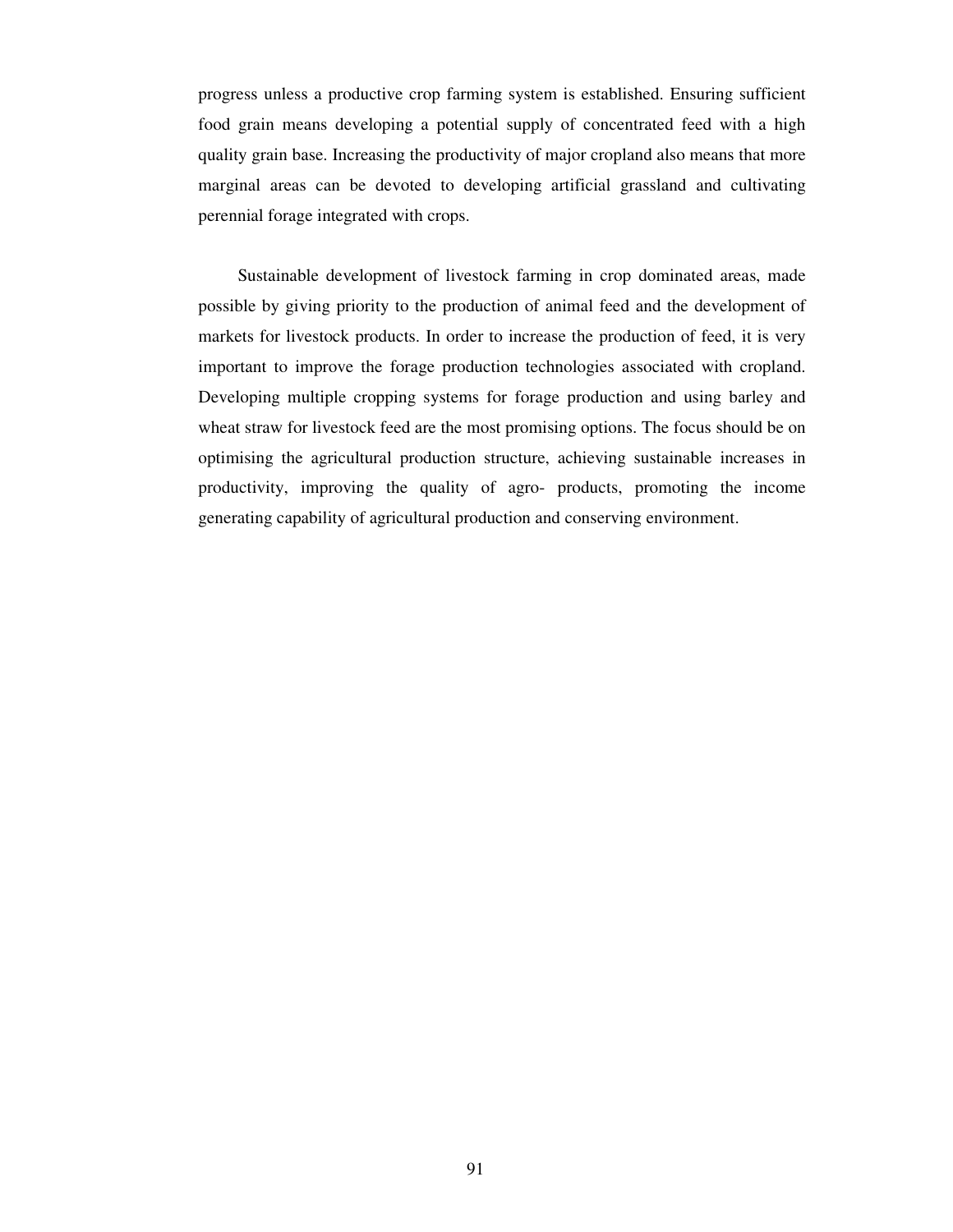#### **Appendix 1: Input-Output Levels in Milk**/ **Meat Production in Different Agro-Climate Zones**

*(Milch Animals/Day)* 

| <b>Input-Output</b>    |                            | <b>Species / Breed of Animals</b> |           |                          |       |                   |      |  |
|------------------------|----------------------------|-----------------------------------|-----------|--------------------------|-------|-------------------|------|--|
|                        |                            | Local<br>Cow                      | CB<br>Cow | <b>Buffalo</b>           | Goat  | <b>Sheep</b>      | Yak  |  |
| <b>HAMIRPUR</b>        | Green Fodder (kg.)         |                                   | 14.75     | 13.55                    |       |                   |      |  |
|                        | Dry Fodder (kg.)           |                                   | 5.00      | 4.65                     |       |                   |      |  |
|                        | Concentrates (kg.)         |                                   | 2.00      | 1.63                     |       |                   |      |  |
|                        | Human Labour<br>(Man days) |                                   | 7.50      | 6.45                     |       |                   |      |  |
|                        | Milk (Litres)              |                                   | 4.71      | 4.86                     |       |                   |      |  |
|                        | Meat (kg.)                 |                                   |           |                          |       |                   |      |  |
| <b>SOLAN</b>           | Green Fodder (kg.)         | 8.50                              | 13.95     | 11.45                    |       |                   |      |  |
|                        | Dry Fodder (kg.)           | 3.68                              | 5.05      | 4.13                     |       |                   |      |  |
|                        | Concentrates (kg.)         | 1.00                              | 1.80      | 1.22                     |       |                   |      |  |
|                        | Human Labour<br>(Man days) | 8.15                              | 7.00      | 6.20                     |       |                   |      |  |
|                        | Milk (Litres)              | 2.09                              | 5.03      | 4.09                     |       |                   |      |  |
|                        | Meat (kg.)                 |                                   |           |                          |       |                   |      |  |
| <b>SHIMLA</b>          | Green Fodder (kg.)         | 6.55                              | 14.30     |                          |       |                   |      |  |
|                        | Dry Fodder (kg.)           | 3.20                              | 5.60      |                          |       |                   |      |  |
|                        | Concentrates (kg.)         | 1.00                              | 1.50      |                          |       |                   |      |  |
|                        | Human Labour<br>(Man days) | 6.25                              | 7.00      |                          |       |                   |      |  |
|                        | Milk (Litres)              | 2.22                              | 5.00      |                          |       |                   |      |  |
|                        | Meat (kg.)                 |                                   |           | $\overline{\phantom{0}}$ |       |                   |      |  |
| $\mathbf{r}$<br>KINNAI | Green Fodder (kg.)         | 4.00                              | 6.50      |                          | 1.00  | 1.00              | 9.50 |  |
|                        | Dry Fodder (kg.)           | 3.50                              | 8.00      |                          | 1.50  | 1.00              | 8.00 |  |
|                        | Concentrates (kg.)         | 1.00                              | 1.50      |                          | 0.50  | 0.25              | 1.00 |  |
|                        | Human Labour<br>(Man days) | 6.00                              | 7.00      |                          | 15.00 | 15.00             | 3.00 |  |
|                        | Milk (Litres)              | 2.07                              | 2.89      |                          | 1.50  |                   |      |  |
|                        | Meat (kg.)                 |                                   |           |                          | 25.00 | 17.00             |      |  |
|                        | Wool (Kg)                  |                                   |           |                          |       | $\overline{3.00}$ |      |  |